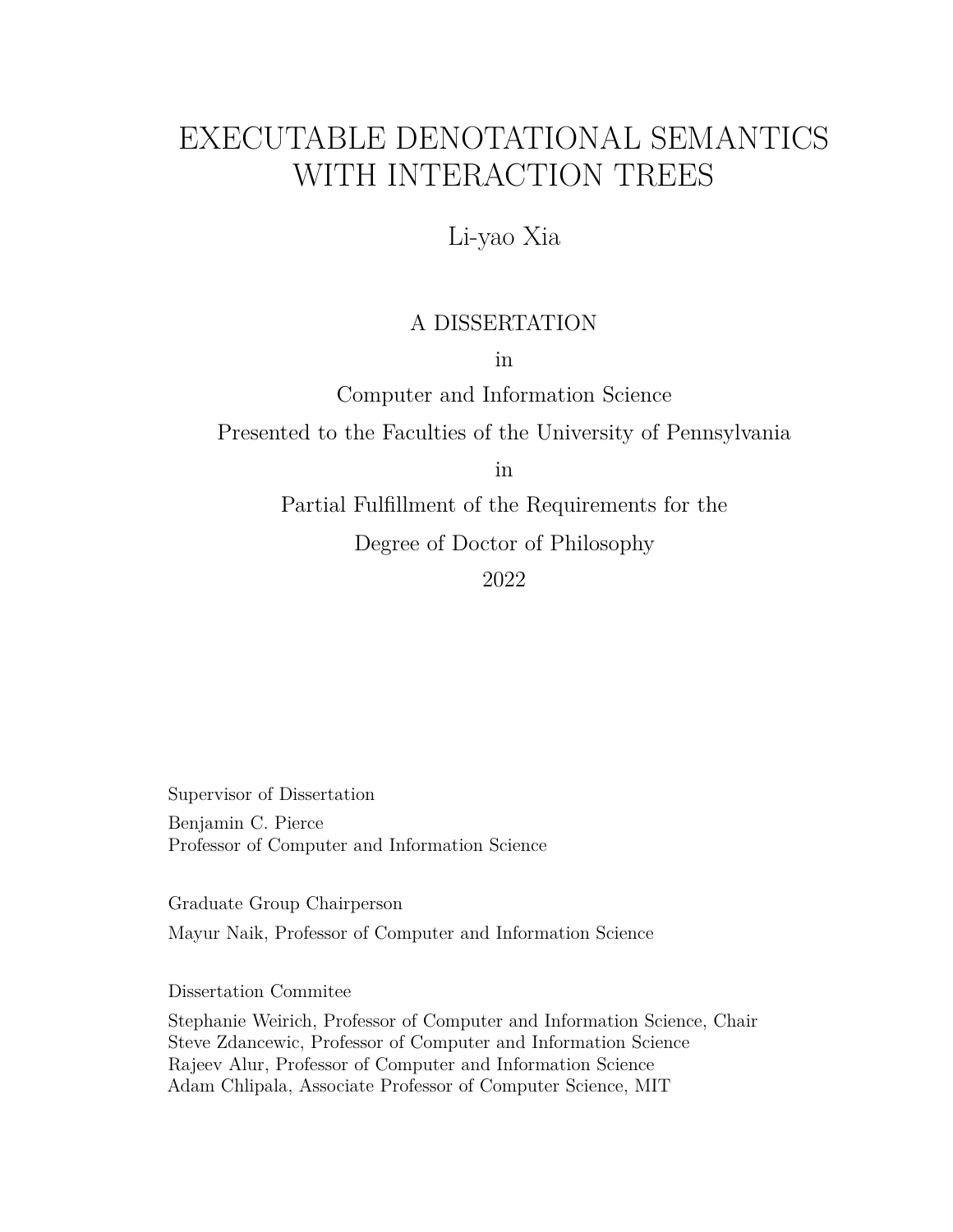## <span id="page-1-0"></span>EXECUTABLE DENOTATIONAL SEMANTICS WITH INTERACTION TREES COPYRIGHT

2022

Li-yao Xia

This work is licensed under a Creative Commons Attribution-NonCommercial-Share-Alike 4.0 International (CC BY-NC-SA 4.0) License

To view a copy of this license, visit

<https://creativecommons.org/licenses/by-nc-sa/4.0/>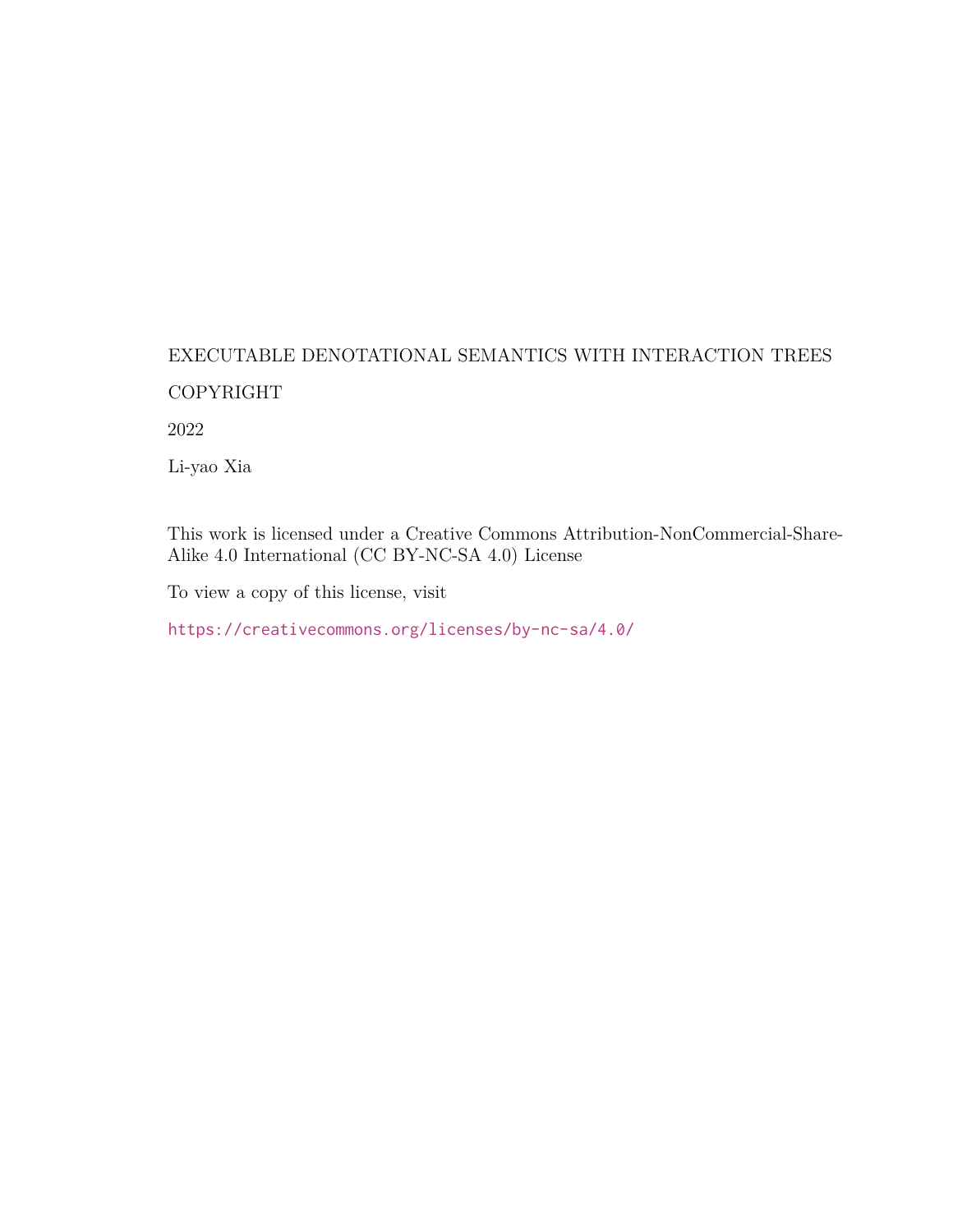## **ABSTRACT**

## <span id="page-2-0"></span>EXECUTABLE DENOTATIONAL SEMANTICS WITH INTERACTION TREES

Li-yao Xia

#### Benjamin C. Pierce

Interaction trees are a representation of effectful and reactive systems designed to be implemented in a proof assistant such as Coq. They are equipped with a rich algebra of combinators to construct recursive and effectful computations and to reason about them equationally. Interaction trees are also an executable structure, notably via extraction, which enables testing and directly developing executable programs in Coq. To demonstrate the usefulness of interaction trees, two applications are presented. First, I develop a novel approach to verify a compiler from a simple imperative language to assembly, by proving a semantic preservation theorem which is termination-sensitive, using an equational proof. Second, I present a framework of concurrent objects, inheriting the modularity, compositionality, and executability of interaction trees. Leveraging that framework, I formally prove the correctness of a transactionally predicated map, using a novel approach to reason about objects combining the notions of linearizability and strict serializability, two well-known correctness conditions for concurrent objects.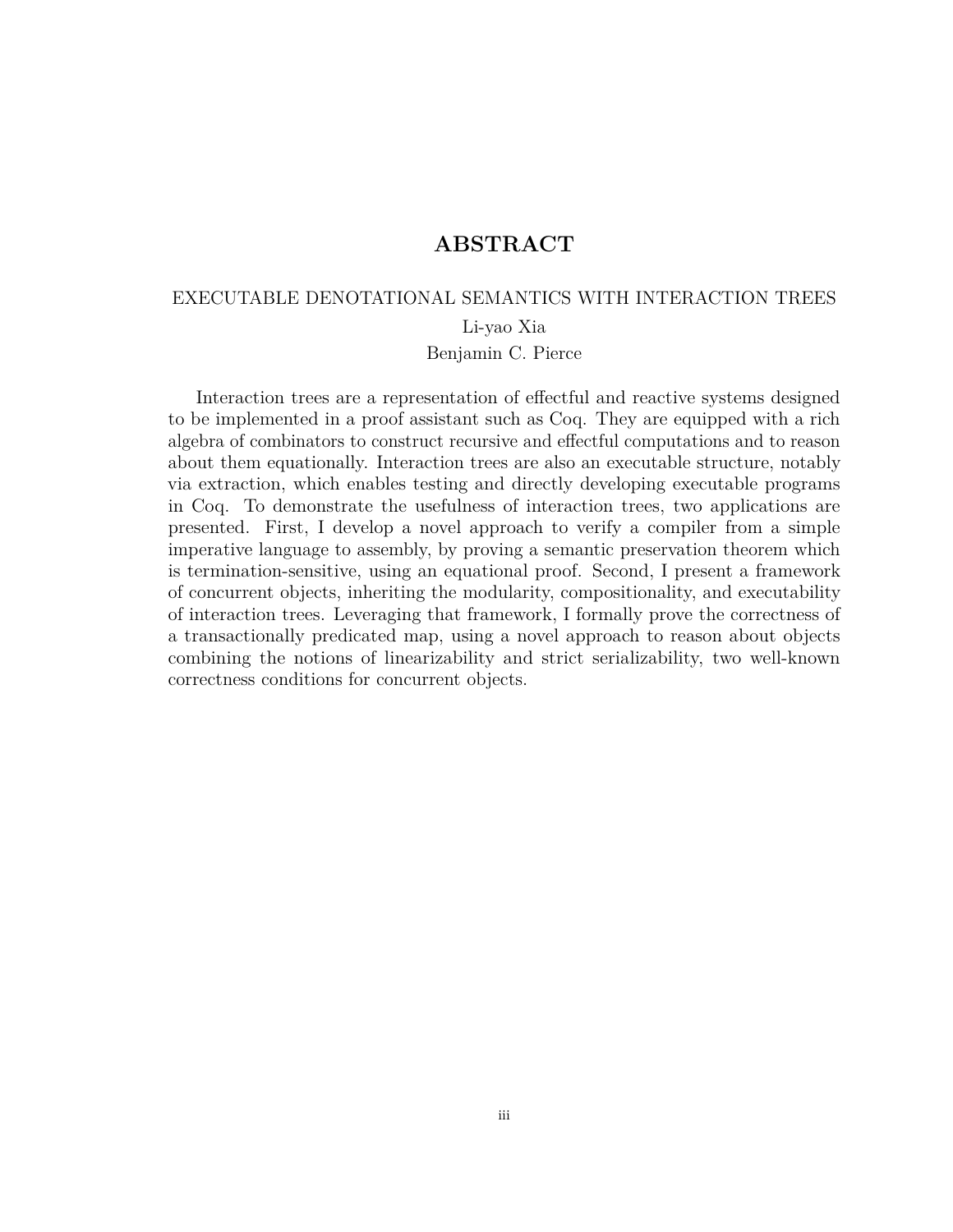## **Contents**

<span id="page-3-0"></span>

| Title                                                                                                                                                                                                                                                                                                                           | $\mathbf{i}$                                             |
|---------------------------------------------------------------------------------------------------------------------------------------------------------------------------------------------------------------------------------------------------------------------------------------------------------------------------------|----------------------------------------------------------|
| Copyright                                                                                                                                                                                                                                                                                                                       | ii                                                       |
| Abstract                                                                                                                                                                                                                                                                                                                        |                                                          |
| Contents                                                                                                                                                                                                                                                                                                                        | iv                                                       |
| List of Figures                                                                                                                                                                                                                                                                                                                 | vi                                                       |
| Chapter 1. Introduction<br><b>Executable Denotational Semantics</b><br>1.1.<br>1.2.<br>History and Credits                                                                                                                                                                                                                      | $\mathbf{1}$<br>$\overline{2}$<br>3                      |
| Chapter 2. Interaction Trees<br>2.1.<br>Definition<br>2.2.<br>Semantics of Events and Monadic Interpreters<br>2.3. Iteration and Recursion<br>2.4.<br><b>Extracting ITrees</b>                                                                                                                                                  | $\overline{4}$<br>$\overline{4}$<br>12<br>15<br>19       |
| Application I: Compiling IMP to ASM<br>Chapter 3.<br>3.1.<br>A Denotational Semantics for IMP<br>3.2.<br>A Denotational Semantics for ASM<br>3.3.<br>Linking of Control-Flow Subgraphs<br>3.4.<br>Compiler Correctness                                                                                                          | 21<br>21<br>24<br>$26\,$<br>28                           |
| Chapter 4. Application II: Verified Transactional Objects<br>Introduction<br>4.1.<br>4.2.<br>Overview<br>4.3.<br>Concurrent Objects<br>4.4.<br>Linearizability and Composition<br>4.5.<br>Verification of Linearizability<br>4.6.<br>Transactions<br>Transactional Predication<br>4.7.<br>4.8.<br>Opacity<br>Conclusion<br>4.9. | 31<br>31<br>37<br>41<br>46<br>49<br>57<br>63<br>67<br>68 |
| Chapter 5. Related Work<br>5.1. Interaction Trees<br>5.2.<br>Verified Transactional Objects                                                                                                                                                                                                                                     | 70<br>70<br>76                                           |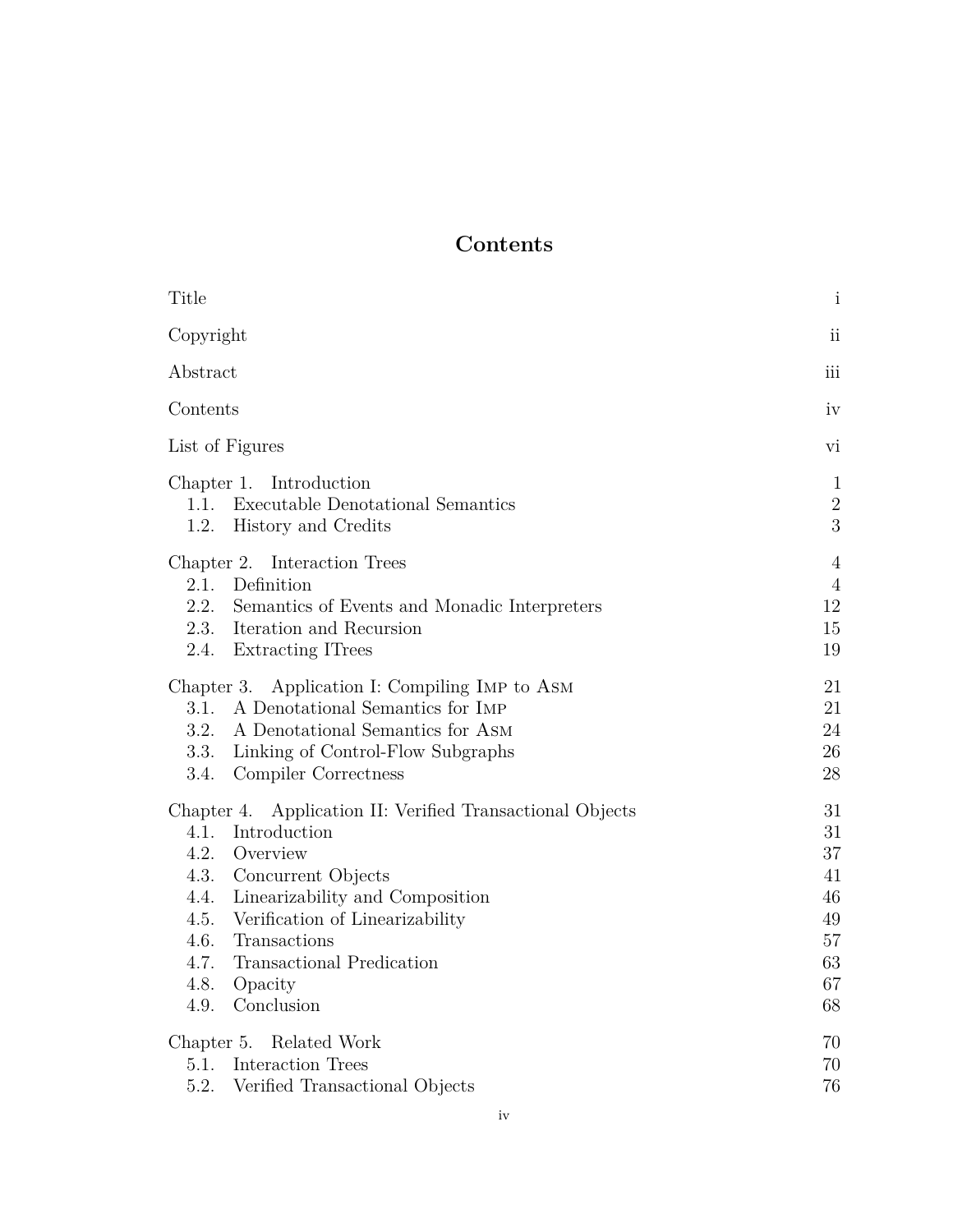| Chapter 6. Future Work and Conclusions |                                               | 79 |
|----------------------------------------|-----------------------------------------------|----|
|                                        | 6.1. Existing Work using Interaction Trees    | 79 |
| 6.2.                                   | Improving the Definition of Interaction Trees | 79 |
| 6.3.                                   | Automating Proofs of Categorical Equations    | 81 |
| 6.4.                                   | Higher-Order Semantics with Games             | 81 |
|                                        | 6.5. Conclusion                               | 82 |
| Bibliography                           |                                               | 83 |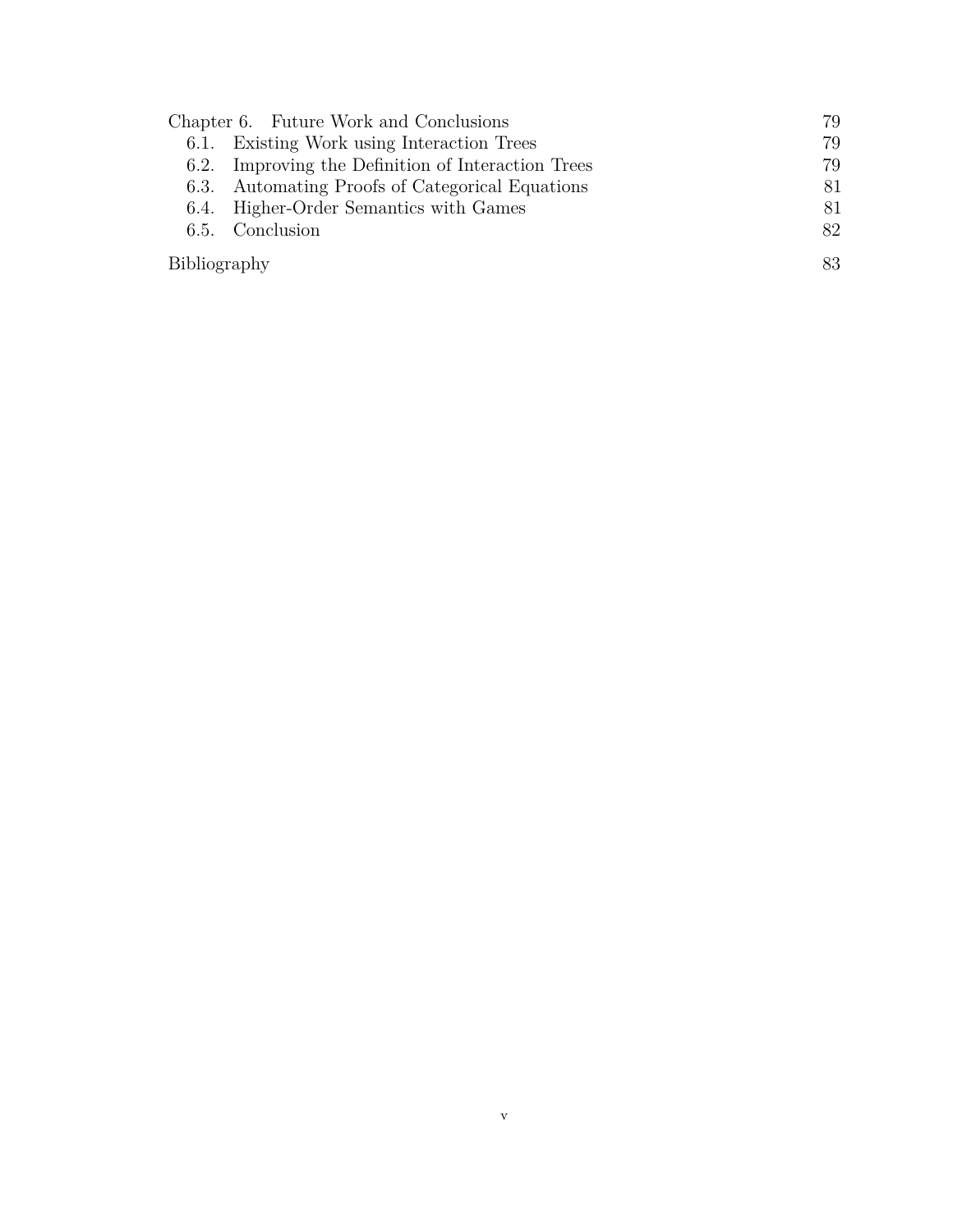## **List of Figures**

<span id="page-5-0"></span>

| 2.1     | Simplified presentation of interaction trees                                                     | $\sqrt{4}$       |
|---------|--------------------------------------------------------------------------------------------------|------------------|
| $2.2\,$ | Main abstractions of the ITREE library                                                           | $\overline{7}$   |
| 2.3     | Monadic bind and ret operators for ITrees                                                        | $\overline{7}$   |
| 2.4     | Heterogeneous weak bisimulation for ITrees                                                       | $\boldsymbol{9}$ |
| 2.5     | Summary of the main ITree relations and their notations                                          | 10               |
| 2.6     | Core equational theory of ITrees                                                                 | 10               |
| 2.7     | Definition of KTrees and KTree equivalence                                                       | 10               |
| 2.8     | KTree composition                                                                                | 11               |
| 2.9     | KTree operations                                                                                 | 11               |
|         | 2.10 Categorical laws for KTrees and handlers                                                    | 11               |
|         | 2.11 Interpreting events via a handler                                                           | 13               |
|         | 2.12 Interpreting state events                                                                   | 13               |
|         | 2.13 Event handler operations                                                                    | 14               |
|         | 2.14 Some properties of interp                                                                   | 14               |
|         | 2.15 Summary of recursion combinators                                                            | 15               |
|         | 2.16 Iteration combinators: iter and loop                                                        | 16               |
|         | 2.17 Diagrammatic representation of the laws of iterative categories (Lemma 2.3.1)               | 18               |
|         | 2.18 Mutual recursion via events                                                                 | 19               |
|         | 2.19 OCaml extracted from the echo example (top) and OCaml handler and<br>"driver" loop (bottom) | 20               |
| 3.1     | Syntax of IMP                                                                                    | 22               |
| 3.2     | Semantics of IMP                                                                                 | 23               |
| 3.3     | Syntax of ASM                                                                                    | 24               |
| 3.4     | Semantics of ASM                                                                                 | 25               |
| 3.5     | High-level control flow in ASM                                                                   | 27               |
| 3.6     | Simulation relations for the compiler correctness proof                                          | 30               |
| 4.1     | Concurrent history of a shared mutable reference                                                 | 32               |
| 4.2     | <i>inc</i> method                                                                                | 37               |
| 4.3     | Execution of a linearizable counter object                                                       | 38               |
| 4.4     | Architecture of transactional predication                                                        | 40               |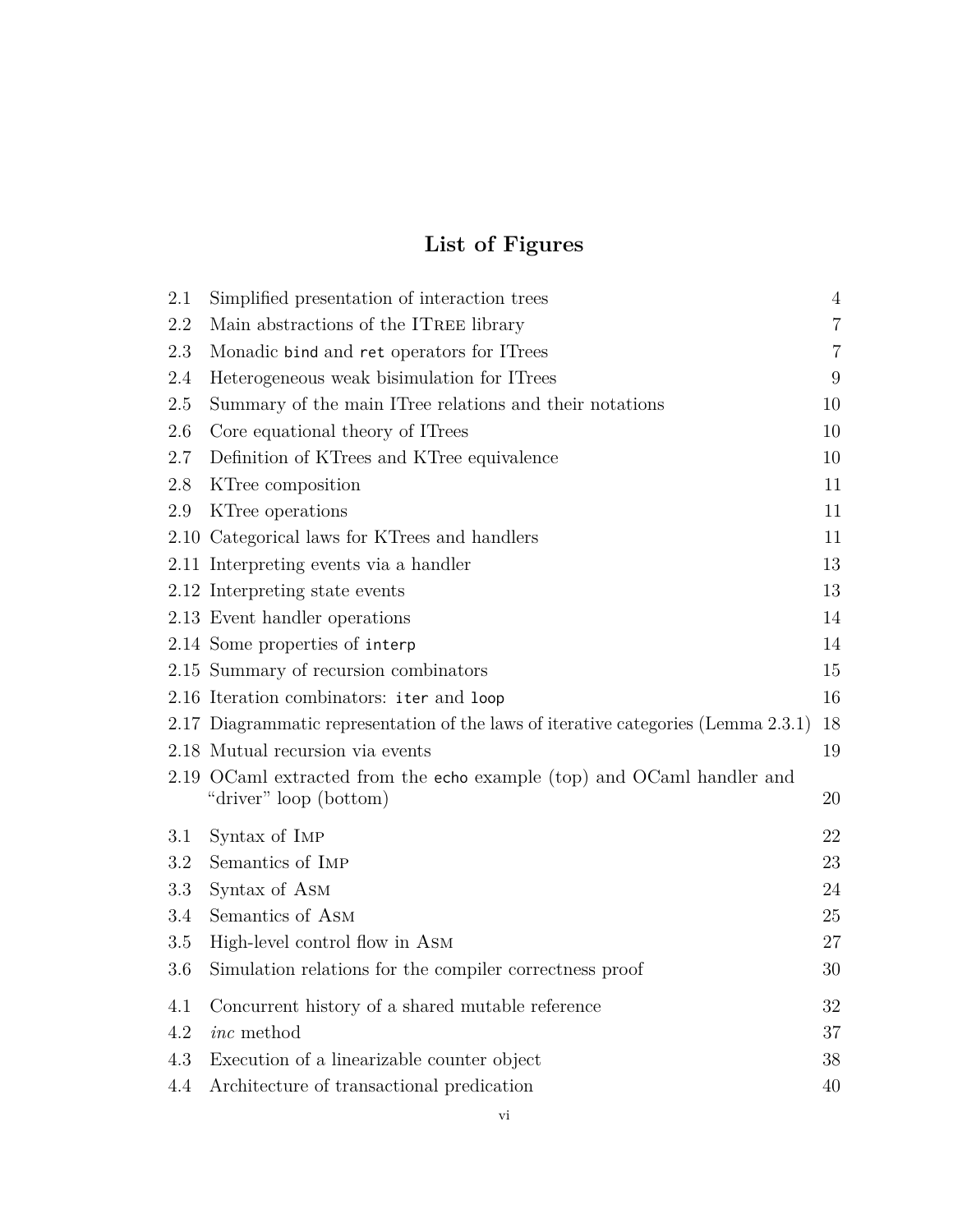| 4.5 | Definition of interfaces in Coq                                                  | 41 |
|-----|----------------------------------------------------------------------------------|----|
| 4.6 | Implementations, sequential specifications, and objects in Coq                   | 42 |
| 4.7 | Implementation of counter interface using CAS register interface                 | 43 |
| 4.8 | Examples of sequential specifications                                            | 44 |
| 4.9 | Program transition rules                                                         | 44 |
|     | 4.10 Operational semantics of concurrent objects                                 | 45 |
|     | 4.11 Signatures of main definitions in Section 4.4                               | 47 |
|     | 4.12 $inc'$ method                                                               | 50 |
|     | 4.13 Proof principle for concurrent refinement                                   | 51 |
|     | 4.14 Proof principle example                                                     | 52 |
|     | 4.15 Implementations of sequential and concurrent hash-map objects               | 53 |
|     | 4.16 Implementation of a histogram object on a map object                        | 56 |
|     | 4.17 Abortable transition relation                                               | 58 |
|     | 4.18 Program, abortable, and transactional specification transformers            | 59 |
|     | 4.19 Transaction instrumentation                                                 | 59 |
|     | 4.20 Implementation of the TML protocol tml-imp                                  | 61 |
|     | 4.21 Locator implementation                                                      | 64 |
|     | 4.22 Core function of transactional predication                                  | 64 |
|     | 4.23 Transitions of the opacity specification opacity-spec(spec), with auxiliary |    |
|     | transition relation $\stackrel{h}{\rightarrow}_{spec}$                           | 68 |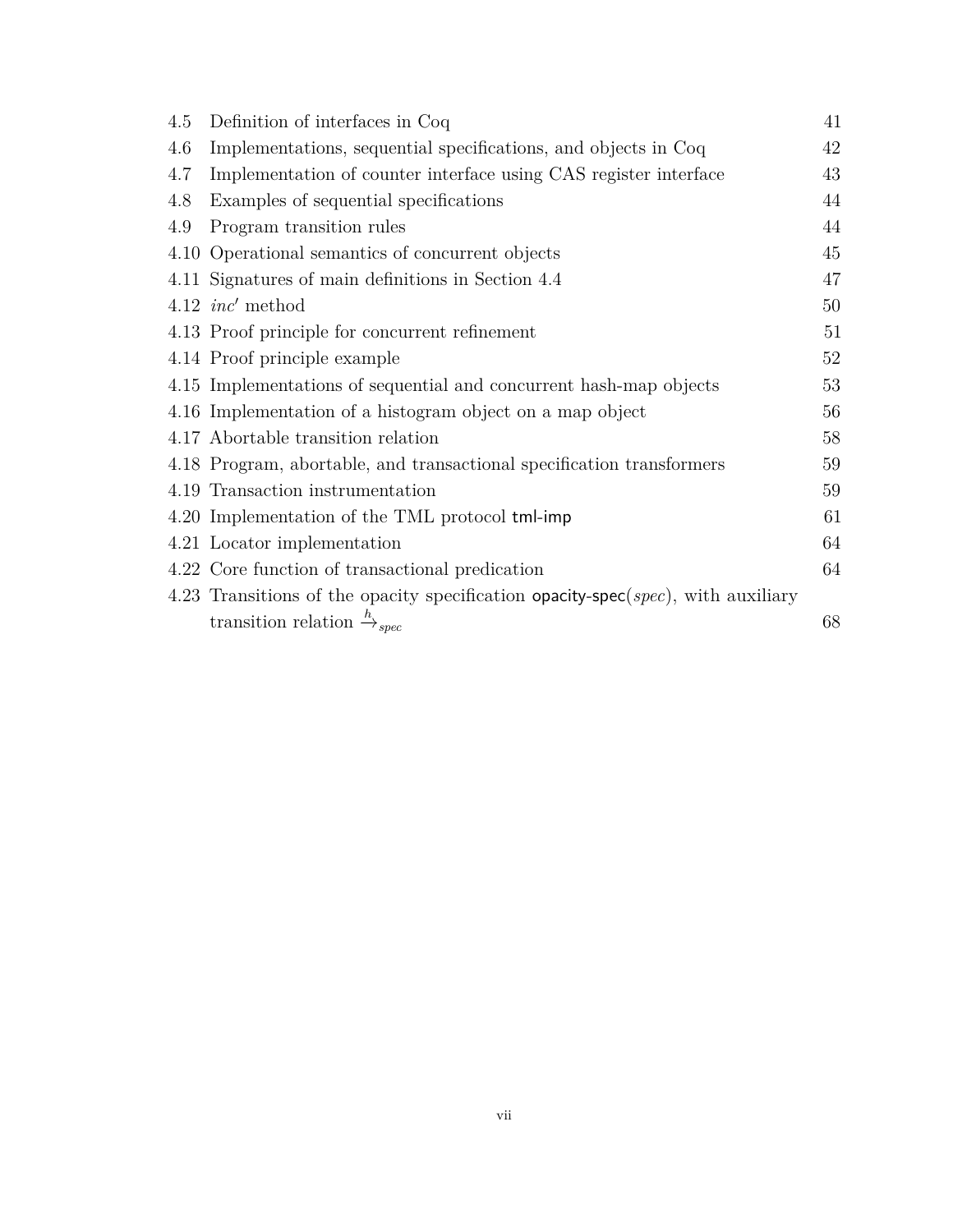## CHAPTER 1

## **Introduction**

<span id="page-7-0"></span>Machine-checked proofs are now feasible at scale, for real systems, in a wide variety of domains, including programming language semantics and compilers [\[Leroy,](#page-98-0) [2009,](#page-98-0) [Kumar et al.,](#page-97-0) [2014\]](#page-97-0), operating systems [\[Klein et al.,](#page-97-1) [2009,](#page-97-1) [Gu et al.,](#page-94-0) [2016\]](#page-94-0), interactive servers [\[Koh et al.,](#page-97-2) [2019\]](#page-97-2), databases [\[Malecha et al.,](#page-99-0) [2010\]](#page-99-0), and distributed systems [\[Wilcox et al.,](#page-103-0) [2015,](#page-103-0) [Hawblitzel et al.,](#page-95-0) [2015a\]](#page-95-0), among many others. Common to all of these is the need to model and reason about interactive, effectful, and potentially nonterminating computations.

For this, most work to date has relied on *operational semantics*, represented as (small- or big-step) transition relations defined on syntax [\[Igarashi et al.,](#page-96-0) [2001,](#page-96-0) [Leroy](#page-98-1) [and Blazy,](#page-98-1) [2008,](#page-98-1) [Leroy,](#page-98-0) [2009,](#page-98-0) [Milner et al.,](#page-100-0) [1997,](#page-100-0) [Jung,](#page-96-1) [2020,](#page-96-1) [Wang et al.,](#page-103-1) [2018,](#page-103-1) [Guth,](#page-94-1) [2013\]](#page-94-1). These representations have their advantages: they are expressive, since nearly any semantic feature can be modeled by transition systems or traces when combined with appropriate logical predicates; and they fit smoothly with inductive reasoning principles that are well supported by interactive theorem provers. Although the underlying ideas are widely applicable, in practice the common approach is still to reimplement the operational semantics of a new system from scratch.

By contrast, denotational semantics views programs as symbolic representations of abstract objects [\[Scott and Strachey,](#page-102-0) [1971\]](#page-102-0). An early example is the study of continuous functions between lattices as a denotational semantics for the lambda calculus [\[Scott,](#page-102-1) [1976\]](#page-102-1), and this formalism was later adopted in the specification of the Haskell programming language [\[Jones,](#page-96-2) [2003,](#page-96-2) [Hudak et al.,](#page-95-1) [2007\]](#page-95-1). Two key characteristics of denotational semantics are *compositionality* and *abstraction*.

Compositionality is the principle that "the whole is the sum of its parts". A compositional semantics defines the meaning of a program by composing the meanings of its components. Hence, the constructs of a programming language (conditionals, loops, applications, etc.) define functions which map denotations of their subphrases to the denotation of the whole, by leveraging operators that make up the algebraic structure of the underlying semantic domain—lattices, categories, monads, etc.

Abstraction is the act of suppressing irrelevant complexity; a semantics should expose only the behavior of a program that is relevant to its clients. This contrasts with the syntactic nature of operational semantics, which includes the code of a program in the state of its abstract machine. For instance, the purely functional programming paradigm views programs as denoting mathematical functions, exposing only relations between input and output while hiding the mechanism by which they are computed. Purity enables one to prove program properties rigorously via equational reasoning. It also motivated monads as an effective solution to reintroduce effects in this paradigm [\[Wadler,](#page-103-2) [1992,](#page-103-2) [Jones,](#page-96-3) [2005\]](#page-96-3). Purely functional programming is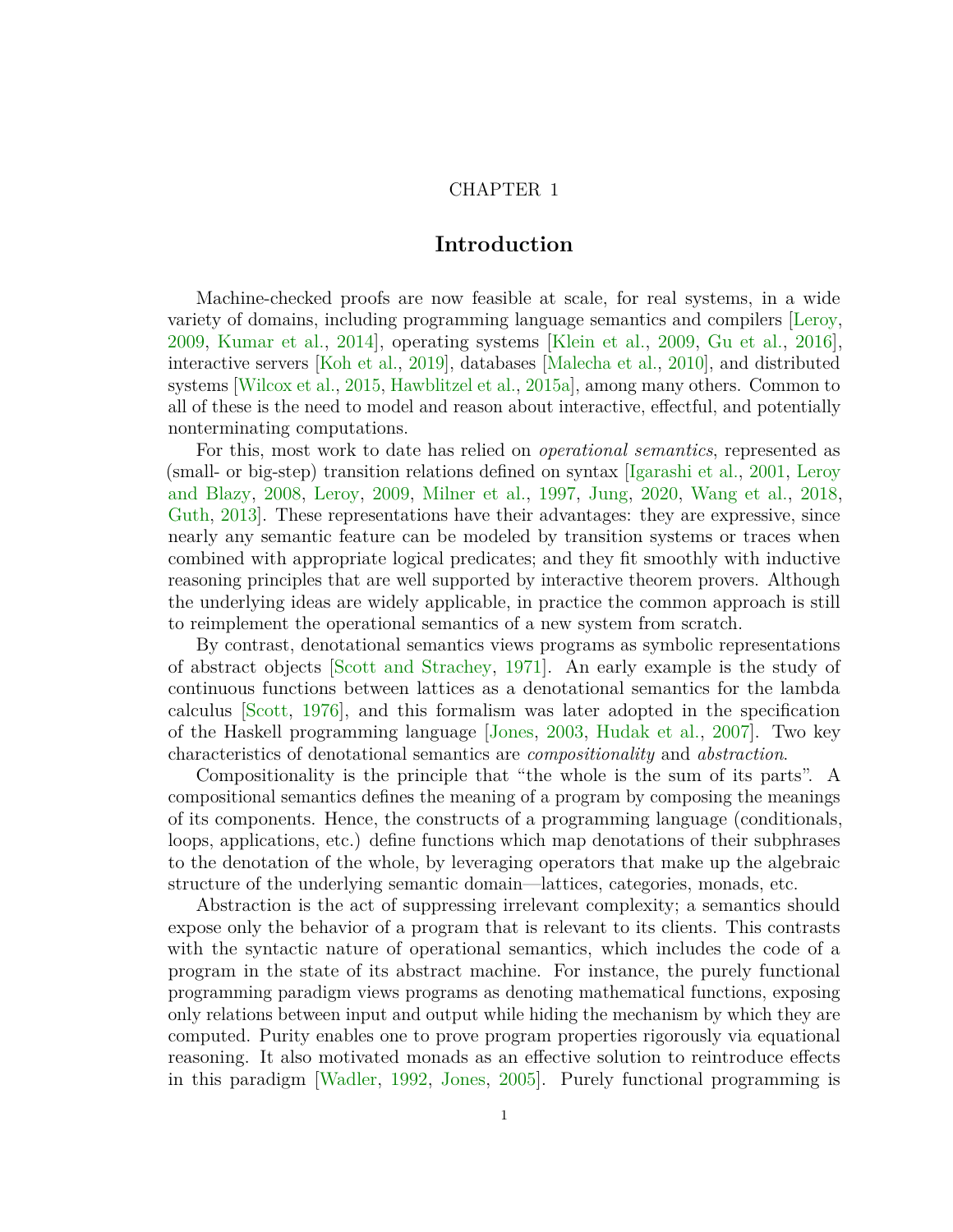exemplified by Haskell, which paved the way for a family of languages: PureScript, Idris, Agda, Curry, etc., and inspired new features and design patterns in other programming languages.

By deemphasizing its internal state, we are led to focus more on the interactions of the program with its environment. One reasonable approach is to represent the behavior of the program as a set of traces, each recording a possible sequence of interactions between program and environment. As a result, observational equivalence between programs arises as the canonical equivalence between their denotations. To obtain compositional semantics, it's often necessary to require additional structure over plain sets of traces, suggesting alternative representations such as trees and games [\[Hyland,](#page-96-4) [1997,](#page-96-4) [Abramsky and McCusker,](#page-89-1) [1999,](#page-89-1) [Abramsky et al.,](#page-89-2) [1997\]](#page-89-2). In this dissertation, I develop a library for representing the behavior of programs as a tree datatype, which provides a rich theory of composition, which can be extracted and interpreted for testing, and which can be formalized in a proof assistant such as Coq, Agda, or Lean.

#### **1.1. Executable Denotational Semantics**

<span id="page-8-0"></span>This dissertation presents *interaction trees*, a framework for representing the behavior of recursive and effectful programs. This framework builds upon strong theoretical foundations: the core data structure is a free monad, having deep roots in category theory, and the implementations of the associated operations are largely determined by their types. Furthermore, interaction trees are an executable representation: a denotational semantics using interaction trees yields a working reference interpreter, with testing as one possible use case. Hence, I propose to construct executable denotational semantics formally using interaction trees.

Interaction trees are implemented as a Coq library, named ITree, allowing users to express denotational semantics for effectful and possibly nonterminating computations in Gallina, the specification language of Coq [\[2018\]](#page-99-1), despite Gallina's strong purity and termination constraints. Interaction trees work well with Coq's extraction capabilities, making them compatible with tools such as QuickChick [\[Lampropoulos and Pierce,](#page-98-2) [2018\]](#page-98-2) for testing, and allowing us to easily link the extracted code against non-Coq components such as external libraries, so that we can directly execute systems modeled using interaction trees. This combination of features makes interaction trees a practical foundation for formal verification of interactive systems.

After an overview of the ITree library in [Chapter 2,](#page-10-0) I demonstrate the usefulness and flexibility of interaction trees by presenting two applications, originally from published work in [Xia et al.](#page-103-3) [\[2019\]](#page-103-3) and [Lesani et al.](#page-98-3) [\[2022\]](#page-98-3). [Chapter 3](#page-27-0) describes a verified compiler from a toy imperative language Imp to a control-flow graph language Asm. Both the source and target language are given denotational semantics in interaction trees. A semantic preservation theorem is then proved by equational reasoning. A key feature of this proof is that it hides coinductive reasoning behind equations for loop combinators. Thus, such a proof only requires familiarity with equational reasoning, turning a technical simulation argument into intuitive rewritings of string diagrams. Furthermore, this equational formulation of semantic preservation is termination-sensitive.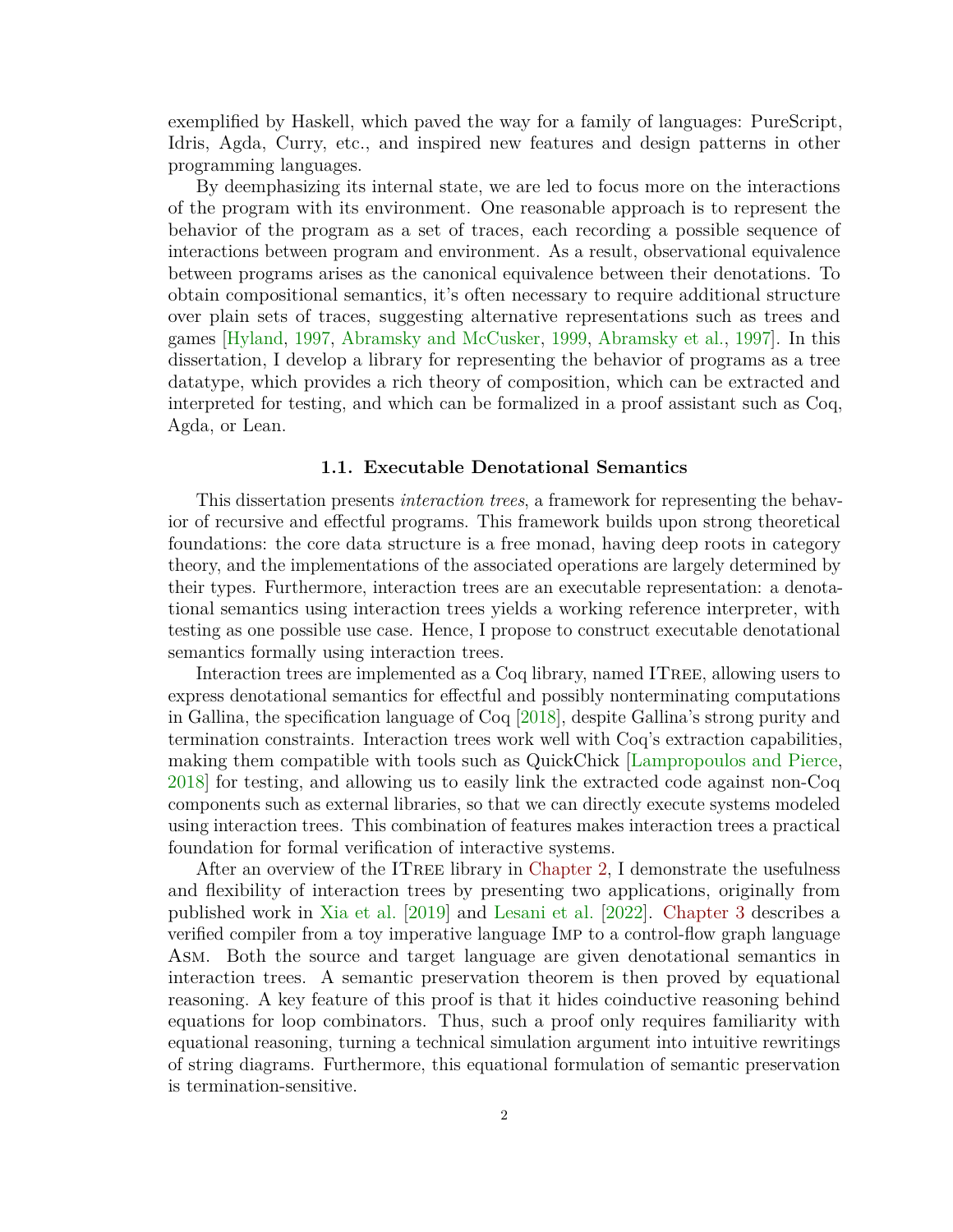[Chapter 4](#page-37-0) presents a second application, using interaction trees to implement concurrent and transactional objects. I formalize the standard notions of linearizability and strict serializability, and prove those properties on a number of concrete objects. To define serializability, transactions are represented as interaction trees that transactional objects may instrument to interpret them atomically. Our main case study is a proof of correctness of *transactional predication*, a general technique for constructing a performant transactional map object by combining a concurrent map and a transactional memory object. The core of the proof is again phrased in equational terms, using lemmas from the ITree library to connect the linearizability and serializability assumptions about the individual components, thus establishing the serializability of the composed object.

[Chapter 5](#page-76-0) discusses related work, including other applications of interaction trees, and a broad literature on modelling effects in type theory that underpins my contributions. [Chapter 6](#page-85-0) concludes with possible directions for future work.

### **1.2. History and Credits**

<span id="page-9-0"></span>The earliest version of what is now called interaction trees was due to Joachim Breitner and Dmitri Garbuzov, including the itree type definition and an early definition of weak bisimulation. I then started working on it with the objective of specifying a web server [\[Koh et al.,](#page-97-2) [2019\]](#page-97-2). I focused on the core library while my coauthors developed the integration with VST, and a harness for randomized testing. Following that, as part of [Xia et al.](#page-103-3)  $[2019]$  which properly presents the ITREE library [\(Chapter 2\)](#page-10-0), I worked jointly with Yannick Zakowski and Gregory Malecha on the compiler case study which constitutes [Chapter 3](#page-27-0) in this dissertation. The trickiness of simulation-based proofs motivated me to add the loop combinators and their associated equations, inspired by arrows [\[Hughes,](#page-95-2) [2000,](#page-95-2) [Paterson,](#page-101-0) [2001\]](#page-101-0). Chung-Kil Hur suggested redefining weak bisimulation using Paco, and contributed further improvements such as unifying the definitions of strong and weak bisimulation. Paul He formalized the relation between interaction trees and trace semantics in Section 7 of [Xia et al.](#page-103-3) [\[2019\]](#page-103-3).

The origin of verified transactional objects [\[Lesani et al.,](#page-98-3) [2022\]](#page-98-3) [\(Chapter 4\)](#page-37-0) predates ITree, and the project independently built upon the same coinductive type. The proof principle for linearizability in [Section 4.5](#page-55-0) and its applications—including the verification of the transactional mutex lock in [Section 4.6.1—](#page-67-1)were developed prior to my involvement. I actively participated in writing the expository sections [\(Sections 4.2](#page-43-0) to [4.4](#page-52-0) and [4.6\)](#page-63-0), and I subsequently refactored the implementation to align more closely with the presentation of concepts in that paper. My main technical contribution is the transactional predication correctness proof [\(Section 4.7\)](#page-69-0).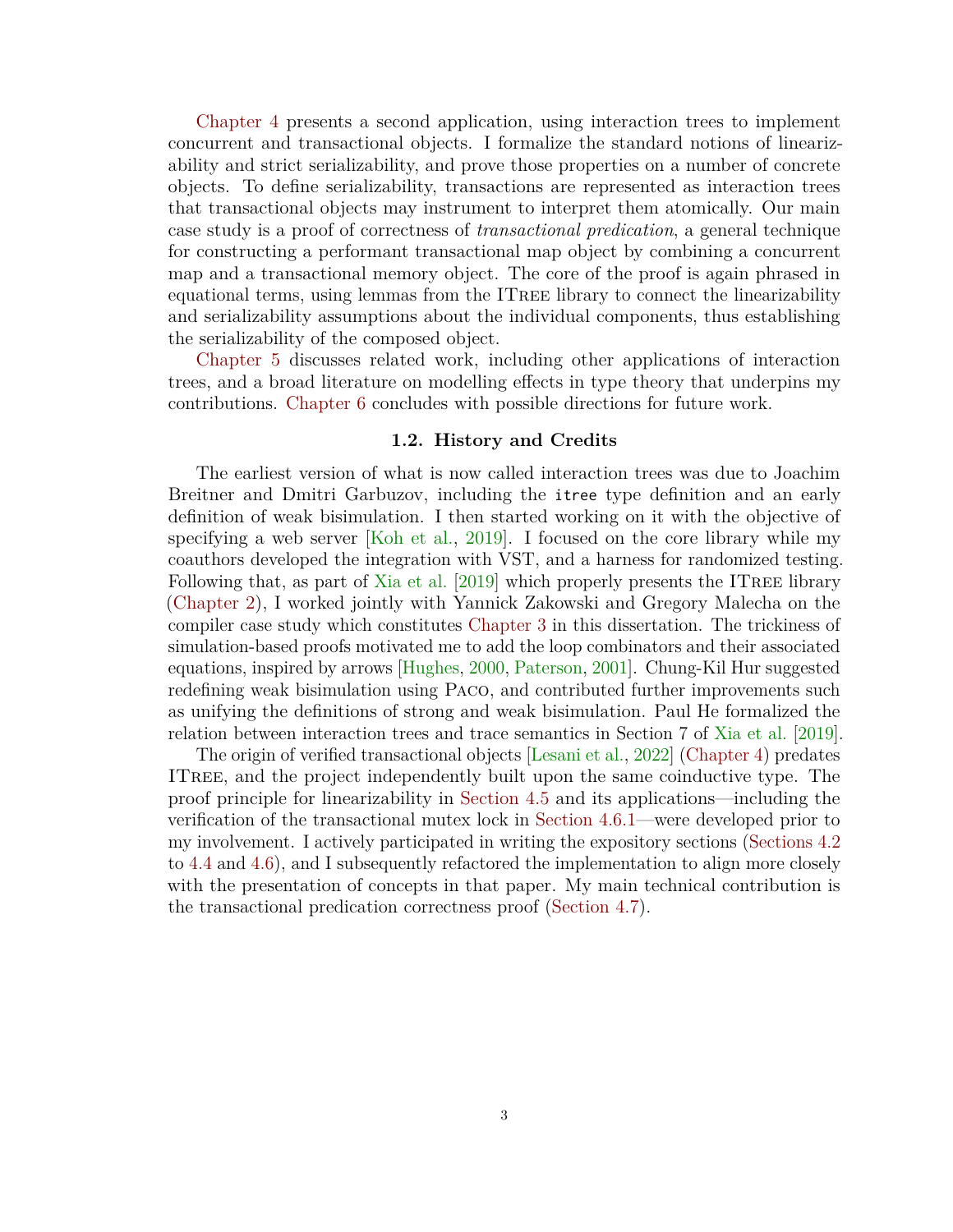## CHAPTER 2

## **Interaction Trees**

<span id="page-10-0"></span>Interaction trees are a datatype for representing computations that can interact with an external environment. We think of such computations as producing a sequence of *visible events*—interactions—each of which might carry a response from the environment back to the computation. The computation may also eventually halt, yielding a final value, or diverge by continuing to compute internally but never producing a visible event.

#### **2.1. Definition**

<span id="page-10-1"></span>[Figure 2.1](#page-10-2) shows the definition of the type itree E R. The parameter E : Type  $\rightarrow$ Type is a type of *external interactions*: it defines the interface by which a computation interacts with its environment, as we explain below. The type R is the *result type* of the computation: if the computation ever halts, it will return a value of type R.

```
CoInductive itree (E: Type → Type) (R: Type): Type :=
| Ret (r: R) (* Terminate with value r *)
| Tau (t: itree E R) (* Silent transition with child t
    *)
| Vis {A: Type} (e : E A) (k : A \rightarrow itree E R). (* Visible event e, answer in A *)
```
### FIGURE 2.1. Simplified presentation of interaction trees

ITrees are defined *coinductively* so that they can represent potentially infinite sequences of interactions or divergent behaviors. They are built using three constructors. Ret r corresponds to the trivial computation that immediately halts and produces r as its result. Tau t corresponds to a silent step of computation that does something internal, producing no visible events, and then continues as t. Representing silent steps explicitly allows ITrees to represent diverging computations without violating Coq's *guardedness condition* [\[Giménez,](#page-93-0) [1995,](#page-93-0) [Chlipala,](#page-92-0) [2017\]](#page-92-0). It is a syntactic side-condition on co-recursive definitions which ensures that a finite amount of computation suffices to expose the next constructor of the coinductive type. Concretely, the results of co-recursive calls must occur under constructors and cannot be eliminated by pattern matching.

The final and most interesting way to build an ITree is with the Vis A e k constructor (A is often left implicit). Here, e : E A is a *visible* external event, which consists of data that the computation emits to an external environment, and A (for *answer*) is the type of data that the environment provides in response to the event. The constructor also specifies a continuation,  $k : A \rightarrow$  itree E T, which produces the rest of the computation given the response from the environment. The tree-like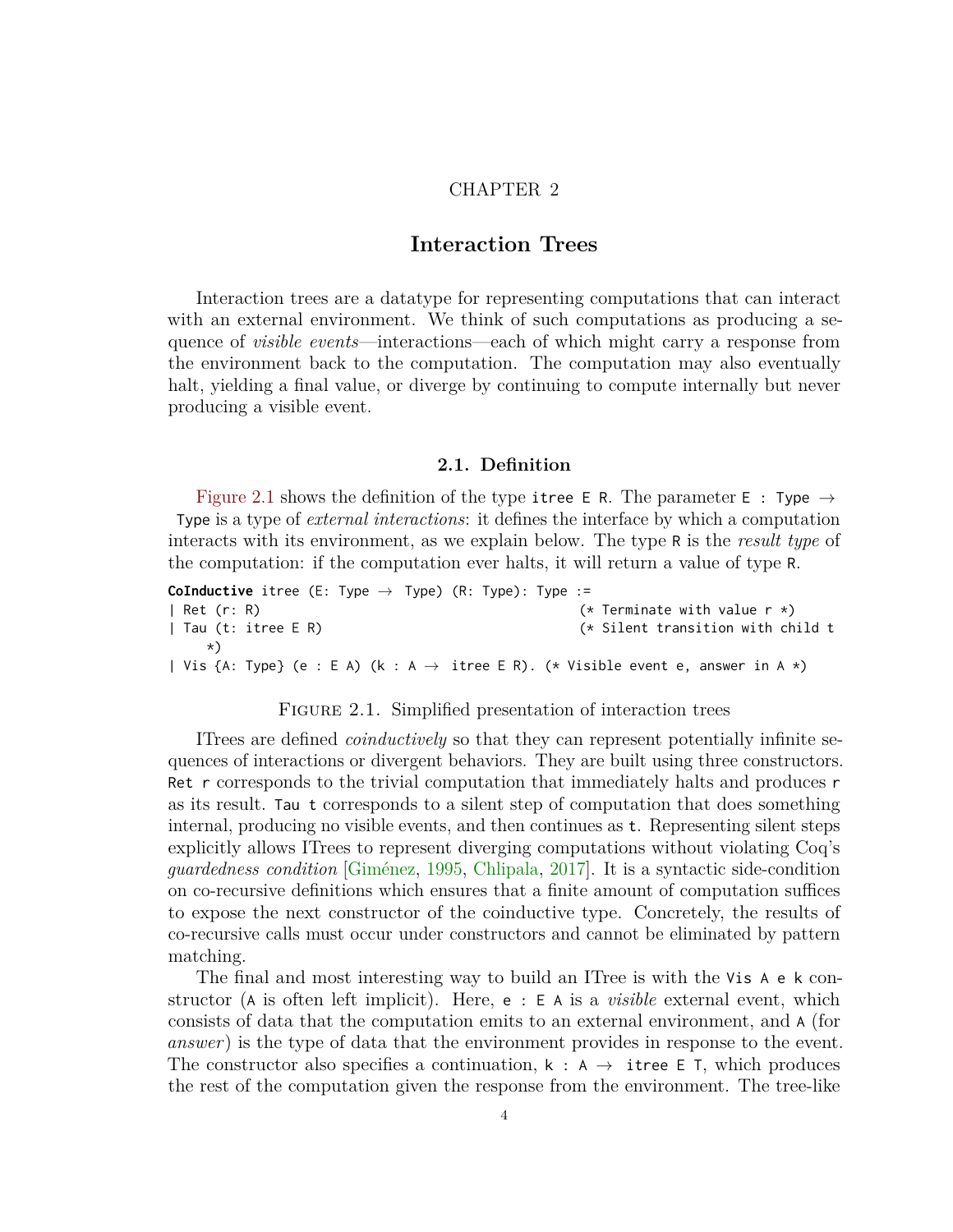nature of interaction trees stems from the Vis constructor, since the continuation k can behave differently for different values of type A. Importantly, the continuation is represented as a meta-level (*i.e.*, Gallina) function, which means both that we can embed computation in an ITree and that the resulting datatype is extractable and contains executable functions.

The definition shown in [Figure 2.1](#page-10-2) follows Coq's historical style of using *positive coinductive types*, which emphasizes the tree-like structure via its constructors. This approach is known to break subject reduction [\[Giménez,](#page-93-1) [1996\]](#page-93-1). Our library therefore uses the recommended *negative coinductive* form [\[Coq development team,](#page-99-2) [2019,](#page-99-2) [Hagino,](#page-94-2) [1989\]](#page-94-2) where, rather than defining a coinductive type by providing its constructors, we instead provide its destructors, defining a record. We use "smart constructors" for Ret, Tau, and Vis, which have the types shown in this figure, so the distinction is mostly cosmetic (though it does impact the structure of proofs). We suppress these and similar details throughout this dissertation.

**2.1.1. Alternative Definitions.** Our definition of interaction trees relies on higher-order types and coinductive types, two features readily available in Coq. Nevertheless, it may still be possible to adapt much of the ITree library to another language that does not provide those features.

The type itree is higher-order, as it is parameterized by a function on types E : Type  $\rightarrow$  Type. Higher-order types are a natural byproduct of dependent types, so they appear completely benign in Coq, Agda, and Lean. [Foster et al.](#page-93-2) [\[2021\]](#page-93-2) port interaction trees to Isabelle/HOL, which is based on higher-order logic rather than dependent types. Its term language only supports first-order types, so a significant modification of the definition of itree is necessary. There, the type parameter E ranges over plain types, rather than type functions. This "flattens" the structure of events, as events may no longer be statically associated with specific response types, and [Foster et al.](#page-93-2) [\[2021\]](#page-93-2) palliate this by enforcing that association dynamically, making the continuation in the Vis constructor a partial function which fails when events are answered with the wrong type of response.

While some proof assistants support coinductive types natively [\[Giménez,](#page-93-1) [1996,](#page-93-1) [Blanchette et al.,](#page-90-0) [2014\]](#page-90-0), coinductive types are a feature that are not strictly essential to the expressiveness of a theorem prover, as they can be encoded using more primitive concepts [\[Avigad et al.,](#page-90-1) [2019\]](#page-90-1). A notable approach is to view a coinductive type as the final coalgebra  $\nu F$  of some functor  $F$ , which can be encoded via an existential  $type, \nu F = \exists A, (A \rightarrow FA).$ 

**2.1.2. Examples.** As a concrete example of external interactions, suppose we choose E to be the following type IO, which represents simple input/output interactions, each carrying a natural number. Then we can define an ITree computation echo that loops forever, echoing each input received to the output:

| <b>Inductive</b> IO : Type $\rightarrow$ Type := | <b>CoFixpoint</b> echo : itree IO void $:=$ |
|--------------------------------------------------|---------------------------------------------|
| Input : IO nat                                   | Vis Input (fun $x \Rightarrow$              |
| Output : nat $\rightarrow$ IO unit.              | Vis (Output x) (fun $\Rightarrow$ echo)).   |

Note that IO is indexed by the expected answer type that will be provided by the environment in each interaction. Conversely, its constructors are parameterized by the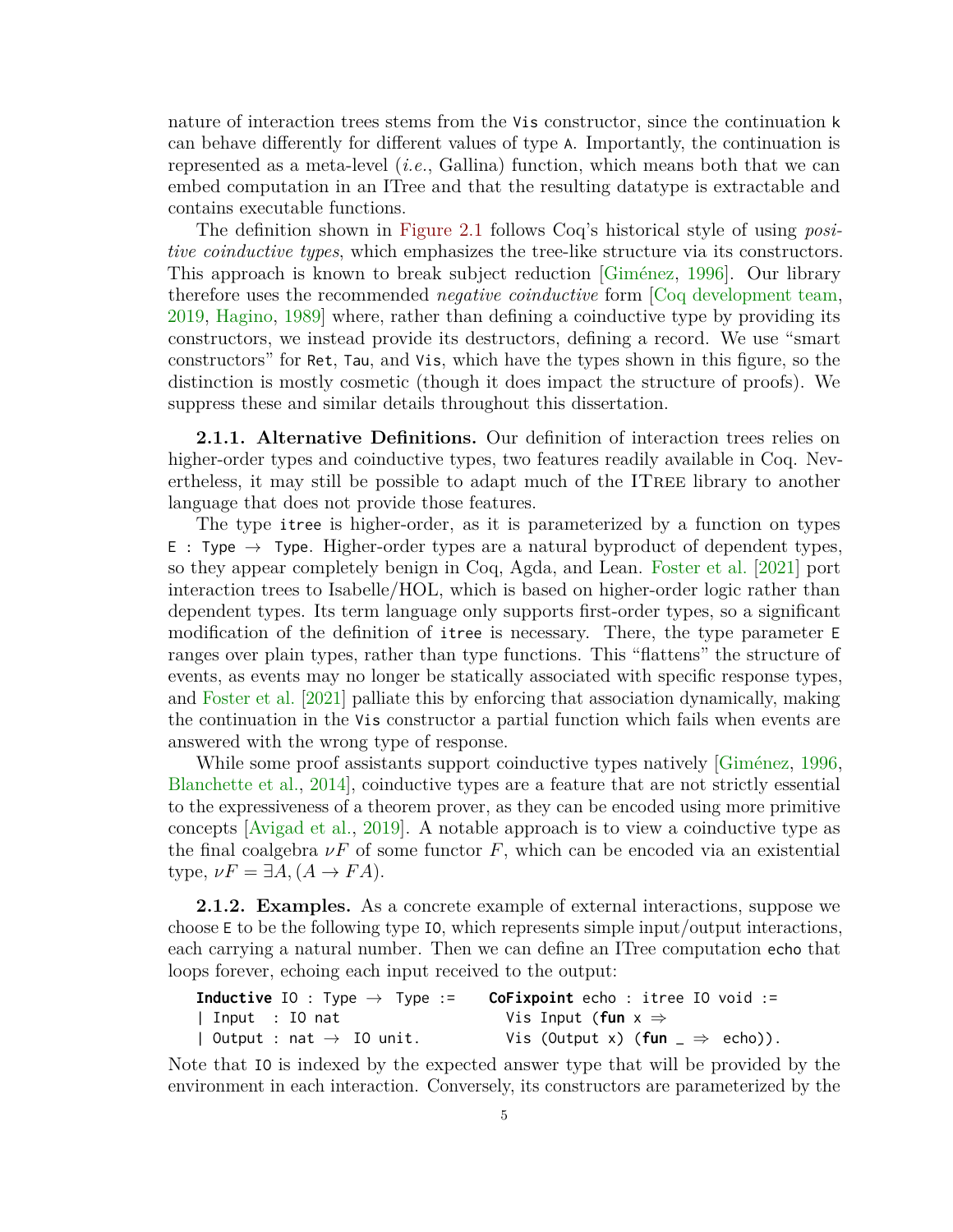arguments to be sent to the environment. Hence, an Input event takes no parameter and expects a nat in return, while an Output event takes a nat but expects a noninformative answer, represented by the unit type. The return type of echo is void, the empty type, since the computation never terminates.

Similarly, it is easy to define an ITree that silently diverges, producing no visible outputs and never returning a value:

**CoFixpoint** spin : itree IO void := Tau spin.

Or one that probes the environment until it receives 9 for an answer, at which point it terminates (returning tt, the unique value of type unit):

**CoFixpoint** kill9 : itree IO unit := Vis Input (fun  $x \Rightarrow$  if  $x = ?$  9 then Ret tt else kill9).

The three basic ITree constructors and explicit CoFixpoint definitions provide very expressive low-level abstractions, but working with them directly raises several issues. First, Coq's syntactic guardedness check is inherently non-compositional, so it is awkward to construct large, complex systems using it. Second, we need ways of composing multiple kinds of events. Third, we often want to model the behavior of a system by interpreting its events as having *effects* on the environment. For example, a Write event could update a memory cell that a Read event can later access. Finally, to reason about ITrees and computations built from them as above, we would have to use coinduction explicitly. It is easier to work with loop and recursion combinators that are more structured and satisfy convenient equational reasoning principles that can be expressed and proven once and for all. The ITrees library provides higher-level abstractions that address all three of these concerns. [Figure 2.2](#page-13-0) provides a synopsis of the library; the details are explained below.

*Notation.* The library makes extensive use of *parametric functions*, which have types of the form  $\forall$  (X:Type),  $\in X \rightarrow F X$ . We write  $\in \infty$  F as an abbreviation for such types.

**2.1.3. Composing ITree Computations: ITrees are Monads.** The type itree E is a monad [\[Moggi,](#page-100-1) [1989,](#page-100-1) [Wadler,](#page-103-2) [1992\]](#page-103-2), a conventional structure to sequence effectful computations in pure functional programming. [Figure 2.3](#page-13-1) gives the implementation of the monadic bind and ret operations. As shown there, bind t k replaces each leaf Ret r in t with the new subtree k r. The function ret is simply the constructor Ret, and we introduce the usual sequencing notation  $x \leftarrow e$ ;; k for bind.

We think of the visible events of an ITree as *uninterpreted effects*. In this sense, itree E is a *free monad* (in a suitable category: see [Chapter 5\)](#page-76-0) where every event of type E A corresponds to an effectful (monadic) operation that can be "triggered" to yield a value of type A:

```
Definition trigger \{E : Type \rightarrow Type\} \{A : Type\} (e : E A) : itree E A :=Vis e (fun x \Rightarrow Ret x).
```
Using trigger, we can rewrite the echo example with less syntactic clutter:

```
CoFixpoint echo2 : itree IO void :=
  x \leftarrow (trigger Input) ;; trigger (Output x) ;; Tau echo2.
```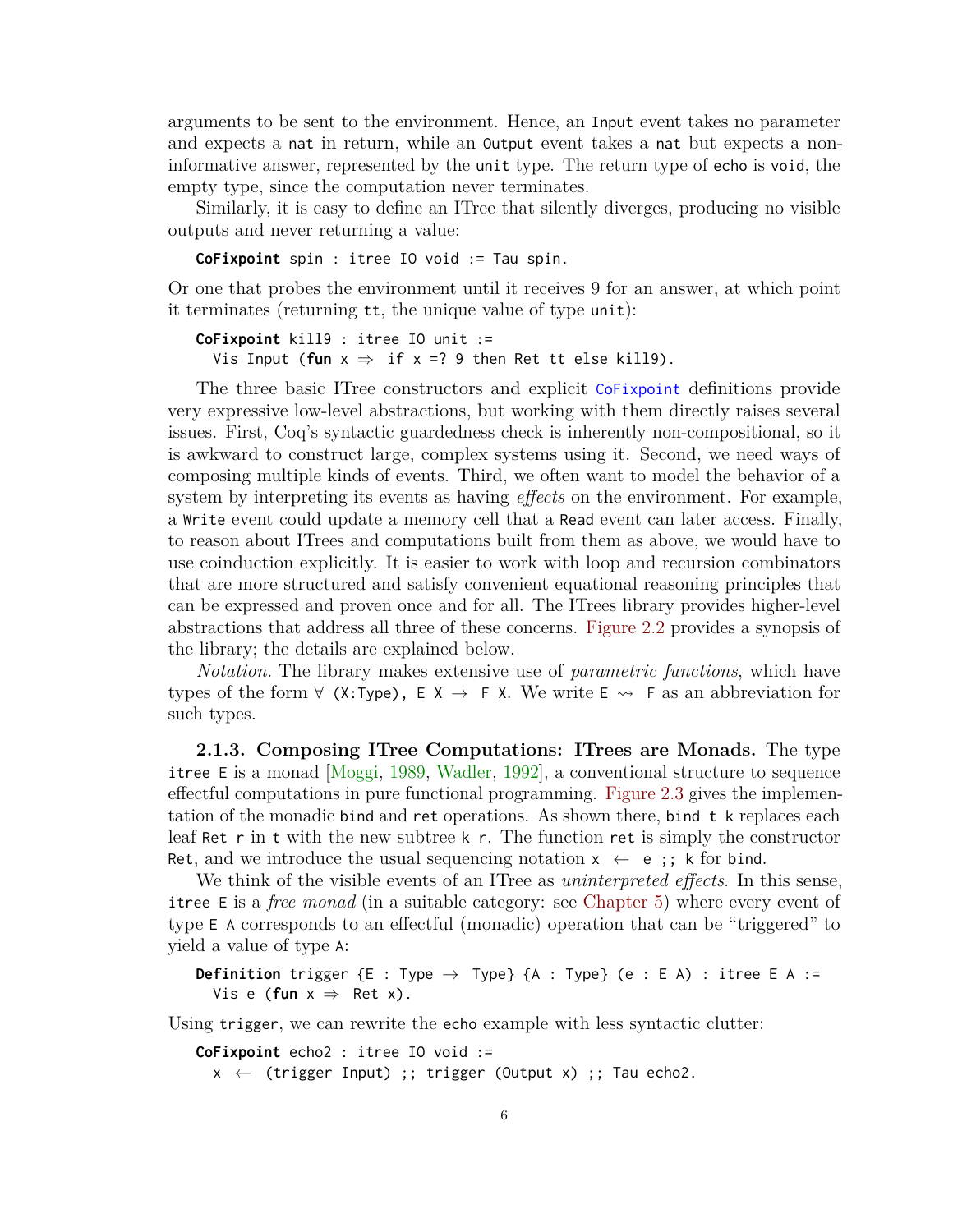```
Interaction tree operations
  itree E A : Type
  Ret : A \rightarrow itree E A
  Tau : itree E A \rightarrow itree E A
  Vis : E R \rightarrow (R \rightarrow itree E A) \rightarrow itree E A
  bind : itree E A \rightarrow (A \rightarrow itree E B) \rightarrow itree E B
  trigger : E A \rightarrow itree E A
Events and subevents
  E, F : Type \rightarrow Type
  (e : E R) R is the result type of event e
  E +' F disjoint union of events
  Class E \prec F E is a subevent of Ftrigger '\{E \prec F\} : E \leadsto itree F
                        overloaded trigger
                                                           Heterogeneous weak bisimulation
                                                              eutt (r : A \rightarrow B \rightarrow Prop):
                                                              itree E A \rightarrow itree E B \rightarrow Prop
                                                           Strong and weak bisimulation
                                                             \angle \cong \angle : itree E A \rightarrow itree E A \rightarrowProp
                                                              \geq \approx \geq := eutt eq.
                                                           Parametric functions
                                                             E \rightsquigarrow F := \forall (X:Type), E X \rightarrow F X
                                                           Monadic interpretation
                                                              ˋ{Monad M} ˋ{MonadIter M}
                                                              \text{interp} : (E \leadsto M) \rightarrow (\text{itree } E \leadsto M)Standard event types
  name events handler type
  emptyE none none \forall M, emptyE ↔ M
  stateE S Get Put \qquad \qquad (stateE S) \rightsquigarrow stateT S
  mapDfaultE K V d Insert LookupDfault Remove ˋ{Map K V map} (mapDfaultE K V d) ⇝ (stateT
    map)
```


```
(* Apply the continuation k to the Ret nodes of the itree t \star)
Definition bind {E R S} (t : itree E R) (k : R \rightarrow itree E S) : itree E S :=
  (cofix bind_ u := match u with
                        | Ret r \Rightarrow k r| Tau t \Rightarrow Tau (bind_ t)
                        | Vis e k \Rightarrow Vis e (fun x \Rightarrow bind<sub>_</sub> (k x))
                        end) t.
Notation "x \leftarrow t1;; t2" := (bind t1 (fun x \Rightarrow t2)).
Definition ret x := Ret x.
```
FIGURE 2.3. Monadic bind and ret operators for ITrees

**2.1.4. ITree Equivalences.** Interaction trees admit several useful notions of equivalence even before we ascribe any semantics to the external events. These properties are deceptively simple to state, but the weaknesses of coinduction in Coq make some the proofs quite challenging.

*Strong and Weak Bisimulations.* The simplest and finest notion of equivalence is *strong bisimulation*, written t1 ≅ t2, which relates ITrees t1 and t2 when they have exactly the same shape.

The monad laws and many structural congruences hold up to strong bisimulation, but once we introduce loops, recursion, or interpreters, which use Tau to hide internal steps of computation, we need to work with a coarser equivalence. We want to equate ITrees that agree on their terminal behaviors (they return the same values) and on their interactions with the environment through Vis events, but that might differ in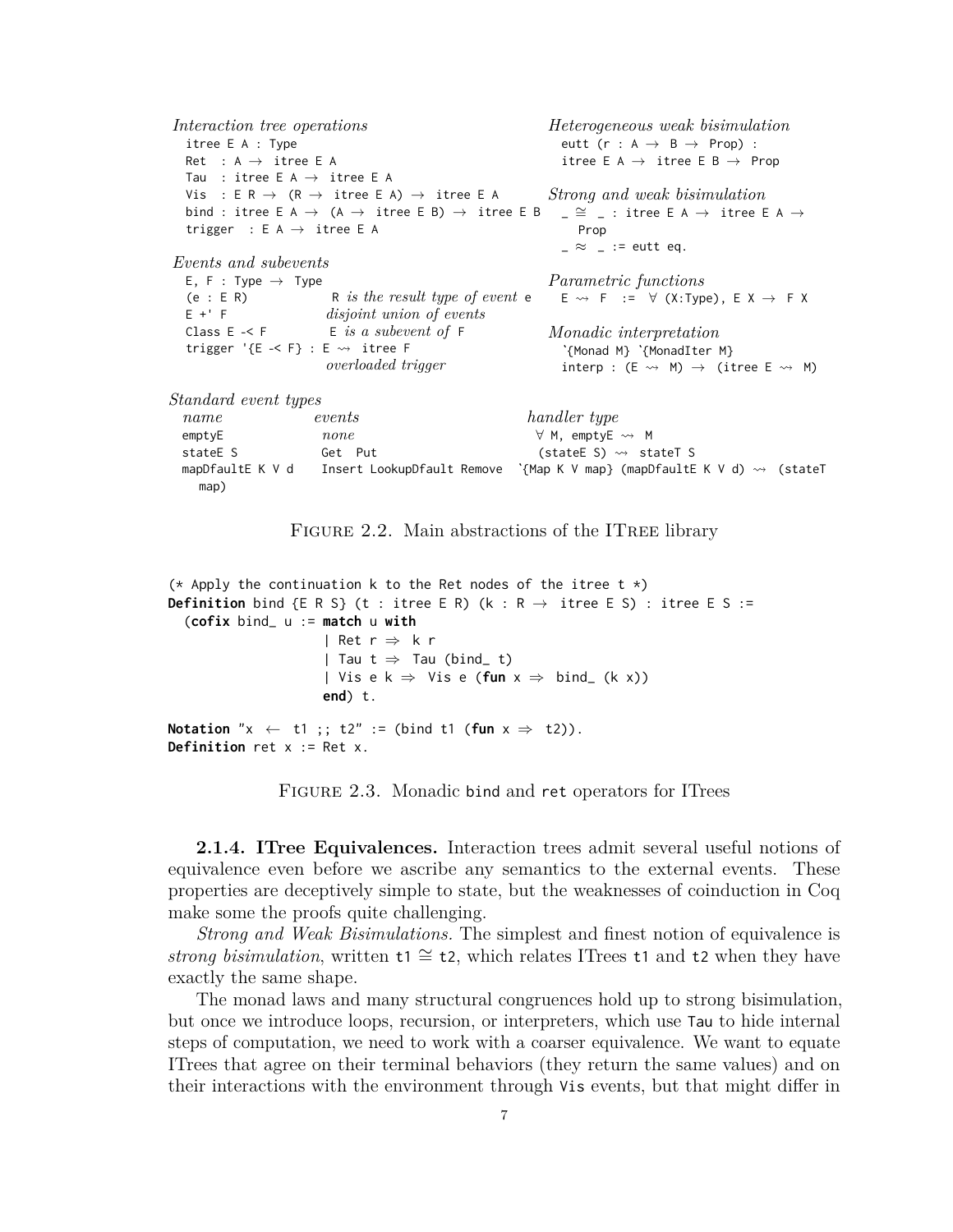the number of Tau's. This "equivalence up to Tau" is a form of *weak bisimulation*: it lets us remove any finite number of Tau's when considering whether two trees are the same, while infinite Tau's must be matched on both sides (*i.e.*, this equivalence is termination-ensitive). We write  $t \approx u$  when t and u are equivalent up to Tau. A key equation distinguishing weak bisimulation from strong bisimulation is Tau  $t \approx t$ . It is crucial for working with general computations modeled as ITrees.

*Heterogeneous Bisimulations.* Both strong and weak bisimulation can be further relaxed to relate ITrees that have different return types, which is needed for building more general simulations, such as the one used in our compiler correctness proof [\(Chapter 3\)](#page-27-0). If we have  $t1$ : itree E A and  $t2$ : itree E B and some relation  $r$ :  $A \rightarrow B \rightarrow$  Prop, we can define eutt r ("equivalence up to Tau modulo r"), which is the same as  $\approx$  except that two leaves Ret a and Ret b are related iff r a b holds. Intuitively, two such ITrees produce the same external events and yield results related by r. Indeed  $\approx$  is defined as eutt eq, where r is instantiated to the Leibniz equality relation eq. It is straightforward to generalize  $\cong$  in the same way.

[Figure 2.4](#page-15-0) gives the formal definition of eutt r as a nested inductive–coinductive structure [\[Danielsson and Altenkirch,](#page-92-1) [2009\]](#page-92-1). The inner inductive euttF relation implicitly defines a least fixed point; this results in a relation transformer, parameterized by sim, and we take its greatest fixed point eutt via the operator nu. The constructors of euttF can be read as inference *rules and corules*. The EqRet rule relates two nodes Ret a and Ret b when r a b holds. The EqVis rule relates two Vis nodes when they are labeled with identical events e and their continuation subtrees k1 v and k2 v are related by sim for every value v the environment could return. The rule EqTau relates Tau t1 and Tau t2 whenever t1 and t2 are related by sim, while EqTauL and EqTauR allow to strip off asymmetrically one extra Tau on either side. The EqTau and EqVis appeal to the sim relation: they are *corules*, relying on coinduction via the nu operator. In contrast, the EqTauL and EqTauR constructors contain recursive occurrences of the inductively defined euttF: they are *rules*. Intuitively, a derivation may consist of infinitely many corules, with only finitely many rules between two corules. This nested inductive-coinductive structure provides a flexible way of defining relations, generalizing inductive relations—which consist only of finite derivations with rules—and coinductive relations—which consist of potentially infinite derivations with corules. In this instance, we use the rules EqTauL and EqTauR to peel off any finite number of Tau's from one or both trees before we can apply one of the corules EqVis or EqTau.

It is easy to show that euttF acts monotonically on relations, ensuring that a greatest fixed point exists, and it can be constructed using the nu operator. This operator and its associated theory are provided by the paco library [\[Hur et al.,](#page-96-5) [2013\]](#page-96-5) where nu is named paco2, and more generally pacoN for every arity N of relations—which streamlines working with coinductive proofs in Coq.

Although the definition of heterogeneous weak bisimulation is fairly straightforward to state, some of its properties—for instance, transitivity and congruence with respect to bind—are quite challenging to prove. For these, we need an appropriate strengthening of the coinductive hypothesis that lets us reason about eutt up to closure under transitivity and bind contexts. Our Coq library actually uses a yet more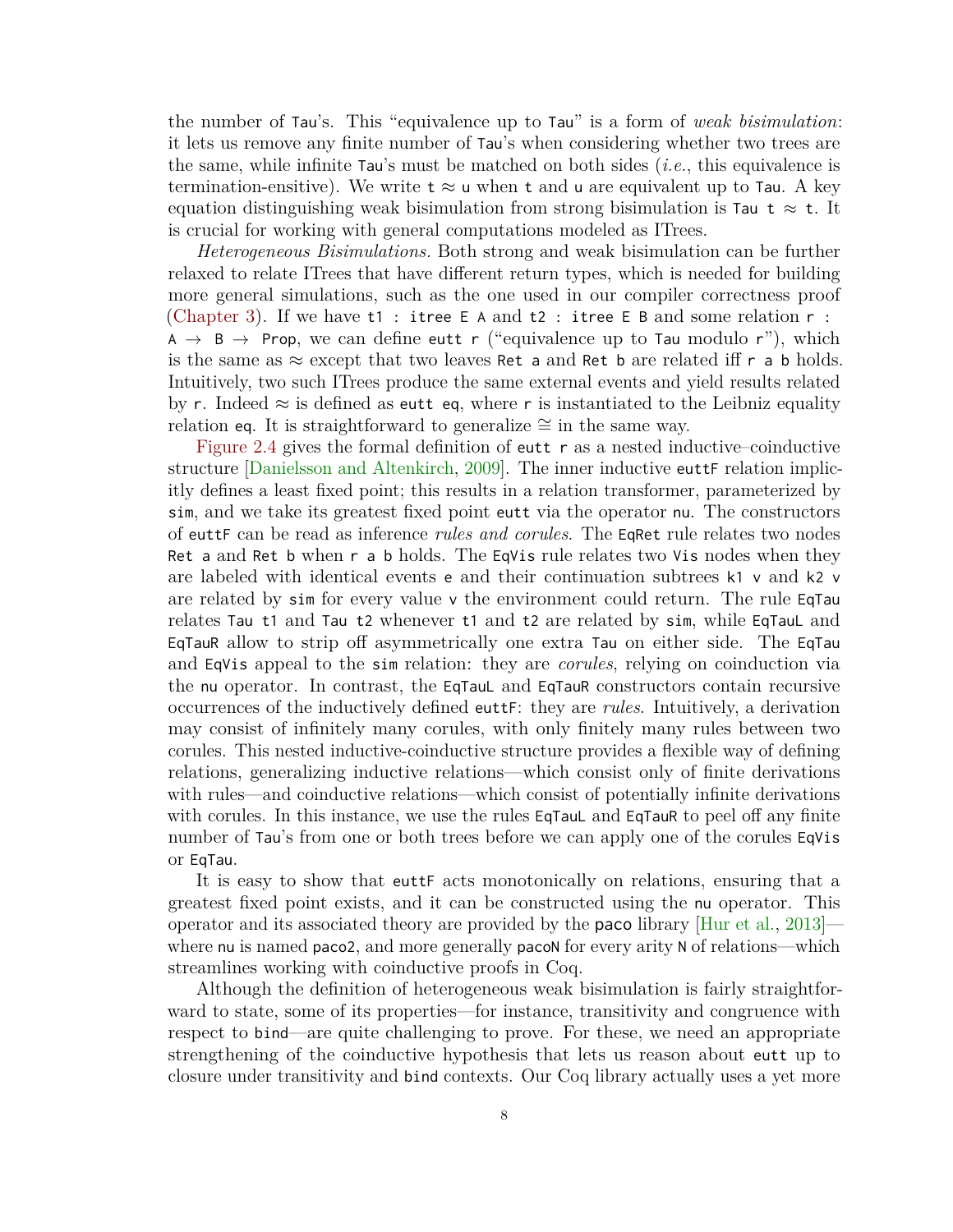```
Context {E : Type \rightarrow Type} {A B : Type} (r : A \rightarrow B \rightarrow Prop).
Inductive euttF (sim : itree E A \rightarrow itree E B \rightarrow Prop) : itree E A \rightarrow itree E B \rightarrowProp :=
  (* Non-recursive rule *)
| EqRet a b (REL: r a b) : euttF sim (Ret a) (Ret b)
  (* Corules (coinductive): recursion via the sim parameter *)
| EqVis {R} (e : E R) k1 k2 (REL: ∀ v, sim (k1 v) (k2 v)) : euttF sim (Vis e k1) (
  Vis e k2)
| EqTau t1 t2 (REL: sim t1 t2) : euttF sim (Tau t1) (Tau t2)
  (* Rules: recursion via the inductive type euttF *)
| EqTauL t1 ot2 (REL: euttF sim t1 ot2) : euttF sim (Tau t1) ot2
| EqTauR ot1 t2 (REL: euttF sim ot1 t2) : euttF sim ot1 (Tau t2).
Lemma euttF_monotone t1 t2 sim sim' (IN: euttF sim t1 t2) (LE: sim <2= sim') : euttF
   sim' t1 t2.
Definition eutt : itree E A \rightarrow itree E B \rightarrow Prop := nu euttF.
            FIGURE 2.4. Heterogeneous weak bisimulation for ITrees
```
general definition that subsumes both strong and weak bisimulation and builds in such "up-to" reasoning to make proofs smoother; we omit these details here and refer the interested reader to the Coq development itself. The upshot is that we can prove the following:

- $(1) ≅$  *is an equivalence relation.*
- (2) *If* r *is an equivalence relation, then so is* eutt r*.*
- $(3) \approx i$ s an equivalence relation (corollary of  $(2)$ ).
- (4) t1 ∼= t2 *implies* t1 ≈ t2*.*

*Equational reasoning.* Fortunately, clients of the ITrees library can treat the definition of eutt r and its instances as black boxes—they never need to look at the coinductive machinery beneath this layer of abstraction. Instead, clients should reason equationally about ITrees. [Figure 2.6](#page-16-1) summarizes the most frequently used equations, each of which corresponds to a lemma proved in the library. The monad laws, structural laws, and congruences let us soundly rearrange an ITree computation typically to put it into a form where a semantically interesting computation step, such as the interpretation of an event, takes place. Much of the functionality provided by the ITrees library involves lifting this kind of equational reasoning to richer settings, allowing us to work with combinations of different kinds of events and interpretations of their effects.

One pragmatic consideration is that Coq's rewrite and setoid\_rewrite tactics, which let us rewrite using an equivalence (for instance, replacing the term  $C[t1]$  with C[t2] when we know that  $t_1 \approx t_2$ , only work if the context respects the equivalence. Coq's Proper type class registers congruence rules with the rewriting tactics. We prove such congruence rules for all of the operations in the library—some examples are shown in [Figure 2.6.](#page-16-1) Some operators such as bind involve functions; they are related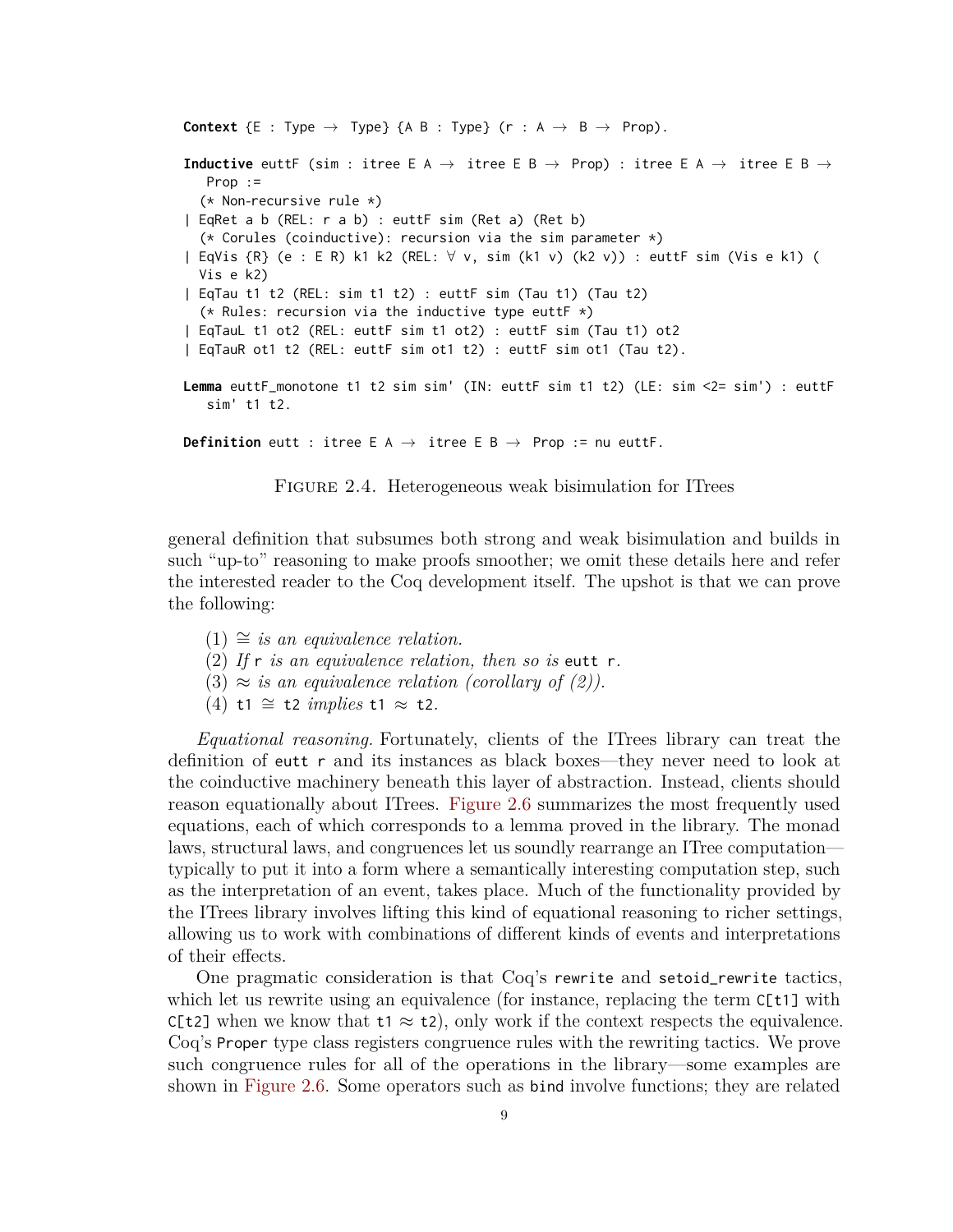<span id="page-16-0"></span>

| Symbol   Name   |                                                        | Domain    |
|-----------------|--------------------------------------------------------|-----------|
| $\cong$         | Strong bisumulation                                    | itree E A |
| $\approx$       | Weak bisimulation (eutt)                               | itree E A |
| $\hat{\approx}$ | Pointwise weak bisimulation $ A \rightarrow$ itree E B |           |

Figure 2.5. Summary of the main ITree relations and their notations

<span id="page-16-1"></span>

| Monad Laws      | $(x \leftarrow \text{ret } v ;; k x) \cong (k v)$<br>$(x \leftarrow t ;; \text{ ret } x) \cong t$<br>$(x \leftarrow (y \leftarrow s ;; t) ;; u) \approx (y \leftarrow s ;; x \leftarrow t ;; u)$          |
|-----------------|-----------------------------------------------------------------------------------------------------------------------------------------------------------------------------------------------------------|
| Structural Laws | (Tau t) $\approx$ t<br>$(x \leftarrow$ (Tau t) ;; k) $\approx$ Tau $(x \leftarrow$ t ;; k)<br>$(x \leftarrow$ (Vis e k1) ;; k2) $\approx$ (Vis e (fun $y \Rightarrow x \leftarrow$ k1 y ;; k2))           |
| Congruences     | t1 $\cong$ t2 $\rightarrow$ Tau t1 $\cong$ Tau t2<br>k1 $\hat{\approx}$ k2 $\rightarrow$ Visek1 $\approx$ Visek2<br>t1 $\approx$ t2 $\land$ k1 $\approx$ k2 $\rightarrow$ bind t1 k1 $\approx$ bind t2 k2 |

FIGURE 2.6. Core equational theory of ITrees

<span id="page-16-2"></span>**Definition** 
$$
\text{three} \ (E : Type \rightarrow Type)
$$
 (A B : Type) : Type := A \rightarrow itree E B.

\n**Definition**  $\text{eq\_ktree} \ \{E\} \ \{A \ B : Type\}$  :  $\text{ktree} \ E \ A \ B \rightarrow \text{ktree} \ E \ A \ B \rightarrow \text{Prop}$ 

\n:= **fun**  $\text{h1} \ \text{h2} \Rightarrow \forall \ a, \ h1 \ a \approx h2 \ a.$ 

**Infix**  $"\hat{\approx}"$  := eq\_ktree

FIGURE 2.7. Definition of KTrees and KTree equivalence

by the relation  $\hat{\approx}$ , defined in [Section 2.1.5](#page-16-3) as the pointwise lifting of weak bisimulation. Even so, definitions written in monadic style make heavy use of anonymous functions, which tend to thwart the setoid\_rewrite tactic's ability to find the correct Proper instances. It is therefore useful to further raise the level of abstraction to simplify rewriting, as we show next.

<span id="page-16-3"></span>**2.1.5. KTrees: Continuation Trees.** To improve equational reasoning principles and leverage known categorical structures for recursion, the ITrees library provides an abstraction for point-free definitions, centered around functions of the form  $\Box \rightarrow$  itree E  $\Box$ . We can think of these as *impure* functions that may generate events from E or possibly diverge. As we will show, they enjoy additional structure that we can exploit to generically derive more ways of composing ITrees computations.

We call types of the form  $A \rightarrow$  itree E B *continuation trees*, or *KTrees* for short [\(Figure 2.7\)](#page-16-2). Whereas an itree E R directly produces an outcome (Ret, Tau, or Vis), a KTree k : ktree E A B first expects some input a : A before continuing as an ITree (k a). Equivalence on KTrees, written  $\hat{\approx}$ , is defined by lifting weak bisimulation pointwise to the function space.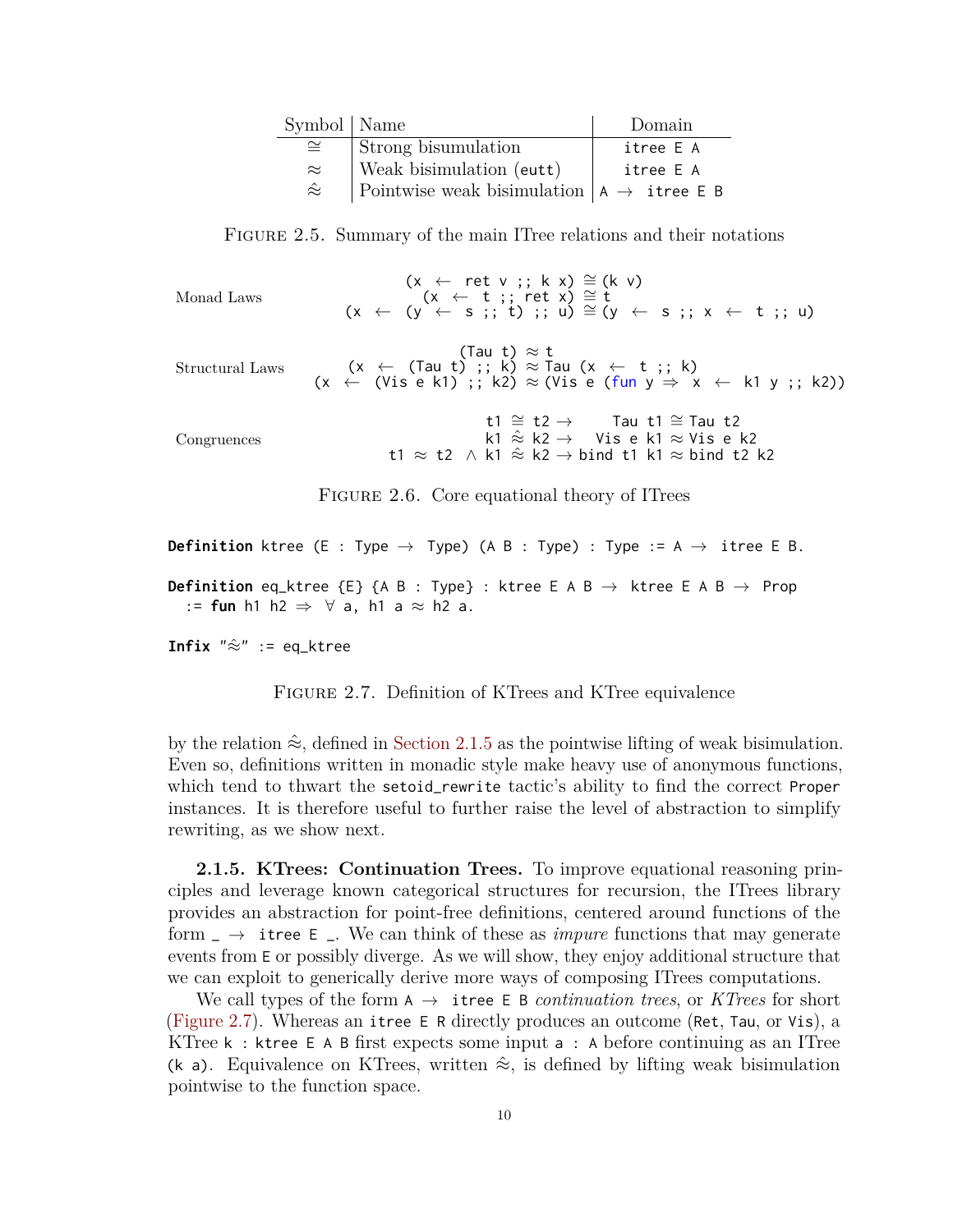<span id="page-17-0"></span>**Definition** cat {E} {A B C : Type} : ktree E A B  $\rightarrow$  ktree E B C  $\rightarrow$  ktree E A C := **fun**  $h$  k  $\Rightarrow$  (**fun**  $a \Rightarrow$  bind (h a) k).

**Infix** ">>>" := cat

Figure 2.8. KTree composition

```
id_ : A \rightarrow itree E A
cat : (B \to itree E C) \to (A \to itree E B) \to (A \to itree E C)
case_: (A \rightarrow tree E C) \rightarrow (B \rightarrow itree E C) \rightarrow (A + B \rightarrow itree E C)
inl_ : A \rightarrow itree E (A + B)
inv_{-} : B \rightarrow itree E (A + B)
pure : (A \rightarrow B) \rightarrow (A \rightarrow itree E B)
```
Figure 2.9. KTree operations

```
id_\gg k \hat{\approx} k
                                                               k >>> id_ ≈ˆ k
                                                   (i \gg j) \gg \bar{k} \approx i \gg (j \gg k)pure f >>> pure g \approx pure (f \circ g)
                                             inl_ >>> case_ h \breve{\mathsf{k}} \stackrel{\scriptscriptstyle\triangle}{\scriptscriptstyle\triangle} h
                                             inr_ \gg case_ h k \hat{\approx} k
(inl_ >>> f) \hat{\approx} h \wedge (inr_ >>> f) \hat{\approx} k \rightarrow f \hat{\approx} case_ h k
```
FIGURE 2.10. Categorical laws for KTrees and handlers

Two KTrees h : ktree E A B and k : ktree E B C can be composed using bind; the result is written ( $h \gg h$ ) : ktree E A C [\(Figure 2.8\)](#page-17-0). KTree composition has a (left and right) identity, id\_ (equal to ret), and is associative; the proof follows from the monad laws for itree. Together, these facts mean that KTrees are the morphisms of a category: the *Kleisli category* [\[Mac Lane,](#page-99-3) [2013\]](#page-99-3) of the monad itree E.

This category has more structure that we expose as part of the ITrees library interface. The pure operator lifts a Coq function trivially into an event-free KTree computation. We can also easily define an eliminator for the sum type, case\_ and corresponding left inl\_ and right inr\_ injections (effectful variants of the sum type constructors inl and inr). The names of those operations are suffixed with an underscore so as not to conflict with id, inl, and inr from the standard library, as well as for the visual uniformity of case\_ with inl\_ and inr\_. These operations and their types are summarized in [Figure 2.9.](#page-17-1) They satisfy the equational theory given in [Figure 2.10.](#page-17-2)

The laws relating case\_, inl\_, and inr\_ mean that KTree is a *cocartesian category*. The Kleisli and cocartesian categorical structures are represented using type classes. These structures allow us to derive, generically, other useful operations and equivalences. For example, the following operations bimap and swap are defined from case\_, inl\_, and inr\_. The KTree bimap f g : ktree E  $(A + B)$  (C + D) applies the KTree f : ktree E A C if its input is an A, or g : ktree E B D if its input is a C; the KTree swap : ktree E  $(A + B)$   $(B + A)$  exchanges the two components of a sum. As we will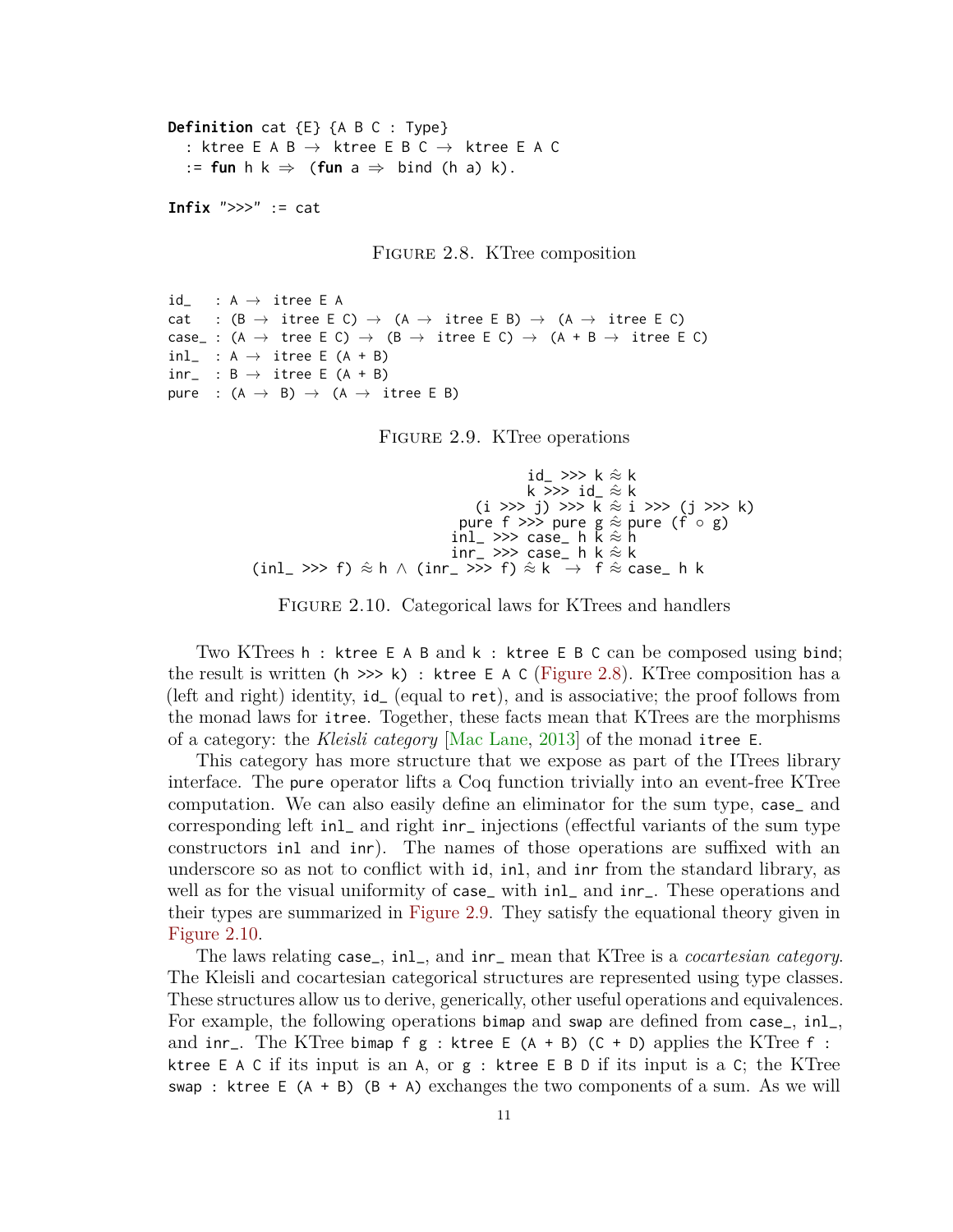see below, event handlers also have a cocartesian structure, which lets us re-use the same generic metatheory for them.

Similarly, the KTree category is just one instance of a Kleisli category, which can be defined for any monad M. Monadic event interpreters, introduced next, build on these structures, letting us (generically) lift the equational theory of KTrees to event interpreters too. This compositionality is important for scaling equational reasoning to situations involving many kinds of events.

#### **2.2. Semantics of Events and Monadic Interpreters**

<span id="page-18-0"></span>To add semantics to the events of an ITree, we define an *event handler*, of type  $E \leftrightarrow M$  for some monad M. Intuitively, it defines the meaning of an event of E as a monadic operation in M. An *interpreter* folds such an event handler over an ITree; a good interpretation of ITrees is one that respects itree E's monadic structure (*i.e.*, it commutes with ret and bind).

Events and handlers enjoy a rich mathematical structure, a situation well known from the literature on algebraic effects (see [Chapter 5\)](#page-76-0). Our library exploits this structure to provide compositional reasoning principles and to lift the base equational theory of ITrees to their effectful interpretations.

**2.2.1. Example: Interpreting State Events.** Before delving into the general facilities provided by the ITrees library, it is useful to see how things play out in a familiar instance. The code in [Figure 2.12](#page-19-1) demonstrates how to interpret events into a state monad. The event type stateE S defines two events: Get, which yields an answer of state type S, and putE, which takes a new state of type S and yields unit.

In the figure, the state monad transformer operations getT and putT implement the semantics of reading from and writing to the state in terms of the underlying monad M, using its ret. The function handle\_state is a *handler* for stateE events: it maps events of type stateE S R into monadic computations of type stateT S (itree E) R,  $i.e., S \rightarrow$  itree E (S  $\star$  R), taking an input state to compute an output state and a result. Given this handler, we define the interp\_state function, which folds the handler across all of the visible events of an ITree of type itree (stateE S) R to produce a semantic function of type stateT S (itree E) R. The definition of interp\_state is an instance of interp (see [Section 2.2.2](#page-19-2) below), specialized to a state monad.

To prove properties about the resulting interpretation, we need to show that interp\_state is a *monad morphism*, meaning that it respects the ret and bind operations of the ITree monad.

```
interp_state (ret x) s \approx ret (s, x)
interp_state (x \leftarrow t ; k x) s1
  \approx '(s2, x) \leftarrow interp_state t s1 ;; interp_state (k x) s2
```
We next prove that handle\_state implements the desired behaviors for the get and put operations, which are shorthands for the trigger of the correponding state events.

```
interp_state get s \approx ret (s,s)
interp_state (put s') s \approx ret (s',tt)
```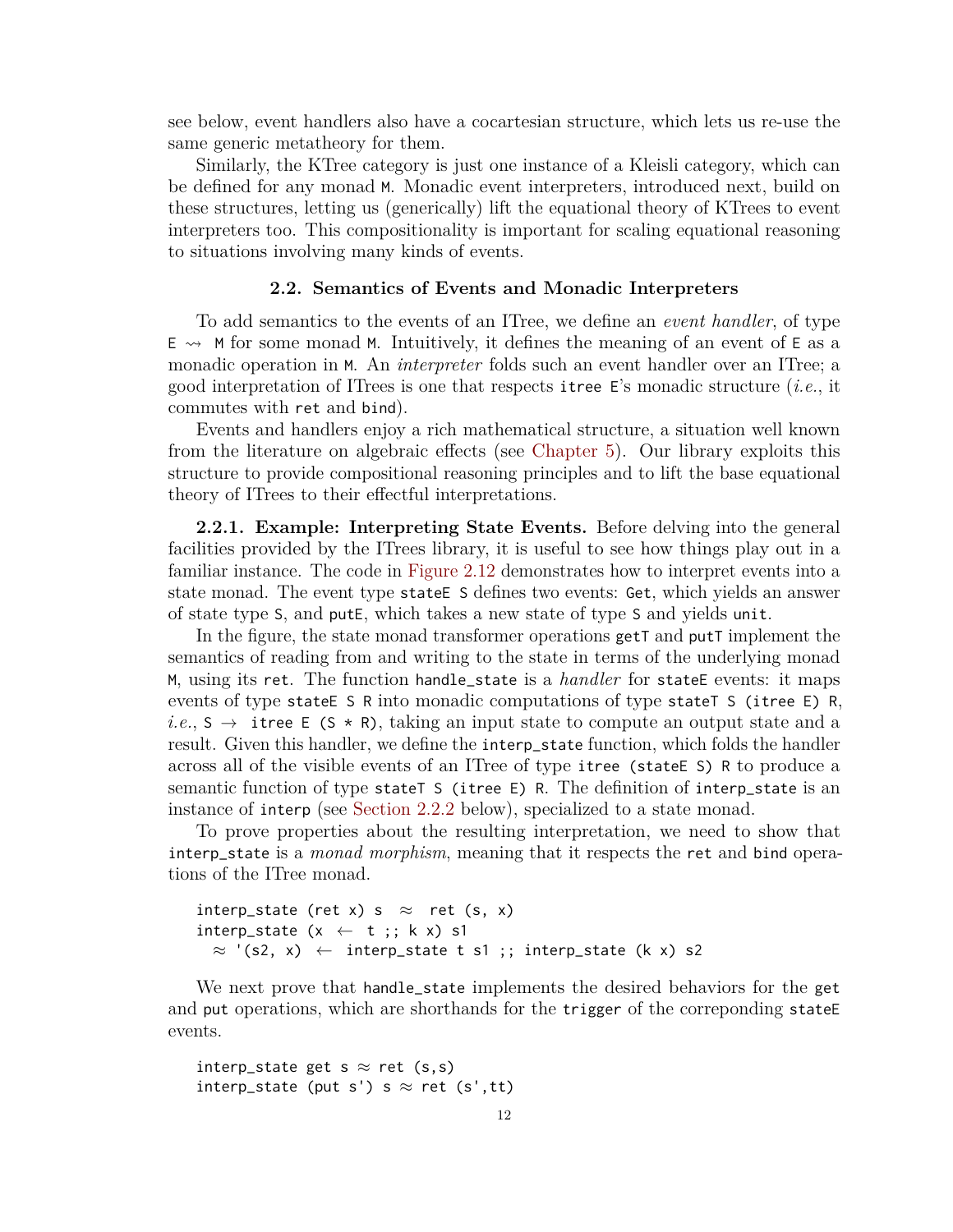```
Definition interp {E M} ˋ{MonadIter M} {R : Type} (handler : E ⇝ M)
  : itree E R → M R := iter (fun t : itree E R ⇒
      match t with
      | Ret r \Rightarrow ret (inr r)
      | Tau t \Rightarrow ret (inl t)
      | Vis e k \Rightarrow bind (handler _ e) (fun a \Rightarrow ret (inl (k a)))
      end).
```
FIGURE 2.11. Interpreting events via a handler

```
(* The type of state events *)Variant stateE (S : Type) : Type \rightarrow Type :=
| Get : stateE S S
| Put : S \rightarrow stateE S unit.
(* State monad transformer *)
Definition stateT (S:Type) (M:Type \rightarrow Type) (R:Type) : Type := S \rightarrow M (S \star R).
Definition getT (S:Type) : stateT S M S := fun s \Rightarrow ret (s, s).
Definition putT (S:Type) : S \rightarrow stateT S M unit := fun s' s \Rightarrow ret (s', tt).
(* Handler for state events *)
Definition h_state (S:Type) \{E\} : (stateE S) \rightsquigarrow stateT S (itree E) :=
  fun _ e ⇒ match e with
              | Get \Rightarrow getT S
               | Put s \Rightarrow putT S s
               end.
(* Interpreter for state events *)
Definition interp_state {E S} : itree (stateE S) \rightsquigarrow stateT S (itree E) :=
  interp h_state.
```
FIGURE 2.12. Interpreting state events

These equations allow us to use put and get's semantics when reasoning about stateful computations. They are also sufficient to derive useful equations when verifying program optimizations—for instance, we can remove a redundant get as follows:

interp\_state (x  $\leftarrow$  get ;; y  $\leftarrow$  get ;; k x y) s  $\approx$  interp\_state (x  $\leftarrow$  get ;; k x x) s

<span id="page-19-2"></span>**2.2.2. Monadic Interpreters.** The interp\_state function above is an instance of a general interp function that is defined for any monad M, provided that M supports an *iteration operator*, iter, of type  $(A \rightarrow M (A + B)) \rightarrow A \rightarrow M B$ . (The first argument is a loop body that takes an A and produces either another A to keep looping with or a final result of type B.) [Figure 2.11](#page-19-0) shows the definition of interp. It takes a handler :  $E \rightarrow M$  and loops over a tree of type itree E R. At every iteration, the next constructor of the tree is interpreted, using handler for Vis constructors, and yielding the remaining tree as a new loop state.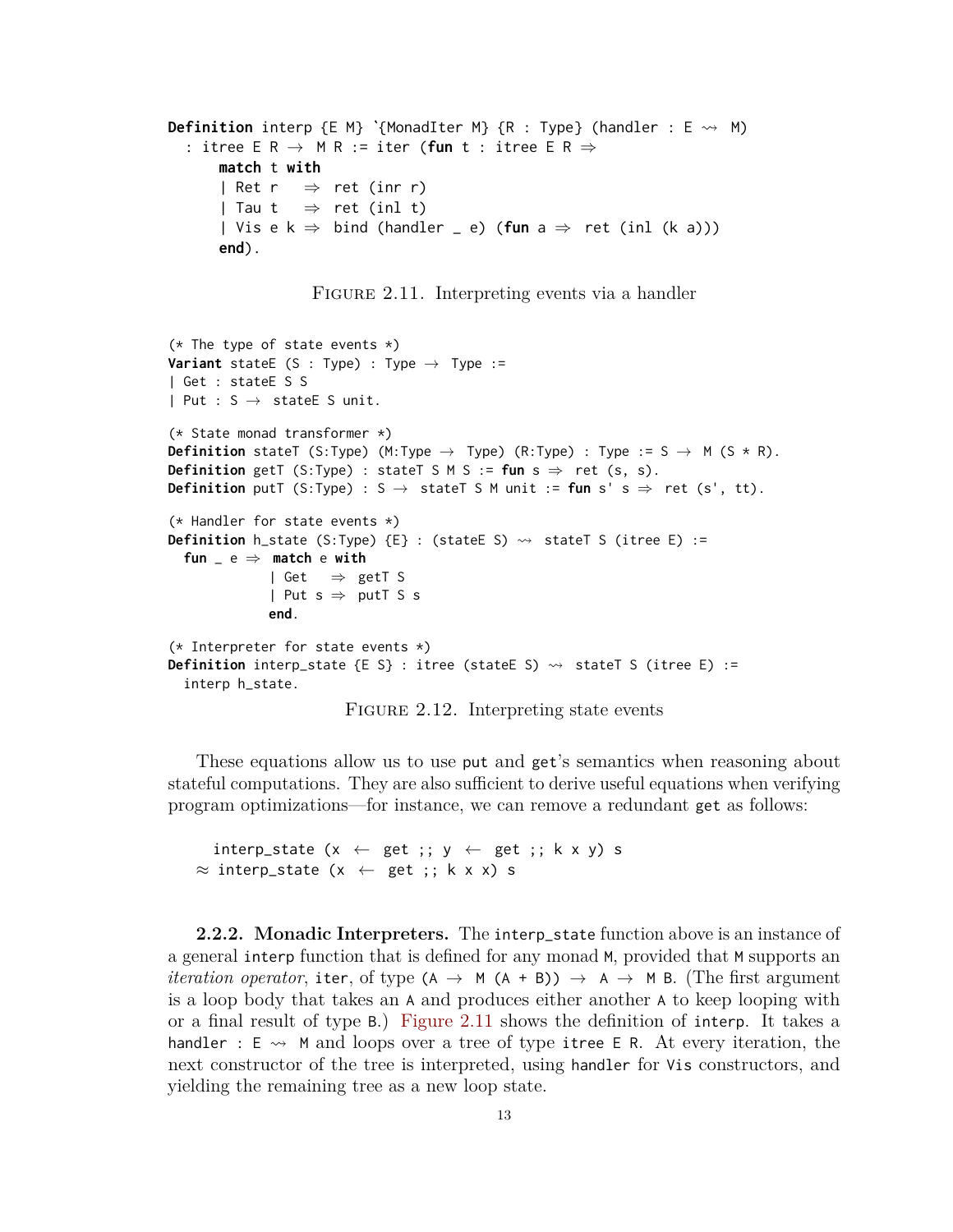```
id \quad : E \rightsquigarrow \text{ three } E (* trigger *)
cat : (F \rightsquigarrow itree G) \rightarrow (E \rightsquigarrow itree F) \rightarrow (E \rightsquigarrow itree G) (* interp *)
case_ : (E \rightsquigarrow itree G) \rightarrow (F \rightsquigarrow itree G) \rightarrow (E +' F \rightsquigarrow itree G)
inl_{-} : E \rightarrow itree (E + ' F)inv_{-} : F \rightsquigarrow itree (E +' F)
```
FIGURE 2.13. Event handler operations

```
interp h (trigger e) \simeq h - e
interp h (Ret r) ≅ ret r
interp h (x ← t;; k x) \cong x ← interp h t;; interp h (k x)
```
FIGURE 2.14. Some properties of interp

The core properties of interp, summarized in [Figure 2.14,](#page-20-1) are generalizations of the laws for interp\_state. In particular, interp preserves the monadic structure of ITrees, and its action on trigger e is to apply the handler to the event e.

It remains to show how to instantiate the MonadIter type class, which provides the iter combinator used by interp. We defer this discussion to [Section 2.3,](#page-21-0) as it will benefit from a closer look at events and handlers.

**2.2.3. The Algebra of Events and ITree Event Handlers.** The handle\_state handler interprets computations with events drawn from the specific type states S. More generally, we often want to combine multiple kinds of events in one computation. For instance, we might want both state ES and IO events, or access to two different types of state at the same time. Fortunately, it is straightforward to define E +' F, the disjoint union of the events E and F. The definition comes with inclusion operations inl[1](#page-20-2) : E  $\rightsquigarrow$  E +' F and inr1 : F  $\rightsquigarrow$  E +' F.<sup>1</sup> The emptyE event type, with no events, is the unit of +'.

The corresponding operations on handlers manipulate sums of event types: case\_ combines handlers for different event types into a handler on their sum, while inl\_ and inr\_ are inl1 and inr1 turned into event handlers.

```
Definition case_ {E F M} : (E \rightsquigarrow M) \rightarrow (F \rightsquigarrow M) \rightarrow (E +' F) \rightsquigarrow M
   := fun f g = e \Rightarrow match e with
                                 | inl1 e1 \Rightarrow f = e1
                                 | inr1 e2 \Rightarrow g = e2
                                 end.
Definition inl {E F} : E \rightsquigarrow itree (E +' F)
Definition \text{inr}_{-} {E F} : F \rightsquigarrow itree (E +' F)
```
Recall that the general type of an event handler is  $E \rightarrow M$ . When M has the form itree F, we can think of such a handler as *translating* the E events into F events. We call handlers of this type *ITree event handlers*. Like KTrees, event handlers form

<span id="page-20-2"></span><sup>&</sup>lt;sup>1</sup>The 1 in in11 and inr1 reminds us that E and F live in Type  $\rightarrow$  Type.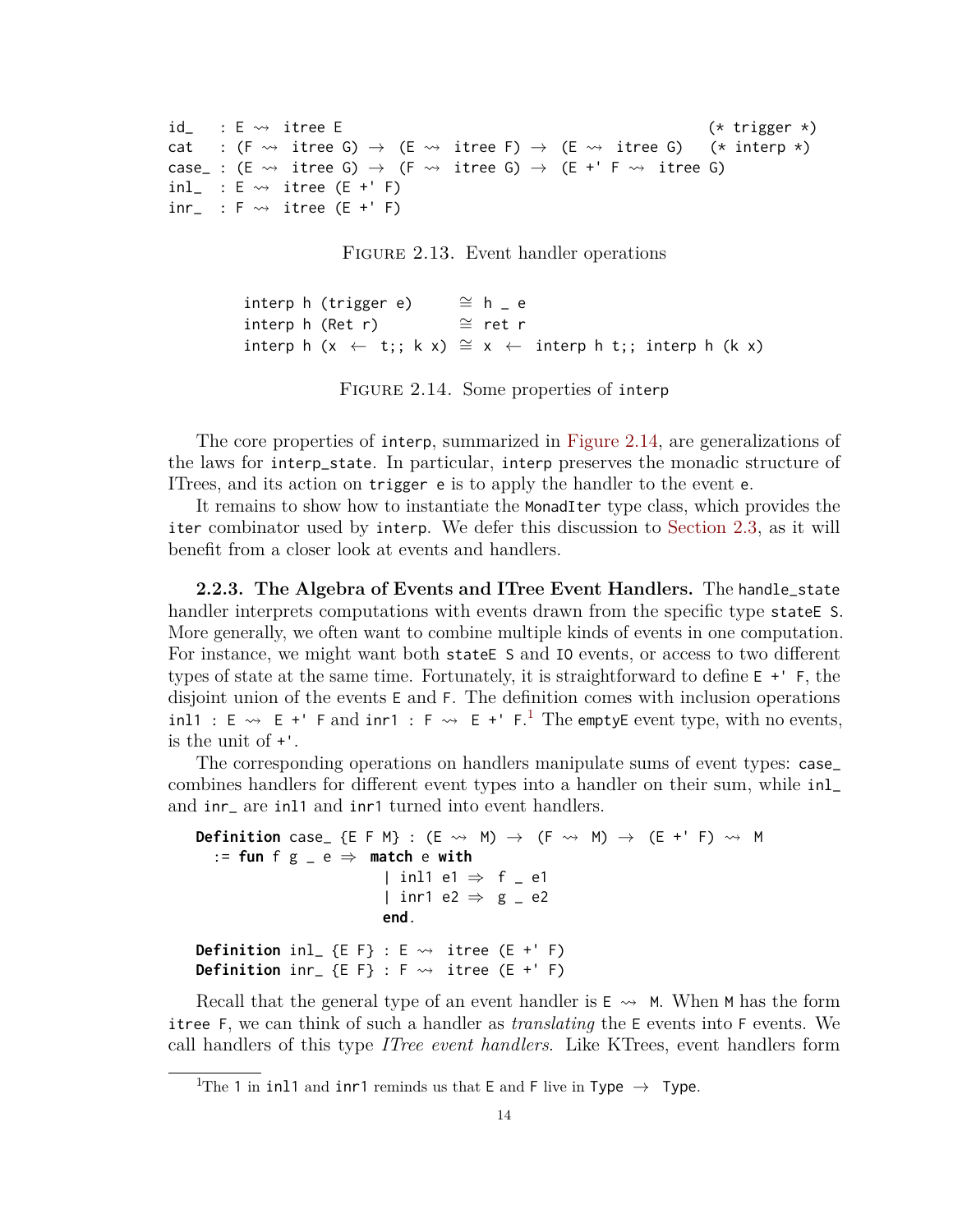<span id="page-21-1"></span>iter :  $(A \rightarrow$  itree E  $(A + B)) \rightarrow (A \rightarrow$  itree E B) loop :  $(C + A \rightarrow$  itree E  $(C + B)) \rightarrow A \rightarrow$  itree E B mrec : (E  $\rightsquigarrow$  itree (E +' F))  $\rightarrow$  (E  $\rightsquigarrow$  itree F)

FIGURE 2.15. Summary of recursion combinators

a cocartesian category where composition of handlers uses interp, and the identity handler is trigger. The interface is summarized in [Figure 2.13.](#page-20-0)

**Definition** cat {E F G} : (E  $\rightsquigarrow$  itree F)  $\rightarrow$  (F  $\rightsquigarrow$  itree G)  $\rightarrow$  (E  $\rightsquigarrow$  itree G) := fun f  $g$   $\ge$   $e$   $\Rightarrow$  interp  $g$  (f  $\ge$   $e$ ). **Definition** id\_  $\{E\}$  : E  $\rightsquigarrow$  itree E := @trigger E.

The equivalence relation for handlers h  $\approx$  k is defined below, as pointwise weak bisimulation. It admits the same equational theory (and derived constructs) as for KTrees, hence we reuse the same notations for the operations (see [Figure 2.10\)](#page-17-2).

h  $\hat{\approx}$  k :=  $\forall$  A (e: E A), (h A e)  $\approx$  (g A e)

*Subevents.* When working with ITrees at scale, it is often necessary to connect ITrees with fewer effects to ITrees with more effects. For instance, suppose we have an ITree t : itree IO A and we want to bind it with a continuation k of type A  $\rightarrow$  itree  $(X +' I0 +' Y)$  B for some event types X and Y. A priori, this isn't possible, since the types of their events don't match. However, since there is a natural structural inclusion inc: IO  $\rightsquigarrow$  X +' IO +' Y (given by inl\_ ∘ inr\_) we can first interpret t using the handler fun e  $\Rightarrow$  trigger (inc e) and then bind the result with k.

Since the need for such structural inclusions arises fairly often, the ITrees library defines a type class, written  $E \leq F$ , that can automatically synthesize inclusions such as inc. It generically derives an instance of trigger :  $E \rightarrow$  itree F whenever there is a structural subevent inclusion  $E \rightarrow F$ . We will see in the case study how this flexibility is useful in practice.

#### **2.3. Iteration and Recursion**

<span id="page-21-0"></span>While Coq does provide support for coinduction and corecursion, its technique for establishing soundness relies on syntactic mechanisms that are not compositional. To make working with ITrees more tractable to clients, our library provides *first-class* abstractions to express corecursion as well as reasoning principles for these abstractions that hide the brittle nature of Coq's coinduction. From the point of view of a library user, recursive definitions using these combinators need only to typecheck, even when they lead to divergent behaviors.

Our library exports two iteration constructs, iter and loop, and a recursion combinator mrec [\(Figure 2.15\)](#page-21-1). They are mutually inter-derivable, but they permit rather distinct styles of recursive definitions.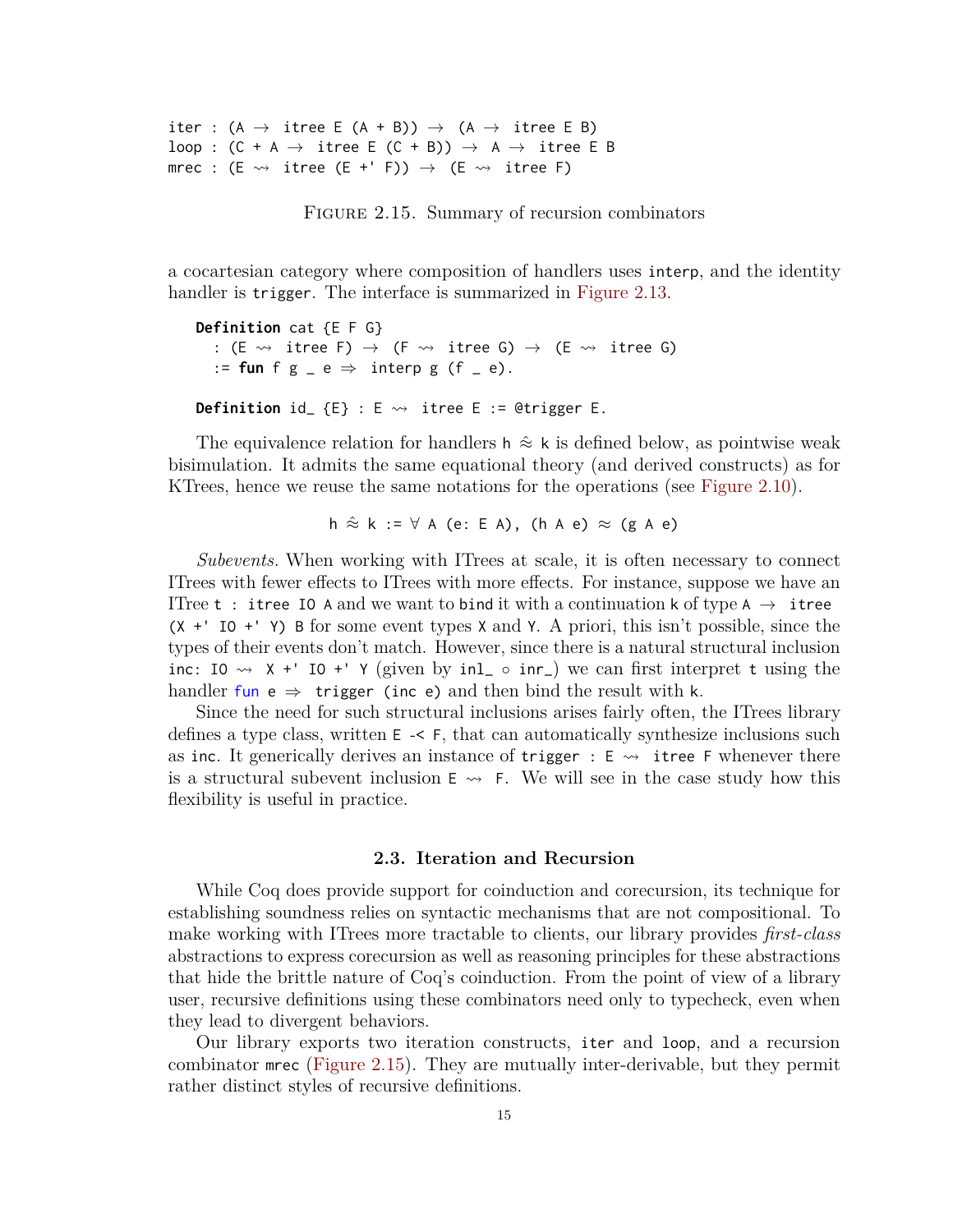```
CoFixpoint iter (body : A \rightarrow itree E (A + B))
  : A \rightarrow itree E B :=
  fun a \Rightarrow ab \leftarrow body a;
              match ab with
               | inl a \Rightarrow Tau (iter body a)
               | inr b \Rightarrow Ret b
               end.
Definition loop (body : C + A \rightarrow itree E (C + B))
     : A \rightarrow itree E B :=
  fun a ⇒ iter (fun ca ⇒
                 cb \leftarrow body ca;
                 match cb with
                 | inl c \Rightarrow Ret (inl (inl c))
                 | inr b \Rightarrow Ret (inr b)
                 end) (inr a).
```
Figure 2.16. Iteration combinators: iter and loop

**2.3.1. Iteration.** The first function is a combinator for *iteration*, iter, whose implementation is shown in [Figure 2.16.](#page-22-0) Given body :  $A \rightarrow$  itree E (A + B) and a starting state a:A, iter body a is a computation that produces either a new state from which to iterate the body again (after a Tau), or a final value to stop the computation. This operator makes no assumption on the shape of the loop body, a marked improvement over the intensional guardedness check required by cofix.

Defining fixpoint combinators as functions allows us to prove their general properties *once and for all*. The equations for iter, given in [Lemma 2.3.1](#page-22-1) and graphically in [Figure 2.17,](#page-24-0) imply that continuation trees form an iterative category [\[Bloom and](#page-90-2) [Ésik,](#page-90-2) [1993\]](#page-90-2). The *fixed point identity* unfolds one iteration of the iter loop; the *parameter identity* equates a loop followed by a computation with a loop where that computation is part of its last iteration; the *composition identity* equates a loop whose body sequences two computations f, g with a loop sequencing them in reverse order, prefixed by a single iteration of f; and the *codiagonal identity* merges two nested loops into one.

<span id="page-22-1"></span>**Lemma 2.3.1** (Iterative category)**.**

```
iter f \approx f \gg case<sub></sub> (iter f) id (fixed point)
           iter f \gg g \approx iter (f \gg) bimap id_g) (parameter)
iter (f >>> case_ g inr_) \approx f >>> case_ (iter (g >>> case_ f inr_)) id_ (comp.)iter (iter f) ≈ˆ iter (f >>> case_ inl_ id_) (codiagonal)
```
The proofs of these equations makes nontrivial use of coinductive reasoning for weak bisimulation; carrying them out in a proof assistant is a significant contribution of this work. Nevertheless, that complexity is entirely hidden from users of the library, behind the simple interface exposed by these equations, whose expressiveness we'll demonstrate in our case study in [Chapter 3.](#page-27-0)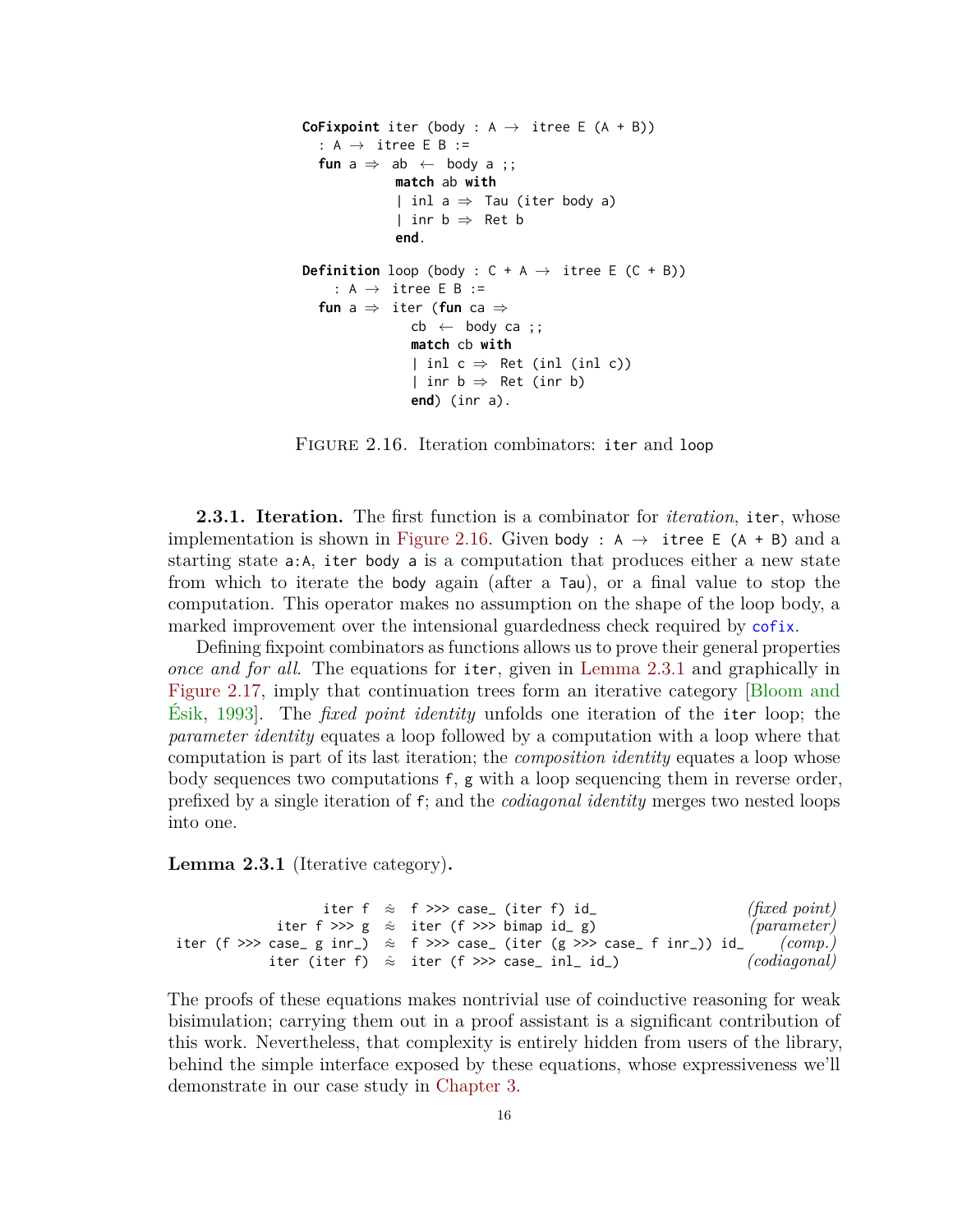The iter implementation shown in [Figure 2.16](#page-22-0) is specialized to the itree E monad. However, we can generalize to other monads and characterize the abstraction using the following type class:  $<sup>2</sup>$  $<sup>2</sup>$  $<sup>2</sup>$ </sup>

```
Class MonadIter (M : Type → Type) ˋ{Monad M} :=
  iter : \forall A B, (A \rightarrow M (A + B)) \rightarrow A \rightarrow M B.
```
Good implementations of the MonadIter interface must satisfy the iterative laws. In a total language such as Coq, this limits the possible implementations. Base instances include ITrees and the predicate monad  $($   $\rightarrow$  Prop) where we can tie the knot using the impredicative nature of Prop. In addition, we can lift MonadIter through a wide variety of monad transfomers, *e.g.*, stateT S M where M is an instance of MonadIter.

*Traced categories.* [Figure 2.16](#page-22-0) also shows the loop combinator, an alternative presentation of recursion that is derivable from iter. We can think of the C part of the body's input and output types as input and output "ports" that get patched together with a "back-edge" by iter. We use loop in [Chapter 3](#page-27-0) to model linking of control-flow graphs. This loop combinator equips KTrees with the well-studied structure of a *traced monoidal category* [\[Joyal et al.,](#page-96-6) [1996,](#page-96-6) [Hasegawa,](#page-94-3) [1997\]](#page-94-3).

**2.3.2. Recursion.** The ITREE library also features combinators for directly expressing recursion, using a technique developed by [McBride](#page-99-4) [\[2015\]](#page-99-4) to represent recursive calls as events. [Figure 2.18](#page-25-1) shows the code for a general mutual-recursion combinator, mee. Here, an indexed type  $D : Type \rightarrow Type$  gives the signature of a recursive function, or, using multiple constructors, a block of mutually recursive functions. For example,  $D := a$ ckermannE represents a function with two nat arguments and a result of type nat.

**Inductive** ackermannE : Type  $\rightarrow$  Type := | Ackermann : nat  $\rightarrow$  nat  $\rightarrow$  ackermannE nat.

A *recursive event handler* for D is an event handler of type D  $\rightsquigarrow$  itree (D + 'E), so it can make recursive calls to itself via D events, and perform other effects via E events. As an example, the handler h\_ackermann pattern-matches on the event Ackermann m n to extract the two arguments of the function, and to refine the result type to nat. The body of the function makes recursive calls by trigger-ing Ackermann events, without any requirement to ensure the well-foundedness of the definition.

```
Definition h_ackermann : ackermannE <sub>→</sub> itree (ackermannE +' emptyE) :=
  fun _ '(Ackermann m n) ⇒
    if m = ? 0 then Ret (n + 1)else if n =? 0 then trigger (inl1 (Ackermann (m-1) 1))
    else (ack \leftarrow trigger (inl1 (Ackermann m (n-1))) ;;
          trigger (inl1 (Ackermann (m-1) ack))).
```
<span id="page-23-0"></span> ${}^{2}\text{In}$  Haskell, there is a class MonadFix also associated with recursion and monads, with method  $mfix$ :  $(A \rightarrow M A) \rightarrow M A$ . However, MonadIter and MonadFix have quite different purposes. Whereas MonadIter constructs a *computation* as a fixed point, MonadFix constructs a *value* as a fixed point, which is both the input and the output of the computation. A computation is *iterated* by iter, as exemplified by the unfold law, whereas mfix only runs its given computation once, as demonstrated by the law  $mfix$  (const  $u$ ) =  $u$ .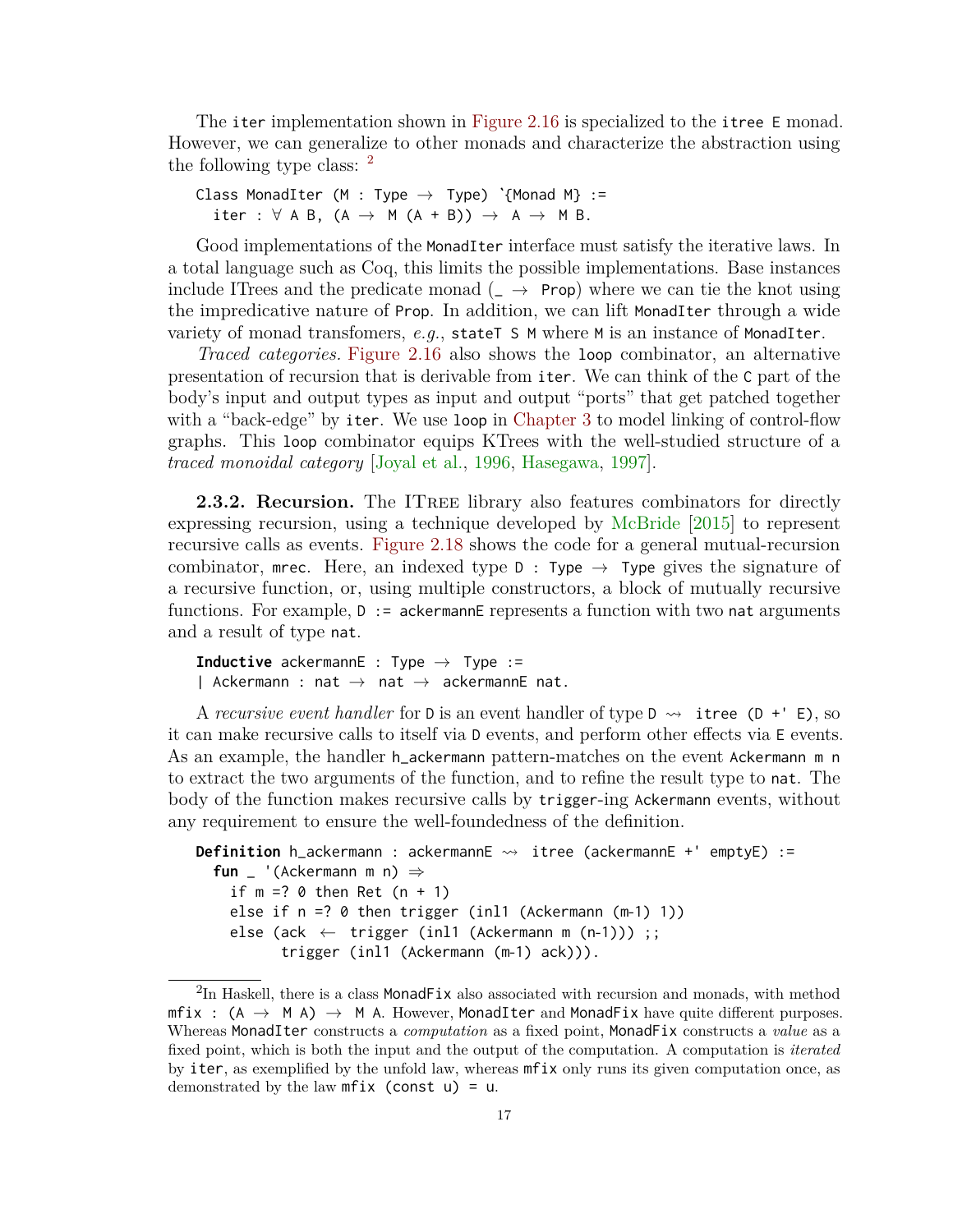<span id="page-24-0"></span>

(Colored boxes denote applications of iter.)

FIGURE 2.17. Diagrammatic representation of the laws of iterative categories [\(Lemma 2.3.1\)](#page-22-1)

The mrec combinator ties the knot. Given a recursive handler  $D \rightarrow i$  itree (D +' E), it produces a handler  $D \rightsquigarrow$  itree E, where all D events have been handled recursively.

**Definition** ackermann : nat  $\rightarrow$  nat  $\rightarrow$  itree emptyE nat := **fun** m n ⇒ mrec h\_ackermann (Ackermann m n).

The implementation of mrec in [Figure 2.18](#page-25-1) works similarly to interp, applying the recursive handler rh to events in D. However, whereas interp directly uses the ITree produced by the handler as output, mrec adds it as a prefix of the ITree to be interpreted recursively: the inl1 d branch returns bind ( $rh = d$ ) k, which will be processed in subsequent steps of the iter loop.

For reasoning, mrec is also characterized as a fixed point by an *unfolding equation*, which applies the recursive handler  $rh : D \rightarrow$  itree (D +' E) once, and interprets the resulting ITree with interp, where D events are passed to mrec again, and E events are passed to the identity handler, *i.e.*, trigger, which keeps events uninterpreted.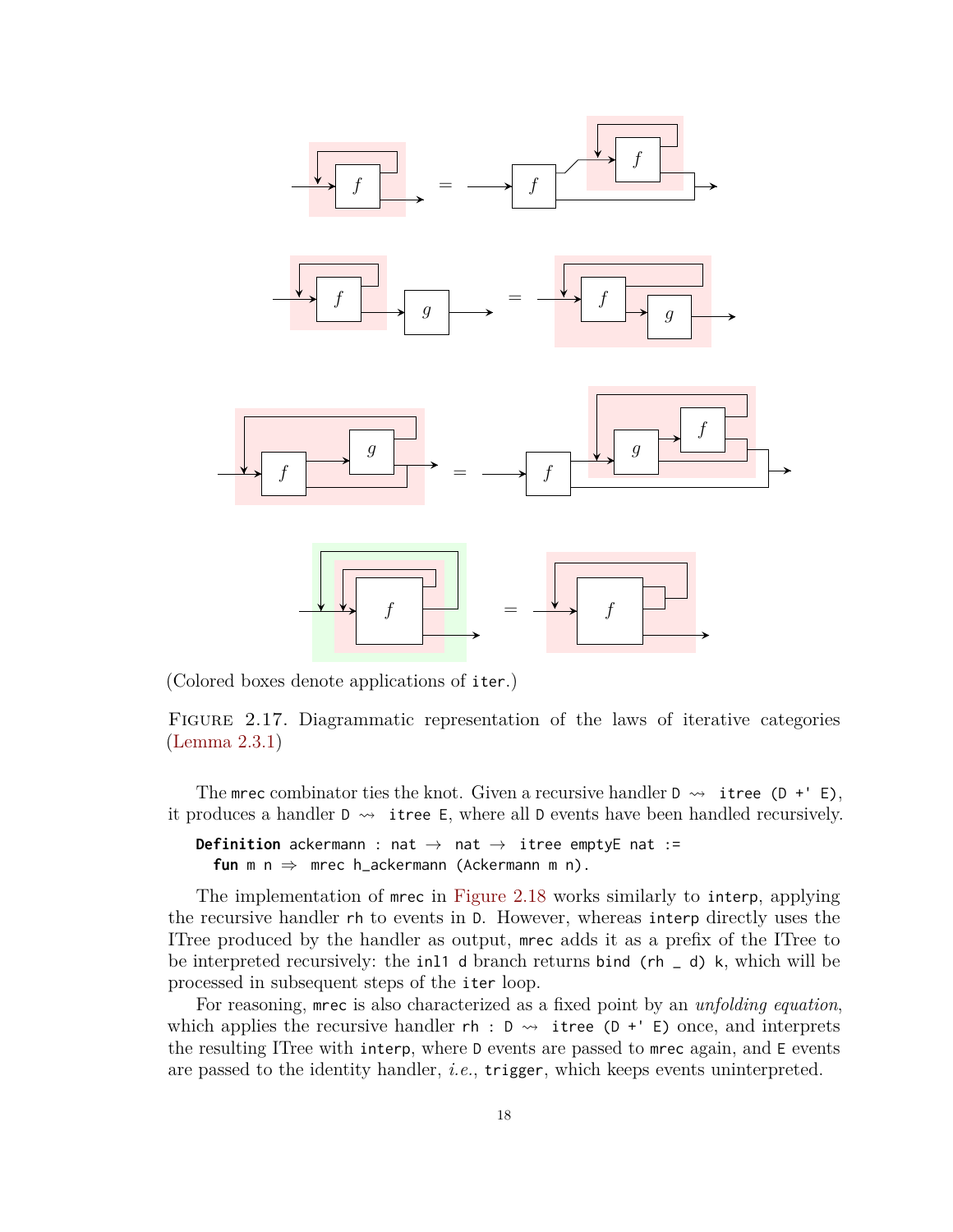```
(* Interpret an itree in the context of a mutually recursive definition (rh) \star)
Definition mrec {D E} (rh : D \rightsquigarrow itree (D +' E)) : D \rightsquigarrow itree E :=
  fun R d \Rightarrow iter (fun t : itree (D +' E) R \Rightarrowmatch t with
    | Ret r \Rightarrow Ret (inr r)
    | Tau t \Rightarrow Ret (inl t)
    | Vis (inl1 d) k \Rightarrow Ret (inl (bind (rh _ d) k))
    | Vis (inr1 e) k ⇒ bind (trigger e) (fun x ⇒ Ret (inl (k x)))
    end) (rh _ d).
```
Figure 2.18. Mutual recursion via events

mrec rh d  $\approx$  interp (case\_ (mrec rh) id\_) (rh d)

In fact, mrec is an analogue of iter, equipping event handlers themselves with the structure of an iterative category. It satisfies the same equations as iter, relating event handlers instead of KTrees.

#### **2.4. Extracting ITrees**

<span id="page-25-0"></span>One of the big benefits of ITrees is that they work well with Coq's extraction facilities. If we extract the echo definition from Section [2,](#page-10-0) we obtain the code shown at the top of Figure  $2.19.^3$  $2.19.^3$  $2.19.^3$  The itree type extracts to a lazy datatype, and observe forces its evaluation.

To actually run the represented computation, we provide a driver that traverses the itree, forcing all of its computation and providing handlers for any visible events that remain in the tree. The OCaml function run does exactly that, where, for the sake of this example, we interpret each Input event as a call to OCaml's read\_int command and each Output event as a call to print\_int. [4](#page-25-3) This kind of simple event handling already suffices to add basic IO and "printf debugging" to Coq programs, which can be extremely handy in practice. We can, of course, implement more sophisticated event handlers, using the full power of OCaml.

ITrees extractability has played a key role in several different parts of an ongoing research project that seeks to use Coq for *Deep Specifications*. [5](#page-25-4) In particular, our re-implementation of the VELLVM [\[Zakowski et al.,](#page-104-0) [2021\]](#page-104-0) formalization of LLVM, which aims to give a formal semantics for the LLVM IR in Coq, heavily uses ITrees exactly as proposed in this dissertation to build a denotational semantics for LLVM IR code. The Vellvm semantics has many layers of events and handlers (for global data, local data, interactions with the memory model, internal and external functions calls, *etc.*), and the LLVM IR control-flow graphs are a richer version of the Asm language (Section [3.2\)](#page-30-0). The flexibility of using ITree-based interpreters means that

<span id="page-25-3"></span><span id="page-25-2"></span> ${}^{3}$ For simplicity, here we also extract Coq's nat type as OCaml's int type.

<sup>&</sup>lt;sup>4</sup>Thanks to its dependent type, the OCaml extraction of Vis uses OCaml's 0bj.t as the domain of the embedded continuations, so handlers should be written with care, otherwise type-safety could be jeopardized.

<span id="page-25-4"></span><sup>5</sup> <http://www.deepspec.org>.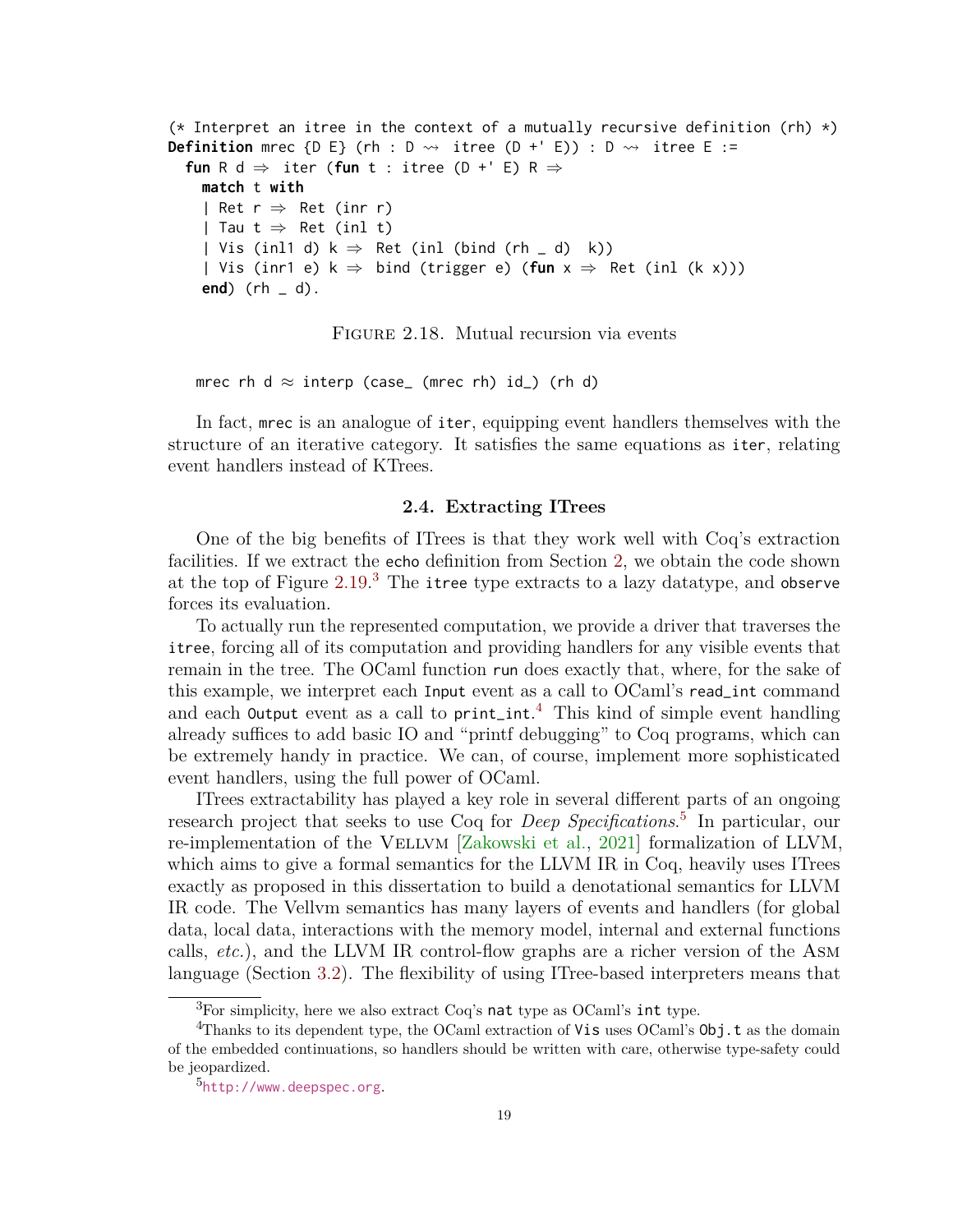```
let rec echo =
  lazy (Vis (Input, fun x ->
 lazy (Vis (Output (Obj.magic x), fun _ -> echo))))
(* OCaml handler (manually written, not extracted code) *)
let handle_io e k = match e with
  | Input -> k (Obj.magic (read_int ()))
  | Output x -> print_int x ; k (Obj.magic ())
let rec run t =
 match observe t with
  | Ret r -> r
  | Tau t \rightarrow run t
  | Vis (e, k) -> handle_io e (fun x -> run (k x))
```
FIGURE 2.19. OCaml extracted from the echo example (top) and OCaml handler and "driver" loop (bottom)

Vellvm can define a relational specification that accounts for nondeterministic features of LLVM (such as undef) but that can also be refined into an implementation. We are able to extract an executable interpreter that performs well enough to test smallto medium-sized LLVM code samples (including recursion, loops, *etc.*). All but the outermost run driver are extracted from Coq, as in the echo example.

ITrees are also used as executable specifications to model the semantics of web servers [\[Koh et al.,](#page-97-2) [2019,](#page-97-2) [Li et al.,](#page-98-4) [2021\]](#page-98-4). The ITree representation serves two purposes: (1) ITrees model the interactive operations of the web server in a way that can be connected via Princeton's VST framework [\[Appel,](#page-90-3) [2014,](#page-90-3) [2011\]](#page-89-3) to a C implementation, and (2) the model can also be used for property-based testing with QuickChick [\[Lampropoulos and Pierce,](#page-98-2) [2018\]](#page-98-2). The ability to link against handlers written in OCaml means that the testing framework can be used to test real web servers like Apache across the network, in addition to linking against our own web servers. Here again, the performance of the extracted executable has been good enough that we have felt no need to do any optimization on the ITree representation.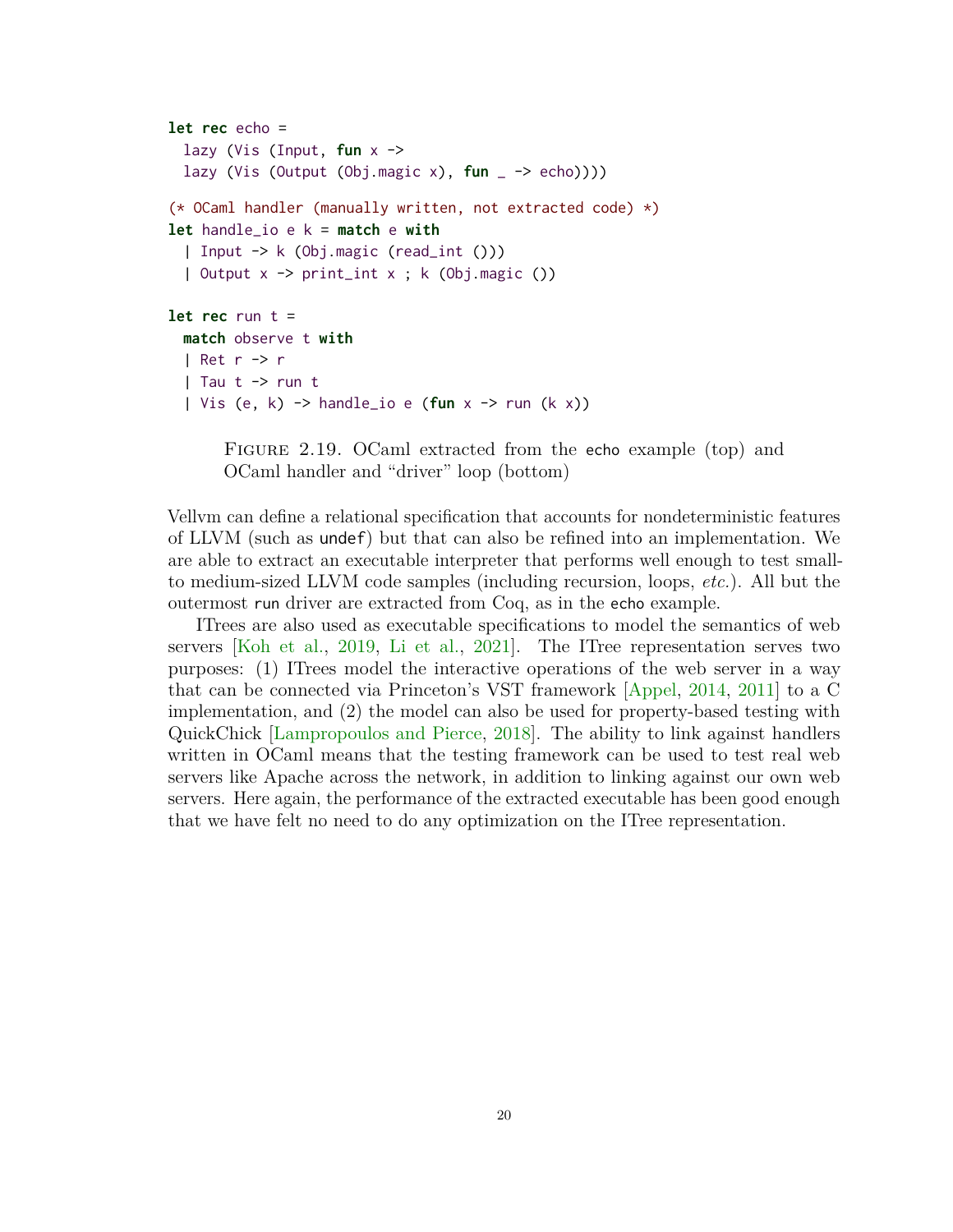## CHAPTER 3

## <span id="page-27-0"></span>**Application I: Compiling Imp to Asm**

To demonstrate the compositionality of ITree-based semantics and the usability of our Coq library, we use ITrees to formalize and verify a compiler from a variant of the Imp language from *Software Foundations* [\[Pierce et al.,](#page-101-1) [2018\]](#page-101-1) to a simple assembly language, called Asm. Subsequent work in the Vellvm semantics for LLVM [\[Zakowski et al.,](#page-104-0) [2021\]](#page-104-0) and the Helix compiler to LLVM [\[Zaliva et al.,](#page-104-1) [2020\]](#page-104-1) are based on the ideas from this chapter.

We begin by explaining the denotational semantics of IMP [\(Section 3.1\)](#page-27-1) and ASM [\(Section 3.2\)](#page-30-0). It is convenient to define the semantics in stages, each of which justifies a different notion of program equivalence. The first stage maps syntax into ITrees, thereby providing meaning to the control-flow constructs of the language, but not ascribing any particular meaning to the events corresponding to interactions with the memory. The second stage interprets those events as effects that manipulate (a representation of) the actual program state.

We then give a *purely inductive* proof of the correctness of the compiler [\(Sec](#page-32-0)[tions 3.3](#page-32-0) and [3.4\)](#page-34-0). The denotational model enables us to state a termination-sensitive bisimulation and prove it purely equationally, naturally extending a straightforward approach for terminating languages with simpler denotational semantics [\[McCarthy](#page-99-5) [and Painter,](#page-99-5) [1967\]](#page-99-5). The correctness proof relates the semantics of Imp to the semantics of Asm *after* their events have been appropriately interpreted into state monads (a necessity, since compilation introduces new events that correspond to reading and writing intermediate values). Since Imp programs manipulate one kind of state (global variables) and Asm programs manipulate two kinds of state (registers and the heap), the proof involves building an appropriate simulation relation between Imp states and ASM states.

To streamline, we identify Imp global variables with Asm heap addresses and assume that Imp and Asm programs manipulate the same kinds of dynamic values. Neither assumption is critical.

### **3.1. A Denotational Semantics for Imp**

<span id="page-27-1"></span>The syntax and the semantics for Imp is given in [Figure 3.1.](#page-28-0) In the absence of while, a denotational semantics could be defined by structural recursion on statements, as a function from an initial environment to a final environment; the denotation function would have type imp  $\rightarrow$  env  $\rightarrow$  (env  $*$  unit). However, it is not possible to give a semantics to while using this naïve denotation because Gallina's function space is total. The usual solution is to revamp the semantics dramatically, *e.g.*, by moving to a relational operational semantics [\(Section 5.1.5](#page-81-0) discusses other approaches). With ITrees, the denotation type becomes imp  $\rightarrow$  stateT env (itree F) unit, or,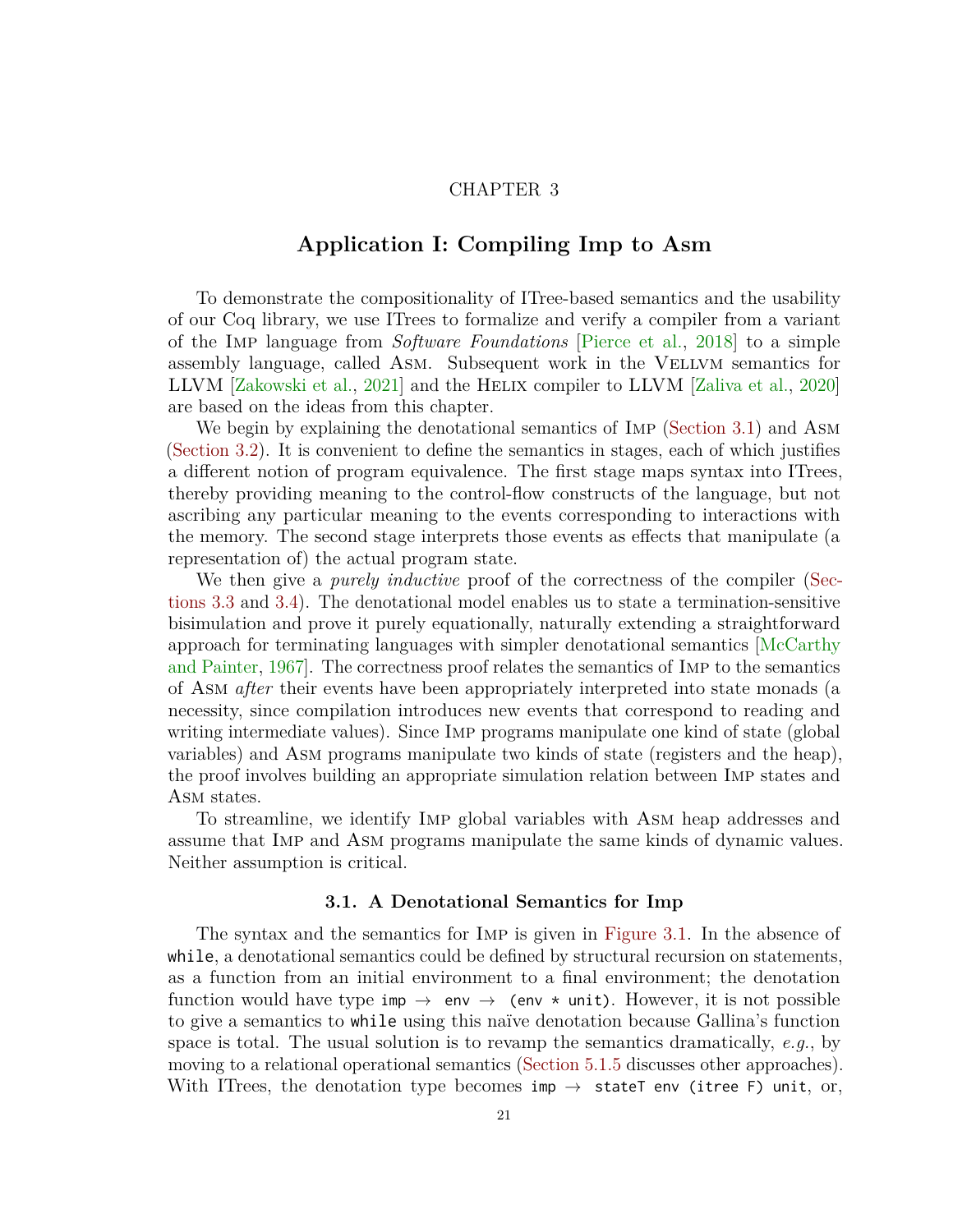```
(* Imp Syntax -------------------------------- *)
Inductive expr : Set := ... (* omitted *)
Inductive imp : Set :=
| Assign (x : var) (e : expr)
| Seq (a b : imp)
| If (i : expr) (t e : imp)| While (t : expr) (b : imp)
| Skip.
(* Imp Events -------------------------------- *)
Variant ImpState : Type \rightarrow Type :=
| GetVar (x : var) : ImpState value
| SetVar (x : var) (v : value) : ImpState unit.
```
Figure 3.1. Syntax of Imp

equivalently, imp  $\rightarrow$  env  $\rightarrow$  itree F (env  $*$  unit), which allows for nontermination. It is also more flexible, since the semantics can be defined generically with respect to an event type parameter F, which can later be refined if new effects are added to the language or if we want to compose ITrees generated as denotations of Imp programs with ITrees obtained in some other way.

[Figure 3.2](#page-29-0) shows how the Imp semantics are structured. We first define denote\_expr and denote\_imp, which result in trees of type itree E unit. The type class constraint ImpState -< E indicates that E permits ImpState actions, a refinement of stateE that provides events for reading and writing *individual* variables; we would follow the same strategy to add other events such as IO. The meanings of expressions and most statements are straightforward, except for While. This relies on the iter combinator (see [Section 2.3\)](#page-21-0) to first run the guard expression, then either continue to loop (by returning inl tt to the iter combinator) or signal that it is time to stop (by returning inr tt).

The second stage of the semantics is interp\_imp, which takes ITrees containing ImpState events and produces a computation in the state monad. It first invokes a handler for ImpState, h\_imp\_state, to translate the Imp-specific GetVar and SetVar events into the general-purpose mapE events provided by the ITrees library (the bimap operator propagates other events untouched). It then uses interp\_map to define their meaning in terms of actual lookup and set operations on the type env, a simple finite map from var to value. The final semantics of an Imp statement s is obtained simply by composing the two functions: interp\_imp (denote\_imp s).

Factoring the semantics this way is useful for proofs. For instance, to prove the soundness of a syntactic program transformation from s to s' it suffices to show that denote\_imp s  $\approx$  denote\_imp s'; we need not necessarily consider the impact of interp\_imp. We will exploit this semantic factoring in the compiler proof below by reasoning about syntactic "linking" of Asm code before its state-transformer semantics is considered.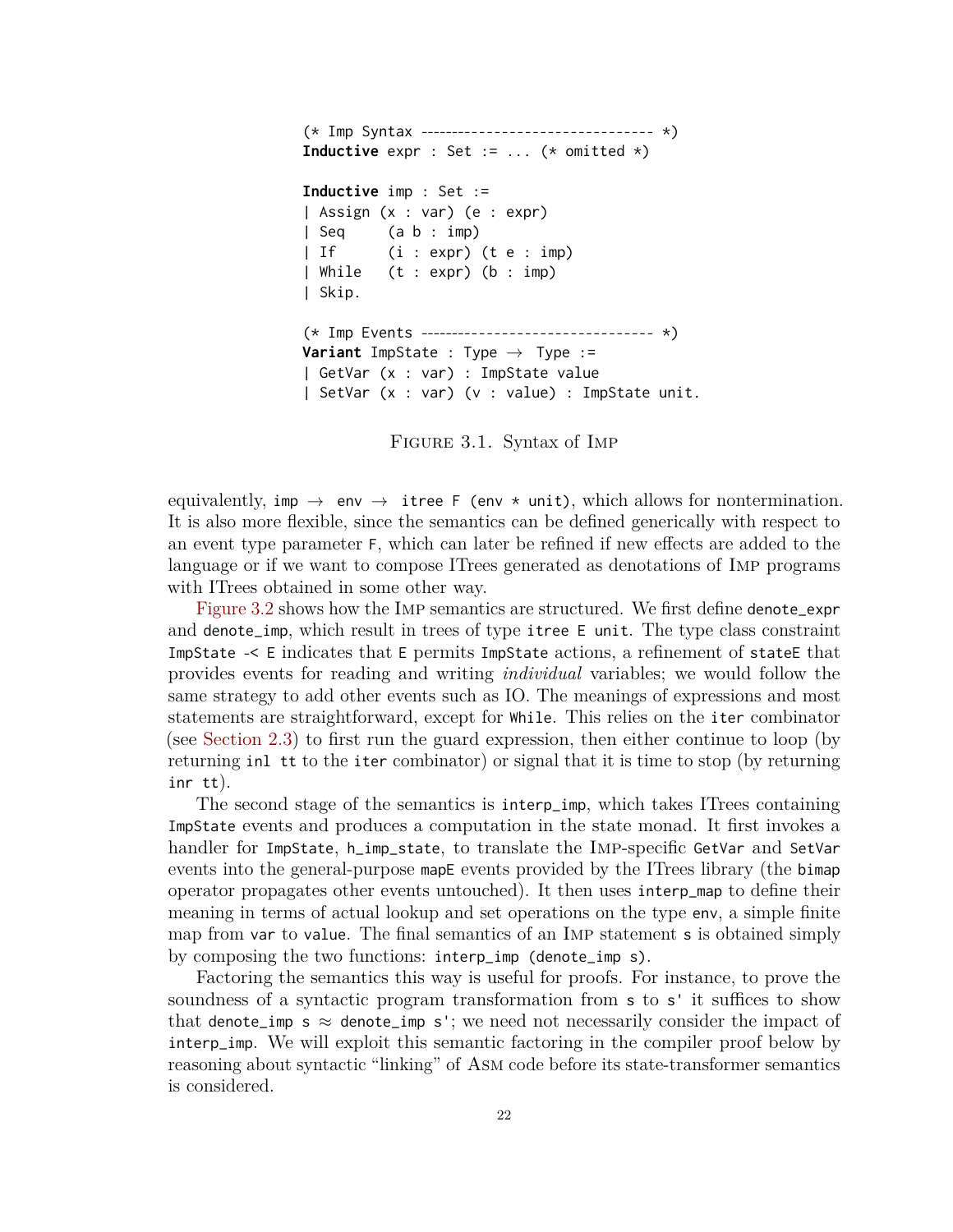```
Context \{E : \text{Type} \rightarrow \text{Type}\} \{ \text{ImpState} \prec E \}.(* Imp Denotational semantics -------------------- *)
(* ITree representing an expression *)
Fixpoint denote_expr (e:expr) : itree E value :=
 match e with
 | Var v \Rightarrow trigger (GetVar v)
 | Lit n \Rightarrow ret n
 | Plus a b \Rightarrow 1 \leftarrow denote_expr a ;;
                  r \leftarrow denote_expr b ;; ret (1 + r)| ...
 end.
(* Imp Denotational semantics cont'd ----------------------- *)
(* ITree representing an Imp statement *)
Fixpoint denote_imp (s : imp) : itree E unit :=
  match s with
  | Assign x e \Rightarrow v \leftarrow denote_expr e ;; trigger (SetVar x v
    \mathcal{L}| Seq a b \Rightarrow denote_imp a ;; denote_imp b
  | If i t e \Rightarrow v \leftarrow denote_expr i ;;
      if is_true v then denote_imp t else denote_imp e
  | While t b \Rightarrowiter (fun \Rightarrow v \leftarrow denote_expr t ;;
                         if is_true v
                         then denote_imp b ;; ret (inl tt)
                         else ret (inr tt))
  | Skip ⇒ ret tt
  end.
(* Imp state monad semantics ------------------------------- *)
(* Translate ImpState events into mapE events *)
Definition h_imp_state {F: Type \rightarrow Type} `{mapE var 0 -< F}
  : ImpState \rightsquigarrow itree F := ...(* omitted *)
(* Interpret ImpState into (stateT env (itree F)) monad *)
Definition interp_imp {F A} (t : itree (ImpState +' F) A)
  : stateT env (itree F) A :=
  let t' := interp (bimap h_imp_state id_) t in
    interp_map t'.
```
Figure 3.2. Semantics of Imp

This style of denotational semantics avoids defining a syntactic representation of machines, which often comes with cumbersome administrative reduction rules. Instead, we directly manipulate denotations to implement the control-flow structures of the language.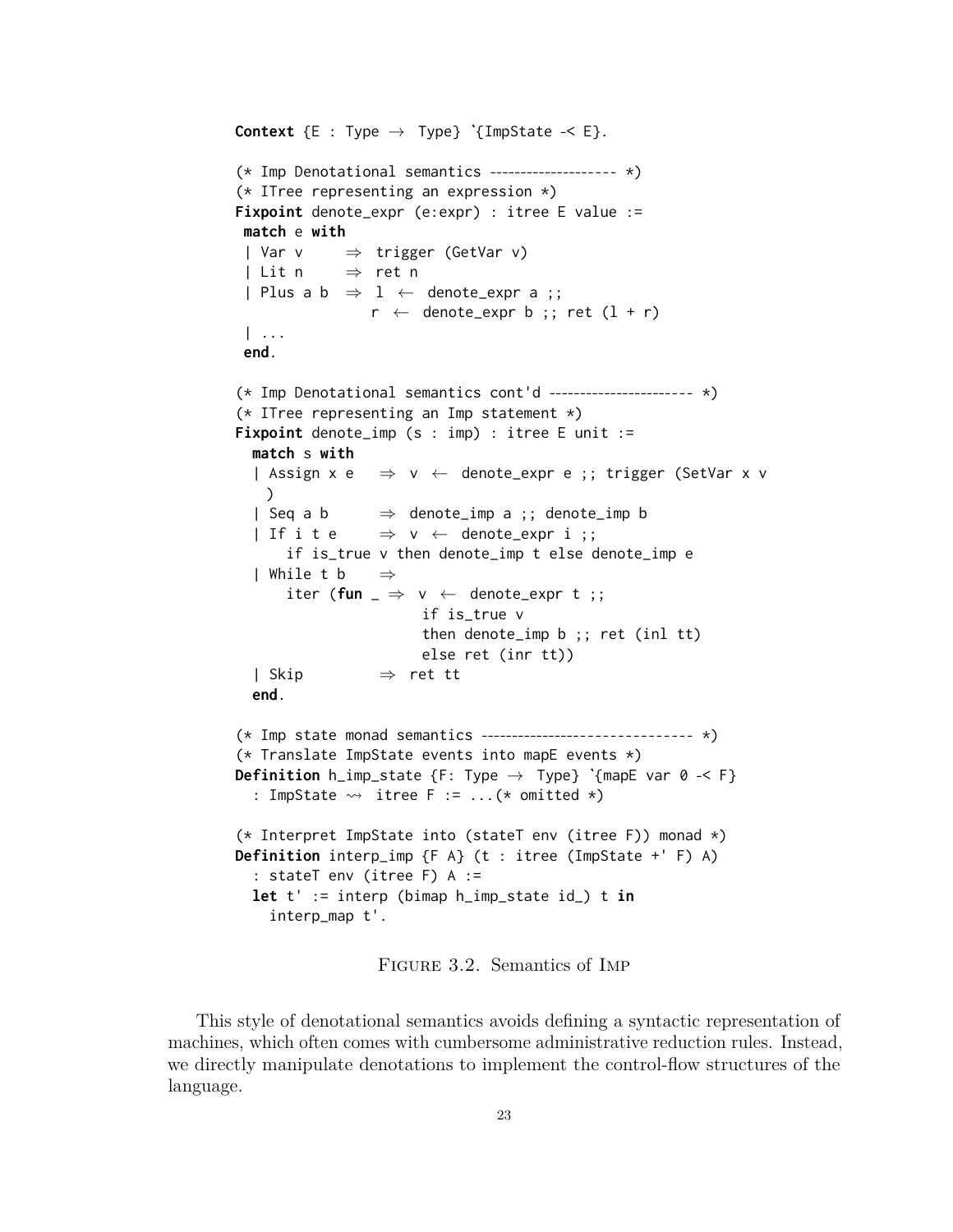```
(* Asm syntax ------------------------------------- *)
Variant instr : Set := ... (* omitted *)
Variant branch {label : Type} : Type :=
| Bjmp (_ : label) (* jump to label *)
| Bbrz (_ : reg) (yes no : label) (* cond. jump *)
| Bhalt.
Inductive block (label : Type) : Type :=
| bbi (_ : instr) (_ : block) (* instruction *)
| bbb (_ : branch label). (* final branch *)
Definition bks A B := fin A \rightarrow block (fin B).
(* Control-flow subgraph: entries A and exits B. *)
Record asm (A \ B : nat) : Type :={ internal : nat
; code : bks (internal + A) (internal + B) .
(* Asm events ------------------------------------- *)
Variant Reg : Type \rightarrow Type :=
| GetReg (x : reg) : Reg value
| SetReg (x : reg) (v : value) : Reg unit.
Inductive Memory : Type \rightarrow Type :=
| Load (a : addr) : Memory value
| Store (a : addr) (v : value) : Memory unit.
```
FIGURE 3.3. Syntax of ASM

#### **3.2. A Denotational Semantics for Asm**

<span id="page-30-0"></span>The target of our compiler is Asm, a simple assembly language that represents computations as collections of basic blocks linked by conditional or unconditional jumps. [Figure 3.3](#page-30-1) gives the core syntax for the language, which is split into two levels: basic blocks and control-flow subgraphs.

A *basic block* (block) is a sequence of straight-line instructions followed by a branch that transfers control to another block indicated by a label. As with Imp expressions, the denotation of instructions is mostly uninteresting, so they are omitted in the figure.

A *control-flow subgraph*, or "sub-CFG" (asm in [Figure 3.3\)](#page-30-1), represents the control flow of a computation. These are *open* program fragments, represented as sets of labeled basic blocks. The labels in a sub-CFG are separated into three groups: *entry labels*, from which the code in a sub-CFG can start executing; *exit labels*, where the control flow leaves the sub-CFG; and *internal labels*, which are invisible outside of the subgraph. A sub-CFG has a block of code for every entry and internal label; control leaves the subgraph by jumping to an exit label. Labels are drawn from finite domains,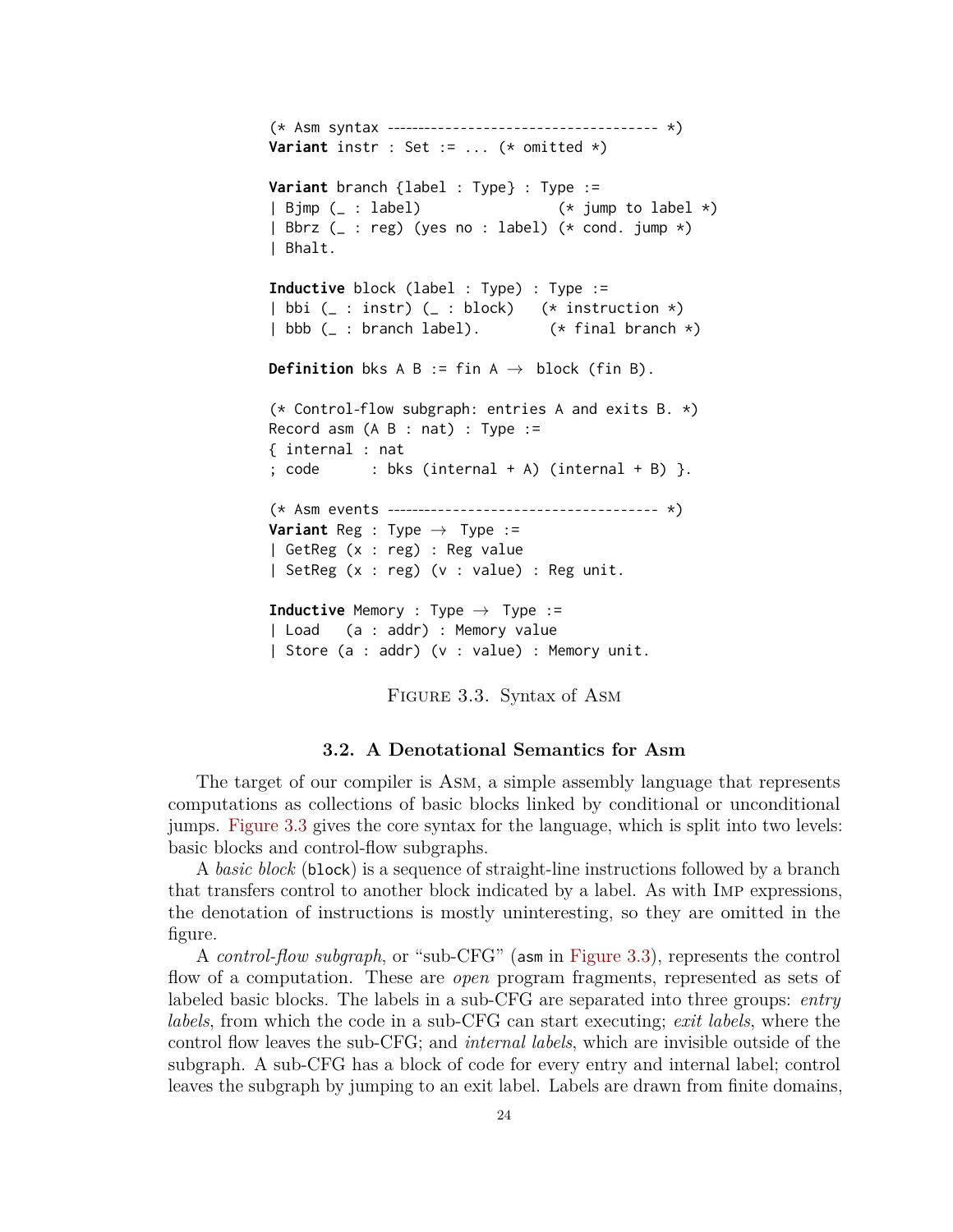```
Context \{E : Type \rightarrow Type\} \{Reg -< E\} \{Memory -< E\}.(* Asm denotational semantics ---------------------- *)
Definition denote_instr (i:instr) : itree E unit
  := \ldots (* omitted *)
(* Asm denotational semantics cont'd ---------------------- *)
Definition denote_br (b:branch (fin B)):itree E (fin B) :=
  match b with
  | Bjmp l \Rightarrow ret l| Bbrz v y n ⇒
      val \leftarrow trigger (GetReg v);
       if val ?= 0 then ret y else ret n
  | Bhalt ⇒ exit
  end.
Fixpoint denote_bk {L} (b : block L) : itree E L :=
  match b with
  | bbi i b \Rightarrow denote_instr i ;; denote_bk b
  | bbb b \Rightarrow denote_br b
  end.
Definition denote_bks (bs:bks A B):ktree E (fin A) (fin B)
  := fun a \Rightarrow denote_bk (bs a).
Definition den_asm {A B}:asm A B \rightarrow ktree E (fin A) (fin B)
  := fun s \Rightarrow loop (denote_bks (code s)).
(* Asm state monad semantics ------------------------------ *)
Definition h_reg {F: Type → Type} ˋ{mapE reg 0 -< F}
  : Reg \rightsquigarrow itree F := (* omitted *)
Definition h_mem \{F: Type \rightarrow Type\} ´{mapE addr \emptyset -< F}
  : Memory \rightsquigarrow itree F := (* omitted *)
Definition interp_asm {F A} (t:itree (Reg+'Memory+'F) A)
  : memory \rightarrow registers \rightarrow itree F (memory*(registers*A)) :=
  let h := bimap h_reg (bimap h_mem id_) in
  let t' := interp h t in
  fun mem regs ⇒ interp_map (interp_map t' regs) mem.
```
Figure 3.4. Semantics of Asm

*e.g.*, fin A and fin B where A and B are nats, as seen in bks. The finiteness of labels is useful for Asm program transformations and is faithful to "real" assembly code, but this restriction is not actually necessary. The correctness proof is independent of this choice, so we sweep the details under the rug.

[Figure 3.4](#page-31-0) presents the denotation of Asm programs, which factors into two parts, just as we saw for Imp. The GetReg and SetReg events represent accesses of register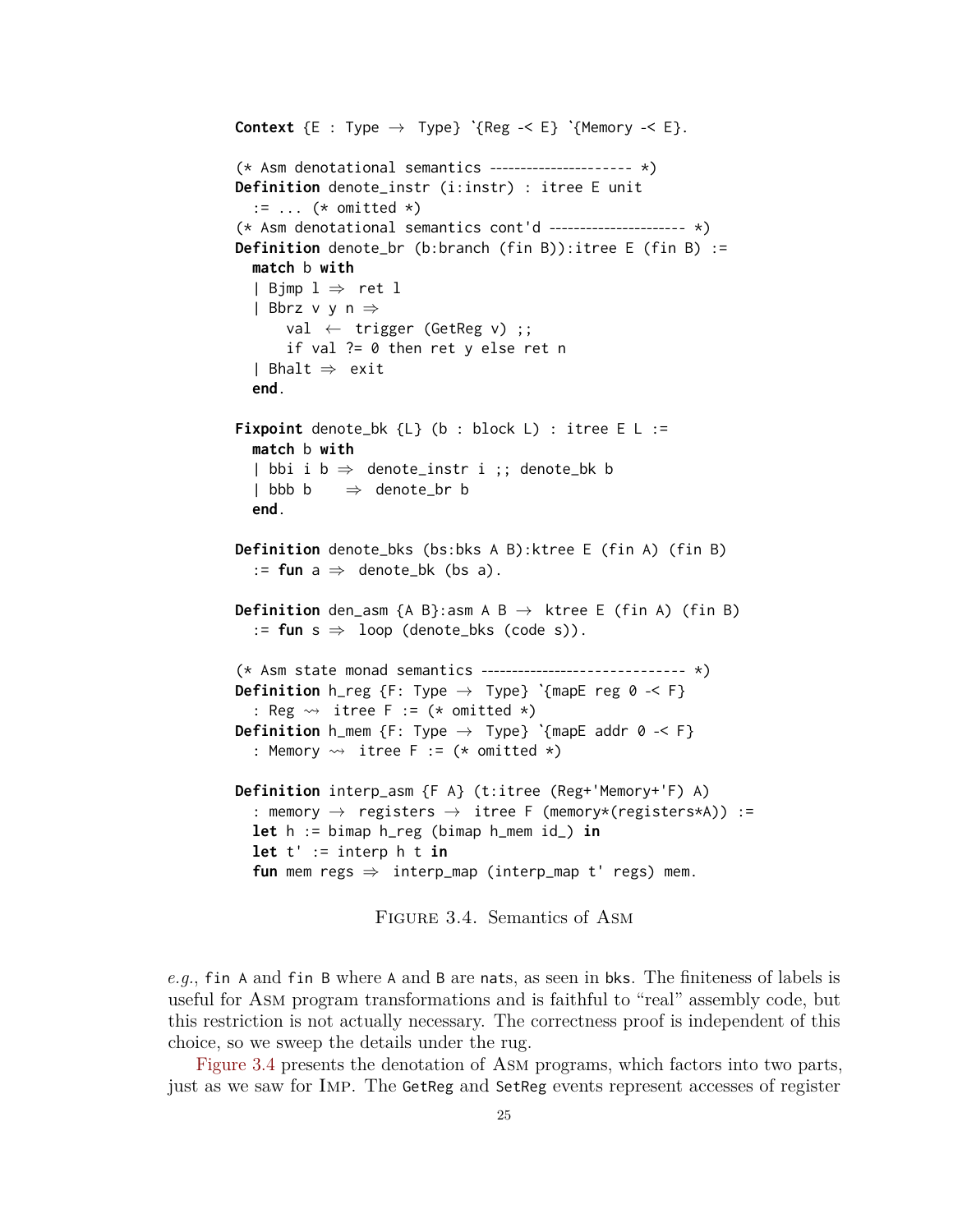state, and Load and Store accesses of memory.<sup>[6](#page-32-1)</sup> Once again, we give meaning to the control-flow constructs of the syntax independently of the state events. The result of denote\_bks is a ktree that maps each entry label to an itree that returns the label of the next block to jump to. The den\_asm function first computes the denotation of each basic block and then wires the blocks together using loop, hiding the internal labels in the process.

The stateful semantics of Asm programs is given by interp\_asm, which, like interp\_imp, realizes the register and memory as finite maps using interp\_map. As a result of this nesting, the "intermediate state" of an Asm computation is a value of type memory  $\star$  (register  $\star$  A). Because they are built compositionally from interpreters, it is very easy to prove that both interp\_imp and interp\_asm are monad morphisms in the sense that they commute (up to Tau) with ret and bind, a fact that enables proofs by rewriting.

#### **3.3. Linking of Control-Flow Subgraphs**

<span id="page-32-0"></span>We now turn to the compilation of IMP to ASM. The compiler and its proof are each split into two components. The first phase handles reasoning about control flow by embedding sub-CFGs into KTrees. In the second phase, we perform the actual compilation and establish its functional correctness by reasoning about the quotienting of the local events.

For the first phase, we first implement a collection of reusable combinators for linking sub-CFGs. These combinators correspond to the operations on KTrees described in [Section 2.1.5,](#page-16-3) which can be seen in this context as presenting a theory of graph linking at the denotational level. Here are the signatures of the four essential ones (their implementations are straightforward):

| Definition app_asm  | $(ab : asm A B) (cd : asm C D) : asm (A + C) (B +$                                                     |            |
|---------------------|--------------------------------------------------------------------------------------------------------|------------|
| D).                 |                                                                                                        |            |
| Definition loop_asm | $(ab_$ : asm $(I + A)$ $(I + B))$                                                                      | : asm A B. |
| Definition pure_asm | $(f : A \rightarrow B)$                                                                                | : asm A B. |
|                     | <b>Definition</b> relabel_asm (f : A $\rightarrow$ B) (g : C $\rightarrow$ D) (bc : asm B C) : asm A D |            |
| ٠                   |                                                                                                        |            |

Two sub-CFGs can be placed beside one another while preserving their labels, via app\_asm. *Linking* of compilation units is performed by loop\_asm: it connects a subset of the exit labels I as back edges to the imported labels, also named I, and internalizes them. Visible labels can be renamed with relabel\_asm. Finally, pure\_asm creates, for every label a : A, a block that jumps immediately to f a. Together, relabel\_asm and pure\_asm provide the plumbing required to use the combinators app\_asm and loop\_asm effectively.

The correspondence between these core Asm combinators and operations on KTrees is given by the following equations, which commute the denotation function inside the combinator.

<span id="page-32-1"></span> $6$ An additional Done event (not shown) represents halting the whole program for blocks terminated by a Bhalt instruction via exit, but we omit it for the purposes of this exposition.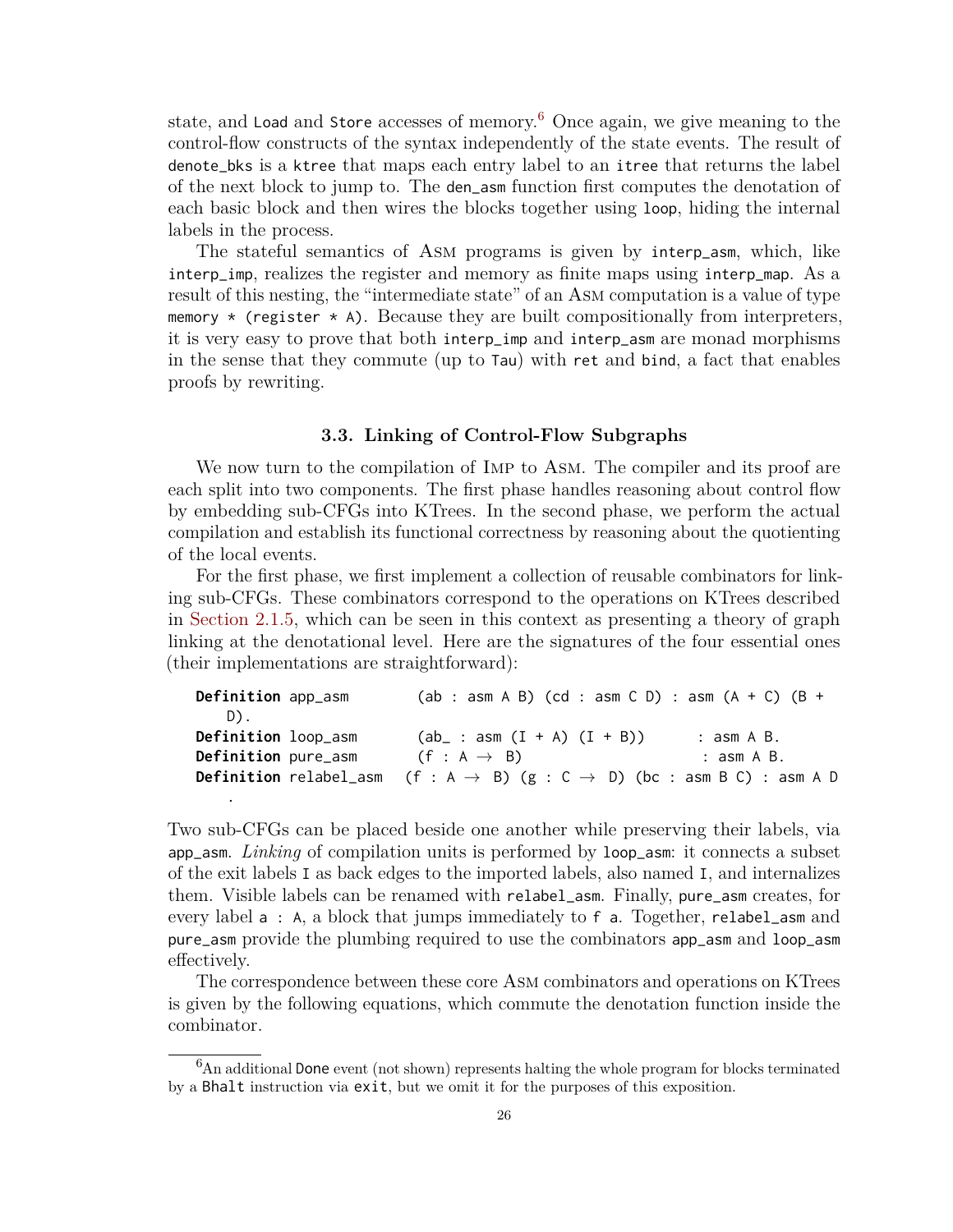<span id="page-33-0"></span>**Definition** seq\_asm {A B C} (ab : asm A B) (bc : asm B C): asm A C := loop\_asm (relabel\_asm swap id\_ (app\_asm ab bc)). (\* Auxiliary for if\_asm \*) **Definition** cond\_asm (e : list instr) : asm  $1(1 + 1)$ := ... (\* omitted \*) **Definition** if\_asm {A} (e : list instr) (t : asm 1 A) (f : asm 1 A) : asm 1 A := seq\_asm (cond\_asm e) (relabel\_asm id\_ merge (app\_asm t f)). **Definition** while\_asm (e : list instr) (p : asm 1 1) : asm 1 1 := loop\_asm (relabel\_asm id\_ merge (app\_asm (if\_asm e (relabel\_asm id inl\_ p) (pure\_asm inr\_))  $(pure\_asm inl_{})).$ 

```
(a) Coq definitions
```


(b) Graphical representation

FIGURE 3.5. High-level control flow in ASM

```
den_asm (app_asm ab cd) \hat{\approx} bimap (den_asm ab) (den_asm cd)
        den_asm (loop_asm ab) \hat{\approx} loop (den_asm ab)
den_asm (relabel_asm f g bc) \hat{\approx} (pure f >>> den_asm bc >>> pure g)
         den_asm (pure_asm f) \hat{\approx} pure_ktree f
```
Equipped with these primitives, building more complex control-flow graphs becomes a diagrammatic game. [Figure 3.5](#page-33-0) shows how to use the primitives to build linking operations for sub-CFGs that mimic the control-flow operations provided by Imp. For instance, sequential composition of asm A B with asm B C places them in parallel, swaps their entry labels to get a sub-CFG of type  $\alpha$ sm (B+A) (B+C), and then internalizes the intermediate label B via loop\_asm.

We emphasize that while these control-flow graphs are specific to Imp, their definitions do not depend on Imp's or even Asm's state-transformer semantics. We can reason about control-flow independently of other events. For instance, the denotation of the seq\_asm combinator is indeed the sequential composition of denotations of its arguments (up to Tau):

```
Lemma seq_asm_correct {A B C} (ab : asm A B) (bc : asm B C) :
  (den_asm (seq_asm ab cd)) \hat{\approx} (den_asm ab >>> den_asm bc).
```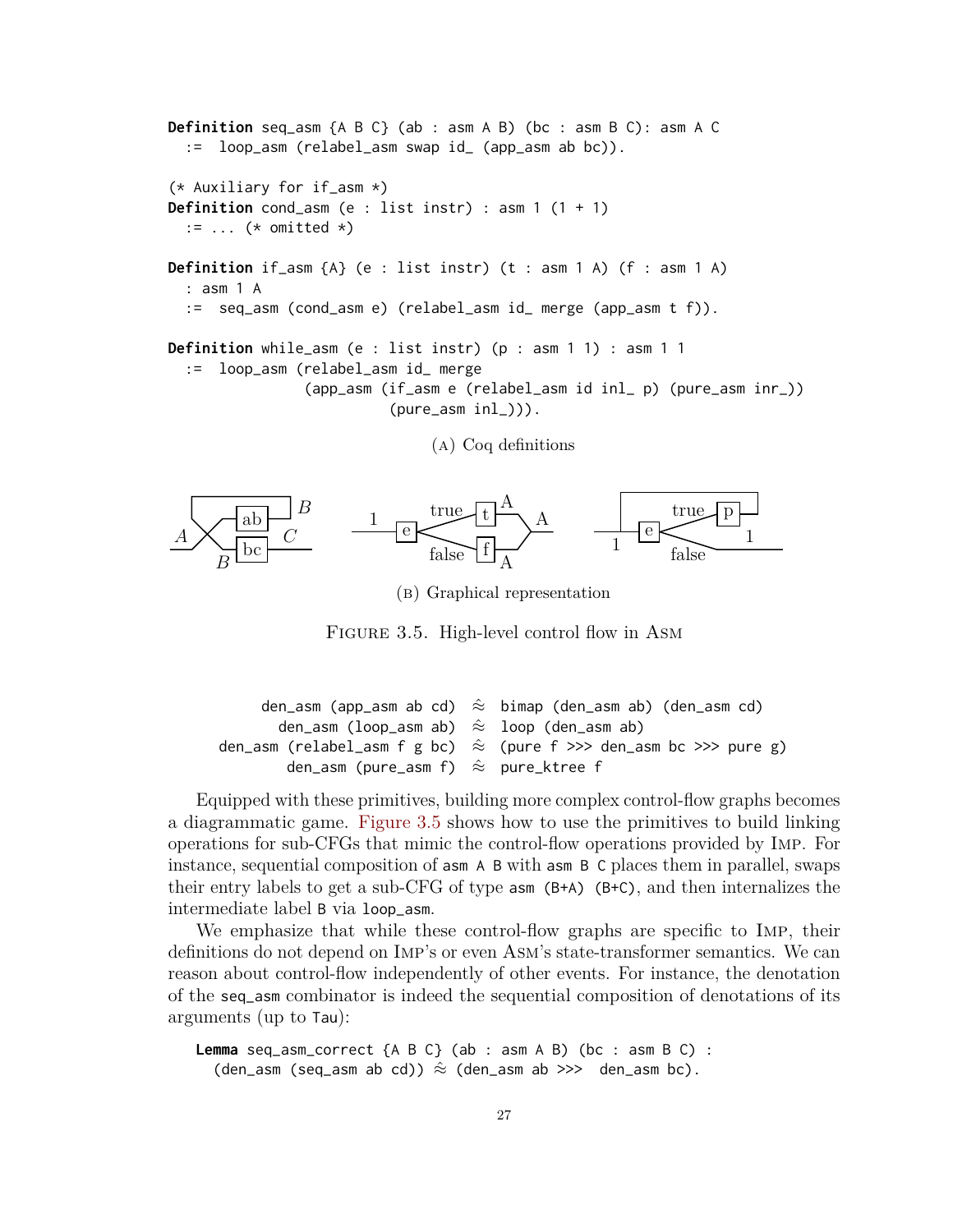The while\_asm combinator is more involved, naturally. As illustrated in [Figure 3.5,](#page-33-0) it constructs the control-flow graph of a while loop given the list of instructions for the test condition and the compilation unit corresponding to the body of the loop. The type of p represents a compilation unit with a single imported label (the target to jump to when the loop body finishes) and a single exported label (the entry label for the top of the loop body). The correctness of the combinator establishes that its denotation can be viewed as an entry point that runs the body if a variable tmp\_if is non-zero after evaluating the expression e. This is expressed at the level of KTrees via the loop operator. In the code below, label\_case l analyzes the shape of the label l, and l1 and l2 are two distinct label constants corresponding to the loop entry or exit, respectively.

```
Lemma while_asm_correct (e : list instr) (p : asm 1 1)
  : denote_asm (while_asm e p)
  ≈ˆ loop (fun l:fin (1 + 1) ⇒
       match label_case l with
       | inl \Rightarrow denote_list e ;; v \leftarrow trigger (GetReg tmp_if) ;;
                    if (v:value) then Ret l2 else (denote_asm p l1;; Ret l1)
       | inr \Rightarrow Ret 11
       end).
```
Most importantly, the proof of while\_asm\_correct is again purely equational, relying solely on the theory of KTrees and correctness equations of the low-level linking combinators (app\_asm\_correct, seq\_asm\_correct, *etc.*).

## **3.4. Compiler Correctness**

<span id="page-34-0"></span>The compiler itself is entirely straightforward. It compiles Imp statements using the linking combinators along with compile\_assign and compile\_expr, both of which are simple (and omitted). We pass to compile\_expr the name of a target register (here, just 0), into which the value of the expression will be computed; it stores intermediate results in additional Asm registers as needed.

```
Fixpoint compile (s : stmt) {struct s} : asm 1 1 :=
  match s with
  | Skip ⇒ id_asm
  | Assign x e \Rightarrow raw_asm_block (after (compile_assign x e) (Bjmp l1))
  | Seq l r \Rightarrow seq_asm (compile 1) (compile r)
  | If e l r \Rightarrow if_asm (compile_expr 0 e) (compile l) (compile r)
  | While e b \Rightarrow while_asm (compile_expr 0 e) (compile b)
  end.
```
The top-level compiler correctness theorem is phrased as a bisimulation between the Imp program and the corresponding Asm program, which simply requires them to have "equivalent" behavior.

```
Theorem compile_correct (s : stmt) : equivalent s (compile s).
```
[Figure 3.6](#page-36-0) unpacks the definition of equivalent, which requires the ITree denotations of s and its compilation to be bisimilar. Two ITrees t1 and t2, representing Imp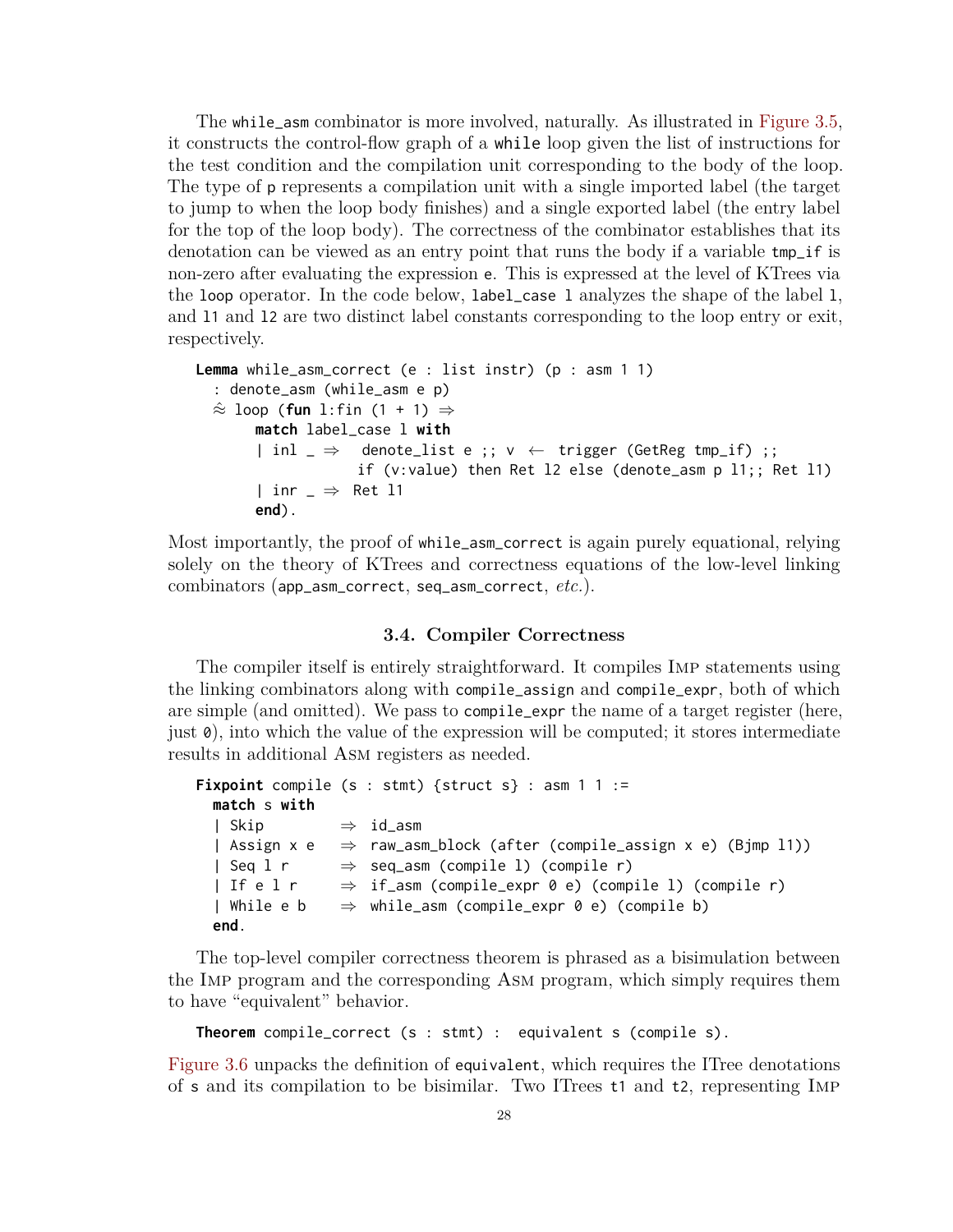and Asm computations respectively, of types itree (ImpState +' E) A and itree (Reg +' Memory +' E) B, are bisimilar if, when run in Renv-related initial states, they produce computations that are equivalent up to Tau and both terminate in states related by state\_invariant TT. The relation Renv formalizes the assumption that the Imp environment and Asm memory have the same contents when viewed as maps from Imp variables / Asm addresses to values, and it is implied by state\_invariant. Here, TT is the trivial relation on the output label of Asm, since a statement has a unique exit point; in general the RAB relation parameter in state\_invariant is used to ensure that both computations jump to the same label, which is needed to prove that loops preserve the state invariant.

Since the compiler introduces temporary variables, the bisimulation does not hold over the uninterpreted ITrees. To prove that expressions are compiled correctly, we need to explain how reads and writes of Asm registers relate to the computations done at the Imp level. The relation sim\_rel establishes the needed invariants, which ensure that the code generated by the compiler (1) doesn't corrupt the Asm memory, (2) uses registers in a "stack discipline," and (3) computes the Imp intermediate result v into the target register n. These properties are used to prove the correctness of compile\_expr.

Crucially, despite correctness being termination sensitive, the proofs follow by structural induction on the Imp terms: all coinductive reasoning is hidden in the library. As in the first phase, the reasoning here follows by rewriting, this time using the bisimilarity relation and equations about interp\_imp and interp\_asm that are induced by virtue of being compositionally defined from interp\_state.

Setting aside the usual design of the simulation relation, the resulting proofs are slightly verbose, but extremely elementary. They mostly consist in successive rewrites to commute the denotation with the various combinators, and some elementary semantic reasoning where events are reached to prove that the simulation relation is preserved. We believe that these kind of equational proofs can be automated to a large degree, a perspective we would like to explore in further works.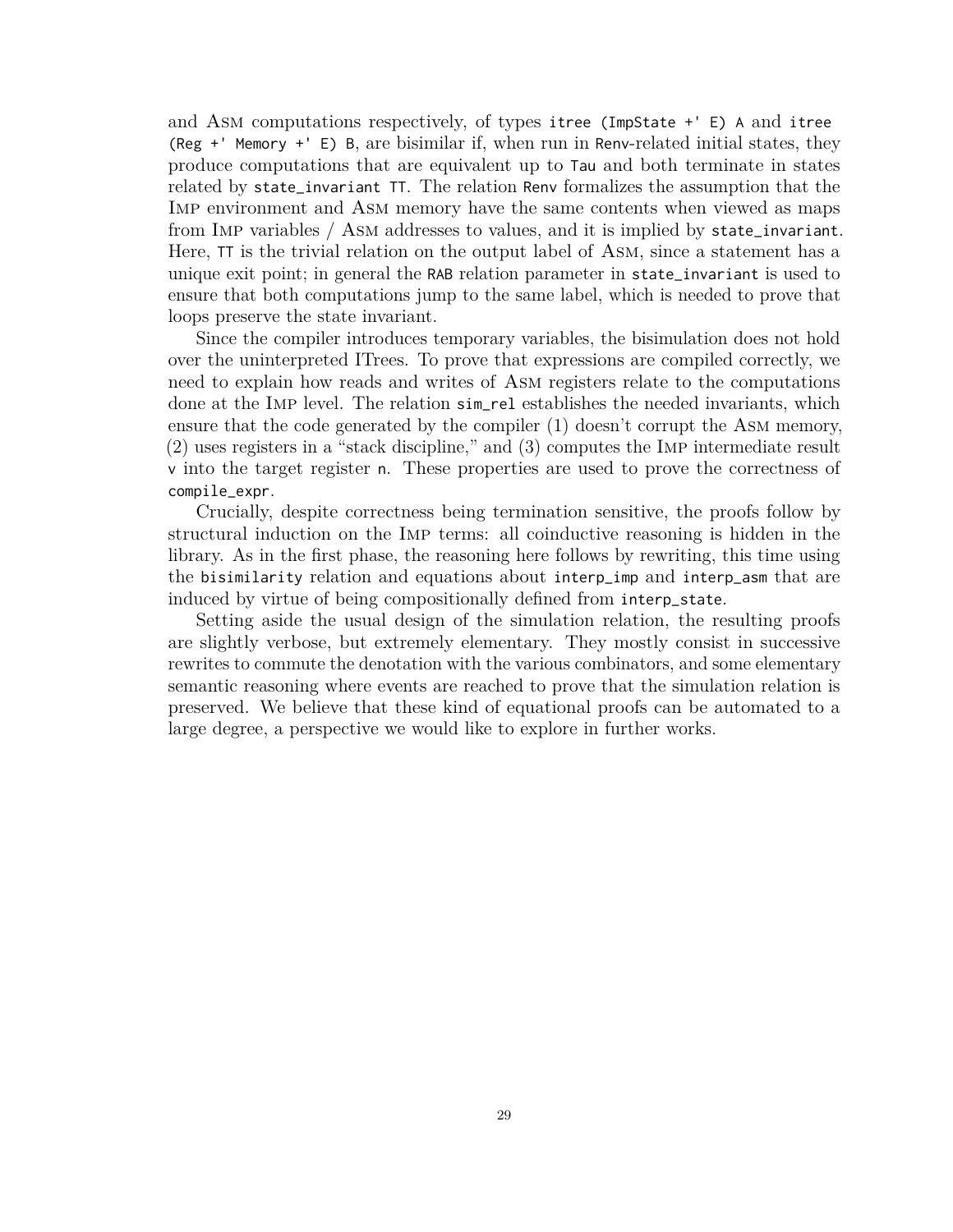```
(* Relate an Imp env to an Asm memory *)
Definition Renv (g_imp : Imp.env) (g_asm : Asm.memory) : Prop :=
  \forall k v, alist_In k g_imp v \leftrightarrow alist_In k g_asm v.
Definition sim_rel 1_asm n: (Imp.env * value) \rightarrow (Asm.memory * (Asm.registers * unit))
      \rightarrow Prop :=
    fun '(g_imp', v) '(g_asm', (l_asm', _)) ⇒
      Renv g_imp' g_asm' \land (* we don't corrupt any of the Imp state *)
       alist_In n l_asm' v \wedge (* we get the right value in register n *)
       (\forall \mathsf{m}, \mathsf{m} \leq \mathsf{n} \rightarrow \forall \mathsf{v}, \mathsf{alist\_In} \mathsf{m} \mathsf{l\_asm} \mathsf{v} \leftrightarrow \mathsf{alist\_In} \mathsf{m} \mathsf{l\_asm'} \mathsf{v}).(* we don't mess with anything on the "stack" *)
Context {A B : Type}. (*) (* Imp / Asm intermediate result types *)
Context (RAB : A \rightarrow B \rightarrow Prop). (* Parameter that relates intermediate results *)
(* Relate Imp to Asm intermediate states. *)
Definition state_invariant (a : Imp.env * A) (b : Asm.memory * (Asm.registers * B))
    :=
    Renv (fst a) (fst b) \wedge (RAB (snd a) (snd (snd b))).
Definition bisimilar {E} (t1 : itree (ImpState +' E) A)
                                 (t2 : itree (Reg +' Memory +' E) B) :=∀ g_asm g_imp l, Renv g_imp g_asm
    \rightarrow eutt (state_invariant RAB) (interp_imp t1 g_imp) (interp_asm t2 g_asm l).
(* Imp / Asm program equivalence *)
Definition TT : unit \rightarrow fin 1 \rightarrow Prop := fun \overline{a} \rightarrow \overline{b} True.
Definition equivalent (s:stmt) (t:asm 1 1) : Prop
  := bisimilar TT (denote_stmt s) (den_asm t f1).
```
FIGURE 3.6. Simulation relations for the compiler correctness proof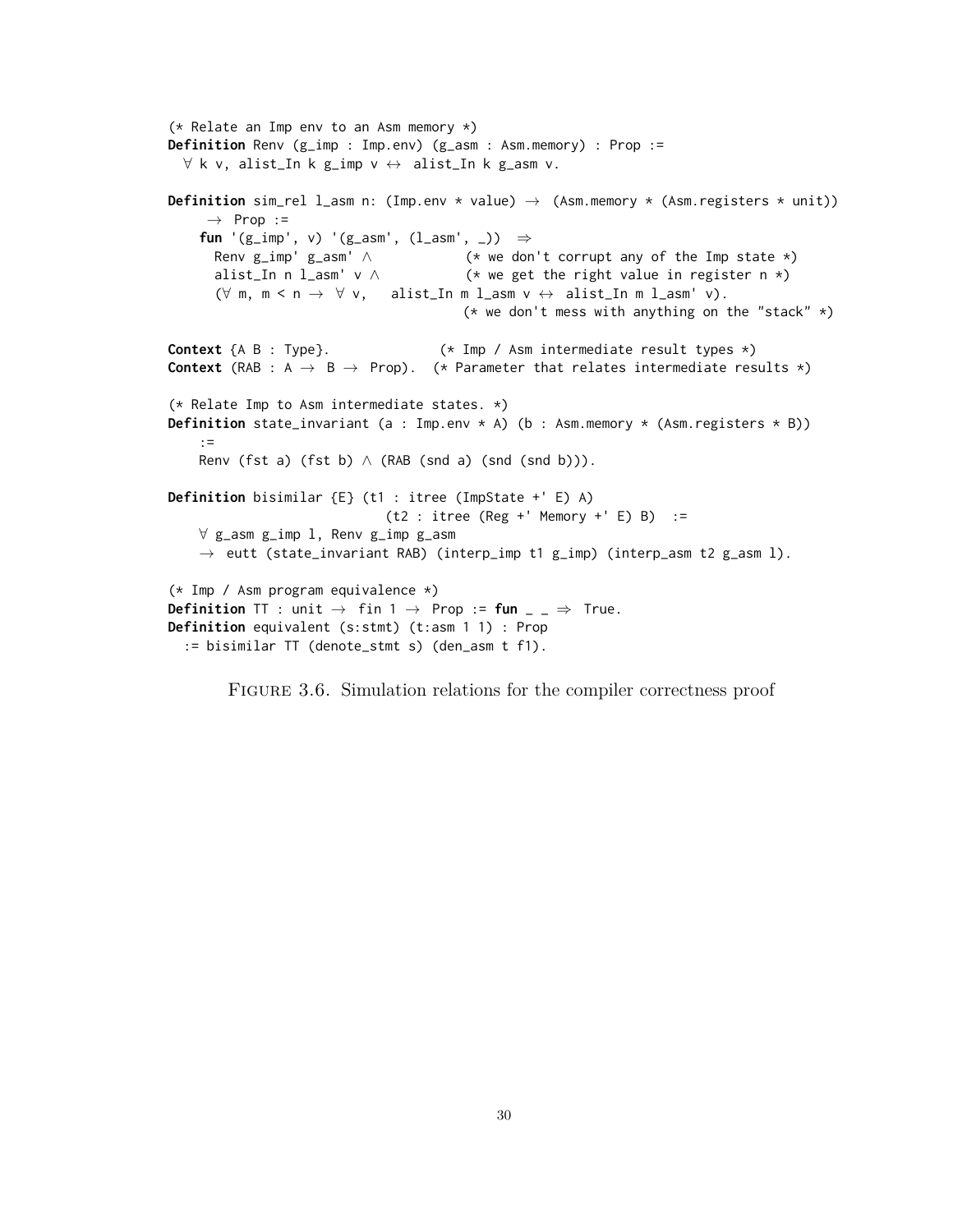## CHAPTER 4

# **Application II: Verified Transactional Objects**

### **4.1. Introduction**

From multiprocessors to distributed systems, concurrency plays a key role in modern computing. Concurrent algorithms exhibit complex behaviors and are prone to subtle bugs, thus making concurrency a valuable target for formal verification. The literature on verifying concurrent systems has explored a diversity of consistency models and verification techniques.

**4.1.1. Consistency Models.** Concurrent systems consist of individual agents which may be threads, processes, machines, etc.—communicating with each other. Through their interactions, agents gain their own partial views of the world, which may correlate with each other more or less strongly, for example depending on whether communication channels may delay, reorder, lose, or duplicate messages or memory instructions. A consistency model is a description of these modalities of communication. Two standard and closely related consistency models are sequential consistency and linearizability.

Sequential consistency [\[Lamport,](#page-98-0) [1979\]](#page-98-0) requires that operations appear to execute atomically in some global order, called a *linearization*, consistent with the order observed locally by each process. Linearizability [\[Herlihy and Moss,](#page-95-0) [1993\]](#page-95-0) is a stronger model, augmenting sequential consistency with the constraint that the global ordering of non-overlapping operations be also preserved by the linearization. The connections between sequential consistency and linearizability run deep [\[Attiya et al.,](#page-90-0) [2017,](#page-90-0) [Filipovic](#page-92-0) [et al.,](#page-92-0) [2009\]](#page-92-0). To give a concrete example distinguishing these two conditions, consider an execution of three processes concurrently accessing a shared reference, illustrated in [Figure 4.1.](#page-38-0) Processes invoke methods to read and write the reference; these methods are represented here by the interval of time between their invocation and their completion. Processes *A* and *B* write values 1 and 2 to the reference, while process *C* reads from it. Under sequential consistency, any permutation of those operations is a valid linearization. Process *C* may thus read either 1 or 2, or the initial value 0 if it is scheduled before *A* and *B*. Under linearizability, process *B* must appear to be scheduled after process *C* in order to preserve the ordering of their non-overlapping operations, thus *C* is guaranteed not to read 2.

On the one hand, since weaker consistency models impose fewer synchronization constraints, they generally enable more performant implementations. Relaxed consistency models, which are weaker than sequential consistency, are also of notable interest as they accurately describe the behavior of common hardware architectures [\[Steinke](#page-102-0) [and Nutt,](#page-102-0) [2004\]](#page-102-0). On the other hand, weaker consistency guarantees put more burden on the correct and effective usage of data structures in higher-level applications.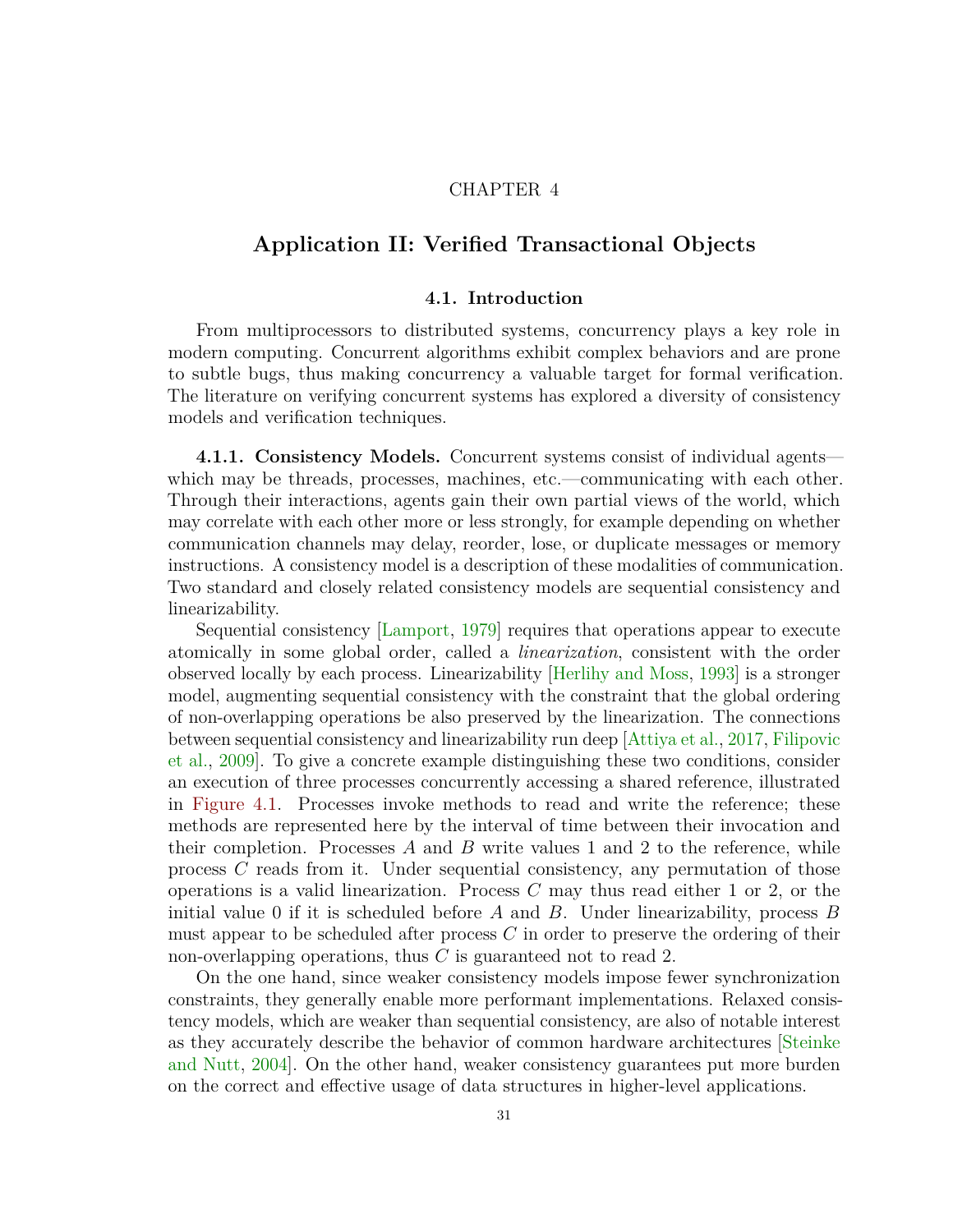<span id="page-38-0"></span>

FIGURE 4.1. Concurrent history of a shared mutable reference

One benefit of linearizability over weaker consistency models is compositionality: complex linearizable objects can be constructed from smaller linearizable objects. Thus, linearizability aligns well with the themes of this dissertation. This chapter presents a framework of verified linearizable objects leveraging the compositional aspects of interaction trees.

**4.1.2. Verification for Concurrency.** Among the many approaches to formally verifying concurrent data structures, one principal distinguishing factor is the degree of automation. Model checking [\[Clarke et al.,](#page-92-1) [2018,](#page-92-1) [1994,](#page-92-2) Cerny et al., [2010\]](#page-91-0) is a common basis for automated solutions. Implementations are expressed as finite state machines and specifications as first-order logical formulas, so that the resulting verification problem can be handled by standard model checking techniques and tools. A general limitation of model checking is the need to restrict the search space, to make the problem tractable at the cost of soundness, *e.g.*, by bounding the length of executions or the number of threads considered [\[Burckhardt et al.,](#page-91-1) [2010\]](#page-91-1). For that reason, automated verification techniques are most often applied to validate high-level models of concurrent algorithms, before developing their final implementations separately.

In contrast, this work targets the practice of interactive theorem proving. The general approach is to design semantic models or program logics to be implemented in a proof assistant. What is lost in automation is gained in expressiveness. High-level specifications can be written in an expressive, higher-order language, and we can construct formal proofs that apply to all possible executions of a given program. In this context of interactive theorem proving for concurrency, a central topic is separation logic [\[Reynolds,](#page-101-0) [2002\]](#page-101-0). It is an extension of Hoare logic, viewing imperative programs in terms of assertions on state. Separation logic introduces a *separating conjunction*, joining together assertions on disjoint parts of the program, which is key to the ubiquitous problem of *aliasing*. Separation logic is a foundation for many more concepts for dealing with concurrency: atomic triples [\[Rocha Pinto et al.,](#page-102-1) [2014\]](#page-102-1), ghost state [\[Jung et al.,](#page-96-0) [2016b\]](#page-96-0), prophecy variables [\[Jung et al.,](#page-97-0) [2019\]](#page-97-0), etc. VST [\[Appel,](#page-90-1) [2014\]](#page-90-1) and Iris [\[Jung et al.,](#page-96-1) [2015\]](#page-96-1) are two notable implementations of concurrent separation logic in Coq. Separation logic is an *axiomatic* approach to program verification, investigating the structure of logical predicates on state. This chapter presents a more *algebraic* approach, viewing linearizable objects as first-class entities. Our main case study leverages this aspect to verify a transactionally predicated map object, built as a nontrivial compositon of individual linearizable (and serializable) objects.

**4.1.3. From Linearizability to Serializability.** Two styles of concurrency have been studied intensively from a formal-methods perspective. On the one hand, we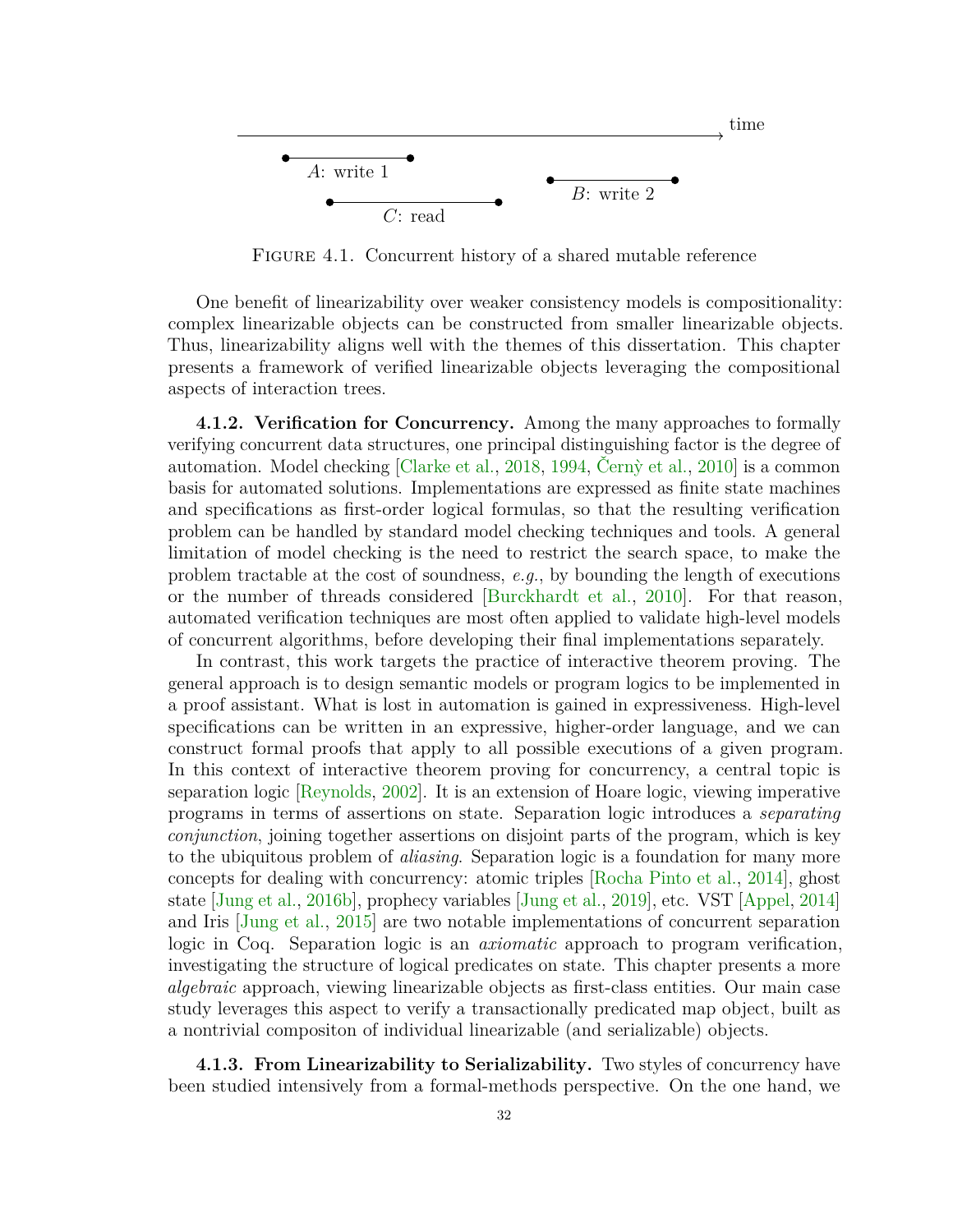have classic data structures (e.g., stacks, queues, dictionaries) that rely on primitives like locks and compare-and-set instructions to guarantee atomicity of their methods; we might call these *single-method-atomic* data structures. On the other hand, there is a separate tradition of transaction-based APIs, which guarantee atomicity of chains of method calls; let us call them *multi-method-atomic*. In broad strokes, single-method atomicity is appealing for its superior performance, while multi-method atomicity is appealing for its simpler programming model.

Sometimes it is useful to break a complex concurrent application into pieces written in *both* of these styles [\[Spiegelman et al.,](#page-102-2) [2016,](#page-102-2) [Assa et al.,](#page-90-2) [2020,](#page-90-2) [Elizarov](#page-92-3) [et al.,](#page-92-3) [2019\]](#page-92-3), but no one had previously shown how to prove functional correctness of such applications. We remedy this gap with a new framework for modular proofs of programs that mix the two styles.

As a motivating case study, we focus on *transactional predication* [\[Bronson et al.,](#page-91-2) [2010\]](#page-91-2). The idea behind data structures implemented in this style—typically finite sets or maps—is to combine software transactional memory (STM) [\[Shavit and](#page-102-3) [Touitou,](#page-102-3) [1995,](#page-102-3) [Harris et al.,](#page-94-0) [2005\]](#page-94-0), which provides good compositionality and reasoning properties but is relatively inefficient, with a concurrent data structure that exhibits good performance but provides a noncomposable interface. Instead of storing the entire data structure in transactional memory, we store *predicates* about the data structure—Boolean-valued mutable references indicating the membership of particular elements in the set. Updates to the predicates reflect actual changes to the data structure, while a nontransactional concurrent object manages the mapping between keys and predicates; this split reduces conflict detection to the STM's detection of write-write and read-write collisions. The challenge is finding a framework that supports ergonomic proofs involving both kinds of mechanisms.

A growing community of "programmer-provers" have learned to be effective at proving properties of code written in the native programming languages of various proof assistants. These native languages tend to be purely functional, but frameworks like interaction trees have demonstrated how to extend the lightweight combination of programming and proof that arises naturally for pure functional programs to situations involving a range of computational effects. Unfortunately, when we include concurrency the complexity of reasoning increases dramatically.

To add concurrency on top of a proof assistant's native functional language and proof tools, we organize code into layered collections of concurrent objects whose specifications force all methods to behave atomically; in this setting we support a variety of concurrency styles, principally those associated with traditional linearizable concurrent data structures and serializable transactional memory. To support transactions, we introduce a novel technique of *passing code reified as interaction trees* and applying instrumentation functions to transform those trees.

For example, consider a concurrent stack object with methods *push* and *pop*. If such an object has been proven *linearizable* against a natural specification, clients can treat calls to *push* and *pop* as atomic, ignoring their actual implementations, which might use tricky fine-grained primitives like compare-and-swap. However, one level up, clients *do* still need to reason about the ways that sequences of calls to *push* and *pop* can nondeterministically interleave. For instance, if one wanted to transfer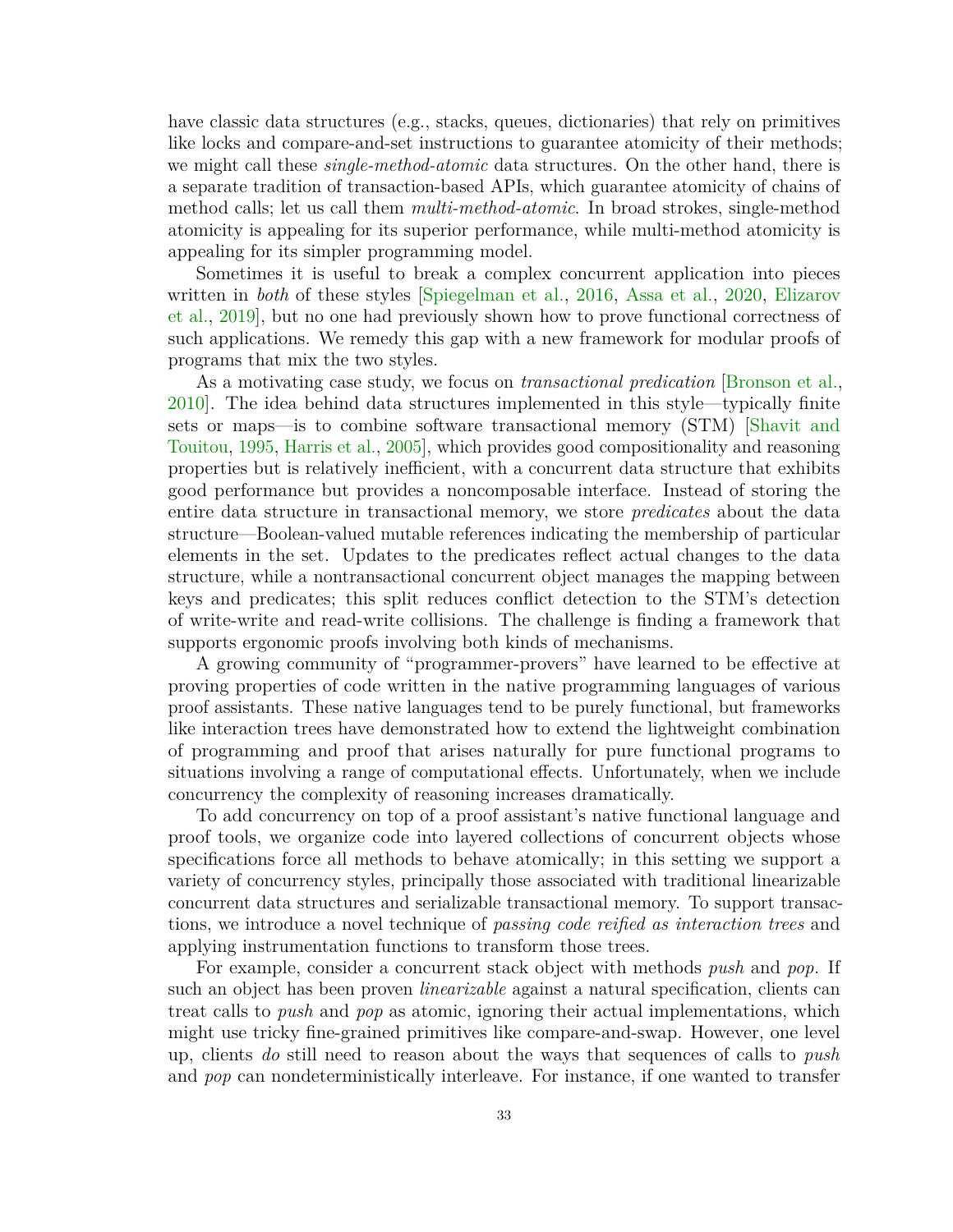the elements of one concurrent stack to another, a naive implementation may be the following moveStack function:

$$
moveStack(from, to) := vo \leftarrow from.pop();
$$
  
match *vo* with None  $\Rightarrow$  return ()  
 | Some(*v*)  $\Rightarrow$  moveStack(from, to); to.push(*v*)

Multiple calls to moveStack from different client threads on the same from stacks may interleave their invocations of push and pop, resulting in two subsets of the initial stack being sent to different destinations. In particular, if the desired behavior of moveStack were to transfer the elements from one stack to another *atomically*, it would be necessary to employ a more sophisticated implementation involving synchronization mechanisms external to the stack.

The complexity of reasoning about concurrent objects is one reason why *transactions* [\[Papadimitriou,](#page-101-1) [1979,](#page-101-1) [Herlihy and Moss,](#page-95-0) [1993,](#page-95-0) [Shavit and Touitou,](#page-102-3) [1995,](#page-102-3) [Harris](#page-94-0) [et al.,](#page-94-0) [2005\]](#page-94-0) have become a popular concurrency abstraction. Transactions allow the programmer to declare that a particular block of code must be run atomically, leaving it to the compiler and/or runtime protocol to figure out how to provide this atomicity both soundly and efficiently.

Software transactional memory is probably the best-known realization of this idea in the functional-programming world. It allows programmers to write code like

$$
moveStackAtomically(from, to) := asTransaction(\lambda_-, moveStack(from, to))
$$

where the call to *moveStack* is wrapped in a thunk and passed to a library procedure that promises to run such thunks atomically.

Our goal is to blend transactions and classical concurrent objects into a unified concurrent-object framework. In particular, we want to capture transaction protocols as objects that accept user transactions—thunks that chain calls together—and execute them atomically. Further, we want to express the correctness of such objects in terms of linearizability, so that we can compose our verified transactional objects with other verified linearizable objects.

Our key technical advance is making the structure of concurrent programs more syntactic by using interaction trees [\(Chapter 2\)](#page-10-0) and executing them later with an explicit interpreter. The previous chapters have demonstrated interaction trees for representing sequential programs, and I will now show how to adapt them into a framework for linearizability proofs of concurrent objects. Interestingly, in this setting, serializability (the classical transaction correctness condition [\[Papadimitriou,](#page-101-1) [1979\]](#page-101-1)) turns out to be literally a special case of linearizability for objects whose higher-order methods take code (represented as interaction trees) as arguments. Note the contrast with familiar correctness criteria for transactions, which are typically stated as ad-hoc conditions [\[Papadimitriou,](#page-101-1) [1979,](#page-101-1) [Guerraoui and Kapalka,](#page-94-1) [2008,](#page-94-1) [Doherty et al.,](#page-92-4) [2013,](#page-92-4) [Scott,](#page-102-4) [2006,](#page-102-4) [Jagannathan et al.,](#page-96-2) [2005\]](#page-96-2).

To make this framework more efficient, our library methods perform *syntactic transformations* on their interaction-tree arguments. For example, consider how *asTransaction* might transform the tree of method calls *moveStack* wishes to perform. After inlining a bit of library code, we first see insertion of code for initialization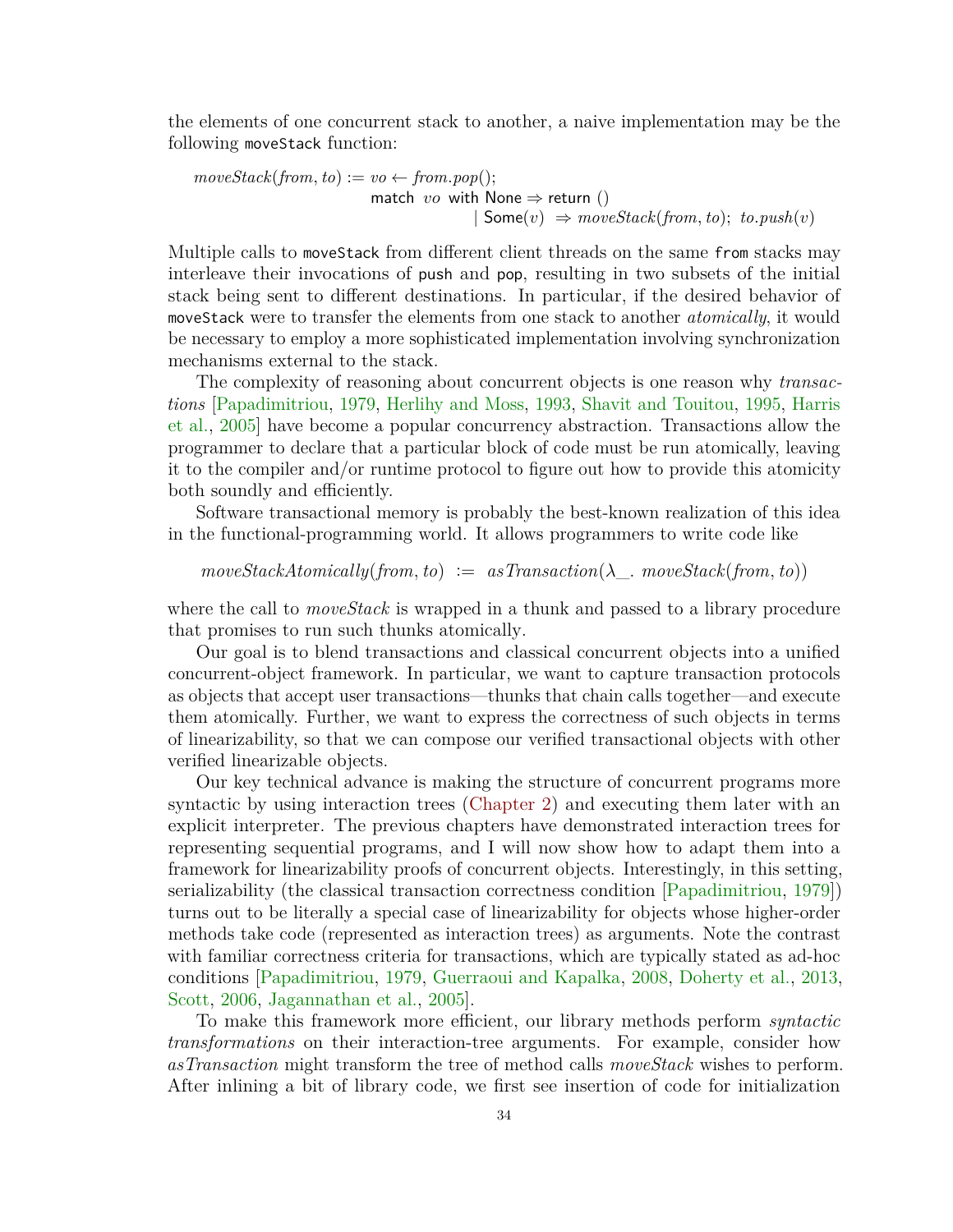(*beginTransaction*) and finalization (*commitTransaction*, etc.).

$$
moveStackAtomically(from, to) :=
$$
\n
$$
- \leftarrow \text{beginTransaction};
$$
\n
$$
r \leftarrow moveStack'(from, to);
$$
\n
$$
r \text{ with None} \Rightarrow \text{abortTransaction}
$$
\n
$$
| \text{ Some}(r) \Rightarrow \_ \leftarrow \text{commitTransaction}; \text{ return}(r)
$$

The library builds an instrumented routine *moveStack*′ , which looks just like *moveStack* but with calls to instrumented methods like *from.pop*′ () instead of *from.pop*(), where *from.pop*′ () is a modified version of *from.pop*() whose *concurrent read* and *write* methods have been replaced with *transactional trans*\_*read* and *trans*\_*write* methods, and any sequence of transactional methods between a beginTransaction call and a commitTransaction call shall appear to execute atomically as a whole. Concurrent transactions may conflict with each other, in which case subsequent transactional method calls may no longer return consistent results. Instead, those methods fail by returning a None value, and all the previous operations of the ongoing transaction are cancelled.

$$
pop() := \dots; \quad (*\text{ Original code: }^*)\qquad pop') := \dots; \quad (*\text{ Instrumented code: }^*)\qquad v \leftarrow read(i); \quad k(v) \qquad \qquad pop'() := \dots; \quad (*\text{ Instrumented code: }^*)\qquad \qquad v \leftarrow trans\_read(i); \qquad \qquad \text{match} \quad vo \text{ with None} \Rightarrow \text{return(\text{None})} \qquad | \text{ Some}(v) \Rightarrow k'(v)
$$

Crucially, the free monad represents programs explicitly as trees of method calls and responses to their return values, allowing us to traverse these trees syntactically and add uniform instrumentation.

Recapping, we adopt linearizable objects as the foundation of our framework. An object packages concurrent code with private state to implement public methods, and it is verified with respect to a sequential specification. The framework supports modular implementation and verification of concurrent libraries that include both classic linearizable data structures and serializable transactional objects. It formulates serializability in terms of linearizability and offers a unified proof technique where all library modules are proved linearizable against straightforward sequential specifications.

The modular nature of the framework fits our goal of verifying transactional predication. The basic idea, presented in more detail in the next section, is to combine a concurrent map with a transactional-memory library, yielding a higherlevel *transactional concurrent map* abstraction. While the map we build on provides atomicity only at the level of single-key reads and writes, the higher-level map allows grouping of several dependent reads and writes in transactions. The underlying concurrent map is used to associate keys with references to mutable memory cells managed by the transactional-memory system. As a result, key lookups have the performance of the concurrent map, while the values associated with several keys can be read or written within a single atomic transaction. Each of these main ingredients is itself constructed atop more primitive library modules with their own sequential specifications and is separately verified.

In summary, our key contributions are: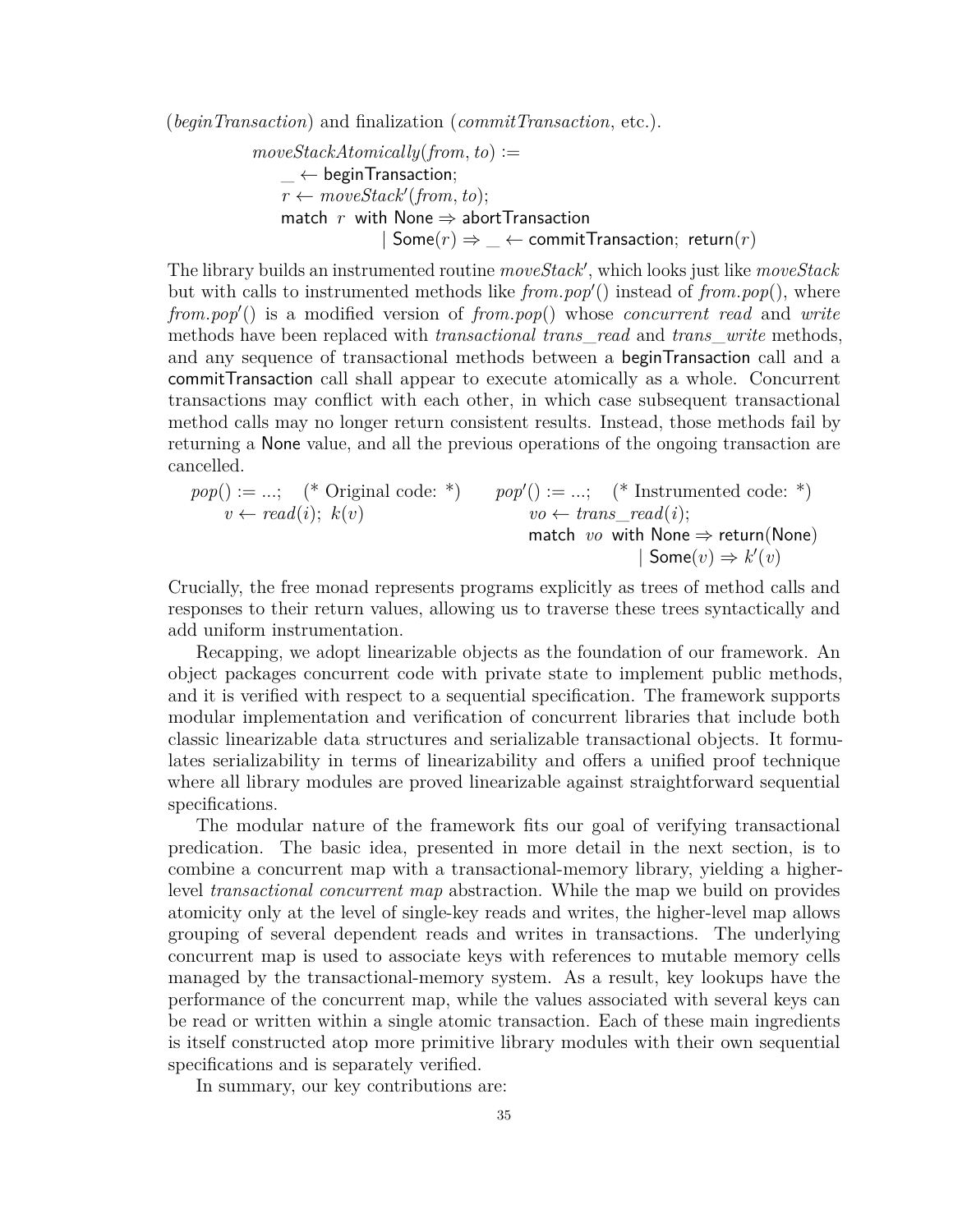- We present a core formal framework for *verified linearizable objects* whose methods are expressed as interaction trees [\(Chapter 2\)](#page-10-0). The framework includes powerful composition combinators to define implementations and specifications and verify implementations [\(Section 4.2](#page-43-0) to [Section 4.4\)](#page-52-0), modularly. A key component of the framework is a unified proof principle for linearizability [\(Section 4.5\)](#page-55-0), which we demonstrate by verifying a concurrent hash-map object [\(Section 4.5.1\)](#page-60-0) and a concurrent histogram [\(Section 4.5.2\)](#page-62-0).
- Within this framework, we introduce *verified transactional objects*. The key idea is to view transactions as first-class entities, represented as interaction trees, and use *interaction-tree rewriting* to instrument transactions with the bookkeeping calls required to ensure atomic execution. We use the composition operations defined earlier to state transaction serializability as an instance of linearizability. We then apply the proof principle for linearizability to prove the serializability of a transactional-memory object based on transactional mutex locks (TML) [\[Dalessandro et al.,](#page-92-5) [2010\]](#page-92-5) [\(Section 4.6\)](#page-63-0).
- We use this framework to carry out a significant case study, leveraging its support for compositional reasoning to verify a concurrent-set object implemented using *transactional predication* [\(Section 4.7\)](#page-69-0). To our knowledge, this correctness proof is the first rigorous one—mechanized or otherwise—for a concurrent object that encapsulates both a conventional concurrent data structure and a transactional-memory implementation.
- We package our verification framework as a *reusable Coq library*, proved correct from first principles. The Coq library<sup>[7](#page-42-0)</sup> mechanizes everything presented in the thesis, including the main case study and all its dependencies.

The work presented in this chapter, originally published in [Lesani et al.](#page-98-1) [\[2022\]](#page-98-1), was started independently by my coauthors prior to my work on interaction trees. Significant portions of this chapter present work that was completed prior to my involvement, namely: the verification principle for linearizability [\(Section 4.5\)](#page-55-0), its application to verifying hash-map and histogram objects, and the verification of the transactional mutex locking protocol [\(Section 4.6.1\)](#page-67-0). They are preserved in this dissertation for they help to illustrate the scope of this project. However, I was actively engaged in writing the expository sections [\(Sections 4.2](#page-43-0) to [4.4](#page-52-0) and [4.6\)](#page-63-0), requiring a non-trivial effort in untangling the concepts relevant to the framework for a clear presentation.

It is notable that the coinductive type of interaction trees and associated key definitions such as the interp combinator appeared early on this project. Nonetheless, the originality of the ITree library is rather to be found in the surrounding equational theory up to weak bisimulation, and I've made use of it in the verification of transactional predication [\(Section 4.7\)](#page-69-0), which is my main technical contribution.

<span id="page-42-0"></span><sup>7</sup>Source available at <https://zenodo.org/record/6342476>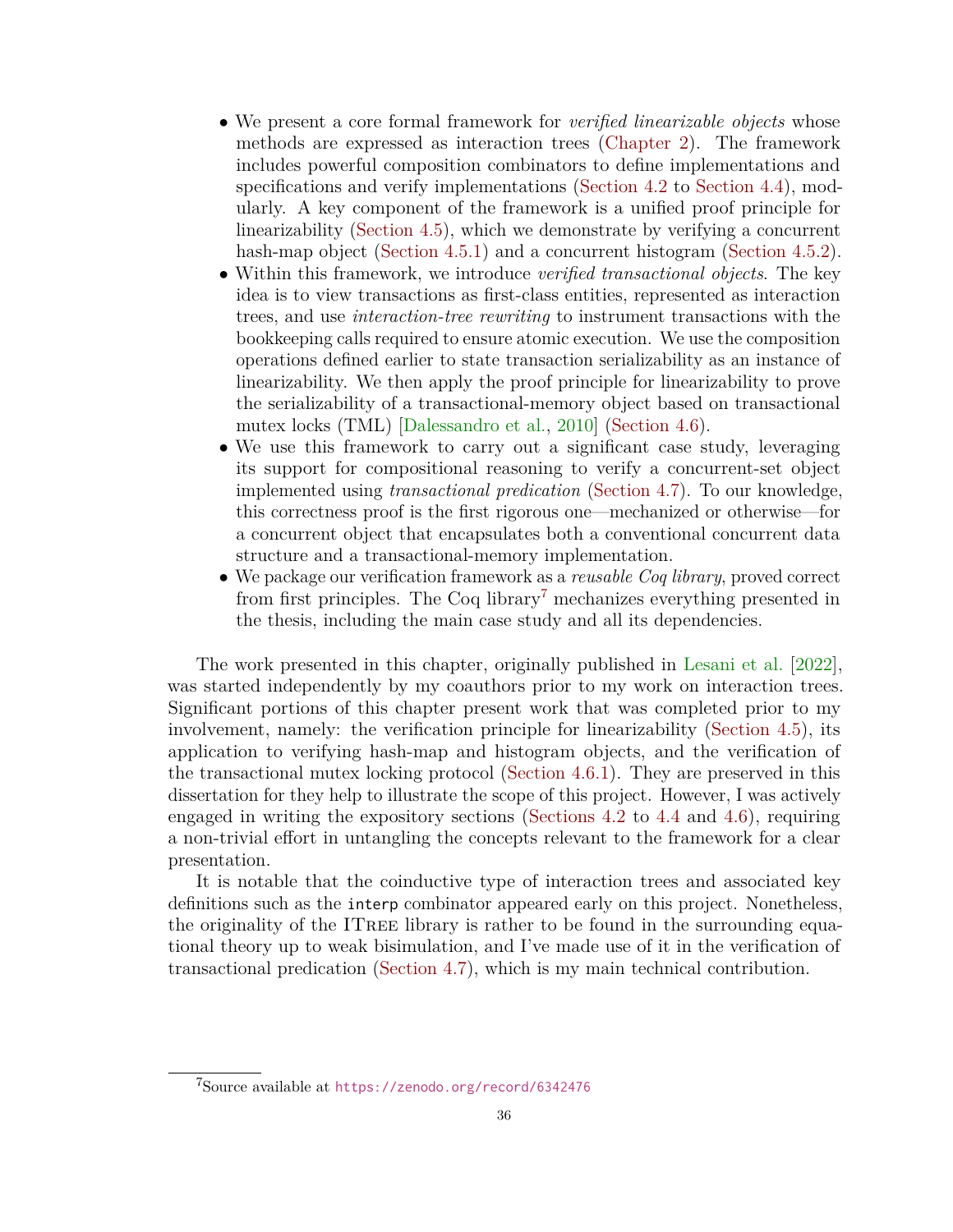$inc := i \leftarrow r.read$ ;  $ok \leftarrow r \cdot \text{cas}(i, i+1);$ if *ok* then  $i + 1$  else *inc* 

Figure 4.2. *inc* method

#### **4.2. Overview**

<span id="page-43-1"></span><span id="page-43-0"></span>We begin by fixing terminology and notation for some standard concepts, using the example of a simple concurrent counter; then we review the core idea of transactional predication.

**4.2.1. Objects.** We speak of *objects* encapsulating some *state* which is accessed through *methods* grouped into *interfaces*. An object implements a *high-level interface* by issuing a sequence of calls to a *low-level interface*. A core assumption, which significantly simplifies our composition laws, is that object methods may not spawn new threads—i.e., concurrency arises at the level of applications, not internally in libraries.

Consider an object with just one method, *inc*, which increments an abstract counter and returns its new value. We can implement this object in terms of a compareand-swap (CAS) register interface, with methods *read*, *write*, and *cas* [\(Figure 4.2\)](#page-43-1). Multiple application threads may call *inc* simultaneously. For example, Figure [4.3\(](#page-44-0)a) shows a possible execution history starting with two calls to *inc* in two concurrent threads, displaying interactions through the counter's high- and low-level interfaces. Time flows vertically. Horizontal arrows are *events*—either method calls (rightward arrows) or returns (leftward arrows). Calls from the external environment to the counter object are on the left; calls from the counter to the underlying CAS register object are in the middle of the diagram. Events in thread 1 are shown in red (and normal font); events of thread 2 are blue (and italic). In this execution, both threads first execute *read* and get the same value back. Both then try to compare-and-swap, but only one of them (thread 2) succeeds, incrementing the counter once. Thread 2 returns the value of the counter, now at 2. Thread 1 tries again and finally succeeds, incrementing the counter to 3. The counter object translates single calls from its own clients (on the left) into multiple calls to its low-level interface (on the right).

**4.2.2. Objects and Linearizability.** A *sequential specification* describes the high-level behavior of an object when its methods are executed sequentially, waiting for each to return before calling the next one. Formally, a sequential specification for a given interface is defined as a labeled state-transition system, where the labels are pairs of method calls and return values. Alternatively, a sequential specification can itself be viewed as an idealized "atomic object," whose methods execute fully and return their results as soon as they are called. We say that an object is *linearizable* [\[Herlihy](#page-95-1) [and Wing,](#page-95-1) [1990\]](#page-95-1) with respect to a sequential specification when every method invoked on the object appears to execute atomically at some point between its call and its return, matching the behavior of the method call from the sequential specification. (We will formally define linearizability and its properties in [Section 4.4.](#page-52-0)) For example, [Figure 4.3\(](#page-44-0)b) shows how the high-level history of the counter object in Figure 4.3(a)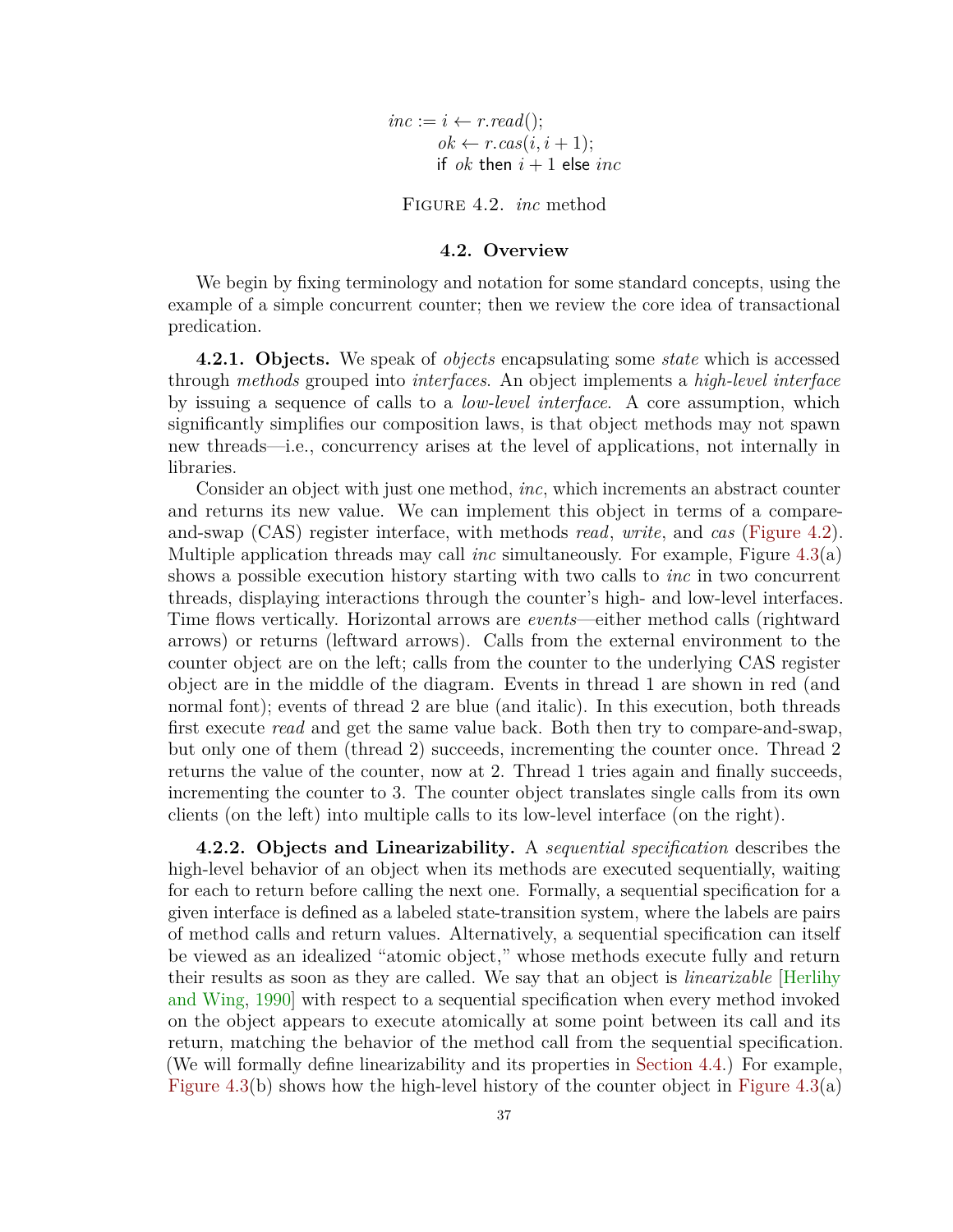<span id="page-44-0"></span>

38

FIGURE 4.3. Execution of a linearizable counter object Figure 4.3. Execution of a linearizable counter object (a) Possible execution history of a counter object implemented using a CAS register object.

(b) Linearization of the high-level history, observed externally by callers of the counter object.

(a) Possible execution history of a counter object implemented using a CAS register object.<br>(b) Linearization of the high-level history, observed externally by callers of the counter object.<br>(c) Linearization of the low-l (c) Linearization of the low-level history, observed internally by the counter object when calling the CAS register object.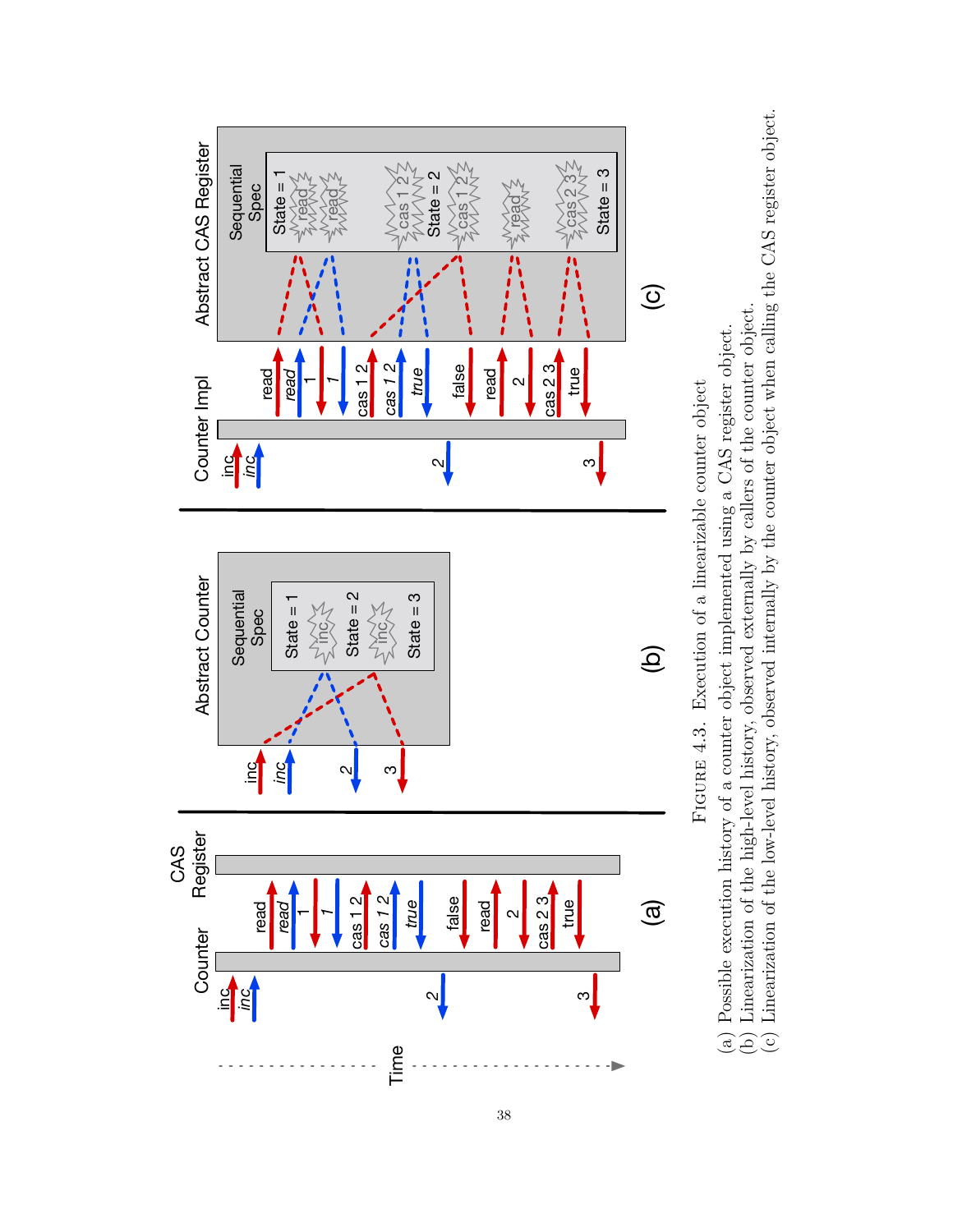can also be produced by a sequence of atomic interactions with an idealized counter shown in lighter gray: the idealized counter responds first to thread 2 and then to thread 1.

So far, we have focused on one side of interfaces, where an object acts as the *callee* of its high-level interface (here, *inc*); the object must satisfy the high-level sequential specification that is associated with the interface. The object also acts as the *caller* of its low-level interface (here, *read* and *cas*), which is itself associated with a low-level sequential specification that the object can rely on in order to satisfy its high-level specification. In the example, our counter object interacts, through its low-level interface, with a CAS-register object that it assumes is linearizable with respect to its own sequential specification. Figure  $4.3(c)$  shows a linearization of the low-level history from [Figure 4.3\(](#page-44-0)a).

**4.2.3. Transactions and Serializability.** An appealing feature of linearizable objects is that, in every layer of a hierarchical system and its proofs, every object is proved against a straightforward sequential specification of the objects it depends on. In the example, when proving the linearizability of the counter object, we can restrict attention to histories where low-level method calls return immediately, allowing us to reason about many fewer interleavings than if we had to consider the actual implementations of *read* and *cas*. However, while the methods of a linearizable object are logically atomic, clients must still reason about possible interleavings of *sequences* of calls.

A more user-friendly model of concurrency is offered by transactional memory, which allows client programmers to choose the granularity of atomic actions, delimiting blocks of client code—possibly containing multiple calls—that must execute atomically as wholes, a requirement called serializability. We will model transactional memory's correctness as a special case of linearizability: atomic transactions can be viewed as calls to the methods of a linearizable object, where the arguments to those methods consist of *programs* to be interpreted (atomically). A program is an interaction tree that may include method calls on an interface. One familiar way to implement such an object is to interpret transactions in an environment where conflicts can be detected and transactions can be rolled back. We will formalize this approach (in [Section 4.6\)](#page-63-0) as a form of "transaction instrumentation," inserting "transaction life-cycle" method calls.

**4.2.4. Transactional Objects.** The fine-grained conflict detection of transactionalmemory protocols can hinder performance. Implementations of high-performance transactional objects [\[Bronson et al.,](#page-91-2) [2010,](#page-91-2) [Spiegelman et al.,](#page-102-2) [2016,](#page-102-2) [Assa et al.,](#page-90-2) [2020,](#page-90-2) [Elizarov et al.,](#page-92-3) [2019\]](#page-92-3) use TM (transactional memory) only sparingly, to reduce the frequency of "false conflicts," instead delegating most memory accesses to more efficient concurrent data structures. They achieve the best of both worlds: composability from TM and performance from concurrent data structures.

An elegant realization of this idea is the technique called *transactional predication* [\[Bronson et al.,](#page-91-2) [2010\]](#page-91-2). [Figure 4.4](#page-46-0) shows the internal structure of a transactional-set object built in this style. The transactional set is vertically composed on top of the horizontal composition of two lower-level objects: a *locator* (which wraps a concurrent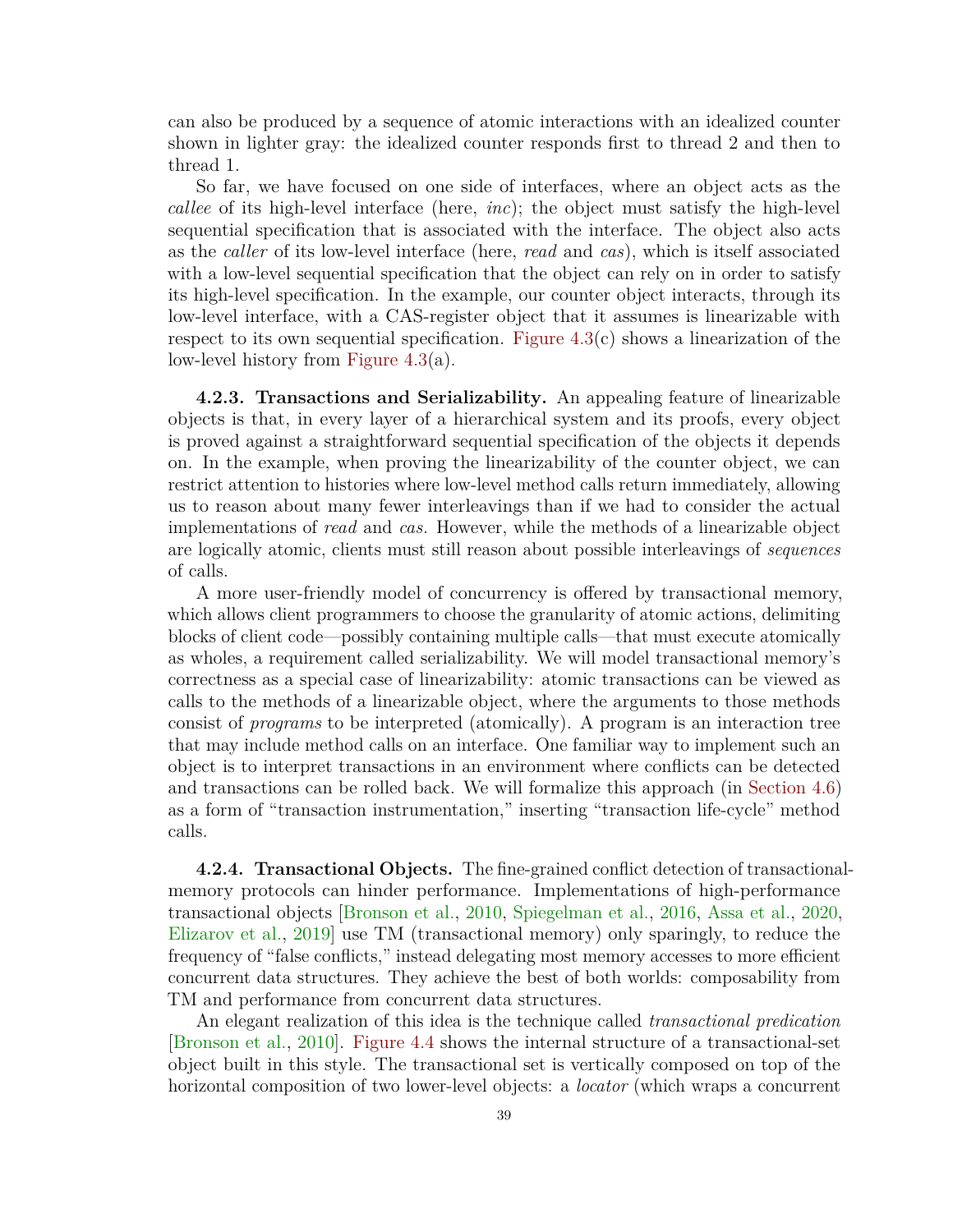<span id="page-46-0"></span>

Figure 4.4. Architecture of transactional predication

map) and a TM. The locator maps each element that has ever been in the set (whether or not it is still in the set at the moment) to a *location* (a mutable cell) managed by the TM. A location stores a mutable Boolean (called a *predicate*, hence the technique's name) that represents whether the element is currently in the set. The locations themselves are managed by the TM. A locator is a simple concurrent object that is built on top of a concurrent-map object. (We will later implement a concurrent-map object on top of arrays of locks and buckets and implement the TM object on top of a register and a map object.) Given an element, the locator checks whether the element is already in the map. If the element is present, the locator returns the location that the element is mapped to. If it is not, the locator puts the element and a fresh TM location in the map.

The interface of a transactional set accepts user programs on the set interface and executes them atomically. Given a user program, it inserts TM life-cycle calls such as TM initialization and commitment calls into the program. For each set method call on an element in the user program, the locator is called to find the location corresponding to that element. A TM read or write method on the Boolean value stored in that location is performed depending on the set method call (membership, insert, or delete). A single transaction may access several elements of the set, leading to accesses to several locations in the TM. Since the TM enforces atomicity of all such accesses to the locations, the transactional-set object inherits the same atomicity. Accesses to these locations track conflicts only at the semantic level for the set interface. Contending accesses inside the locator do not lead to conflicts. By contrast, a set implemented purely based on TM tracks conflicts on the low-level reads and writes and aborts more transactions.

**4.2.5. Verified Transactional Objects.** The use of a concurrent object (the locator) together with a TM raises significant challenges for verification. The TM guarantees the atomicity of transactions that use just its own interface, but the methods of the transactional set call methods on *both* the locator and the TM. How can the atomicity guarantees of the TM be used to prove the atomicity guarantees of the transactional set? An important observation is that the locator object behaves like a *pure function*, as far as its callers can tell: although the mapping from the keys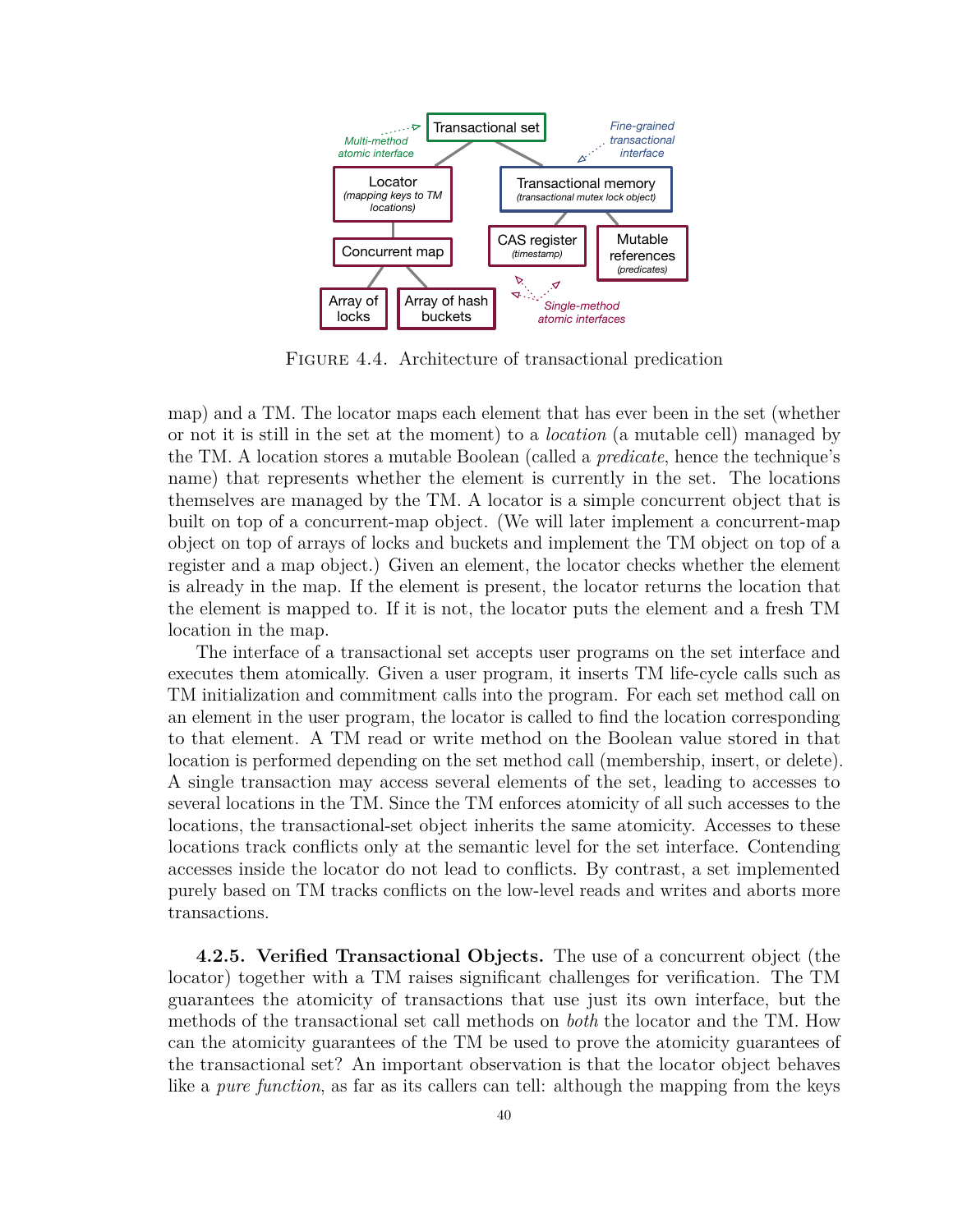<span id="page-47-0"></span>**Definition** Interface := Type → Type.

(a) Type of interfaces

**Inductive** Map {K V : Type} : Interface := | Get :  $K \rightarrow Map V$ | Put :  $K \rightarrow V \rightarrow Map$  unit.

(b) Map interface

Figure 4.5. Definition of interfaces in Coq

to the locations is actually decided dynamically, once a mapping is made, it stays unchanged. We prove simulation relations that let us substitute method calls on the locator with ordinary function calls in the metalanguage. This substitution reduces method calls on the transactional set to transactions on the TM interface, allowing us to apply the atomicity guarantees of the TM directly. (See [Section 4.7](#page-69-0) for more detail.)

This proof style assigns each component a natural specification, without anticipating how other parts of the hierarchy will work. For instance, the specifications of classical concurrent data structures need say nothing about transactions. Also, the approach is modular: each library component can be proved separately against its natural specification.

This transactional set can be composed on top of any concurrent map and transactional memory implementing the given specifications. As concrete examples, this dissertation also presents concrete implementations of those specifications to illustrate the core concepts of our framework. We show a concurrent map using lock striping, which uses an array of locks to protect an array of buckets; and a transactional mutex lock (TML) object, which uses a compare-and-swap register to increment timestamps that control concurrent accesses to mutable references.

Now we are ready to dive into the details. The next section formalizes the ideas of objects, interfaces, and sequential specifications. [Section 4.4](#page-52-0) and [Section 4.5](#page-55-0) formalize linearizability, together with the related concepts of simulation and composition, and [Section 4.5.1](#page-60-0) and [Section 4.5.2](#page-62-0) apply them to verify concurrent data structures. [Section 4.6](#page-63-0) and [Section 4.7](#page-69-0) formalize transactions and transactional predication.

### **4.3. Concurrent Objects**

<span id="page-47-1"></span>**Interfaces.** An *interface M* is a collection of *method calls*. A method call, for example  $\text{lookup}(k)$ , intuitively consists of a method name (lookup) paired with its arguments  $(k)$ —*e.g.*, lookup(1) and lookup(2) are different method calls. The arguments to methods typically consist of first-order values (integers, strings), but they may also be *programs* (described below); indeed, this possibility will be key to our treatment of transactions in [Section 4.6.](#page-63-0)

**Definition 4.3.1.** An interface is a type constructor  $M$ : Type  $\rightarrow$  Type. The type *M R is the type of methods with return type R [\(Figure 4.5a\)](#page-47-0).*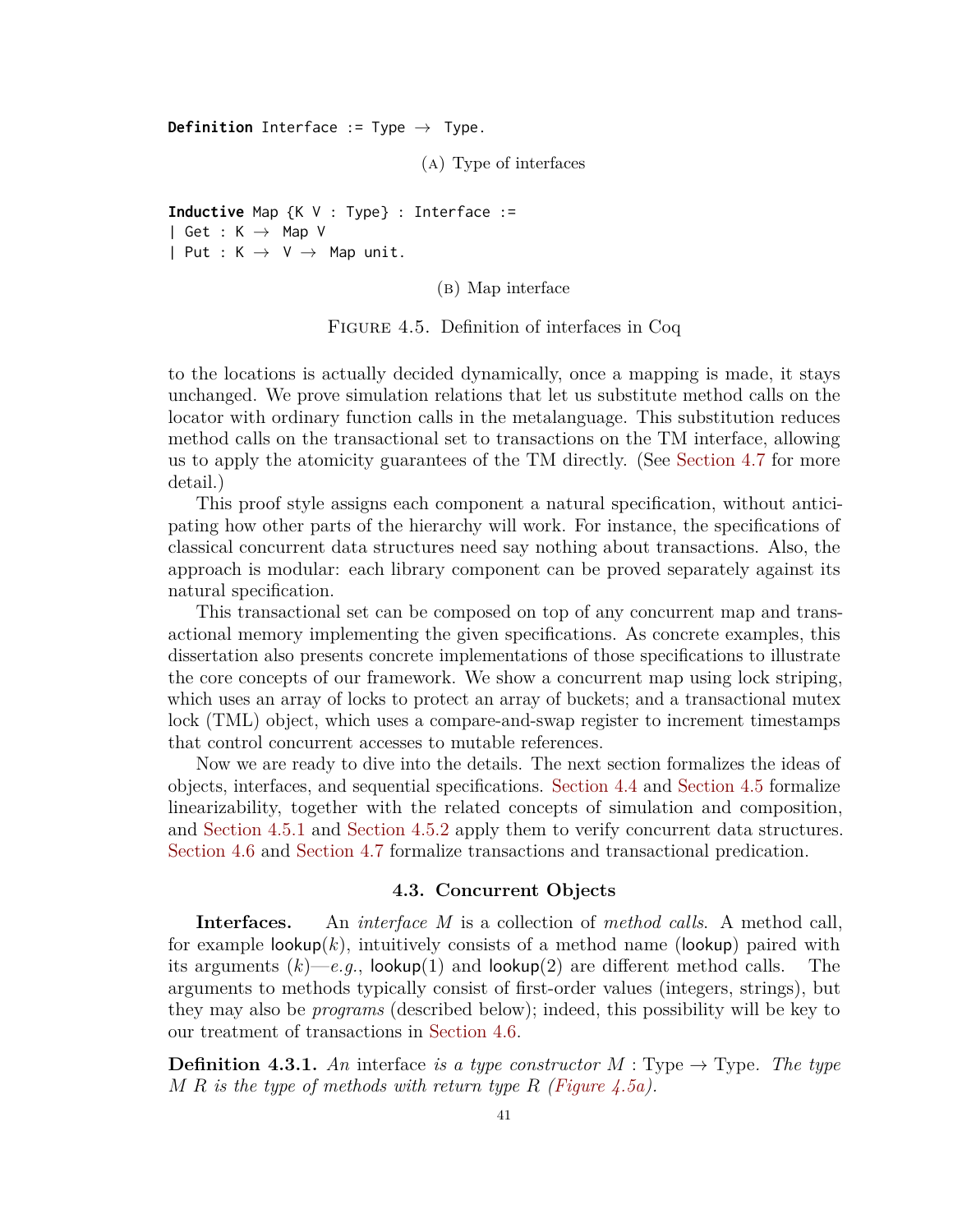```
Definition Impl (M N : Interface) := (\forall (R : Type), M R \rightarrow Prog N R).
Record Spec (M : Interface) :=
  { State : Type
  ; Init : State
  ; Transitions : State \rightarrow \forall (R : Type), M R \rightarrow State \rightarrow R \rightarrow Prop }.
Record Object (M : Interface) :=
  \{ LowM : Type \rightarrow Type
  ; ObjImpl : Impl M LowM
  ; ObjLowSpec : Spec LowM }.
```
Figure 4.6. Implementations, sequential specifications, and objects in Coq

For instance, the map interface map associating keys of type *K* with values of type *V* can be defined as follows [\(Figure 4.5b\)](#page-47-0): The type constructor map has two data constructors get and put. For any key k, there is a method call get(k) : map (option V), where the result type is option *V*. Similarly, for any key  $k$  and value  $v$ , there is a method call  $put(k, v)$ : map unit.

**Programs.** *Programs* are data structures that describe chains, or more generally trees, of method calls. They play two roles in our framework: as the bodies of methods associated with objects and as the bodies of transactions. We represent them as interaction trees.

This encoding of programs is important for the flexibility of our framework. First, interaction trees are potentially infinite, as required, for example, to implement an algorithm that retries some action until it succeeds, like the counter in [Section 4.2.](#page-43-0) Second, programs are *first-class, syntactic* objects that can be manipulated by other programs, which allows encoding a variety of useful code transformations, including what we need to implement transactional memory cleanly [\(Section 4.6\)](#page-63-0).

**Definition 4.3.2.** *An* implementation *of a high-level interface M in terms of a low-level interface N is defined as a* handler *[\(Section 2.2\)](#page-18-0):*

$$
Impl M N = (M \rightsquigarrow \text{itree } N)
$$

*i.e., implementations are polymorphic functions*  $\forall R, M, R \rightarrow$  itree *N R, ensuring that a high-level method* m *is mapped to a program impl*(m) *over the low-level interface with the same result type R.*

For example, [Figure 4.7](#page-49-0) shows an implementation of a counter interface using a CAS register interface, which encodes in Coq the pseudocode from [Figure 4.2.](#page-43-1)

The identity implementation, id : Impl *M M*, maps any method m to the program  $(x \leftarrow m; x)$ , which calls the same method and returns its result. It will serve as the identity of vertical composition (in [Section 4.4\)](#page-52-0).

To define the semantics of an implementation, we must first define the semantics of its low-level interface by specifying the values its methods may return when called sequentially.

**Definition 4.3.3.** *A* sequential specification *spec of an interface M, written spec* : Spec *M*, is a labeled state-transition system: it is a tuple  $(S, s_0, \Delta)$ , comprising a type S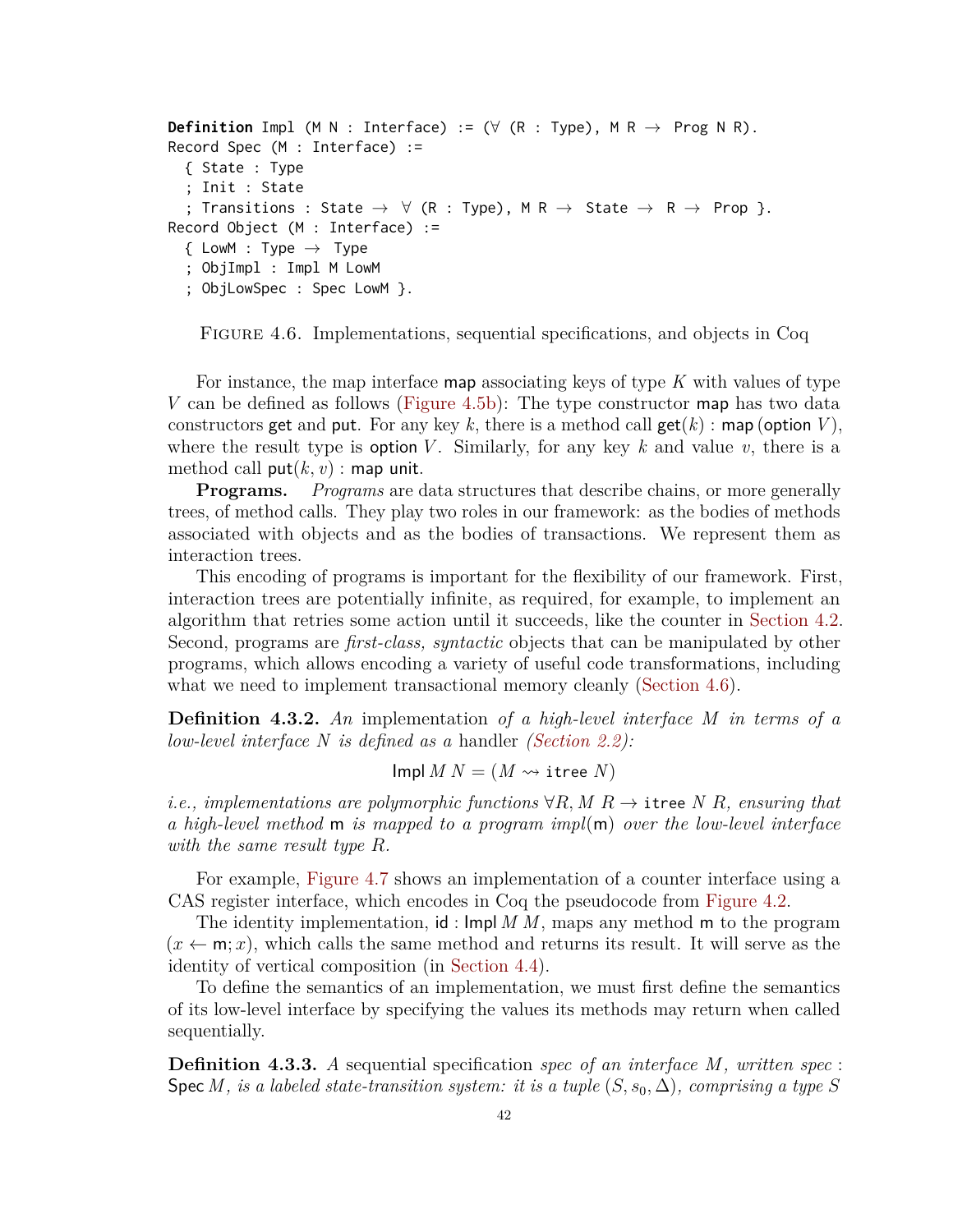```
Inductive Counter : Interface :=
| Incr : Counter nat.
Inductive Cas : Interface :=
| Read : Cas nat
| CompareAndSwap : nat \rightarrow nat \rightarrow Cas bool.
CoFixpoint counter_impl : Impl Counter Cas := fun R (m : Counter R) ⇒
  match m with
  | Incr \Rightarrow n \leftarrow trigger Read ;;
             ok \leftarrow trigger (CompareAndSwap n (n+1)) ;;
             if ok then ret i+1 else counter_Impl _ Incr
  end.
```
Figure 4.7. Implementation of counter interface using CAS register interface

*of abstract states, an initial state s*<sub>0</sub> *of type S, and a relation*  $\Delta$  :  $\forall R, \mathcal{P}(M \times S \times R \times S)$ *between a method call, a current state, a result, and a next state, where* P(*U*) *denotes the powerset of U. (The result type R is another parameter of that relation, which we leave implicit in the examples in the rest of this chapter.)*

In practice, interfaces are designed with a particular sequential specification in mind, so one might consider merging the two notions as one. Interfaces are a kind of *shallow* specifications, only indicating the types of inputs and outputs, whereas our sequential specifications are a kind of *deep* specifications, describing the desired relations between inputs and outputs. However, keeping these notions separate lets us structure the process of verification in a fine-grained way. Implementations are raw, unverified code, under a lightweight well-typedness constraint depending only on interfaces. Objects (defined later in this section) pair up implementations with a specification of their low-level interface, this induces some observable behavior through the high-level interface. Verifying an object is to prove some relation between the object's observable behavior and a sequential specification of its high-level interface, such as linearizability or serializability.

As an example, consider a sequential specification of locks, call it lock-spec. Its transition system, shown in [Figure 4.8a,](#page-50-0) has a state of type bool that represents whether the lock is acquired, with initial state false. The two methods of the interface are lock and unlock (with result type unit): the semantics of the former is to toggle the state to true, and the latter to set it to false. This simple specification indeed captures the behavior of a lock: if more than one thread simultaneously try to lock, only one will be allowed to take the transition from the initial false to true, and other threads will have to wait for it to unlock the state back to false to have another chance at taking the lock. As another example, the sequential specification of a register, reg-spec, is a tuple of the type  $\mathbb N$  (numbers), the initial value 0, and the obvious transition system [\(Figure 4.8b\)](#page-50-0) for the methods read, write, and cas. The method cas takes two arguments, changes the value of the register to the second argument if its current value is equal to the first argument, and returns a Boolean indicating whether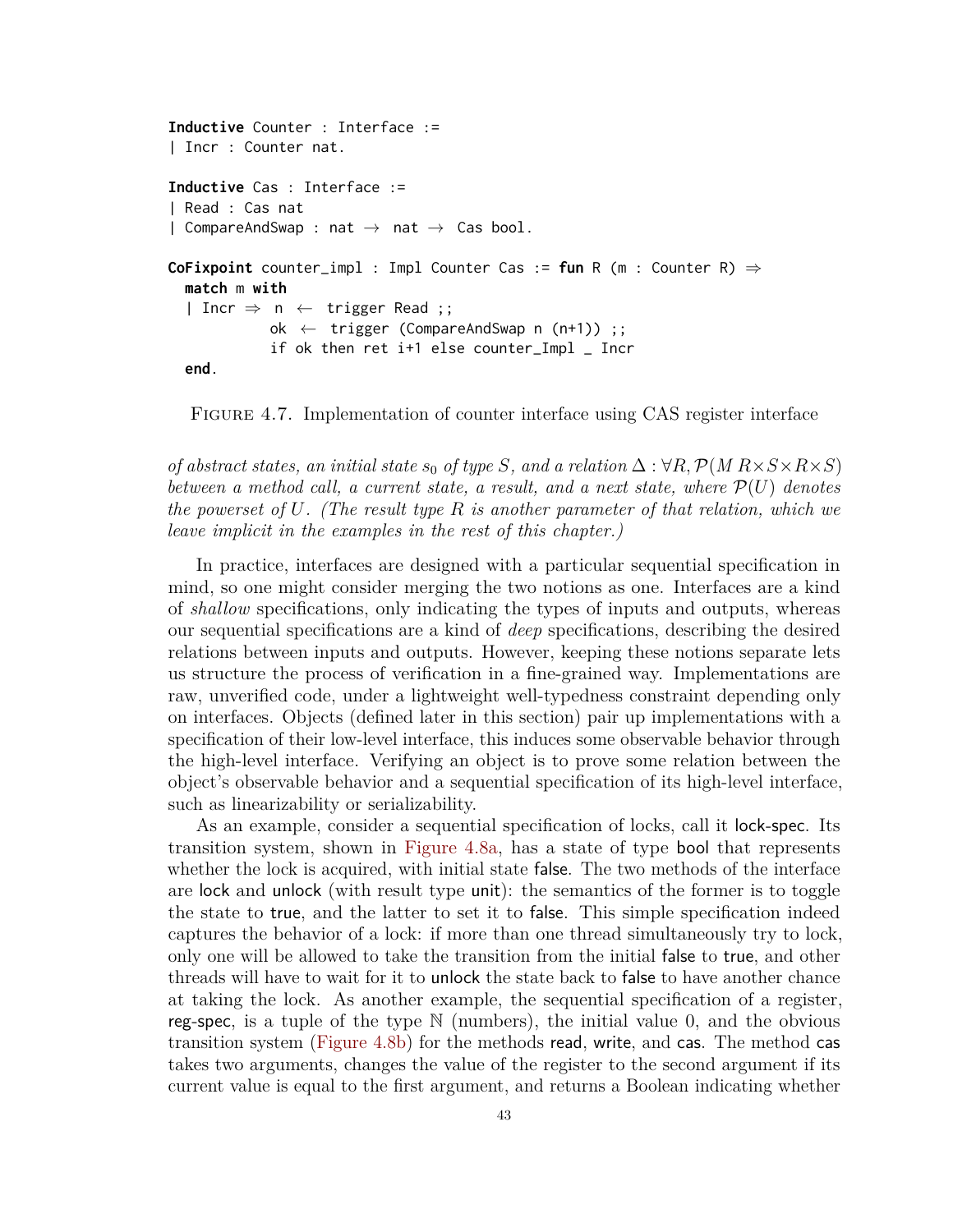<span id="page-50-0"></span> $\Delta_{\text{lock-spec}} = \{(\text{lock}, \text{false},(), \text{true}), (\text{unlock}, \text{true},(), \text{false})\}$ (a) Lock specification

$$
\Delta_{\text{reg-spec}} = \{(\text{read}, n, n, n) \mid n \in \mathbb{N}\}\
$$
  

$$
\cup \{(\text{write}(n), m, (), n) \mid n, m \in \mathbb{N}\}\
$$
  

$$
\cup \{(\text{cas}(n, m), n, true, m) \mid n, m \in \mathbb{N}\}\
$$
  

$$
\cup \{(\text{cas}(n, m), p, false, p) \mid n, m, p \in \mathbb{N}, n \neq p\}\
$$

(b) Register specification with compare-and-swap

$$
\Delta_{\text{map-spec}} = \{ (\text{get}(k), f, f(k), f) \mid f \in K \to \text{option } V \}
$$
  

$$
\cup \{ (\text{put}(k, v), f, (), f[k \mapsto v]) \mid f \in K \to \text{option } V, k \in K, v \in V \}
$$

(c) Map specification

FIGURE 4.8. Examples of sequential specifications

<span id="page-50-1"></span>CALLSTEP

\n
$$
\frac{(\mathsf{m}, s, r, s') \in \Delta}{(s \mid x \leftarrow \mathsf{m}; p(x)) \rightarrow_{spec} (s' \mid p(r))}
$$
\nTAUSTEP

\n
$$
\frac{}{(s \mid \tau; p) \rightarrow_{spec} (s \mid p)}
$$

FIGURE 4.9. Program transition rules

it succeeded. Finally, a sequential specification for maps, map-spec, can be defined as follows. The state is a mapping from keys  $K$  to values option  $V$ , with an initial state that maps any keys to the "none" value  $\perp$ . The interface is given by two methods (with the expected transitions, [Figure 4.8c\)](#page-50-0):  $\text{get}(k)$  with the return type option V for lookup and  $\text{put}(k, v)$  with the return type unit for insertion.

A sequential specification of an interface naturally provides a stateful interpretation of programs over the same interface, represented as a *transition relation*  $\rightarrow_{spec}$ , defined in [Figure 4.9,](#page-50-1) between pairs  $(s | p)$  of abstract states and programs, where finished programs do not step.

**Definition 4.3.4.** *An* object *obj with interface M, written obj* : Object *M, is a triple* (*N, impl, spec*) *of low-level interface N, implementation impl* : Impl *M N, and sequential spec* : Spec *N.*

Multiple threads may make method calls on the high-level interface of an object; the corresponding programs will run concurrently, interleaving calls to the object's low-level interface. The semantics of the low-level interface is given by a sequential specification, and every low-level method call operates atomically on the shared low-level state according to that specification.

The observable behavior of an object is characterized by the methods that the clients may call concurrently and the responses that they receive. Formally, behavior is modeled by the trace semantics of the following state-transition system. Let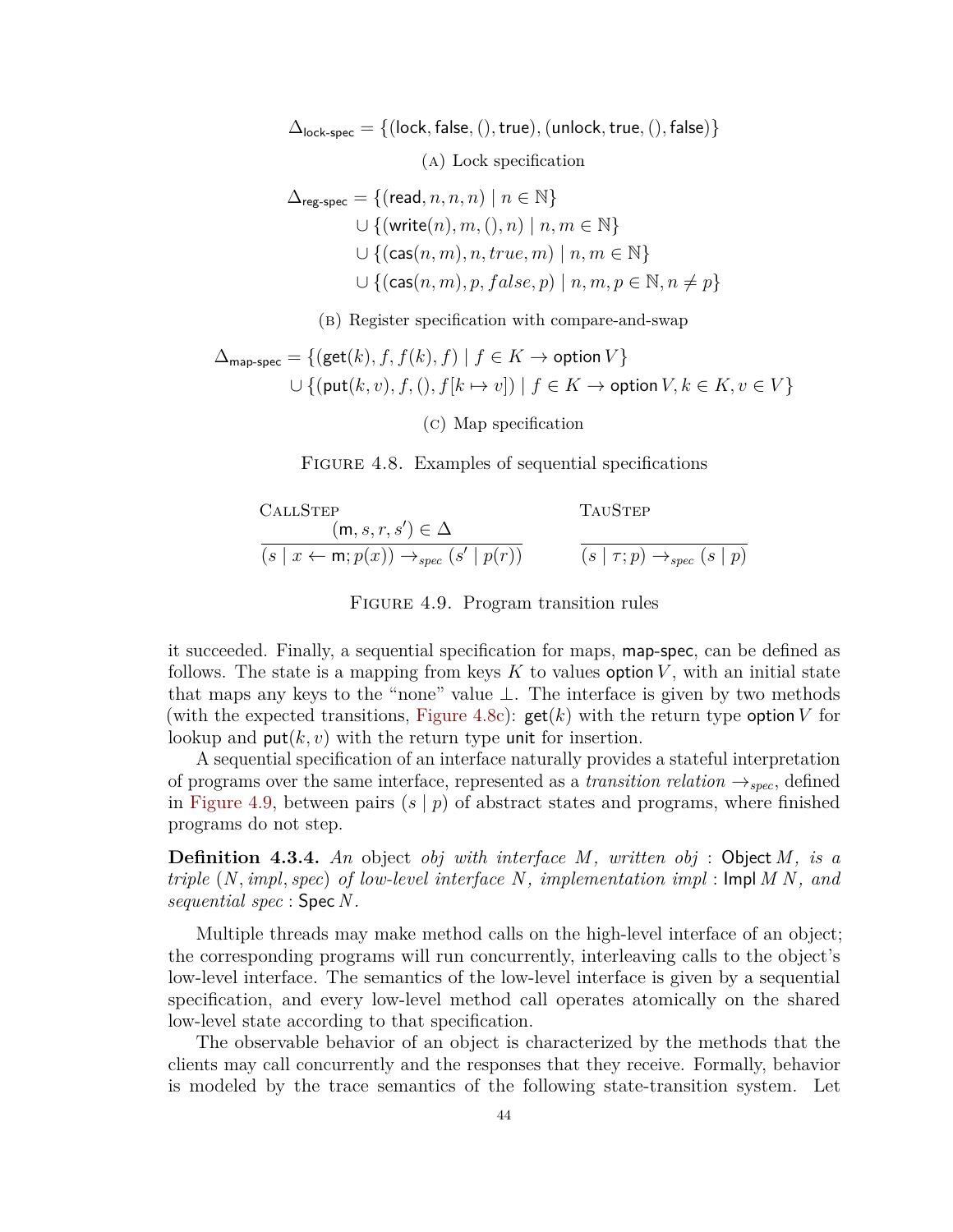<span id="page-51-0"></span>**SPAWN**  $\theta \notin \Theta$  $(s | \Theta) \xrightarrow{\theta, m}{}_{obj} (s | \Theta; \theta \mapsto impl(m))$ **STEP**  $(s | p) \rightarrow_{spec} (s' | p')$  $(s | \Theta; \theta \mapsto p) \rightarrow_{\text{obj}} (s' | \Theta; \theta \mapsto p')$ RETURN

$$
(s \mid \Theta; \theta \mapsto v) \xrightarrow{\theta, v} {}_{obj} (s \mid \Theta)
$$

FIGURE 4.10. Operational semantics of concurrent objects

 $obj = (N, impl, spec)$  be an object with high-level interface *M* and low-level interface *N*. In a concurrent execution, the state of the object consists of a pair of (1) a shared *low-level state s* of the sequential specification *spec* and (2) the states of all the threads, represented as a finite map Θ from *thread identifiers θ* (drawn from some infinite supply of names) to programs *p* over the low-level interface *N*, each representing the remainder of a method that a thread has yet to finish executing. (We write  $\Theta$ ;  $\theta \mapsto p$ to denote a map  $\Theta$  extended with the mapping from  $\theta$  to  $p$ .) The initial state of the object is the pair  $(s_0 | \emptyset)$ , containing the initial state  $s_0$  of *spec* and the empty thread state ∅.

The *operational semantics* of the object *obj*, shown in [Figure 4.10,](#page-51-0) has three kinds of transitions, all written  $\rightarrow_{obj}$ , with different labels above the arrow.

- (1) A new thread can be *spawned* to execute a high-level method call m. Such a step is represented by a transition labeled with a fresh thread identifier *θ* (not already in  $\Theta$ ) as well as the method (and arguments) m. The thread state  $\Theta$  is extended with a mapping from the new identifier  $\theta$  to the program that the implementation *impl* associates to the method m.
- (2) A thread can step *internally*, based on the program transition relation defined above, and mutate the internal state. The environment cannot observe this transition, so it is unlabeled.
- (3) A thread can *return* once it is done, *i.e.*, when the remaining program is a leaf *v*. This transition is labeled with the thread identifier (to identify the transition that initially spawned this thread) and its result *v*. The transition takes the thread out of the state. (This removal lets us model the possibility for one thread *θ* to perform multiple calls sequentially, waiting for each call to return before making the next call.)

A history (or trace) is a sequence of events *e*—either call events (*θ,* m) or return events  $(\theta, v)$ . The *observable behavior* beh $(o\dot{b})$  of an object is the set of histories produced by the above transition system  $(\frac{e}{\rightarrow}_{obj})$  starting from the initial state, i.e.,  $\mathsf{beh}(obj) = \{ (e_0 \ldots e_n) \mid \exists s \Theta, (s_0 \mid \emptyset) \rightarrow^*_{obj} \xrightarrow{e_0} \neg_j \neg_j \rightarrow^*_{obj} \xrightarrow{e_n} \neg_j \neg_j s_j \mid s \mid \Theta) \}.$  Note that multiple low-level internal steps  $(\rightarrow_{obj}^*$ , the transitive closure of  $\rightarrow_{obj}$ ) may happen between two labeled steps, but they are not recorded in the history  $(e_0 \ldots e_n)$ .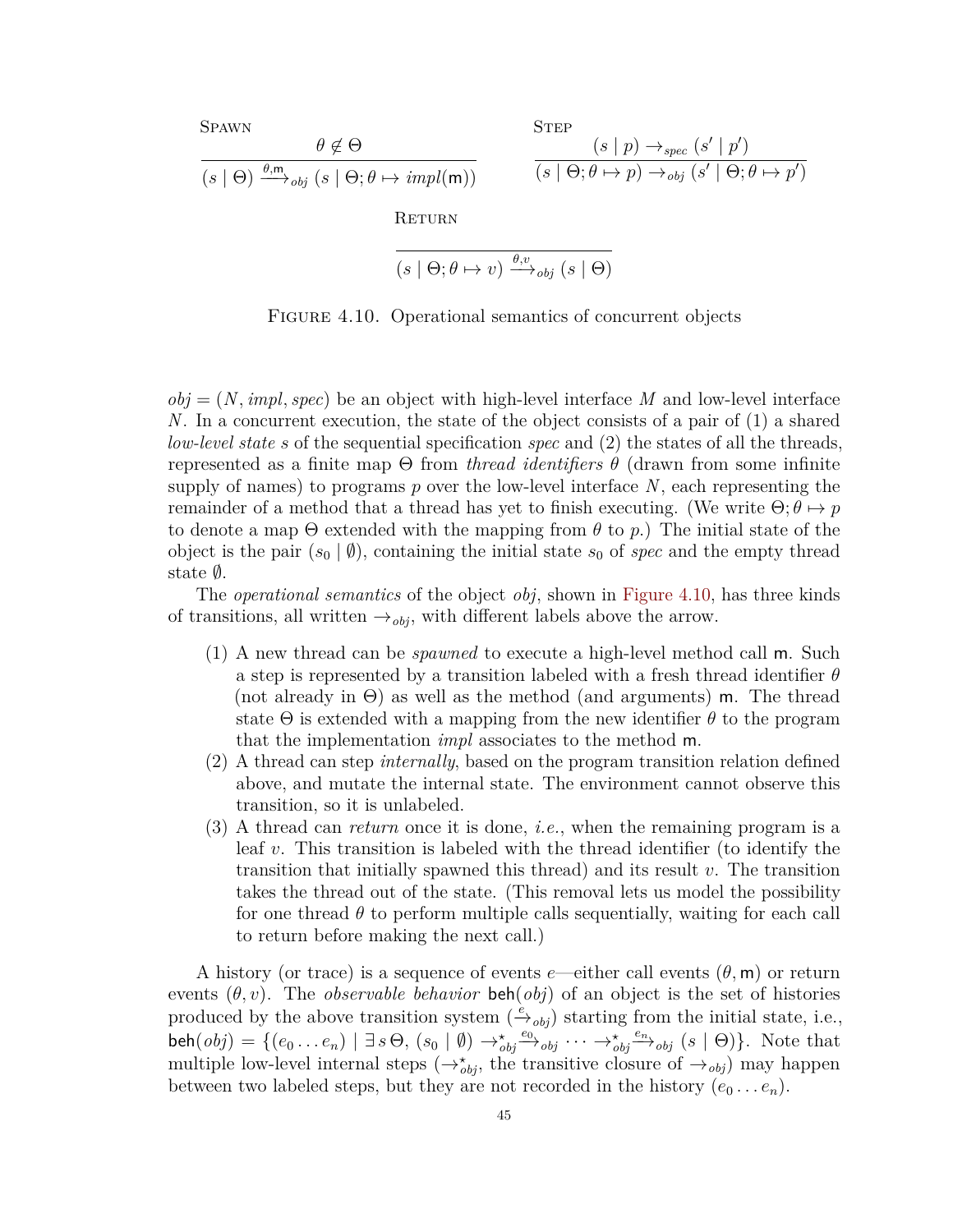### **4.4. Linearizability and Composition**

<span id="page-52-0"></span>Having thus defined the semantics of individual objects, we now formalize the familiar notions of simulation, linearizability, and composition, their properties, and their relation with each other in a novel unified framework. We first define a notion of refinement between objects based on trace inclusion. This notion, in turn, will allow us formally to capture linearizability between an object and a specification. Then, we state properties of linearizability that support its hierarchical verification by successive refinements. Finally, we define composition patterns for objects and state properties of compositions that support modular verification of linearizability for composed objects.

**Simulation.** We define simulation relations for specifications and objects in three steps. We first define simulation between two specifications. Then, on top of that notion, we define simulation between an object and a specification when the object is executed sequentially. Finally, we define simulation between two objects when they execute concurrently.

Intuitively, a specification simulates another specification with the same interface iff (1) every value that can be returned by a method call on the former can also be returned by the same method call on the latter, and (2) this property continues to hold for the resulting post-states.

**Definition 4.4.1** (Specification simulation)**.** *The* similarity relation *between two*  $sequential\,\,\,specifications\,\,\,spec_1\,\,\lesssim_{\mathbb{S}^p}\,\,\,spec_2,\,\,\,where\,\,\,spec_1 = (S_1, s_1, \Delta_1)\,\,\,and\,\,\,spec_2 =$  $(S_2, s_2, \Delta_2)$  are specifications of the same interface M, is the greatest simulation *relation, i.e., a relation satisfying the following condition: for all*  $m$ *, r, and*  $s'_{1}$ *, if*  $(m, s_1, r, s'_1) \in \Delta_1$ , then there exists  $s'_2$  such that  $(m, s_2, r, s'_2) \in \Delta_2$  and  $(S_1, s'_1, \Delta_1)$  $simulates (S_2, s'_2, \Delta_2).$ 

Any object *obj* can be interpreted in a sequential manner: the bodies of the methods are interpreted atomically as state transitions over the states of the low-level specification, by iterating the program transition relation  $\rightarrow_{spec}$  until we reach a value. This convention associates *obj* to a sequential specification whose interface is the high-level interface of *obj*.

**Definition 4.4.2** (Interpreted sequential specification)**.** *The* interpreted sequential specification *for the object obj*  $= (N, impl, spec)$  *with respect to the low-level specification*  $spec = (S, s_0, \Delta)$  *is the specification* interp-as-spec $(obj) = (S, s_0, \Delta')$  *where, for all* **m**, we have  $\Delta' \ni (\mathsf{m}, s, v, s')$  *iff*  $(s | \mathit{impl}(\mathsf{m})) \rightarrow_{spec}^* (s' | v)$ *.* 

**Definition 4.4.3** (Sequential object simulation)**.** *An object obj* sequentially simulates *a sequential specification spec, written obj* ≲<sup>S</sup> *spec, iff the interpreted sequential*  $specification$  *of obj*  $simulates$   $spec$ —*i.e.*,  $inter_{\text{p-}}$  **as-spec**(*obj*)  $\leq_{\text{SP}}$   $spec$ .

Intuitively, if an object sequentially simulates a specification, it behaves according to the specification when its methods are executed sequentially.

**Definition 4.4.4** (Concurrent object refinement). An object obj<sub>1</sub> (concurrently) refines another object  $obj_2$  written  $obj_1 \leq_C obj_2$ , if the observable behavior of  $obj_1$  is included  $\int$ *in that of*  $obj_2$ *, i.e.,*  $obj_1 \lesssim_{\mathbb{C}} obj_2$  *iff*  $\text{beh}(obj_1) \subseteq \text{beh}(obj_2)$ *.*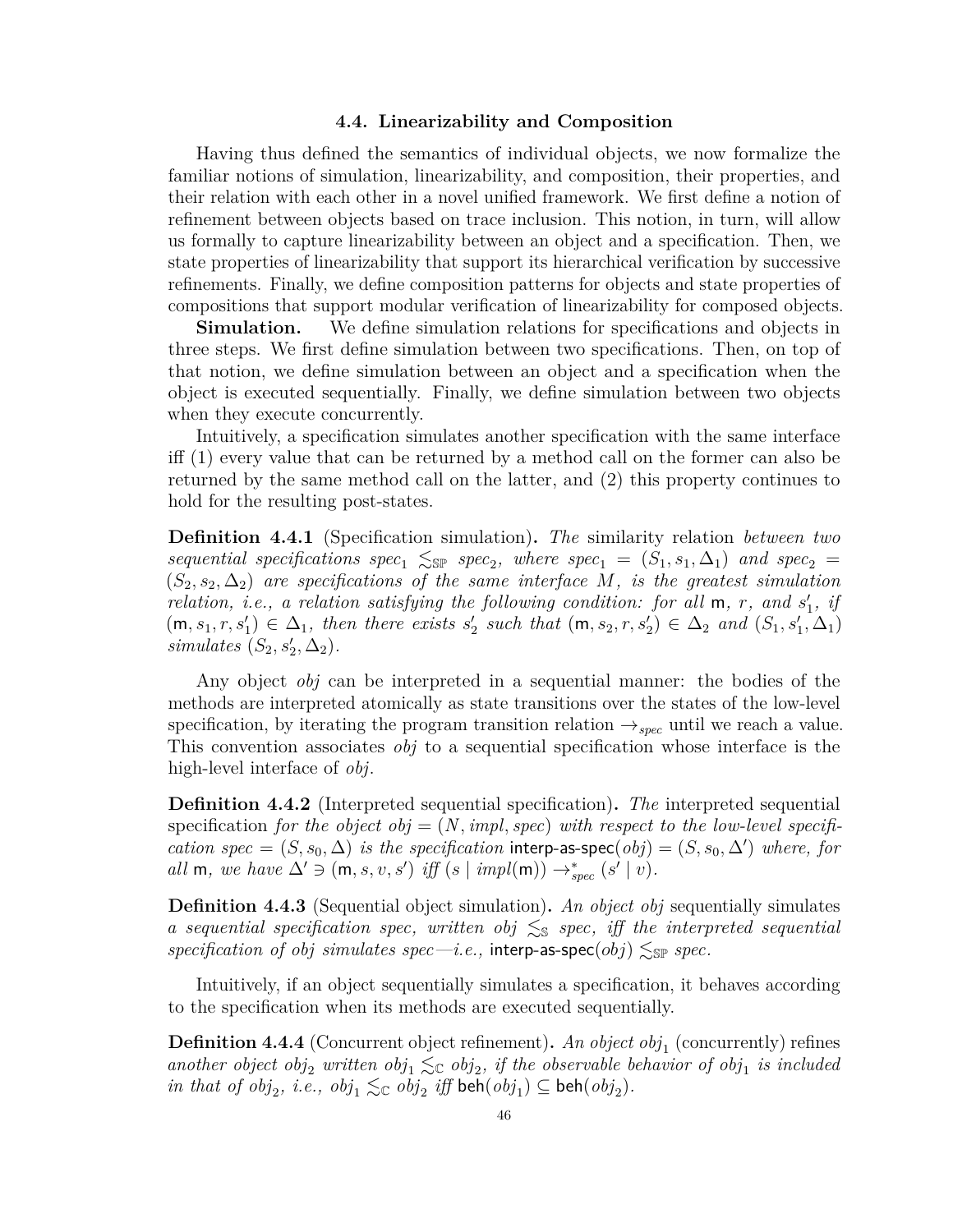| Specification simulation     | $\leq_{\mathbb{SP}}$ : Spec $M \to \mathsf{Spec} M \to \mathsf{Prop}$              |
|------------------------------|------------------------------------------------------------------------------------|
| Sequential object simulation | $\leq_{\mathbb{S}}$ : Object $M \to \operatorname{Spec} M \to \operatorname{Prop}$ |
| Concurrent refinement        | $\leq_{\mathbb{C}}$ : Object $M \to$ Object $M \to$ Prop                           |
| Linearizability              | $\leq_{\mathbb{L}}$ : Object $M \to \text{Spec } M \to \text{Prop}$                |
| Horizontal composition       | $+ :$ Object $M \to$ Object $N \to$ Object $(M + N)$                               |
| Vertical composition         | $\rho_O$ : Impl $M N \to \text{Object } N \to \text{Object } M$                    |

FIGURE 4.11. Signatures of main definitions in [Section 4.4](#page-52-0)

The objects  $obj_1$  and  $obj_2$  are called *concrete* and *abstract* objects, respectively. Note that concurrent refinement relates objects with a common high-level interface, while their low-level interfaces may differ: these are viewed as internal to each object.

Concurrent refinement is both reflexive and transitive, allowing verification of objects to proceed in steps. Transitivity allows us to decompose refinement proofs of an object into steps. Reflexivity allows us to refine only parts of a composite object.

**Linearizability.** We define linearizability of an object with respect to a specification as a concurrent refinement between the object and an "atomic object" associated with the specification.

**Definition 4.4.5** (Atomic object)**.** *Any sequential specification spec of an interface M* can be associated with an atomic object atomic(spec) =  $(M, id, spec)$ . (Recall the *definition of the identity implementation:*  $id = (m \mapsto (x \leftarrow m; x))$ .

The atomic object trivially "wraps" the sequential specification as its low-level interface, delegating every method call to the corresponding method of the sequential specification. The intuition is that this object behaves atomically because every method call executes in just a single low-level step, modifying the low-level state according to the sequential specification and immediately returning a value. (Clients of such an object can still see some nondeterminism because it takes separate steps to call the method [spawn a thread], execute it, and return a value, and these steps may be interleaved with the steps of other method calls.)

This definition allows us to connect specification simulation and concurrent refinement. If one specification simulates another, then the former's atomic object refines the latter's atomic object.

 $\bf{Proposition 4.4.6.}$   $spec \lesssim_{\mathbb{SP}} spec' \Rightarrow atomic(spec) \lesssim_{\mathbb{C}} atomic(spec').$ 

**Definition 4.4.7** (Linearizability)**.** *An object obj is* linearizable *with respect to a sequential specification spec iff obj concurrently simulates the atomic object associated* with *spec, i.e.,*  $obj \leq_C$  **atomic**(*spec*). We then write  $obj \leq_L spec$ <sup>[8](#page-53-0)</sup>

<span id="page-53-0"></span><sup>8</sup>This simple presentation of linearizability in terms of a refinement relation from *obj* to (an object derived from) *spec* is equivalent to the original definition due to [Herlihy and Wing](#page-95-1) [\[1990\]](#page-95-1). In an execution of the object atomic(*spec*), while clients observe the history *h* of high-level method calls and returns, each method call is performed in a single internal step according to the sequential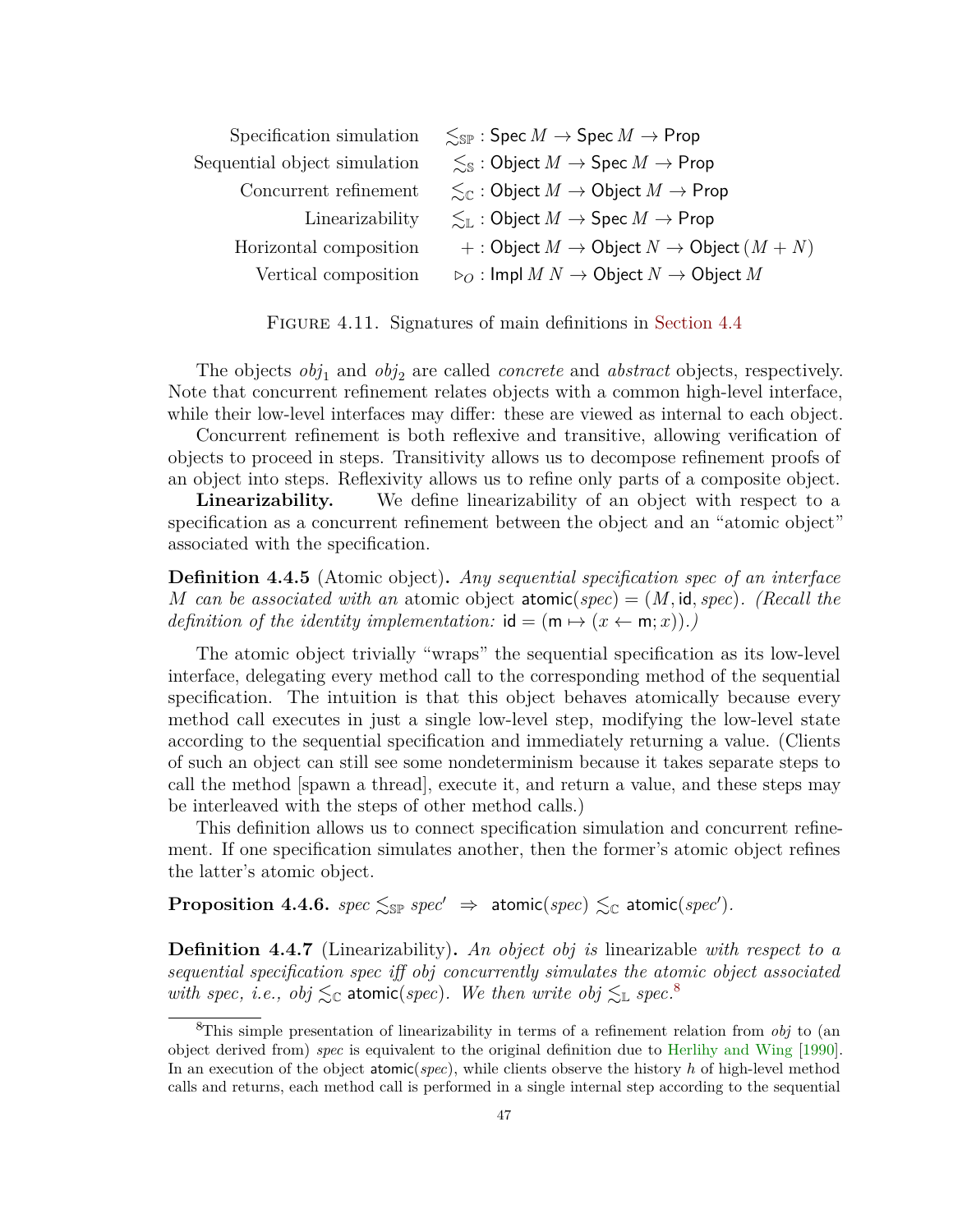The proof of linearizability of an object *obj* with respect to a specification *spec* can be carried out in two steps using an intermediate specification *spec*′ : first prove that *obj* is linearizable with respect to *spec*′ , then prove that *spec*′ simulates *spec*.

# **Proposition 4.4.8.**  $obj \leq_L spec' \land spec' \leq_{\mathbb{S}P} spec \Rightarrow obj \leq_L spec$ .

Alternatively, linearizability of an object *obj* with respect to a specification *spec* can be proved hierarchically using an intermediate object *obj*′ : first prove linearizability of *obj* with respect to the interpreted specification of *obj*′ , then prove sequential simulation from *obj*′ to *spec*. We will use this decomposition later to verify a concurrent hash-map data structure.

# <span id="page-54-0"></span> $\bf{Proposition 4.4.9.}$   $obj \lesssim_{\mathbb{L}} \text{interp-as-spec}(obj') \ \wedge \ obj' \lesssim_{\mathbb{S}} spec \ \Rightarrow \ obj \lesssim_{\mathbb{L}} spec.$

**Composition.** Objects support two fundamental composition patterns: *horizontal composition* corresponds to the union of interfaces, while *vertical composition* interprets the low-level calls of one implementation in terms of another implementation.

*Horizontal composition.* Given two interfaces *M*<sup>1</sup> and *M*2, we write their disjoint union as  $M_1 + M_2$ . We can then define the horizontal composition of implementations and sequential specifications as follows. Given two implementations  $impl_1$  : Impl  $M_1$   $N_1$ and  $impl_2$ : Impl  $M_2$   $N_2$ , their horizontal composition  $impl_1 + impl_2$ : Impl  $(M_1 + M_2)$   $(N_1 +$  $N_2$ ) simply implements high-level methods from  $M_1$  using  $impl_1$  and methods from  $M_2$ using *impl*<sub>2</sub>. This composition is defined formally as bimap in the category of event handlers [\(Sections 2.1.5](#page-16-0) and [2.2.3\)](#page-20-0). We can similarly define horizontal composition for sequential specifications  $spec_1 + spec_2$  and objects  $obj_1 + obj_2$ . Horizontal composition satisfies the following property with respect to concurrent refinement, allowing us to refine each summand independently. [Herlihy and Wing](#page-95-1) [\[1990\]](#page-95-1) call this property the compositionality of linearizability:

**Proposition 4.4.10.**  $obj_1 \lesssim_{\mathbb{C}} obj'_1 \wedge obj_2 \lesssim_{\mathbb{C}} obj'_2 \Rightarrow (obj_1 + obj_2) \lesssim_{\mathbb{C}} (obj'_1 + obj'_2)$ .

Reflexivity of  $\leq_{\mathbb{C}}$  allows keeping parts of a composite object the same while others are rewritten.

*Vertical composition.* The vertical composition  $\rhd$  of an implementation  $impl_1$ :  $\mathsf{Impl}\ M_1\ M_2$  on top of another  $\mathit{impl}_2$ :  $\mathsf{Impl}\ M_2\ M_3$ , written  $\mathit{impl}_1 \triangleright \mathit{impl}_2$ :  $\mathsf{Impl}\ M_1\ M_3,$ is defined by interpreting the low-level calls in the body of  $impl_1$  using the methods of  $impl_2$ . The operation  $\triangleright$  is the categorical composition in the category of event handlers [\(Section 2.2.3\)](#page-20-0). We can then define the vertical composition  $\rho$  of an implementation  $impl_1$ : Impl  $M_1 M_2$  on top of an object  $obj_2$  with interface  $M_2$ , which is an object  $impl_1 \triangleright_{\mathcal{O}} obj_2$  with interface  $M_1$ , by composing  $impl_1$  with the implementation contained in  $\omega_{j_2}$ .

Vertical composition satisfies the following property with respect to concurrent refinement, allowing us to refine the internal object *obj*′ to *obj*:

specification *spec*, in the interval between its initial call and final return. The sequence *s* of those internal steps is a (sequential) trace of *spec*. In fact, *s* is a linearization of the observed history  $h$ , in the sense of [Herlihy and Wing](#page-95-1) [\[1990\]](#page-95-1). The set beh(atomic(*spec*)) is exactly the set of histories *h* that can be linearized to sequential traces of *spec*. An object *obj* is linearizable with respect to a specification *spec* iff all of its histories  $h \in \text{beh}(obj)$  can be linearized to sequential traces of *spec*. Thus, an object *obj* is linearizable iff beh(*obj*) is a subset of beh(atomic(*spec*)).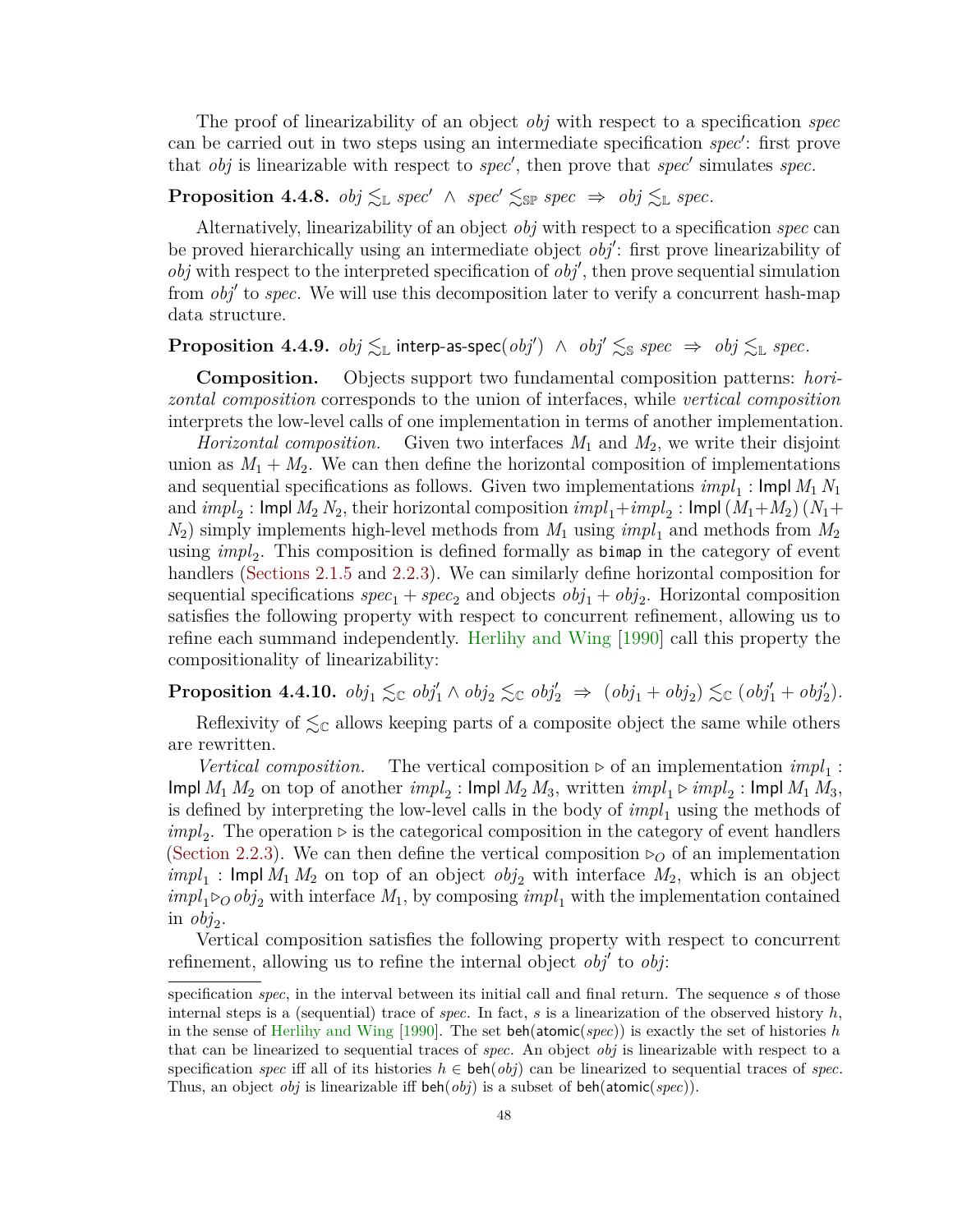**Proposition 4.4.11.**  $obj \leq_{\mathbb{C}} obj' \Rightarrow (impl \triangleright_{O} obj) \leq_{\mathbb{C}} (impl \triangleright_{O} obj')$ .

It will be convenient to write the construction of an object (*N, impl, spec*) as  $impl \, \triangleright$ *S spec*, leaving implicit the low-level interface *N*. Then  $\triangleright$ *O* is defined by  $impl \, \triangleright$ *O*  $(impl' \triangleright_S spec) = (impl \triangleright impl') \triangleright_S spec.$  Furthermore, because  $\triangleright, \triangleright_O$ , and  $\triangleright_S$  expect different types of right operand, we can unambiguously omit parentheses in expressions involving only these three operators, and thanks to the associativity of  $\rho$ , we can even freely reassociate parentheses, modulo changing the operators so that the resulting expression is still well-typed, *e.g.*,  $(f \triangleright g) \triangleright_{O} obj = f \triangleright_{O} (g \triangleright_{O} obj)$ .

Two implementations  $impl_1$  and  $impl_2$  are considered equal when they map methods to the same programs, up to ignoring finite runs of silent steps  $\tau$ . This notion of equality is a congruence with respect to  $+$  and  $\triangleright$ . [Proposition 4.4.12](#page-55-1) summarizes equations relating  $+$  and  $\triangleright$  that will be needed in the proof in [Section 4.7.](#page-69-0) Those equations involve the following identity elements for + and *▷*. As we saw before, for any interface *M*, there is a trivial implementation id : Impl *M M* which maps a method to a program that simply calls the same method. Such a trivial implementation is an identity for vertical composition *▷*. The empty interface Empty, containing no methods, is the identity for horizontal composition  $+$ , in the sense of monoidal categories: there is a left unitor, that is to say, an implementation empty<sub>1</sub> :  $\textsf{Impl}(\textsf{Empty} + M)$  *M* for every interface *M*, satisfying various equations; there are also a right unitor and an associator, omitted for brevity.

<span id="page-55-1"></span>**Proposition 4.4.12.** *Vertical and horizontal composition define a monoidal category whose objects and morphisms are respectively interfaces and implementations. In other words, they satisfy certain equations, including (among others),*

(1)  $(f \triangleright g) \triangleright h = f \triangleright (g \triangleright h)$  (3)  $(f + g) \triangleright (h + k) = (f \triangleright h) + (g \triangleright k)$ 

 $(2)$  id  $\triangleright$   $f = f \triangleright$  id  $= f$  (4)  $(id + g) \triangleright$  empty<sub>L</sub>  $=$  empty<sub>L</sub>  $\triangleright$   $g$ 

*for any implementations f, g, h and k with interfaces that make the equations welltyped.*

### **4.5. Verification of Linearizability**

<span id="page-55-0"></span>We now present a novel proof principle for concurrent refinement. It allows reasoning about the method bodies as programs (interaction trees) and does not require them to be translated to low-level labeled transition systems. Further, instead of stating and proving a simulation relation on the global states of a pool of concurrent programs, it factors and decomposes the simulation relation into separate and simpler invariants on the object state and programs, and it factors the simulation proof into separate and simpler proof obligations. The proof technique is a general method that supports verification of both lock-based and lock-free algorithms. In [Section 4.5.1,](#page-60-0) we apply this principle and the hierarchical proof techniques that we saw in [Section 4.4](#page-52-0) to verify the linearizability of a concurrent hash-map object. We use the same principle in [Section 4.5.2,](#page-62-0) to prove the linearizability of a concurrent histogram, and in [Section 4.6.1,](#page-67-0) to prove the correctness of Transactional Mutex Locks (TML) [\[Dalessandro et al.,](#page-92-5) [2010\]](#page-92-5), an implementation of transactional memory.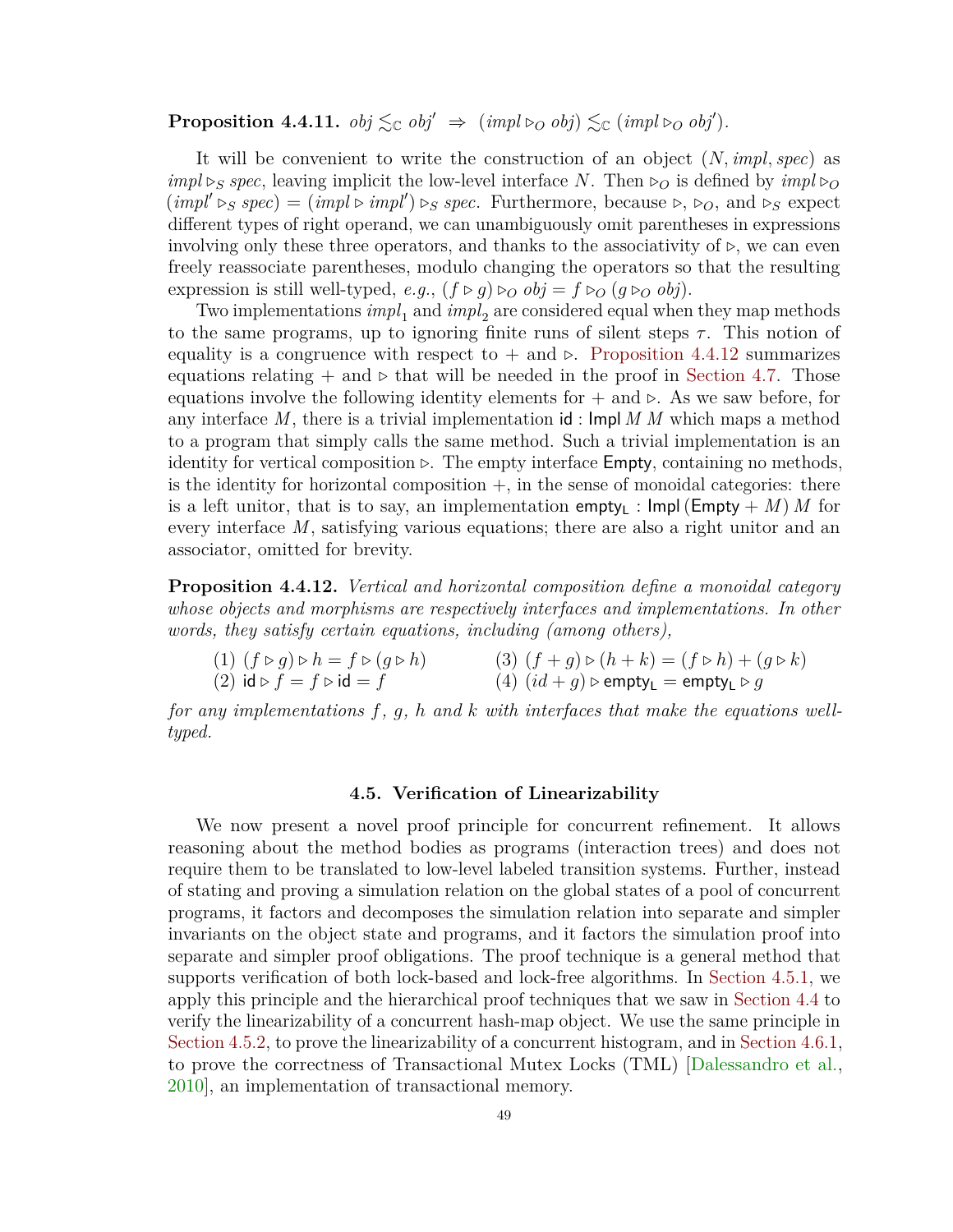$inc' := i \leftarrow r.read();$  $r.write(i+1);$  $i+1$ 

Figure 4.12. *inc*′ method

<span id="page-56-0"></span>The work presented in this section—the proof principle and the examples of objects verified using it—was completed by my coauthors prior to my joining this project [\[Lesani et al.,](#page-98-1) [2022\]](#page-98-1).

In a concurrent execution [\(Section 4.3\)](#page-47-1), the state of an object is a pair (*s* | Θ) of a data state *s* and a thread pool Θ. Stating invariants about these pairs is complicated and distracts from interesting similarities between the concrete and abstract objects themselves. Further, reasoning about the pool of threads involves boilerplate steps such as reasoning about spawning and returning threads and stating and proving conditions for every thread or pair of threads in the pool.

**Invariant relations.** To prove that a concrete object refines an abstract object, we need to define three relations and prove five obligations. Start with a concrete object  $(N, impl, spec)$  on the low-level specification  $spec = (S, s_0, \Delta)$  and an abstract object  $(N', impl', spec')$  on the low-level specification  $spec' = (S', s'_0, \Delta')$ . The *data relation*  $R_D$  captures the relation between the concrete and abstract data. The *program relation* R<sub>P</sub> captures the relation between the corresponding concrete and abstract programs. Finally, the *interprogram relation*  $R<sub>I</sub>$  captures the mutual relation between pairs of concrete and abstract programs.

For example, consider the *inc* method that we saw in [Figure 4.2](#page-43-1) of a counter object  $c$ , compared with the  $inc'$  method of a counter object  $c'$  in [Figure 4.12.](#page-56-0) The concrete counter *c* is linearizable with respect to the interpreted specification of the abstract counter *c*'. Informally, the proof principle captures the following invariants. (1) The *data relation*  $R<sub>D</sub>$  says that the states of the two base objects r are equal. (2) The *program relation* R<sub>P</sub> captures a correspondence between the intermediate concrete and abstract programs. It is defined based on the linearization point, a low-level method call in the concrete program where the abstract program should be executed instantaneously. When the intermediate concrete program has not yet reached the linearization point, the corresponding intermediate abstract program is not executed yet. After the linearization point, the corresponding abstract program is already evaluated to a value. In this example, the linearization point is reached when the *cas* call succeeds. The entire abstract method *inc*′ is executed then. (3) In this example, the *interprogram relation*  $R_I$  is trivially true. Our framework provides simple instantiations of the proof technique as well. For example, an instance does not require the specification of the interprogram relation (i.e., it is simply instantiated as true).

As another example, consider the programs in [Figure 4.14.](#page-58-0) (To simplify the example, we show only the bodies of the methods.) On the right, we have the implementation  $p'$  of a sequential object  $o'$  with two method calls on a base object *b*. On the left, we have the implementation *p* of a concurrent object *o* that protects the same calls with a lock *l*. The concrete object *o* is linearizable with respect to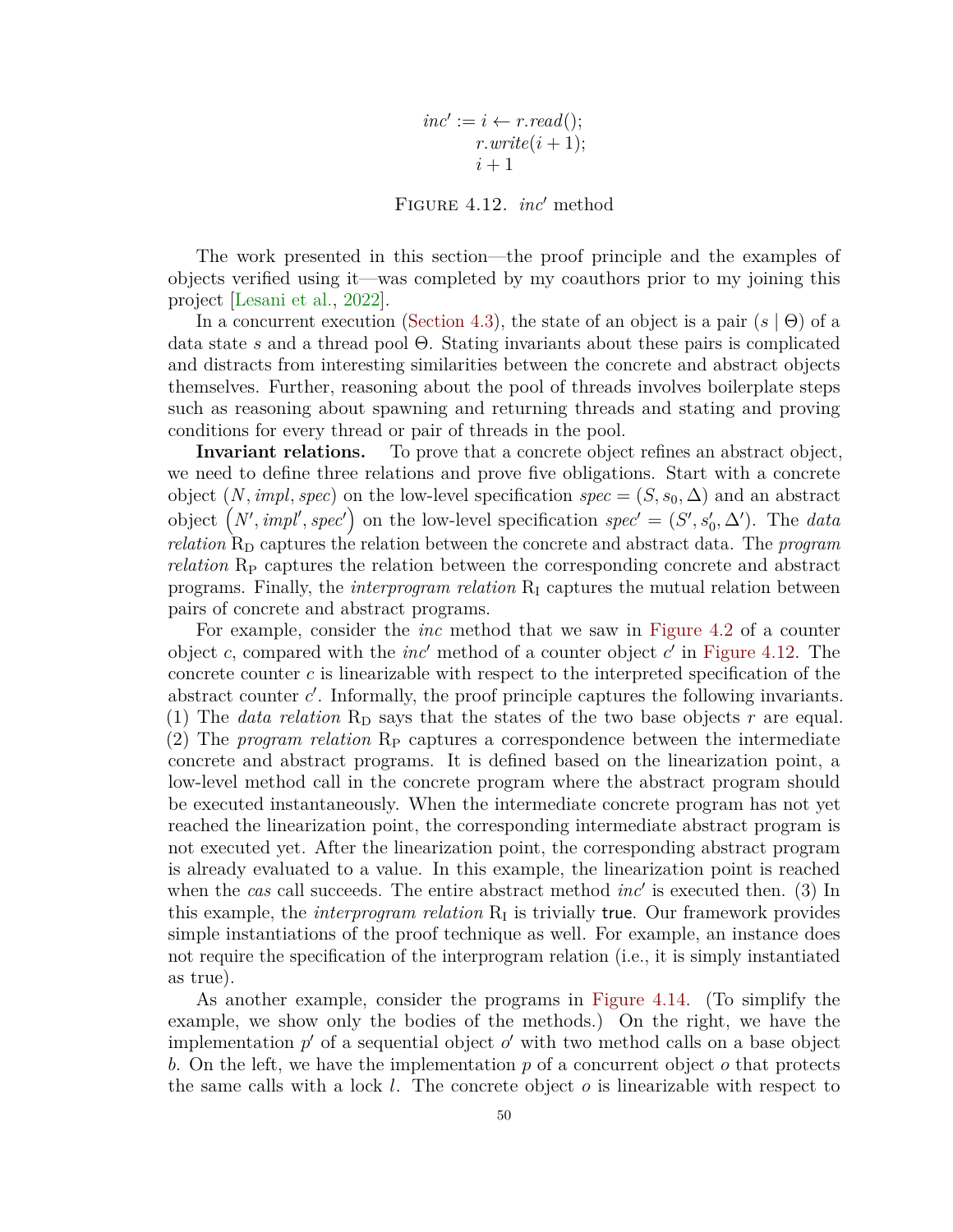<span id="page-57-0"></span>INITOBL:  $R_D(s_0, s'_0)$  $PPSYMOBL: R<sub>I</sub>(p<sub>1</sub>, p<sub>2</sub>, s, p'<sub>1</sub>, p'<sub>2</sub>, s') \Rightarrow$  $R_1(p_2, p_1, s, p'_2, p'_1, s')$ CALLOBL:  $R_D(s, s') \Rightarrow$  ${\rm R}_{\rm P}(\textit{impl}(\mathsf{m}),\,\,s,\,\,\textit{impl}'(\mathsf{m}),\,\,s')$  $\wedge (\mathrm{R}_{\mathrm{P}}(p, s, p', s')) \Rightarrow$  $R_I(\textit{impl(m)},\textit{p},\textit{s},\textit{impl}'(\mathsf{m}),\textit{p}',\textit{s}'))$ RETOBL:  $R_D(s, s') \wedge R_P(v, s, p', s') \Rightarrow p' = v$ StepObl:  $R_D(s_1, s'_1) \wedge$  $R_P((x \leftarrow n; f(x)), s_1, p'_1, s'_1) \wedge$  $(n, s<sub>1</sub>, v, s<sub>2</sub>) ∈ ∆ ⇒$  $\exists p'_2 s'_2,$  $(s_1',p_1')\rightarrow^\ast_{\Delta'} (s_2',p_2')$  $∧$  R<sub>D</sub> $(s_2, s'_2)$ )  $(1)$  $\wedge$  R<sub>P</sub>( $f(v)$ , s<sub>2</sub>, p'<sub>2</sub>, s'<sub>2</sub>) ∧ (∀ *p p*′ *,* (2)  $R_P(p, s_1, p', s'_1) \wedge$  $R_I((x \leftarrow n; f(x)), p, s_1, p'_1, p', s'_1) \Rightarrow$  $R_P(p, s_2, p', s'_2)$  $\wedge$  R<sub>I</sub> $(f(v), p, s_2, p'_2, p', s'_2)$ ∧ (∀  $p_1$   $p'_1$   $p_2$   $p'_2$ *,* (3)  $R_P(p_1, s_1, p'_1, s'_1) \wedge$  $R_P(p_2, s_1, p'_2, s'_1) \wedge$  $R_1(p_1, p_2, s_1, p'_1, p'_2, s'_1) \Rightarrow$  $R_I(p_1, p_2, s_2, p'_1, p'_2, s'_2)$ 

The concrete object is  $(N, impl, spec)$  on the low-level specification  $spec = (S, s_0, \Delta)$ , and the abstract object is  $(N', impl', spec')$  on the low-level specification *spec'* =  $(S', s'_0, \Delta')$ . Unprimed and primed variables are used for the concrete and abstract objects respectively. The data relation is  $R_D(s, s')$ , the program relation is  $R_P(p, s, p', s')$ and the interprogram relation is  $R_1(p_1, p_2, s, p'_1, p'_2, s')$ . The free variables are universally quantified.

### FIGURE 4.13. Proof principle for concurrent refinement

the interpreted specification of the abstract object  $o'$ . Informally, the proof principle captures the following invariants.  $(1)$  The *data relation*  $R<sub>D</sub>$  says that, when the lock *l* is in the released mode, the states of the two base objects *b* are equal. (2) The *program relation*  $R_P$ : In this example, the linearization point is reached when the lock is released. When the intermediate concrete program has not yet reached the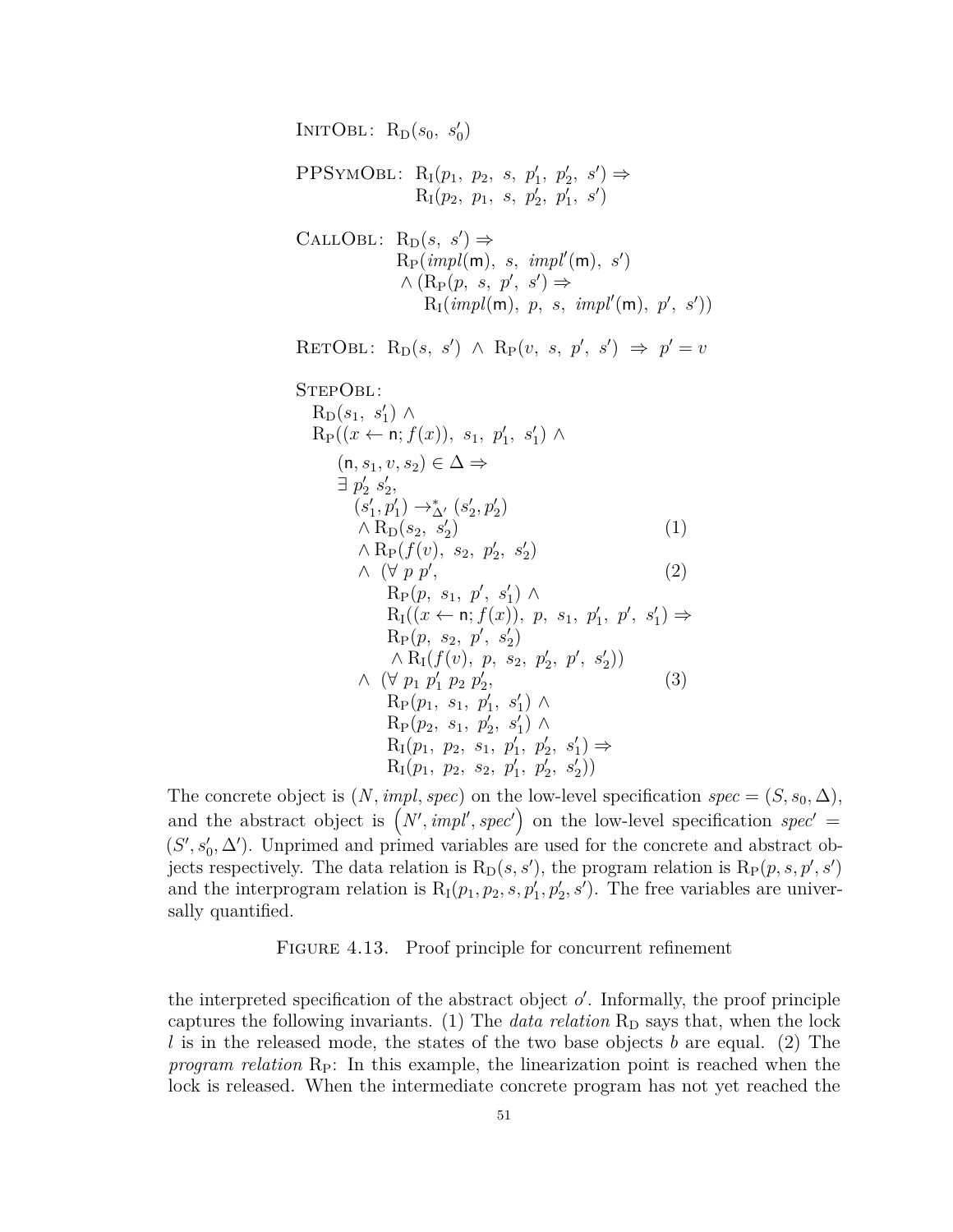<span id="page-58-0"></span>

|               | $l$ .lock $()$ ;                  |                         |
|---------------|-----------------------------------|-------------------------|
|               | $b.m_1$ ();                       | $b.m_1$ ();             |
| $\mathcal{S}$ | $x \leftarrow b.\mathsf{m}_2()$ ; | $x \leftarrow b.m_2();$ |
|               | $l.$ unlock $()$ ;                |                         |
|               | x                                 | x.                      |

FIGURE 4.14. Proof principle example

linearization point, the corresponding intermediate abstract program is not executed yet. However, it holds that if part of the abstract program that corresponds to the executed part of the concrete program is executed, then the state of the abstract base object will be the same as the concrete base object. When the concrete program *p* reaches line 4, the entire abstract program  $p'$  is executed and results in the same state for the base objects. (3) *Interprogram relation*  $R_I$ : No two concrete programs can be in the critical section (at lines 2 and 3).

More precisely, the data relation  $R_D(s, s')$  defines an invariant between the lowlevel concrete state *s* and the abstract state *s'*. The program relation  $R_P(p, s, p', s')$ defines an invariant between the concrete program *p* paired with data state *s* and the corresponding abstract program  $p'$  paired with data state  $s'$ . The interprogram relation  $R_1(p_1, p_2, s, p'_1, p'_2, s')$  defines a mutual relation among two running concrete programs  $p_1$  and  $p_2$  (with data state  $s$ ) and two corresponding abstract programs  $p'_1$ and  $p_2'$  (with data state  $s'$ ).

The overall simulation relation is simply defined as the conjunction of the data relation  $R_D$  between the concrete and abstract data states, the program relation  $R_P$ for each program in the thread pool (and its corresponding abstract program), and the interprogram relation  $R_I$  for each pair of programs in the thread pool (and their corresponding abstract programs).

**Proof obligations.** [Figure 4.13](#page-57-0) summarizes the proof obligations. These proof obligations imply that the overall simulation relation is preserved. The obligation INITOBL states that the data relation  $R_D$  holds between the initial concrete state  $s_0$  and abstract state  $s'_0$ . PPSYMOBL states that the interprogram relation R<sub>I</sub> is symmetric over programs.

The obligation CALLOBL states that when a method is called, the invariants are preserved. Let us consider a method m implemented by the program *impl*(m) in the concrete object and by *impl*′ (m) in the abstract object. The new pair of concrete  $impl(m)$  and abstract  $impl(m)$  programs should be in the program relation  $R_P$  with every concrete state  $s$  and abstract state  $s'$  that are in the data relation  $R_D$ . In addition, the two programs  $impl(m)$  and  $impl'(m)$  should be in the interprogram relation  $R_I$ with any pair of concrete  $p$  and abstract  $p'$  programs that are in the program relation  $R_P$ . When the concrete object returns a value, the obligation  $RETOBL$  requires the abstract object to return the same value. If a concrete leaf value  $v$  is in program relation  $R_P$  with an abstract program  $p'$  and states  $s$  and  $s'$  that are also in the data relation  $R_D$ , then the abstract program  $p'$  should be the same leaf value  $v$ .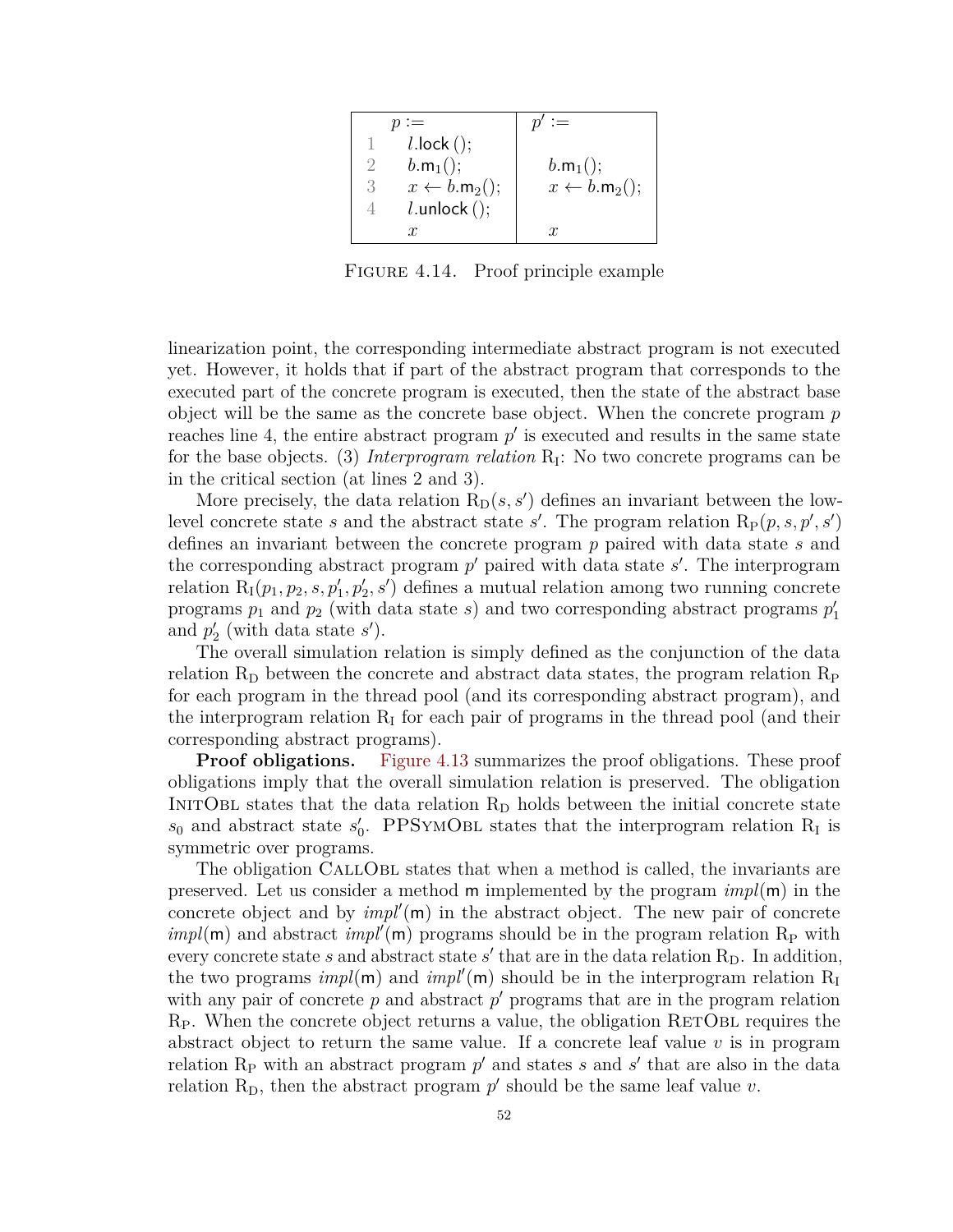<span id="page-59-0"></span>
$$
m(k, x) :=
$$
\n
$$
L_1 \quad s \leftarrow \text{size}();
$$
\n
$$
let \quad i := (hash \ k) \text{ modulo } s \text{ in}
$$
\n
$$
L_2 \quad y \leftarrow \text{arrayCall}(i, \ m(k, x));
$$
\n
$$
y
$$
\n(a) hash-map\n
$$
1
$$
\n
$$
k
$$
\n
$$
k
$$
\n
$$
k
$$
\n
$$
k
$$
\n
$$
k
$$
\n
$$
k
$$
\n
$$
k
$$
\n
$$
k
$$
\n
$$
k
$$
\n
$$
k
$$
\n
$$
k
$$
\n
$$
k
$$
\n
$$
k
$$
\n
$$
k
$$
\n
$$
k
$$
\n
$$
k
$$
\n
$$
k
$$
\n
$$
k
$$
\n
$$
k
$$
\n
$$
k
$$
\n
$$
k
$$
\n
$$
k
$$
\n
$$
k
$$
\n
$$
k
$$
\n
$$
k
$$
\n
$$
k
$$
\n
$$
k
$$
\n
$$
k
$$
\n
$$
k
$$
\n
$$
k
$$
\n
$$
k
$$
\n
$$
k
$$
\n
$$
k
$$
\n
$$
k
$$
\n
$$
k
$$
\n
$$
k
$$
\n
$$
k
$$
\n
$$
k
$$
\n
$$
k
$$
\n
$$
k
$$
\n
$$
k
$$
\n
$$
k
$$
\n
$$
k
$$
\n
$$
k
$$
\n
$$
k
$$
\n
$$
k
$$
\n
$$
k
$$
\n
$$
k
$$
\n
$$
k
$$
\n
$$
k
$$
\n
$$
k
$$
\n
$$
k
$$
\n
$$
k
$$
\n
$$
k
$$
\n
$$
k
$$
\n
$$
k
$$
\n
$$
k
$$
\n
$$
k
$$

(b) Concurrent hash-map

$$
\begin{array}{ll}\nm(k,x) :=\\ \nL_1 & l s \leftarrow \text{locks.size}();\\ \n\text{let } li := (hash k) \text{ modulo } ls \text{ in}\\ \nL_2 & \leftarrow \text{locks.arrayCall } (li, \text{ lock});\\ \nL_3 & bs \leftarrow \text{ buckets.size}();\\ \n\text{let } bi := (hash k) \text{ modulo } bs \text{ in}\\ \nL_4 & y \leftarrow \text{ buckets.arrayCall } (bi, \text{ m}(k, x));\\ \nL_5 & \leftarrow \text{locks.arrayCall } (li, \text{ unlock});\\ \nL_6 & y\n\end{array}
$$
\n
$$
\begin{array}{ll}\n\text{(c) conc-hash-map}\n\end{array}
$$

In (a), the metavariable m stands for either the get or put method on the map interface. The variable  $x$  is the second argument, either nothing (for  $get$ ) or the value to write (for put). In (c), locks*.*m′ () and buckets*.*m′ () refer to methods m′ of the lock and bucket arrays respectively.

Figure 4.15. Implementations of sequential and concurrent hash-map objects

The obligation STEPOBL states that the invariants are preserved by program steps: when the program relation R<sub>P</sub> holds for the pair of a concrete program  $x \leftarrow \mathbf{n}$ ;  $f(x)$ and an abstract program  $p'_1$  and a pair of concrete and abstract data states  $s$  and  $s'$  that are in the data relation  $R_D$ , if the concrete program steps, then the abstract program  $p'_1$  can take steps such that  $(1)$  both the data and program relations are preserved after the step for the resulting states and programs. In addition, it states that  $(2)$  if before the step, a pair of concrete and abstract programs  $p$  and  $p'$  were in the program relation  $R_P$  and also in the interprogram relation  $R_I$  with the concrete call program  $x \leftarrow \mathbf{n}$ ;  $f(x)$  and its corresponding abstract program  $p'_1$ , then after the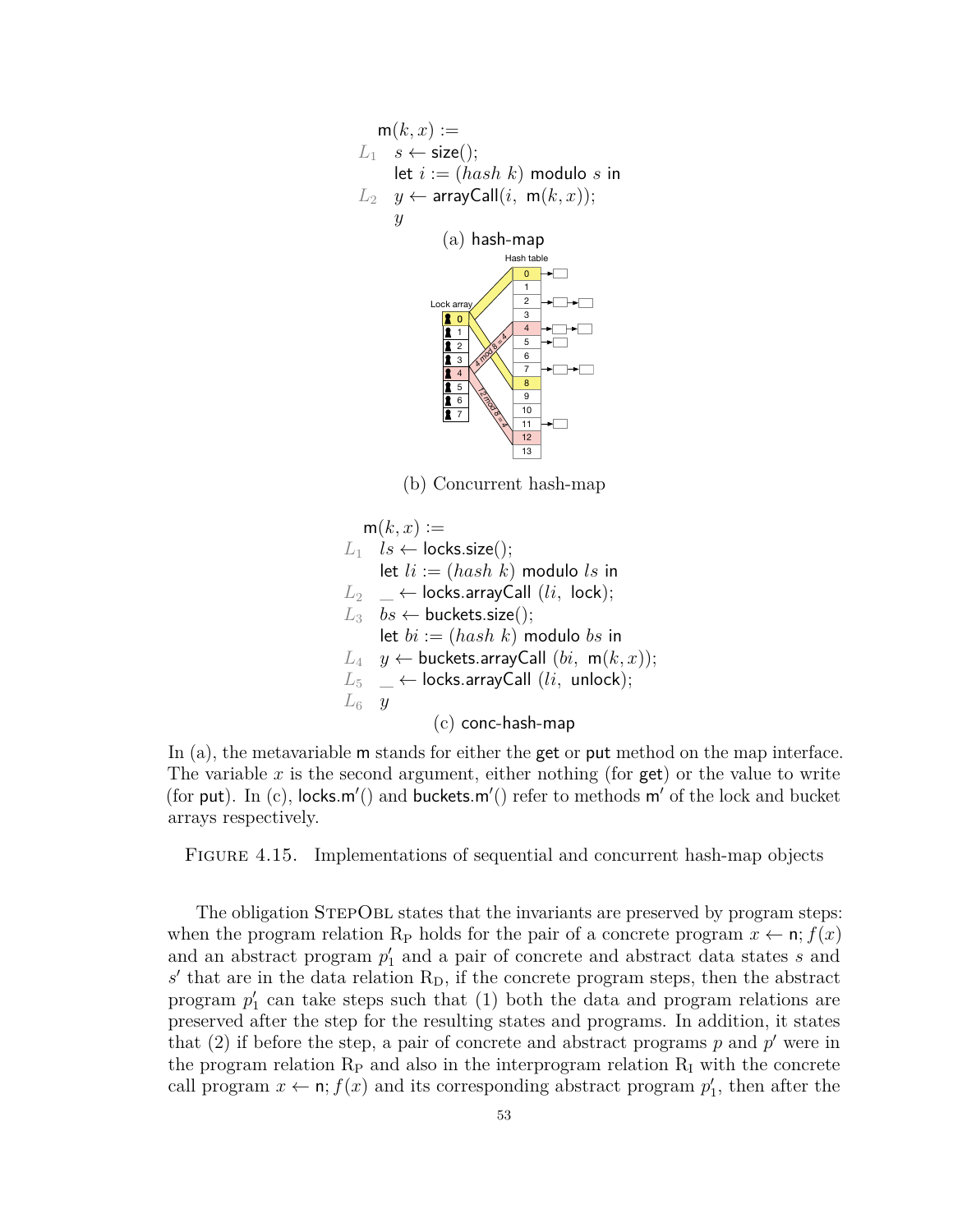step, the program and interprogram relations are preserved. Further, it states that (3) if before the step, two pairs of concrete and abstract programs  $p_1, p'_1$  and  $p_2, p'_2$  were each in the program relation  $R_P$  and also in the interprogram relation  $R_I$  with each other, then after the step, their interprogram relation is preserved with the new data states. This proof principle is for forward simulation, and the StepObl condition states proof obligations for a method call as a forward step.

For our first example above, the three predicates of STEPOBL hold as follows: (1) After the step, *R<sup>D</sup>* holds, because the value of the register is incremented by either both or neither of the concrete and abstract programs. Further, *R<sup>P</sup>* is trivially preserved as the abstract steps are taken according to the *R<sup>P</sup>* relation. (2) The *R<sup>P</sup>* relation for another pair of concrete and abstract programs is preserved since *R<sup>P</sup>* is independent of the data state. (3) *R<sup>I</sup>* trivially holds.

In our second example: (1) After the step,  $R_D$  holds because if the lock is released, the abstract program takes a step as well, and the concrete and abstract post-states become the same. Further, *R<sup>P</sup>* is trivially preserved as the abstract steps are taken according to the *R<sup>P</sup>* relation. (2) When a program steps, the *R<sup>P</sup>* relation for any other program is preserved as follows. The definition of *R<sup>P</sup>* allows the concrete program to be in an intermediate step of the critical section only when the lock is in the acquired state. By the mutual-exclusion property of  $R_I$ , at most one of the stepping program or the other program is in the critical section. If the other program is in the critical section, the stepping program is not in the critical section and cannot release the lock to break the *R<sup>P</sup>* relation for the other program. If the other program is not in the critical section, any change that the stepping program makes to the state of the lock does not affect the *R<sup>P</sup>* relation for the other program. Further, the mutual-exclusion relation  $R_I$  between the two is preserved. If the other program is already in the critical section, the state of the lock is acquired, and the stepping program cannot acquire the lock and step into the critical section. (3) The relation  $R_I$  for two other programs is preserved trivially because a stepping program cannot affect the mutual-exclusion property between them.

<span id="page-60-0"></span>**4.5.1. Hierarchical Verification of Linearizability.** We saw the sequential specification of maps, map-spec, in [Section 4.3.](#page-47-1) We next implement both sequential and concurrent hash-map objects, hash-map and conc-hash-map. The former uses just an array of buckets; the latter, in addition, uses an array of locks. We show that the concurrent hash-map object conc-hash-map is linearizable with respect to the sequential specification of maps map-spec. The proof is divided into two steps, by Lemma [4.4.9,](#page-54-0) with the sequential object hash-map as an intermediate specification: we first show that hash-map sequentially simulates map-spec, and then we show that conc-hash-map is linearizable with respect to the interpreted sequential specification of hash-map.

*Sequential hash-map.* The sequential hash-map object hash-map is implemented as a vertical composition on top of an array object, which represents an indexed sequence of other objects. (Formally, the array object type is parametric—at the metalevel—in the cell object type: for each type of cells, there is a separate type of arrays of those cells.) The array interface provides two methods: a method arrayCall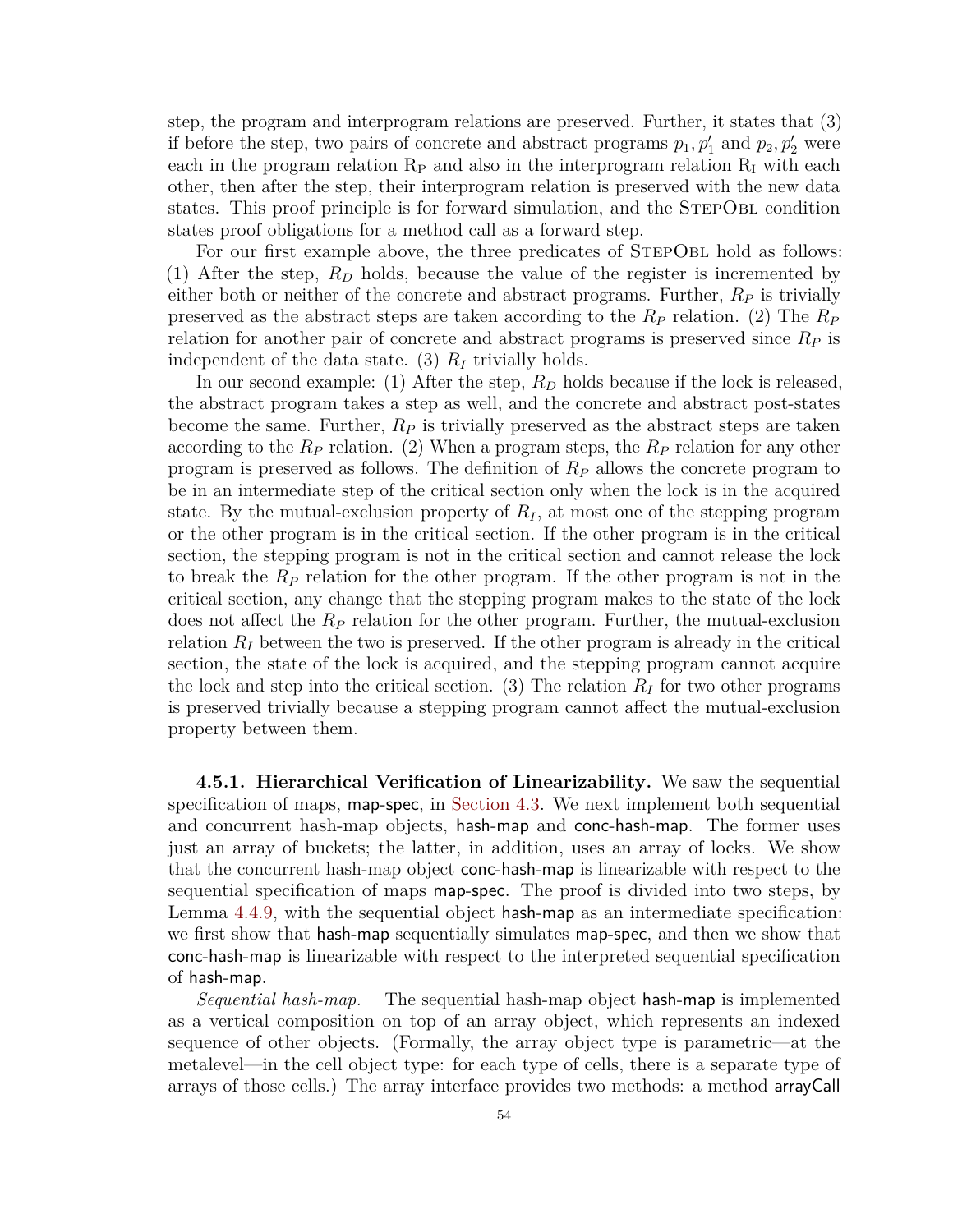that, given an index and a method call, calls the method on the object stored at that index; and a method size that returns the size of the array. Each cell of the array refines the object that the array is instantiated with.

We use a closed-address hash-map, where each bucket refers to a set of items. In the hash-map object, the array elements are map objects that represent buckets with colliding keys. The bucket map bmap can be any simple map object (thus, the map interface plays both high- and low-level roles in the implementation of the hash-map). [Figure 4.15a](#page-59-0) presents the implementation of methods of the hash-map. Map methods are parametrized by the key *k* being accessed, which we hash to obtain the index *i* of the corresponding bucket. We then call the input method on the map object contained in that bucket and return its result.

If the given bucket-map object sequentially simulates the map specification, the hash-map object sequentially simulates the map specification as well.

<span id="page-61-1"></span>**Lemma 4.5.1** (Sequential simulation of map object)**.**

# bmap  $\leq_{\mathbb{S}}$  map-spec  $\Rightarrow$  hash-map  $\leq_{\mathbb{S}}$  map-spec

*Concurrent hash-map.* We implement a striped concurrent hash-map as an object conc-hash-map. The structure of the buckets is similar to the sequential hash-map that we saw above. The bucket map bmap is not linearizable (not thread-safe). As [Figure 4.15b](#page-59-0) shows, the implementation uses lock striping to protect access to buckets. An array of locks is used, and the lock at index *i* protects all the buckets at indices *j* such that *j* is *i* modulo the size of the lock array. Thus, the concurrent hash-map object is a vertical composition on the horizontal composition of two objects: an array of bucket maps (bmap) and an array of locks (lock). [Figure 4.15c](#page-59-0) presents the implementation of the methods of the concurrent hash-map. It gets the size of the lock array, gets the input key of the call, computes the lock index as the hash value of the input key modulo that size, acquires the lock at the lock index, then gets the size of the bucket array, computes the bucket index as the hash value of the input key modulo that size, performs the input method on the bucket index, releases the lock at the lock index, and returns the resulting value.

To prove the correctness of the concurrent hash-map, we use the sequential hashmap as an intermediate specification. The following lemma states that the concurrent hash-map object is linearizable with respect to the interpreted specification of the sequential hash-map.

<span id="page-61-0"></span>**Lemma 4.5.2** (Linearizability of lock object)**.**

 $lock \lesssim_{\mathbb{L}} lock\text{-spec} \Rightarrow conc\text{-hash-map} \lesssim_{\mathbb{L}} interp\text{-}as\text{-spec(hash-map)}$ 

Finally, we apply the hierarchical technique of Lemma [4.4.9](#page-54-0) to Lemmas [4.5.2](#page-61-0) and [4.5.1.](#page-61-1) We conclude that the concurrent hash-map object is linearizable with respect to the map specification.

**Corollary 4.5.3** (Linearizability of concurrent hash-map)**.**

bmap  $\leq_{\mathbb{S}}$  map-spec  $\wedge$  lock  $\leq_{\mathbb{L}}$  lock-spec  $\Rightarrow$  conc-hash-map  $\leq_{\mathbb{L}}$  map-spec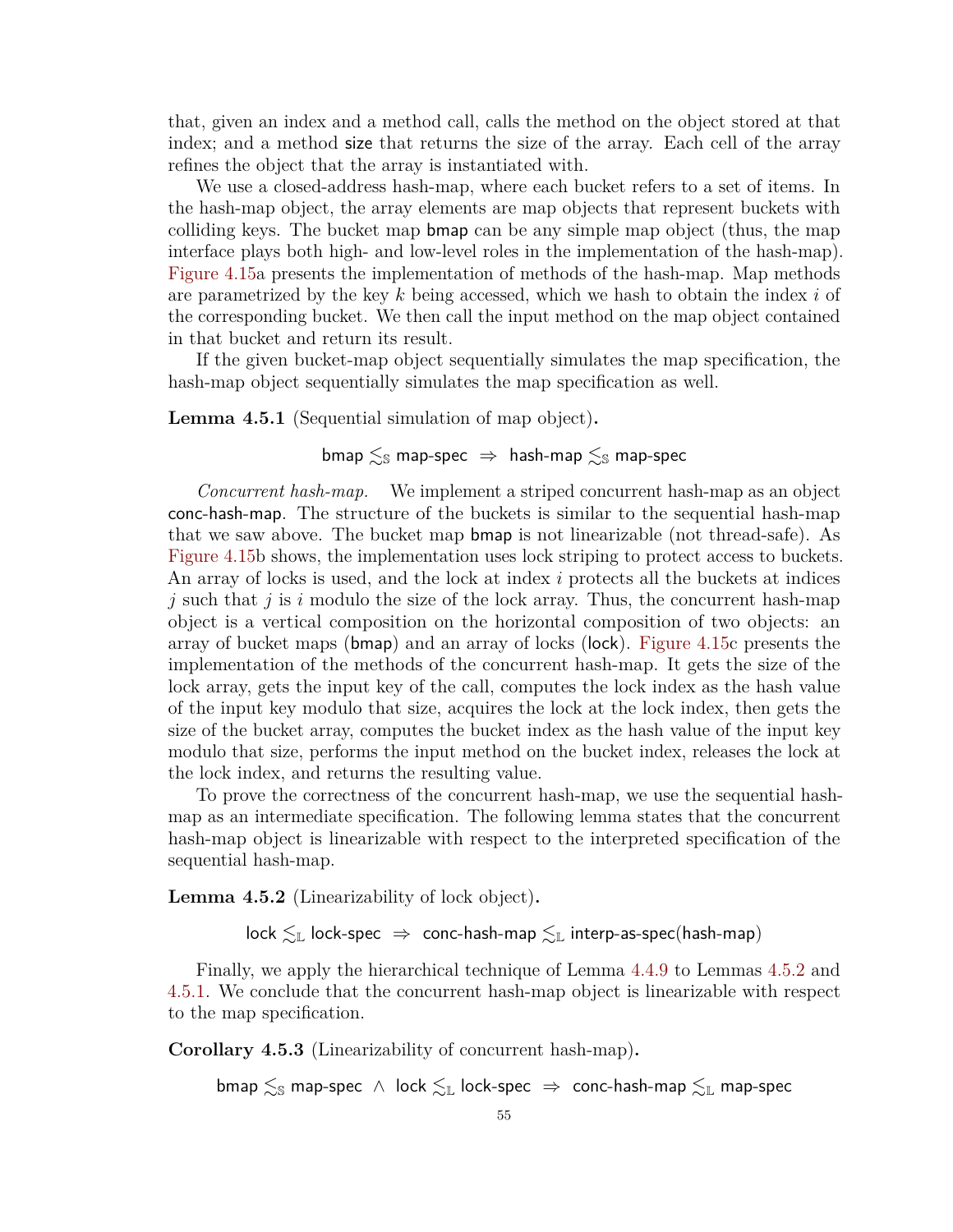```
hist-imp :=get(k) :=G_1 r ← map.get (k);
G_2 r
   inc(k) :=I1 r ← map.get(k);
I2 match r with
I_3 | [v] \RightarrowI_4 s ← map.replace (k, v, v + 1);
I<sub>5</sub> if (s)v + 1I_6 elseinc (k)I_7 | ⊥ ⇒
I<sup>8</sup> r ← map.putIfAbsent(k, 1);
I9 match r with
I_{10} |\Box \Rightarrow inc (k)I_{11} \perp \Rightarrow 1
```
FIGURE 4.16. Implementation of a histogram object on a map object

<span id="page-62-0"></span>**4.5.2. Linearizability of Vertical Compositions.** Linearizability ensures that concurrent method calls on the object appear to execute atomically and behave according to the sequential specification of the object. This guarantee is only provided for individual method calls on the object. However, methods of a vertical composition on top of the object may make multiple calls to the object; therefore, they are not necessarily atomic. Studies of production code [\[Shacham et al.,](#page-102-5) [2011\]](#page-102-5) show that atomicity bugs are prevalent in vertical compositions. In this section, we see how a concurrent histogram can be implemented as a vertical composition on top of a concurrent hash-map and how its linearizability can be verified using the same proof technique that we saw in [Section 4.5.](#page-55-0)

A histogram is a data structure that represents values for a set of bars. We first consider the sequential specification of histograms hist-spec. The interface of a histogram is parametric in terms of the key type *K* for the bars, and it provides two methods:  $\text{get}(k)$  and  $\text{inc}(k)$ . The state is a mapping m from keys K to optional natural values option N. The transition system of hist-spec makes a transition on get(*k*) that keeps the state the same and returns the value of *k* in the current state *m*. It makes two different transitions on inc(*k*) depending on whether *k* is in the domain of the current state map *m*. If *k* already exists, it increments its value in *m*; otherwise, it adds to the map *m* a mapping from *k* to the "some" value of 1. In both transitions, it returns the value of *k* in the post-state.

We will see a histogram object that is implemented by a vertical composition on top of a map object. This map object provides an extended interface: in addition to the methods  $\textsf{get}(k)$  and  $\textsf{put}(k, v)$ , it provides  $\textsf{putIfAbsent}(k, v)$  and  $\textsf{replace}(k, v, v')$ . Similar to the basic map, the sequential specification of the extended map emap-spec stores a mapping *m* from keys to optional values. Its transition system makes two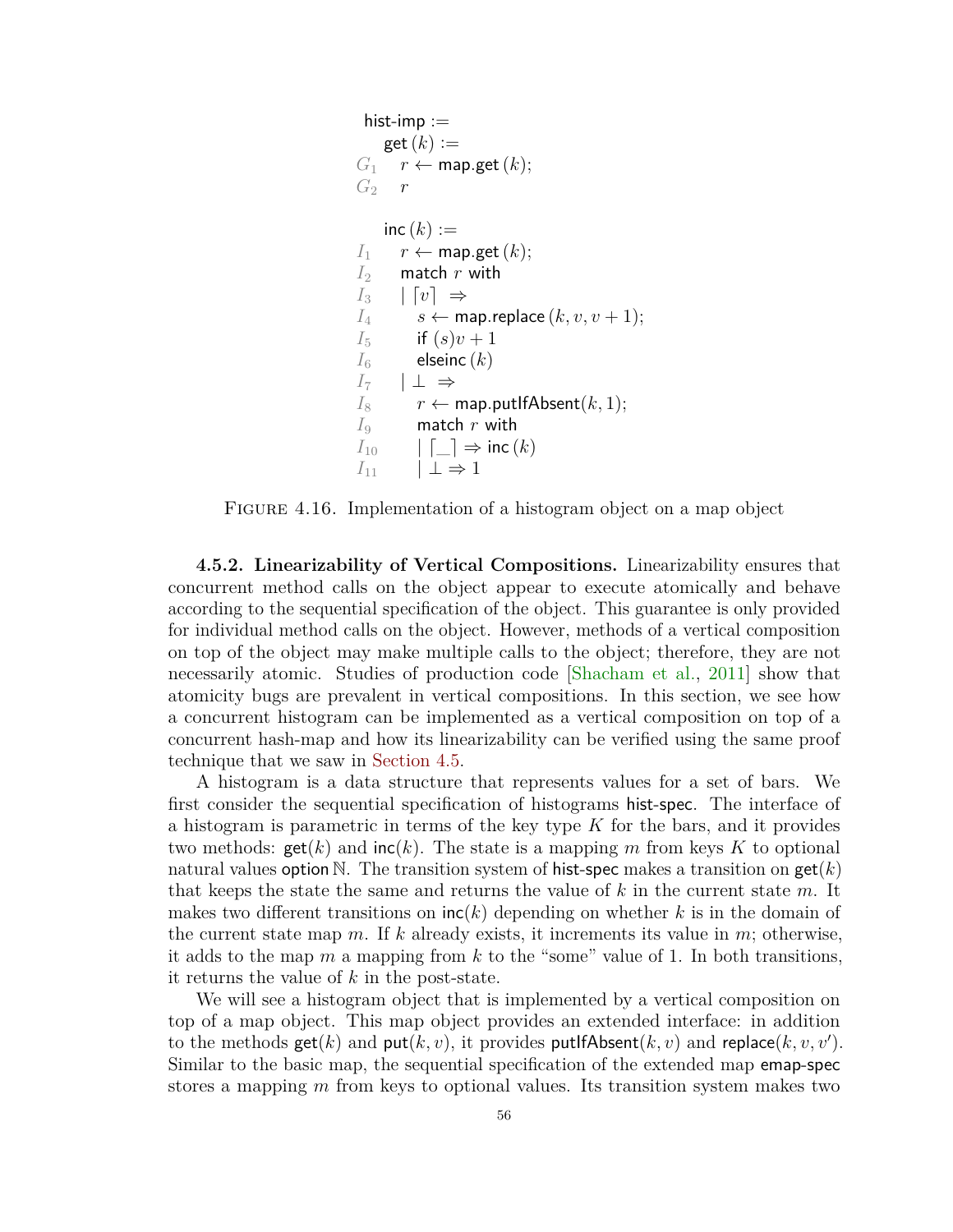different transitions on put  $\text{HAsent}(k, v)$ : if k is not in the domain of the state map *m*, it extends *m* with a mapping from *k* to *v*; otherwise, it leaves *m* the same. In both cases, it returns the optional value of *k* in the prestate. Similarly, there are two possible transitions on replace $(k, v, v')$ : if the value of *m* for *k* is *v*, it replaces *v* with  $v'$  and returns true; otherwise, it leaves the state unchanged and returns false.

The implementation hist-imp of the histogram object is presented in [Figure 4.16.](#page-62-1) The get method is simply delegated to the underlying map object (at *G*1). On the other hand, a naive implementation of the inc method, which would simply get the current value and put back an incremented value, is not atomic, and concurrent calls on it can easily violate the sequential specification. In the implementation of inc, the current value of the key *k* is first obtained from the underlying map object (at *I*1). A "some" value containing an actual value *v* is represented as [*v*], and the "none" value is represented as  $\perp$ . If the key k is already mapped to some value v (at  $I_3$ ), it should be updated to  $v + 1$ . In order to avoid racing updates to the underlying map, the inc method attempts to replace *v* atomically with  $v + 1$  (at  $I_4$ ). If the value of *k* is not changed between  $I_1$  and  $I_4$  by a concurrent update, the replace call succeeds and returns true. In this case, the increment is performed and the new value  $v + 1$ is returned (at  $I_5$ ). Otherwise, the inc method is repeated by a recursive call (at  $I_6$ ). (We note that the inc method has a corecursive definition.) If the key *k* is not in the underlying map (at  $I_7$ ), a new mapping from  $k$  to 1 needs to be added. Similarly to the previous case, in order to avoid racing updates to the underlying map, the inc method attempts to put the value 1 for k atomically via a **putifAbsent** call (at  $I_8$ ). The putIfAbsent method always returns the previous value of *k*. Therefore, if it fails, it returns some value (at  $I_{10}$ ), and the inc method is called again. If it succeeds, it returns none  $\perp$  (at  $I_{11}$ ), and the new value 1 is returned.

The vertical composition of the histogram implementation on top of the extended map is linearizable with respect to the sequential specification of the histogram.

THEOREM 4.5.4. hist-imp  $\triangleright_O$  emap-spec  $\lesssim_{\mathbb{L}}$  hist-spec.

The proof of this theorem uses the proof technique that we saw in [Section 4.5](#page-55-0) and used in [Section 4.5.1.](#page-60-0) The invariants for this proof are the following: (1) The *data relation* R<sub>D</sub> says that the states of the underlying concrete map and the abstract map of the histogram are equal. (2) The *program relation* R<sub>P</sub> captures a correspondence between the intermediate concrete and abstract programs according to the linearization points. Similar to the previous use cases, when the intermediate concrete program has not yet reached the linearization point, the corresponding intermediate abstract program is not executed yet. After the linearization point, the corresponding abstract program is already evaluated to a value. The linearization point of the get method is the get call on the underlying map (at  $G_1$ ). The linearization point of the inc method is its last replace (at  $I_4$ ) or putifAbsent (at  $I_{10}$ ) method call before its returns. (3) The  $interprogram$   $relation$   $R_I$  is trivially true.

#### **4.6. Transactions**

<span id="page-63-0"></span>Linearizability offers simple guarantees at the level of individual method calls, but it is still up to the caller to compose these guarantees to reason about complex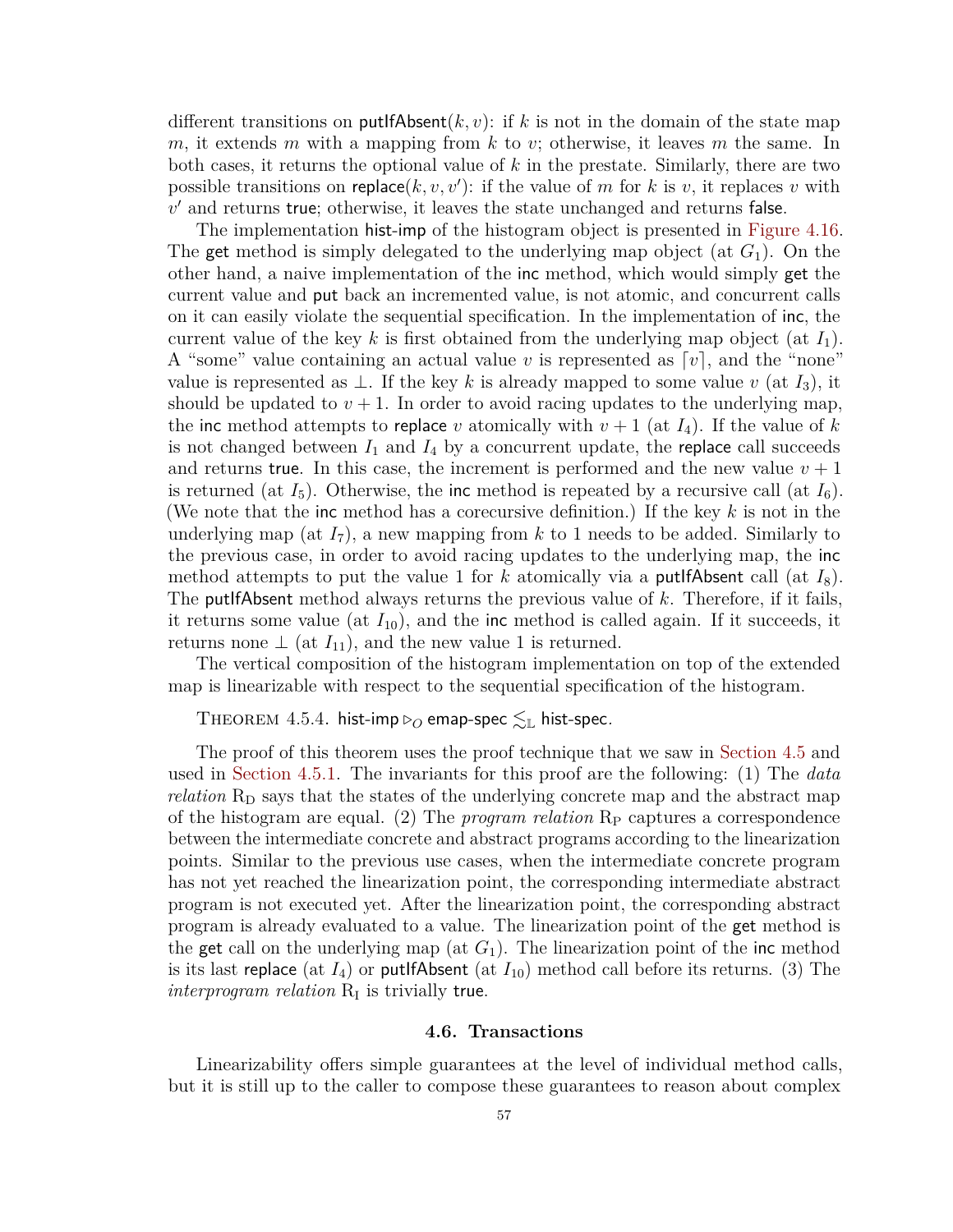<span id="page-64-0"></span>
$$
\frac{(\mathsf{m}, s, r, s') \in \Delta}{(\mathsf{?m}, s, \lceil r \rceil, s') \in \Delta'} \qquad \qquad \frac{}{(\mathsf{?m}, s, \bot, s) \in \Delta'}
$$

Figure 4.17. Abortable transition relation

programs that successively call multiple methods. A more convenient model for concurrent programming is offered by *transactions*: arbitrary programs, combining multiple calls to some interface, which are expected to run atomically as a whole. In this section, we first characterize the specification of transactions and then present objects that implement the specification.

Given an interface, a transaction is a program p on this interface. A transaction is expected to execute atomically: either execute completely or abort without any effect. To embody this idea, we introduce a special interface whose one method ?exec takes a whole program as an argument, represented as an interaction tree. This method is expected to run the transaction atomically. We equip ?exec with a sequential specification by lifting the sequential specification of the underlying interface used by the transaction, as we describe next.

**Program specification.** The program specification corresponding to a given specification  $spec = (S, s_0, \Delta)$  for the interface M, written **prog-spec**(*spec*), is the specification  $(S, s_0, \Delta')$ , which describes an interface Prog *M* with just one method, exec $(p)$ , where *p* is itself a program on *M*. The relation  $\Delta'$  is defined as  $(\text{exec}(p), s, v, s') \in \Delta'$ if and only if  $(s, p) \rightarrow_{spec}^{\ast} (s', v)$ , which says that when  $exec(p)$  runs starting from the initial state *s*, it ends in a state *s* ′ obtained by interpreting the sequence of method calls in *p* based on *spec*.

**Abortable specifications.** Transactions execute concurrently and may conflict on their accesses to the shared state. Therefore, atomic execution of one transaction may prevent atomic execution of another. Thus, transactions may be aborted, and the client can either retry immediately or back off to reduce contention and retry. To capture this behavior, we define abortable specifications.

First, an interface *M* can be translated into an *abortable interface* **?***M*. For any method  $m : M R$ , there is a corresponding *abortable method* ? $m : ?M (\{\perp\} + R)$ , where the result of the method is made optional: it is either "some" value  $\lceil r \rceil$  containing an actual result *r*, or it is the "none" value  $\perp$ .

The abortable version of a given specification  $(S, s_0, \Delta)$  over the interface  $M = \overline{m}$ , written ab-spec(*spec*), is then a specification  $(S, s_0, \Delta')$  over the abortable interface ? $M = \overline{?m}$ . The transition relation  $\Delta'$ , shown in [Figure 4.17,](#page-64-0) can nondeterministically either execute the method call and return its result  $\lceil r \rceil$  or else abort without changing the state and return the "none" value ⊥.

**Transactional specification.** Based on the above definitions of program and abortable specifications, we can now define a transactional specification, which characterizes the atomic execution of full programs, where aborting is always a possibility. The transactional specification of a given specification *spec*, written trans-spec(*spec*), is simply: ab-spec(prog-spec(*spec*)).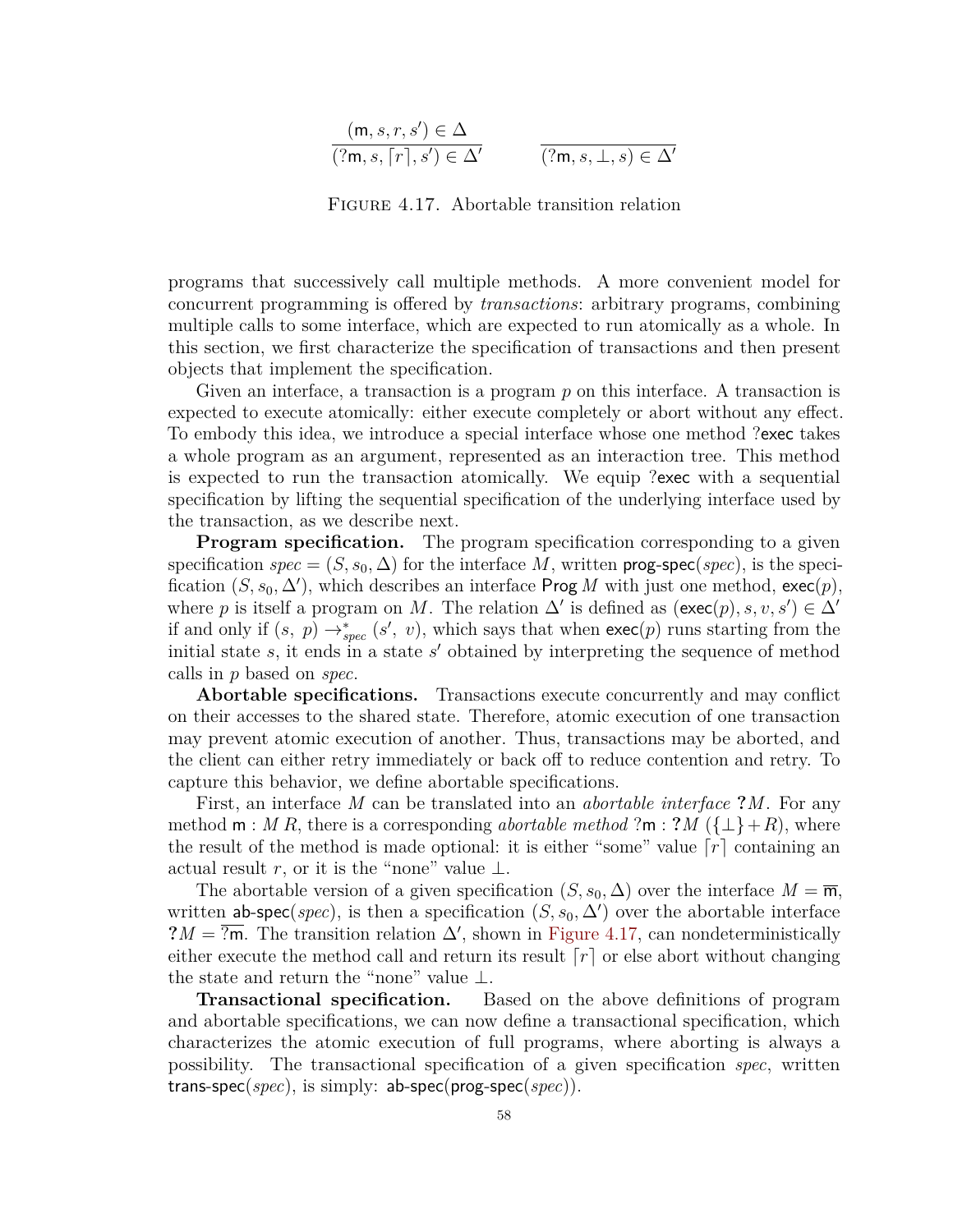```
prog-spec : \text{Spec } M \to \text{Spec } (\text{Prog } M)ab-spec : Spec M \to Spec (?M)trans-spec : Spec M \rightarrow Spec (?Prog M)
```
<span id="page-65-0"></span>Figure 4.18. Program, abortable, and transactional specification transformers

```
\mathsf{instrument}(\text{?exec}(p)) :=t \leftarrow \text{init}();
       \mathsf{instrument}'(t, p)\mathsf{instrument}'(t, p) :=match p with
        y \leftarrow m(x); f(y) \Rightarrow r \leftarrow \text{lift}(t, m(x)); \text{instRet}(f, r)r \Rightarrow o \leftarrow commit(t); instEnd(r, o)
       | \tau; p \Rightarrow \tau; instrument'(t, p)instRet(f, r) :=let \langle t, o \rangle := r in
      match o with
       |\Gamma| \Rightarrow \tau; instrument'(t, f(r))
      |\perp\Rightarrow abort t;\perpinstEnd(r, o) :=match o with
      | [t] \Rightarrow abort t; \perp|\perp \Rightarrow [r]
```


**Strict serializability.** Based on the above definition of transactional specification, we now define the strict serializability of an object. An object *obj* that implements interface *M* is strictly serializable with respect to a specification *spec* of *M*, written  $obj \leq$ ss *spec*, if and only if *obj* is linearizable with respect to the transactional specification of *spec*, i.e., *obj*  $≤$ *L* trans-spec(*spec*).

There is a close relation between linearizability and strict serializability. [Herlihy](#page-95-1) [and Wing](#page-95-1) [\[1990\]](#page-95-1) mention that "linearizability can be viewed a special case of strict serializability where transactions are restricted to consist of a single operation." Our modular framework captures strict serializability as an instance of linearizability with "operations" (*i.e.*, methods) as programs.

**Transactional objects.** Having defined strict serializability, we now turn our attention to constructing verified transactional objects—objects that provably meet the specification trans-spec(*spec*) and therefore provide ?exec methods, which take as input transactions (programs) and run them atomically. We define a two-piece template for doing so. First, we *instrument* the input program, inserting "life-cycle" methods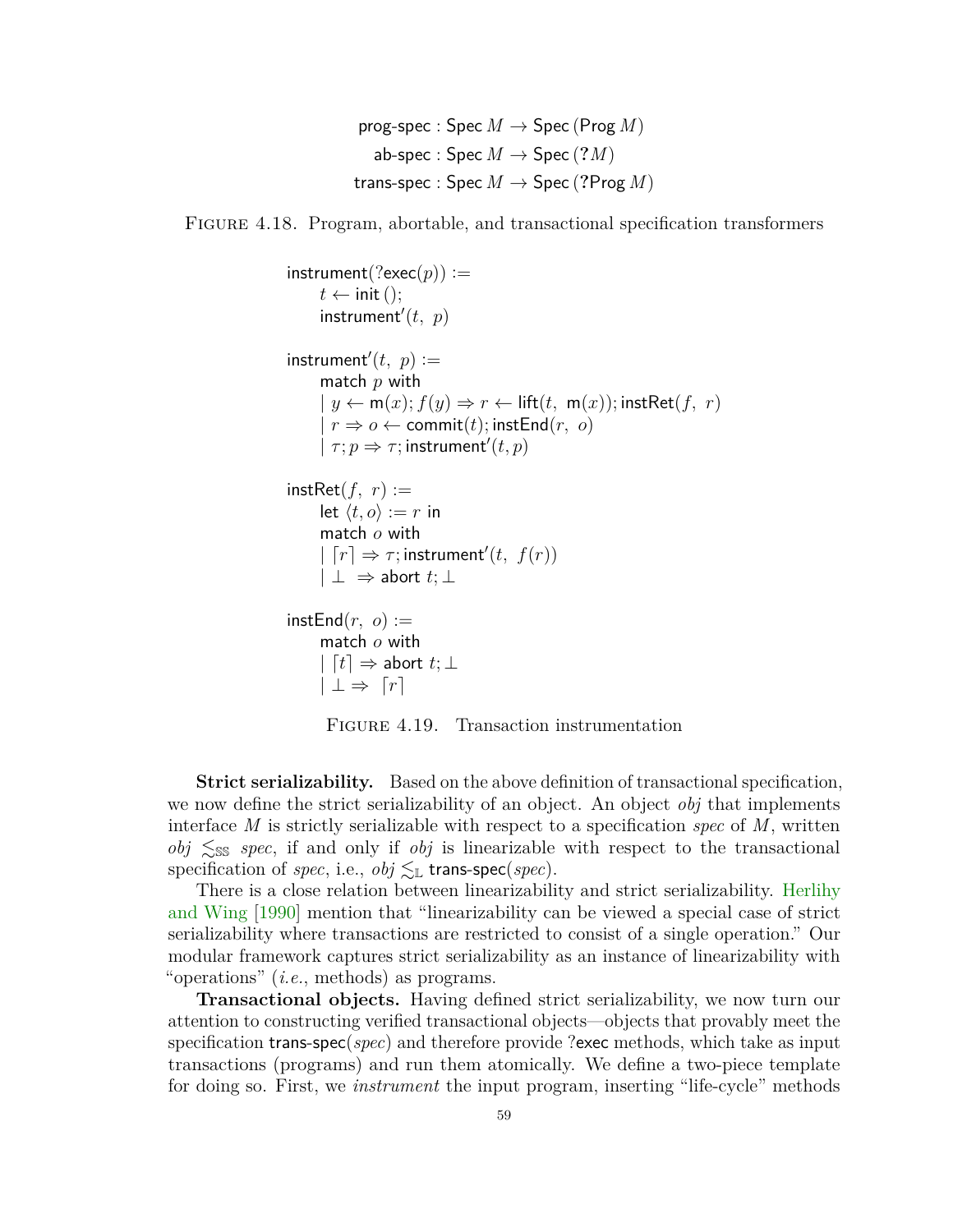to initiate, commit, and abort transactions. Second, we implement the methods of those instrumented transactions in an object, called a *transaction protocol object*. Below, we first consider the interface of a transaction protocol and the corresponding instrumentation. Then we construct the transactional object as a vertical composition of the instrumented program on top of a transaction protocol object.

Note that this construction is a reusable instance of the compositional definition and verification methodology that we saw in [Section 4.4.](#page-52-0) The instrumentation function is independent of the transaction-protocol object. Therefore, the user programs can be instrumented independently and can be composed with different underlying protocols that have different performance characteristics. In addition, decoupling the protocols allows them to be used as the underlying objects of other transformations, as we will see for predicated objects in [Section 4.7.](#page-69-0)

**Transaction protocol interface.** A transaction protocol interface trans(*M*) wraps another interface *M*, making it so that the interface *M* can be used inside of a transaction. For instance, we can obtain the interface for transactional memory by wrapping the map interface into a transactional protocol interface. A transaction protocol interface trans(*M*) provides the following four methods: init, lift, abort, and commit, which define the life-cycle methods of a transaction.

The method init: TLocal initializes the transaction and returns the transactionlocal state (for example, an initial timestamp for the transaction). This state is passed between and updated by the other three methods during execution. The method lift: TLocal  $\times$  *M R*  $\rightarrow$  *(TLocal*  $\times$  *Option R)* takes the current transaction-local state and a method call m and tries to execute m. It returns a pair including the updated transaction-local state. The execution of m may not be successful, due to a conflict, so lift also returns an optional value, where ⊥ indicates failure, and ⌈*r*⌉ indicates that m successfully returned *r*. If a call is not successful, then the method abort: TLocal  $\rightarrow$  unit is subsequently called to clean up before the transaction is aborted. Finally, the method commit: TLocal  $\rightarrow$  Option TLocal commits the transaction. Committing may itself fail due to a conflict, so it returns an option value. If it is *not* successful, commit returns the transaction-local state to be passed to the subsequent abort call; otherwise, when successful, it returns ⊥.

**Transaction instrumentation.** Given a transaction protocol interface trans(*M*) and a program *p* that uses *M*, the function instrument presented in [Figure 4.19](#page-65-0) transforms  $p$  into a program over trans( $M$ ). (1) The method init is inserted at the beginning of the transaction. (2) Each method m in the program is executed by the lift method. The execution may succeed, in which case the continuation is instrumented, or it may fail, in which case abort is called. This logic is handled by instRet. (3) Finally, if the program returns *r*, commit is called. Since that might fail, instEnd checks the outcome and triggers an abort, returning  $\perp$ , upon failure; otherwise the value resulting from the execution of the program is returned.

**Transactional objects.** Instrumented transactions need to run on top of some other object that provides life-cycle methods. Given an implementation *pro* of the transaction protocol interface  $\text{trans}(M)$ , we obtain a transactional object by instrumentation and vertical composition: trans-obj $(pro)$  = instrument  $\rhd$ *o pro*. The protocol object *pro* is correct if the transactional object it produces is strictly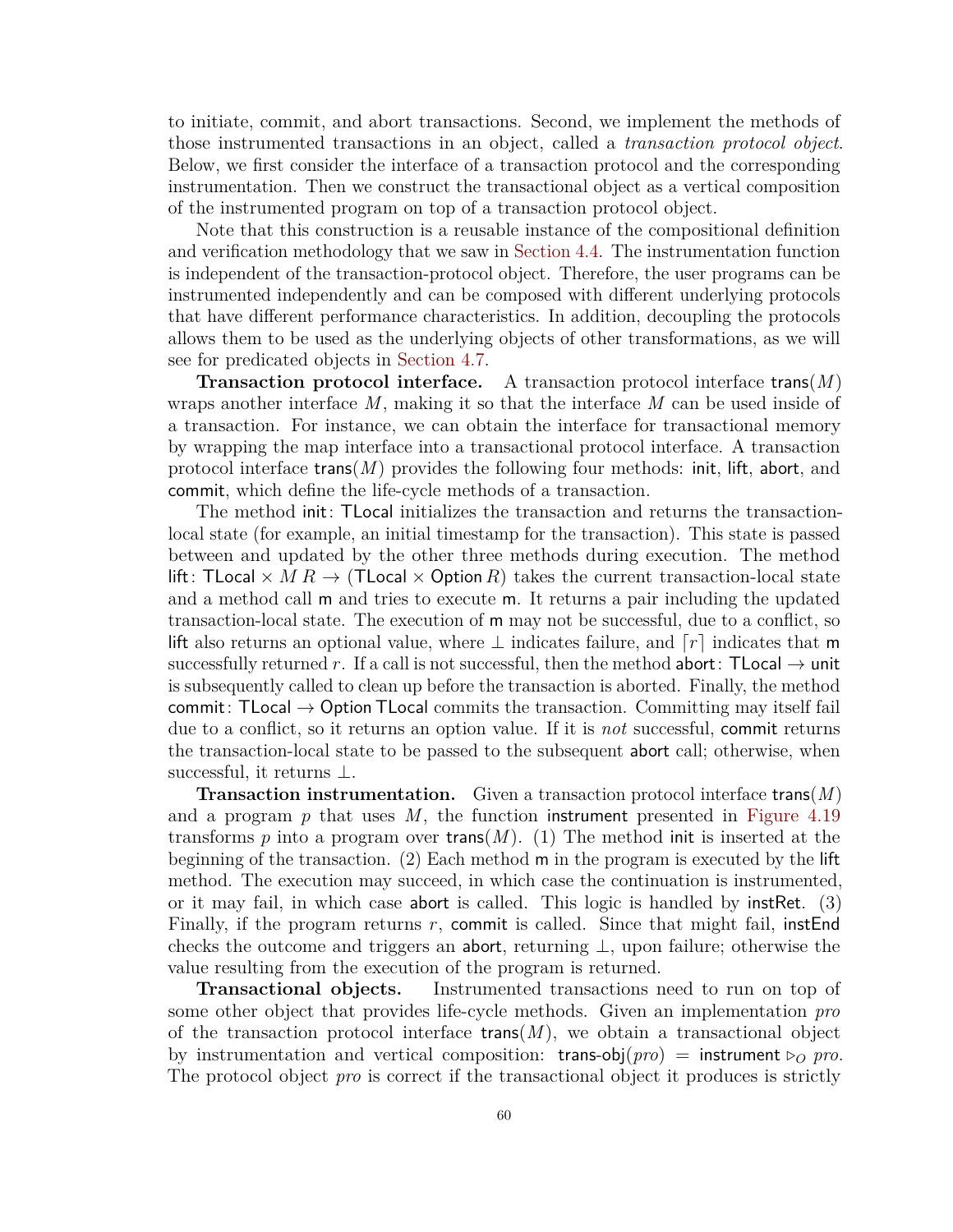```
init() :=I<sup>1</sup> t ← reg.read ();
       if (t \mod 2 = 1) init () else t\mathsf{lift}\left(t, m'\right) :=match m′with
          | get (k) \RightarrowG_1 v ← map.get (k);
G_2 gt ← reg.read ();
             if (gt = t)\langle t, \lceil v \rceil \rangle else \langle t, \perp \rangle| put (k, v) \Rightarrowif (t \mod 2 = 0)P<sup>1</sup> b ← reg.cas (t, t+1);
                 if (b)
P<sub>2</sub> \qquad \qquad ← map.put (k, v);\langle t+1, \lceil \mathsf{unit} \rceil \rangleelse \langle t+1, \perp \rangleelse
P_3 \qquad \qquad \leftarrow map.put(k, v);\langle t, \lceil \text{unit} \rceil \rangleabort (t) := unit
    commit (t) :=if (t \mod 2 = 1)C_1 \qquad \qquad \leftarrow reg.write(t+1);⊥
       else ⊥
```
FIGURE 4.20. Implementation of the TML protocol tml-imp

serializable for any set of programs. That is, with respect to the specification *spec*, we have trans-obj $(pro) \leq$ ss *spec*. The following lemma formalizes a way of decomposing that obligation, for an arbitrary candidate object.

<span id="page-67-2"></span>**Lemma 4.6.1.** *A candidate protocol object*  $tm = (M_0, tm\text{-}imp, spec_0)$  *is strictly serializable with respect to* map-spec *iff* (instrument $\triangleright$ *tm-imp*) $\triangleright$ *Sspec*<sub>0</sub>  $\lesssim$ <sub>L</sub> trans-spec(map-spec).

<span id="page-67-0"></span>**4.6.1. Transactional mutex locking.** It remains to see how to implement a transaction protocol object correctly. For the case of the map interface (which yields an implementation of transactional memory), we proved two implementations are strictly serializable: the single global lock [\[Menon et al.,](#page-100-0) [2008\]](#page-100-0) protocol and the Transactional Mutex Locking (TML) protocol [\[Dalessandro et al.,](#page-92-5) [2010\]](#page-92-5). We illustrate the technique with TML.

The TML protocol object tml is a transaction protocol object for the map interface. It provides get and put methods on a map of keys to values. The protocol object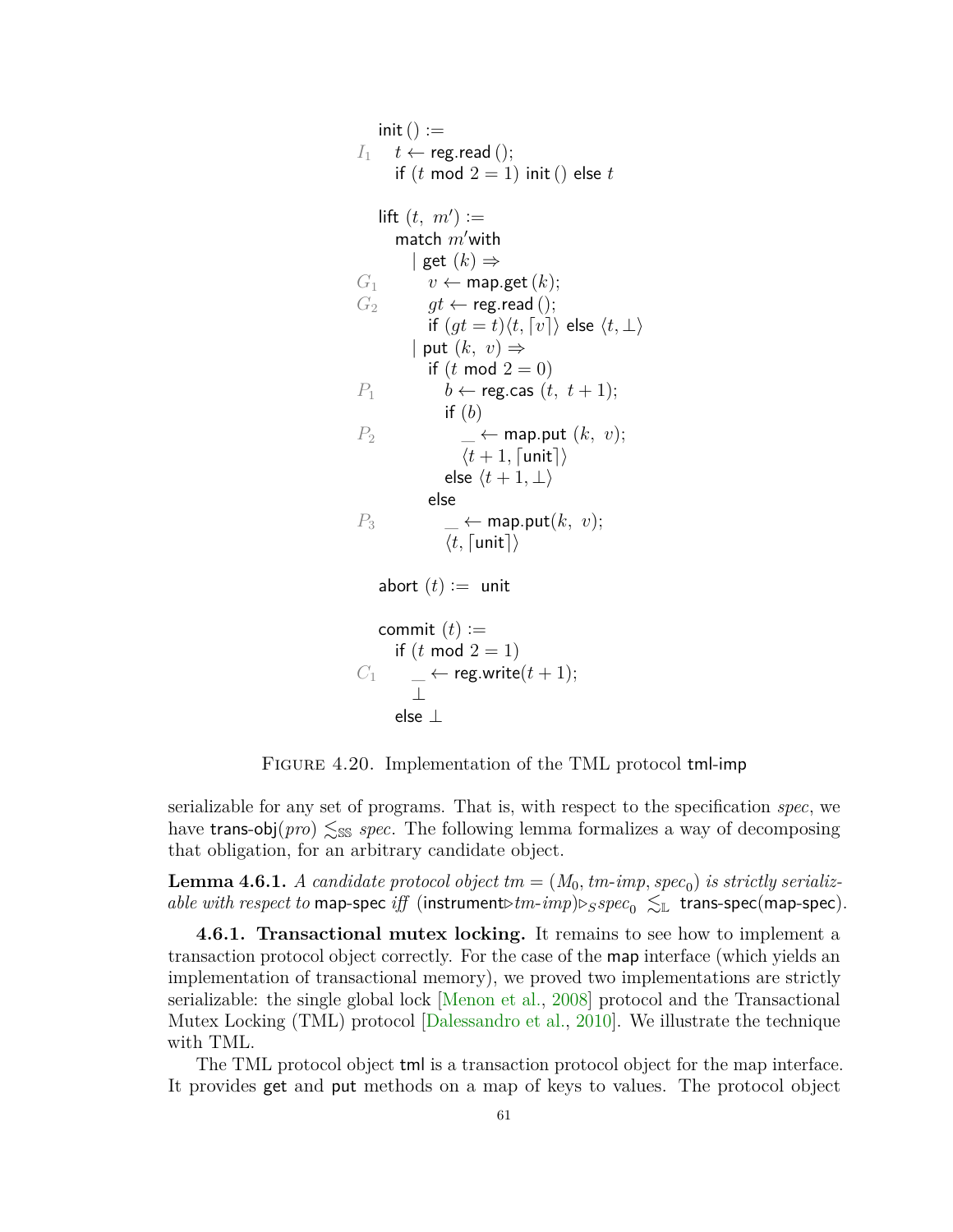uses a pair of a register and a map as its low-level interface. The register represents the global clock for the protocol, and the map stores values for the keys. We say that a transaction is a writer if it executes at least one put method and is a reader if it executes no put methods. Writer transactions acquire exclusive access to the map by compare-and-swapping the parity of the global clock from even to odd, and they later release it by changing the parity of the global clock back to even. Reader transactions execute optimistically: they do not acquire any locks and do not block writer transactions.

[Figure 4.20](#page-67-1) represents the implementation of the TML protocol object. In the recursive init method, the transaction reads the global clock  $(I_1)$  in a loop until it is *even* (i.e., there is no concurrent writer transaction). The transaction keeps the final time that it reads in init as its transaction-local time *t*.

To lift the get method, first the value of the input key is read from the map  $(G_1)$ , and then the global clock is read  $(G_2)$ . If the global time is still equal to the transaction-local time, no writer transaction has been active in the meantime, and the values that the current transaction has read are still valid. Hence, the transaction returns the read value. Otherwise, the values that the transaction has speculatively read may have changed, and it returns failure.

For the put method, it is first checked if the current transaction has already acquired exclusive access to the map, i.e., the transaction-local time is odd. If that is the case, the transaction can access the map directly  $(P_3)$ . Otherwise, the transaction tries to acquire exclusive access by incrementing the global time using a compare-and-swap  $(P_1)$ . If the compare-and-swap is not successful, the global clock has changed since it has been read in the init method. Another writer transaction has acquired exclusive access to the map and may have changed it. Therefore, the values previously read by the current transaction may no longer be valid, and the method fails by returning ⊥. If the compare-and-swap is successful, then the map is updated with the input key and value  $(P_2)$ . The transaction keeps the fact that it has acquired exclusive access by incrementing its transaction-local time to the next odd value.

TML performs updates only if the transaction already has exclusive access and it is safe to perform the updates. Therefore, the abort method simply returns. The commit method checks the parity of the transaction-local time. If the transaction-local time is odd, the current transaction is a writer and has acquired exclusive access. It releases the exclusive-access right by incrementing the global time to the next even value  $(C_1)$ . Finally, the **commit** method returns successfully.

Theorem 4.6.2. *The TML protocol object* tml *is strictly serializable with respect to the map interface.*

By [Lemma 4.6.1](#page-67-2) and the definition of transactional specification, we should prove the following concurrent refinement,

(instrument *▷* tml-imp) *▷<sup>S</sup>* (reg-spec + map-spec) ≲<sup>C</sup> atomic(ab-spec(prog-spec(map-spec)))

Intuitively, any step of a user program that is instrumented and vertically composed on tml should be refined by the whole execution of the user program or by not running it at all. To prove this refinement, we use the same proof principle that we saw in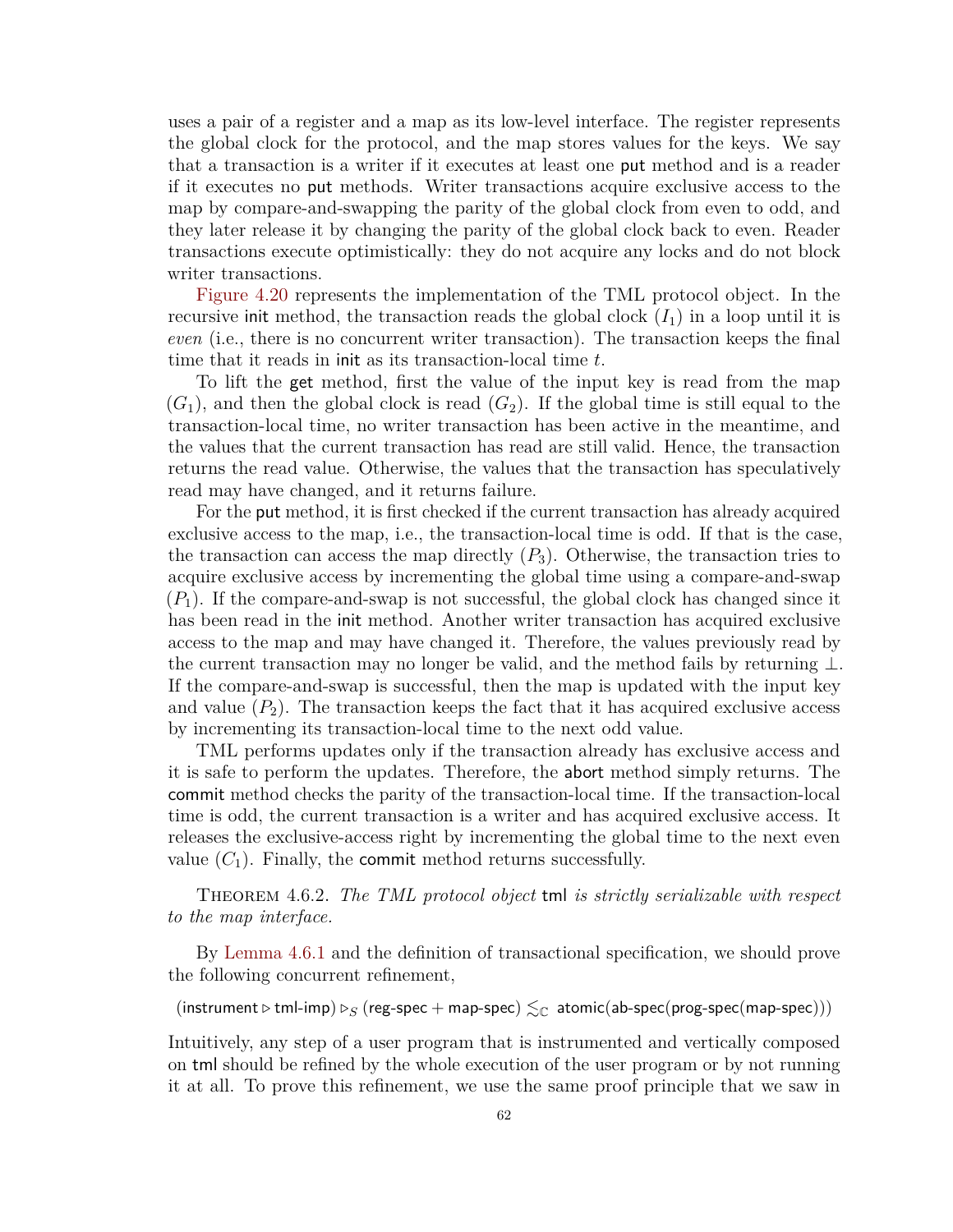Figure [4.13.](#page-57-0) The unfixed linearization point of a reader transaction is the method call *G*<sup>2</sup> of its last successful get method call. Otherwise, it is *C*<sup>1</sup> (for a writer transaction).

## **4.7. Transactional Predication**

<span id="page-69-0"></span>We show an example of composing a linearizable object and a serializable object: transactional predication. Whereas, in [Section 4.5.1,](#page-60-0) we implemented a linearizable map object, which guarantees that individual map methods are executed atomically, here we want to implement a serializable map object, which guarantees the atomicity of arbitrary map transactions, *i.e.*, programs that may involve many map method calls. Transactional predication is a technique to implement a serializable map object given a linearizable map [\(Section 4.5.1\)](#page-60-0) and a TM, *i.e.*, a serializable object of mutable references [\(Section 4.6.1\)](#page-67-0). The general idea is that the linearizable map quickly maps keys to references, so that calls on the high-level interface can be transformed into calls on references that are managed by the TM. The TM is used only for the final critical calls, which avoids expensive repeated TM calls but gains TM's composability properties.

Transactional predication may be a simple idea, but formalizing it is challenging because it implements a serializable object using linearizable and serializable objects. A naive and tedious verification approach would be to reason about how arbitrary high-level transactions are reduced to low-level transactions. Instead, we define transactional predication as a composition of implementations, and we reason about it compositionally and algebraically, by equational reasoning about vertical and horizontal object compositions (*▷*, +).

**4.7.1. Transactional Map.** We saw the structure of the predicated set in [Fig](#page-46-0)[ure 4.4.](#page-46-0) The predicated map is similar except that instead of a Boolean, a location stores the value of the key or  $\perp$  if the key is removed. The predicated map implements the high-level map interface (from [Section 4.3\)](#page-47-1) from keys Key to values Val using the sum  $\mathsf{RefMap} + \mathsf{TM}$  of the two low-level interfaces  $\mathsf{RefMap}$  and  $\mathsf{TM}$ .

The interface TM is the map interface (that we saw in [Section 4.3\)](#page-47-1) instantiated with Ref as the keys and Val as values. The references are abstract locations (users may not inspect them, and they are typically meant to be references to mutable memory cells). This interface is implemented by a serializable object such as TML [\(Section 4.6.1\)](#page-67-0), *i.e.*, programs consisting of get and put calls can be executed atomically.

**4.7.2. Locator.** The interface RefMap is a map of keys Key to references Ref, with only one method lookup : Key  $\rightarrow$  Ref. It is implemented by the locator shown in [Figure 4.21,](#page-70-0) atop a low-level map which provides methods  $\textsf{get}(k)$  and  $\textsf{putlfabsent}(k, v)$ . The locator object is a "lazy" map from keys to mutable references (locations) managed by the underlying transactional memory. When a key is looked up for the first time, a new reference will be allocated and returned; when the same key is looked up again, the same reference will be returned.

The locator object should appear to behave as a pure function  $\phi$ : Key  $\rightarrow$  Ref associating map keys to references. A subtlety is that references will be allocated dynamically, so the function  $\phi$  is only determined at runtime. In order to formally relate  $\phi$  to the locator object, we convert  $\phi$  into a sequential specification ref-map-spec<sub>*A*</sub>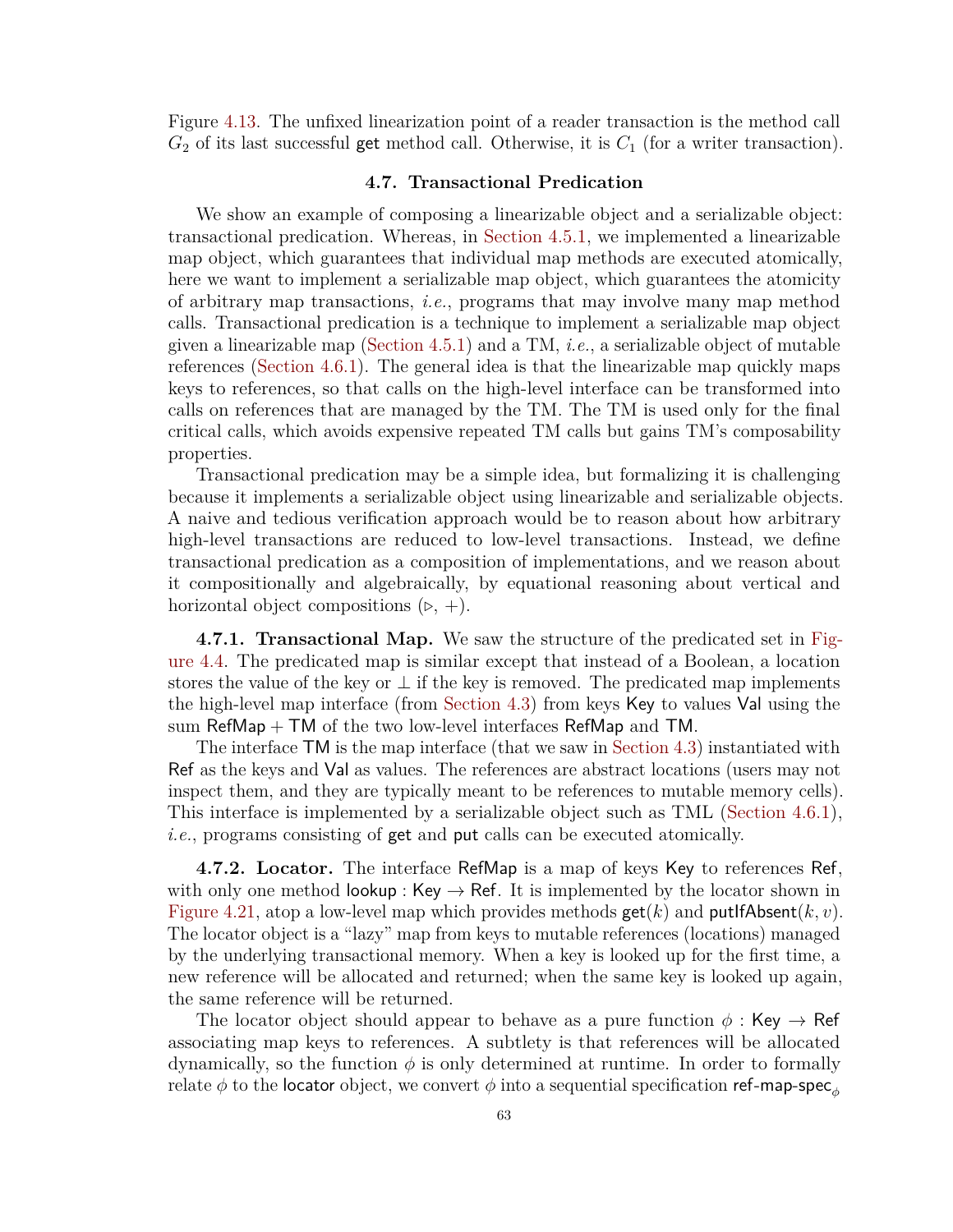```
locator(log(lookup(k)) :=o \leftarrow \text{get}(k);match o with
    [p] \Rightarrow p| ⊥ ⇒
     p \leftarrow newRef;
     p \leftarrow putIfAbsent (k, p);
     p
```
<span id="page-70-1"></span>

```
pred-map (m) :=match m with
   | get(k) \Rightarrowr \leftarrow RefMap.lookup (k);
     v \leftarrow \textsf{TM.get}(r);v
   | put(k, v) \Rightarrowr \leftarrow RefMap.lookup (k);
     TM.put(r, v);
     ⊥
```
FIGURE 4.22. Core function of transactional predication

parametrized by the pure function  $\phi : \mathsf{Key} \to \mathsf{Ref}$ , whose transitions associate lookup(k) calls to return values  $\phi(k)$ . Since the return value is entirely determined by the method call, the state type is trivially a singleton. The correctness theorem for a locator does not exactly match the general definition of linearizability, because the abstract object ref-map-spec*<sup>ϕ</sup>* now depends on the trace of the concrete object locator. For any history *h* of the object locator ( $h \in \text{beh}(\text{locator})$ ), there exists a function  $\phi$  : Key  $\rightarrow$  Ref such that  $h$  is a history of the specification ref-map-spec<sub> $\phi$ </sub>, i.e.,  $\mathsf{beh}(\mathsf{location}) \subseteq \cup_\phi \mathsf{beh}(\mathsf{ref-map\text{-}spec}_\phi).$ 

We elide the details of the application of that theorem to simplify the presentation of this proof. The rest of the refinement proof in the remainder of this section is after refining the locator to its specification. Thus, that proof will be applied to the history *h* from which we obtained the function *ϕ*.

Given a function  $\phi$ , we can also define another implementation pure-map<sub>*b*</sub> = (lookup( $k$ )  $\mapsto \phi(k)$ ) of the specification ref-map-spec<sub> $\phi$ </sub>, by directly using  $\phi$  to answer lookup calls. This alternative representation of ref-map-spec*<sup>ϕ</sup>* is useful in equational proofs since it abstracts away the "lazy" implementation. The low-level interface of pure-map<sub> $\phi$ </sub> is Empty as the object simply returns the value of  $\phi$  for  $k$  without making any low-level calls. The specification  $ref$ -map-spec<sub> $\phi$ </sub> and the implementation pure-map<sub> $\phi$ </sub> are related by the following equality (which we will use in later proofs). Let us write  $obj_1 =_{\mathbb{C}} obj_2$  when  $obj_1 \lesssim_{\mathbb{C}} obj_2 \wedge obj_2 \lesssim_{\mathbb{C}} obj_1$ .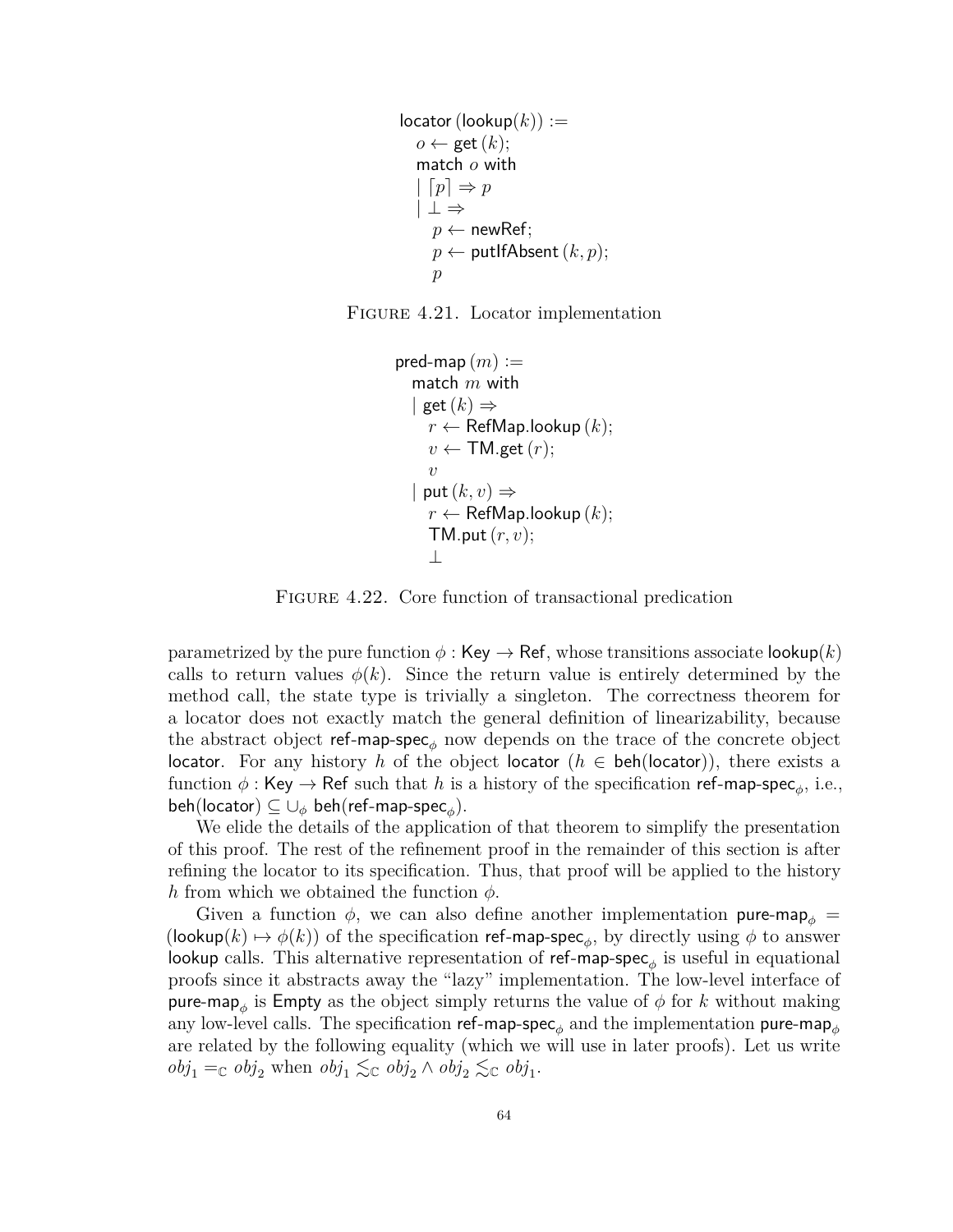**Lemma 4.7.1.** For all  $\phi$  and  $s$ ,

 $\mathsf{id} \triangleright_S (\mathsf{ref-map\text{-}spec}_\phi + s) =_{\mathbb{C}} (\mathsf{pure\text{-}map}_\phi + \mathsf{id}) \triangleright \mathsf{empty}_\mathsf{L} \triangleright_S s$ 

The key idea is that a program that makes calls to the interface RefMap + *M* intuitively has the same behavior as the program with interface *M* obtained by interpreting away the RefMap calls using  $\phi$ . The pure-map<sub> $\phi$ </sub> object does not use a low-level interface, so **pure-map**<sub>φ</sub>+id can be composed on top of **empty**<sub>L</sub> to filter calls on its left low-level interface. The resulting programs call methods only on the interface *M* (of *s*).

**4.7.3. Predication.** The implementation of predicated map pred-map is shown in [Figure 4.22.](#page-70-1) The function pred-map interprets a map method *m* that is parametrized by the key *k*. It first looks up the reference *r* associated with the key *k* by a lookup in the RefMap interface. Then, it accesses the value stored in the reference via get or put in the TM interface. The implementation pred-map is used later to instrument transactions over the exposed map interface.

The predicated map reduces calls on its map interface to calls on another map. Thus, it is straightforward that the object with the implementation pred-map on the low-level specification ref-map-spec*<sup>ϕ</sup>* + map-spec *sequentially* simulates the high-level specification map-spec.

### **Lemma 4.7.2.**

interp-as-spec (pred-map  $\triangleright_S$  (ref-map-spec<sub> $\phi$ </sub> + map-spec))  $\lesssim_{\mathbb{SP}}$  map-spec

**4.7.4. Instrumentation.** To instrument a transaction *p*, we first compose it on top of the pred-map implementation to obtain a program over the sum interface  $RefMap + TM$ . Then, we instrument the program with the function instrument R, a variant of instrument, defined in [Figure 4.19,](#page-65-0) where the main change is that instrumentR only lifts method calls *m* that belong to the TM interface, while forwarding RefMap calls without modification. We then compose it on top of  $id + tm\text{-}imp$  that leaves the left calls unchanged but interprets the right TM calls by the TM implementation *tm*-*imp*.

 $p$ -map-imp  $=$  trans $F$ (pred-map)  $\triangleright$  instrument $R \triangleright (id + tm - imp)$ 

The operator transF, defined below, transforms an implementation *f* of an interface *M* into an implementation trans $F(f)$  of the interface **?Prog** $(M)$ . When called with a transaction *p*, transF(*f*) makes a single call with the instrumented transaction  $p \triangleright f$ .

 ${\rm trans}$   ${\rm F:}$  Impl  $M N \to {\rm Impl}$  ( $?$ Prog $(M)$ ) ( $?$ Prog $(N)$ )

 $transF(f) = (?exec(p) \mapsto (v \leftarrow ?exec(p \triangleright f); v))$ 

The following lemma states the relation between instrument and instrumentR.

**Lemma 4.7.3.** *For all p, f and g,*

trans $F(f) \triangleright$  instrument $R \triangleright (g + id) \triangleright$  empty<sub>L</sub> = trans $F(f \triangleright (g + id) \triangleright$  empty<sub>L</sub>)  $\triangleright$  instrument.

The function instrumentR is applied to programs on a sum interface *M* + TM, and it wraps calls on the right but does not alter calls on the left. Therefore, the methods on the left can be interpreted using an implementation *g* before the instrumentation.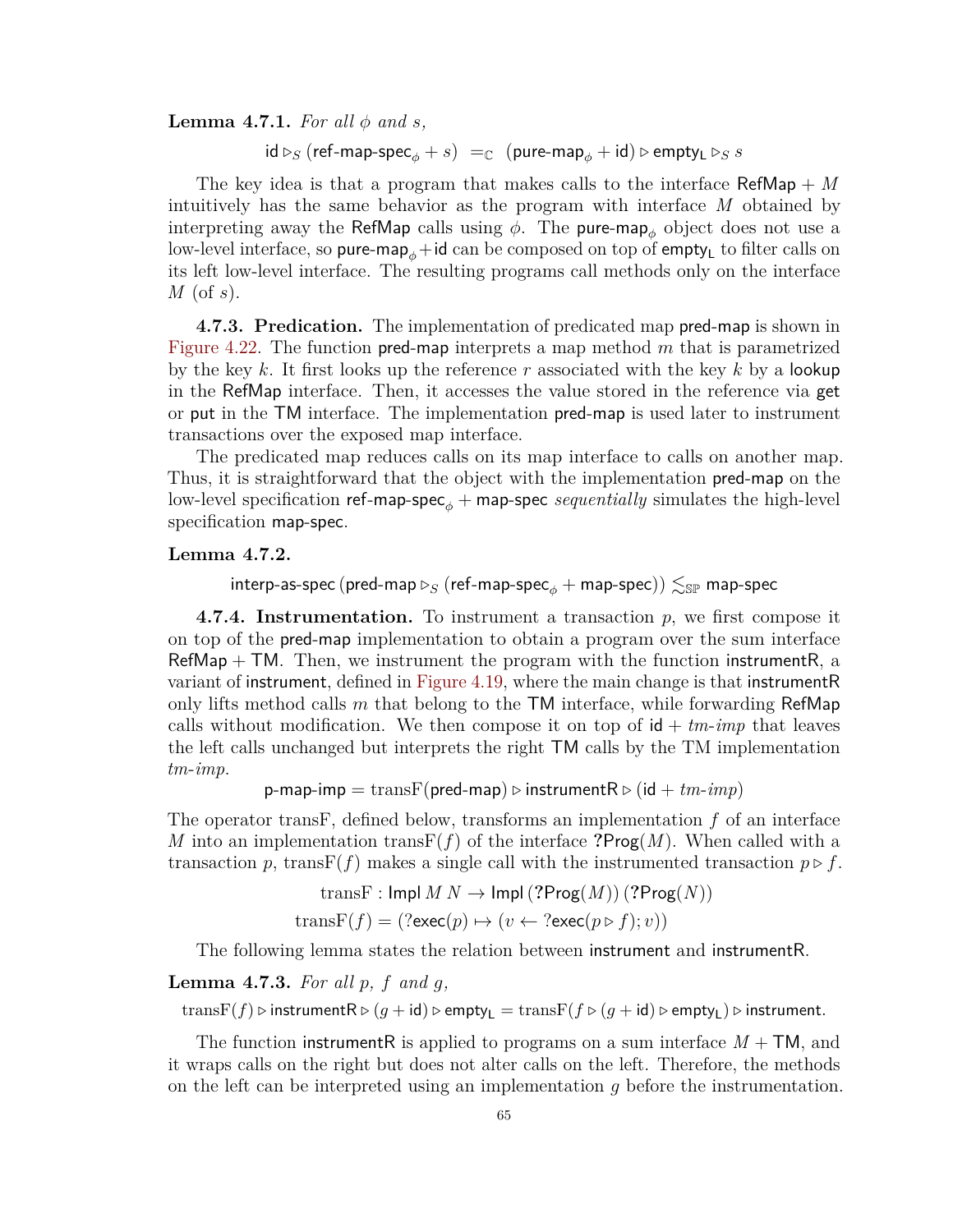Further, since the composition on  $\epsilon$  empty<sub>L</sub> removes the calls on the left, the function instrument can be applied instead of instrumentR.

# **4.7.5. Strict serializability.** The final transactional object is

 $\mathsf{p}\text{-}\mathsf{map} = \mathsf{p}\text{-}\mathsf{map}\text{-}\mathsf{imp}\triangleright_S(\mathsf{ref}\text{-}\mathsf{map}\text{-}\mathsf{spec}_\phi + \mathit{spec}_0)$ 

where  $spec_0$  is the specification of the low-level interface of the TM protocol. The goal is to prove the serializability of this object with respect to the map specification map-spec.

Before the proof, we give a helper lemma. It states that interpreting a program *p* by an implementation *f* and then interpreting it under the transactional specification of *s* is the same as interpreting it directly as a transaction under the interpreted sequential specification of *f*.

# <span id="page-72-0"></span>**Lemma 4.7.4.** *For all f* and *s*, transF(*f*) $\triangleright$ <sub>*S*</sub> trans-spec(*s*)  $\leq$ <sub>SS</sub> interp-as-spec(*f* $\triangleright$ <sub>*SS*</sub>).

The proof of serializability is equational, *i.e.*, by successive refinements. This proof style allows us to package the correctness conditions of individual components as (in)equations that are then chained together in the final proof in well-delimited rewriting steps interleaved with some administrative simplifications or factorizations provided by the equational theory of interaction trees [\(Proposition 4.4.12\)](#page-55-0). The highlevel idea is that the pure calls to ref-map-spec<sub> $\phi$ </sub> on the left can be filtered (step 2), and programs that are instrumented on the right by instrumentR can be transformed to flat programs that are instrumented by instrument (step 5). Having isolated the TM implementation *tm*-*imp*, its serializability guarantees can be applied (step 7). Finally, the correctness theorem of the core implementation exposes the map sequential specification (step 11). Those key steps rely respectively on properties of the low-level specification ref-map-spec, the instrumentation functions instrument and instrumentR, the serializable object *tm*, and the core implementation pred-map laid out above.

THEOREM 4.7.5 (Correctness of transactional predication).

$$
\text{p-map}\lesssim_{\mathbb{SS}}\text{map-spec}
$$

*Proof.*

- $(1)$  p-map  $=$  p-map-imp  $\triangleright_S$  (ref-map-spec $_\phi + spec_0)$
- (2) By [Lemma 4.7.1](#page-70-0) (after expanding with  $p$ -map-imp =  $p$ -map-imp  $\triangleright$  id):  $\lesssim_\mathbb{C}$  p-map-imp  $\triangleright$  (pure-map $_\phi$  + id)  $\triangleright$  empty<sub>L</sub>  $\triangleright_S$   $spec_0$

(3) Unfold p-map-imp:

transF(pred-map) *⊳* instrumentR  $\triangleright$  (id + *tm-imp*)  $\triangleright$  (pure-map<sub> $\phi$ </sub> + id)  $\triangleright$  empty<sub>L</sub>  $\triangleright$ <sub>*S</sub> spec*<sub>0</sub></sub>

(4) Commute vertical compositions based on properties of *▷* and + [\(Proposition 4.4.12\)](#page-55-0): = transF(pred-map)*▷*instrumentR*▷*(pure-map*ϕ*+id)*▷*(id+*tm*-*imp*)*▷*empty<sup>L</sup> *▷<sup>S</sup> spec*<sup>0</sup>  $\lambda = {\rm transF}({\sf pred-map}) \triangleright {\sf instrumentR} \triangleright ({\sf pure-map}_\phi + {\sf id}) \triangleright {\sf empty_L} \triangleright tm\text{-}imp \triangleright_S\; spec_0$ 

(5) By [Lemma 4.7.3:](#page-71-0)  $\lambda = \text{transF}(\text{pred-map} \triangleright (\text{pure-map}_{\phi} + \text{id}) \triangleright \text{empty}_{\bot}) \triangleright \text{instrument} \triangleright \text{tm-imp} \triangleright_{S} \text{spec}_{0}$ 

- (6) Abbreviate  $m = \text{pred-map} \triangleright (\text{pure-map}_{\phi} + \text{id}) \triangleright \text{empty}_L$ :
- $=$  trans $F(m)$   $\triangleright$  instrument  $\triangleright$   $tm\text{-}imp \triangleright_S spec_0$
- (7) By serializability of *tm* [\(Lemma 4.6.1\)](#page-67-0):

 $\lesssim_{\mathbb{C}}$  trans $F(m) \triangleright_{O}$  atomic(trans-spec(map-spec))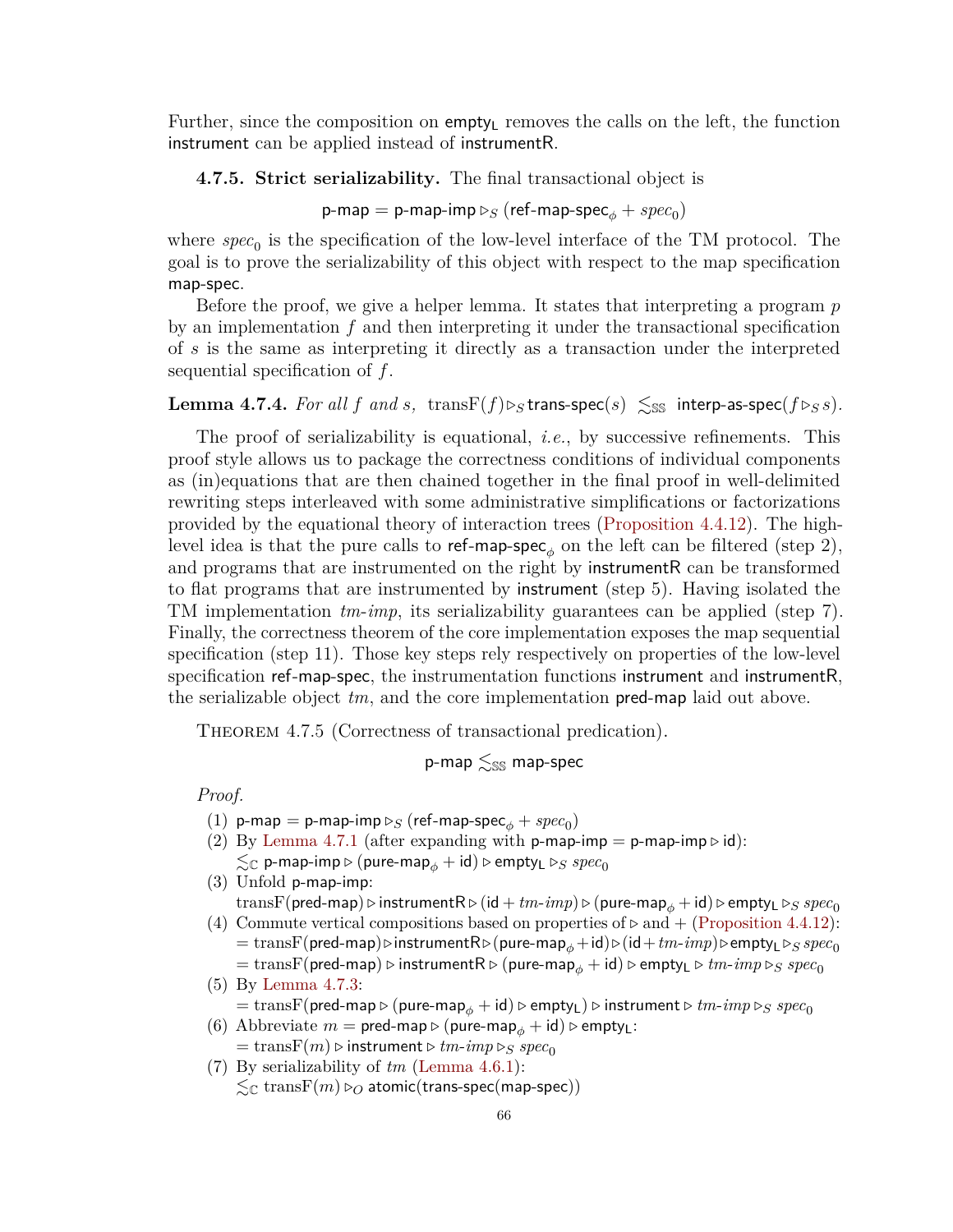(8) By definition of atomic and simplification:

 $=$  trans $F(m) \triangleright_{\mathcal{O}} (id \triangleright_S$  trans-spec(map-spec))  $=$  trans $F(m) \triangleright_S$  trans-spec(map-spec)

- (9) By [Lemma 4.7.4](#page-72-0) and the definitions of linearizability and strict serializability:  $\lesssim_{\mathbb{C}}$  atomic(trans-spec(interp-as-spec $(m \triangleright_{S}$  map-spec)))
- (10) By [Lemma 4.7.1:](#page-70-0)  $\lesssim_\mathbb{C}$  atomic(trans-spec(interp-as-spec(pred-map  $\triangleright_S$  (ref-map-spec $_\phi+$  map-spec))))
- (11) By [Lemma 4.7.2](#page-71-1) and [Proposition 4.4.6:](#page-53-0)  $\lesssim_{\mathbb{C}}$  atomic(trans-spec(map-spec))
- (12) By the definitions of linearizability and strict serializability:  $\leq$ <sub>SS</sub> map-spec  $\Box$

# **4.8. Opacity**

Our framework models strict serializability in terms of linearizability. Opacity [\[Guerraoui and Kapalka,](#page-94-0) [2008\]](#page-94-0), another correctness condition for transactional memories, requires active in addition to completed transactions to observe consistent state. Previous work [\[Lesani et al.,](#page-98-0) [2012b\]](#page-98-0) defined a transition system (or specification) for opacity that constrains the return values of all calls from active transactions. Here we give a sketch of how we can model opacity in terms of linearizability as well. A protocol object is opaque iff it is linearizable with respect to the opacity specification.

Given a interface M, recall that a transaction protocol object is an object implementing the protocol interface trans(*M*). Given also a specification *spec* with interface *M*, we previously defined strict serializability with respect to *spec* in terms of linearizability (of the instrumented protocol object) with respect to trans-spec(*spec*). The specification trans-spec(*spec*) specifies the observable behavior of completed transactions. Opacity will be defined similarly as linearizability (of the protocol object—without instrumentation) with respect to a specification opacity-spec(*spec*). The specification opacity-spec(*spec*) specifies the behavior of individual transactional methods in active transactions.

The opacity specification **opacity-spec**(*spec*) = ( $S_{\text{opacity}}$ ,  $s_{0,\text{opacity}}$ ,  $\Delta_{\text{opacity}}$ ) of type Spec trans(*M*), from a specification *spec* =  $(S, s_0, \Delta_{spec})$  : Spec *M* consists of the following components. First, a state in  $S_{\text{opacity}}$  is a pair of a state in  $S$ , to be the result of committed operations, and a log of live transactions, which is a mapping *ℓ* from transaction IDs to histories  $\ell(t) = [(m_1, r_1) \dots (m_i, r_i)]$ . Additionally,  $\ell$  may map a transaction ID to  $\perp$  to indicate a transaction which failed, but has yet to be aborted explicitly. Second, the initial state is  $s_{0,\text{opacity}} = (s_0 | \emptyset)$ , with an empty log in the second component. Third, the transition relation  $\Delta_{\text{opacity}}$  is defined by the inference rules in [Figure 4.23,](#page-74-0) to specify the behavior of the  $trans(M)$  methods  $init()$ ,  $\mathsf{lift}(t,m)$ , commit $(t)$ , and abort $(t)$ . These rules are adapted from the opacity automaton in [Lesani et al.](#page-98-0) [\[2012b\]](#page-98-0) to our present setting. To keep the presentation simple, this specification assumes that the transaction-local state *t* used by transactional methods consists only of a transaction ID. The method init() returns a fresh transaction ID, initializing it with an empty history. For a method  $\text{lift}(t, m)$ , which executes *m* in transaction *t*, it is successful only if it can produce a consistent result *r*, *i.e.*, such that the history of that transaction is valid starting from the current committed state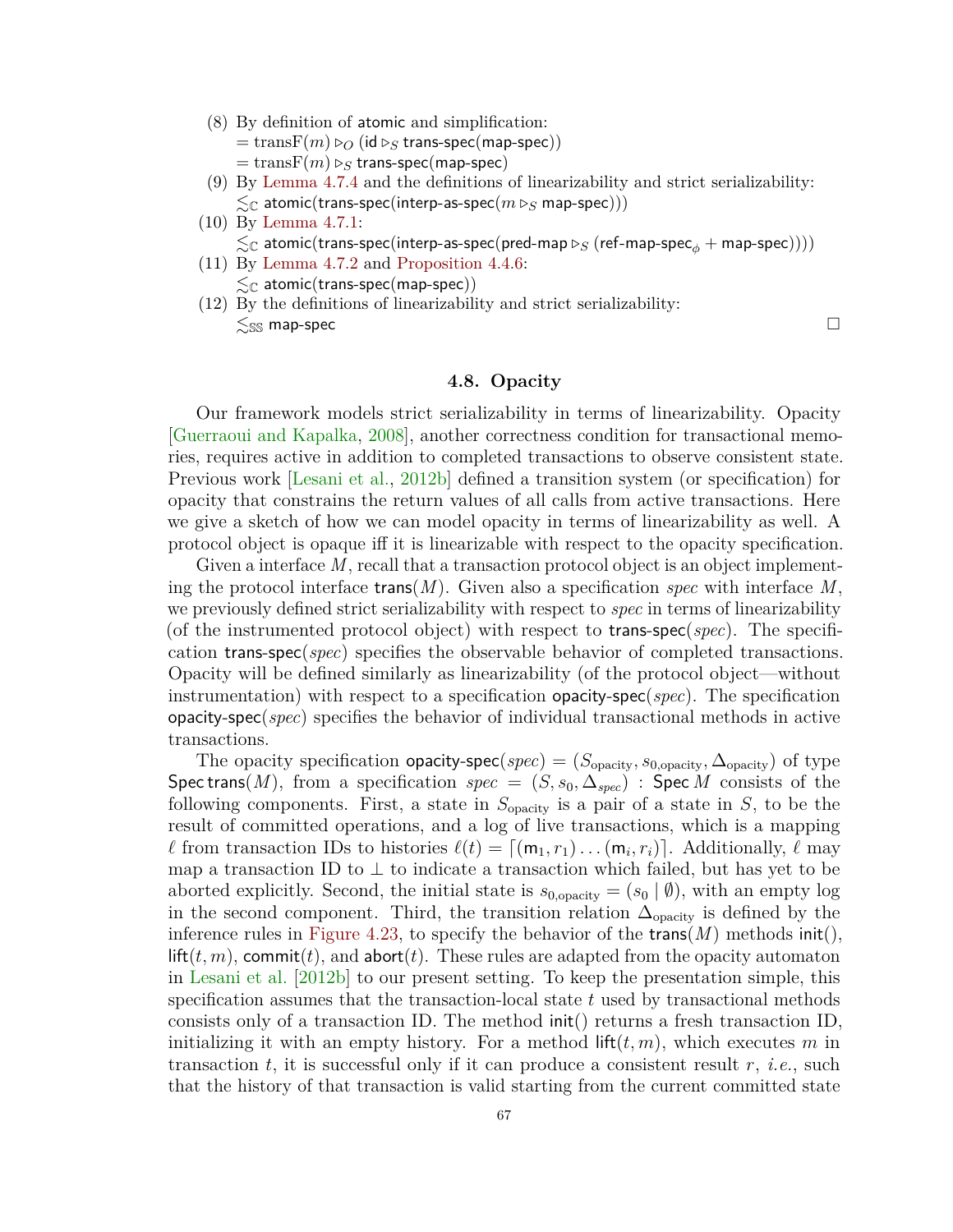<span id="page-74-0"></span>Opacity-init *t* ̸∈ *ℓ* (init*,*(*s, ℓ*)*, t,*(*s, ℓ*[*t* 7→ *ε*])) ∈ ∆opacity Opacity-lift-Ok *ℓ*(*t*) = ⌈*h*⌉ *s h*·(*m,r*) −−−−→*spec s* ′ (lift(*t, m*)*,*(*s, ℓ*)*,*(*t,* ⌈*r*⌉)*,*(*s* ′ *, ℓ*[*t* 7→ ⌈*h* · (*m, r*)⌉])) ∈ ∆opacity Opacity-lift-Fail *t* ∈ *ℓ* (lift(*t, m*)*,*(*s, ℓ*)*,*(*t,* ⊥)*,*(*s, ℓ*[*t* 7→ ⊥])) ∈ ∆opacity Opacity-commit-Ok *ℓ*(*t*) = ⌈*h*⌉ *s h* −→*spec s* ′ (commit(*t*)*,*(*s, ℓ*)*,* ⊥*,*(*s* ′ *, ℓ* \ *t*)) ∈ ∆opacity Opacity-commit-Fail *t* ∈ *ℓ* (commit(*t*)*,*(*s, ℓ*)*,* ⌈*t*⌉*,*(*s, ℓ*)) ∈ ∆opacity Opacity-abort *t* ∈ *ℓ* (abort(*t*)*,*(*s, ℓ*)*,*()*,*(*s, ℓ* \ *t*)) ∈ ∆opacity Aux-*ε s <sup>ε</sup>*−→*spec s* Aux-Cons *s h* −→*spec s<sup>h</sup>* (*m, sh, r, s*′ ) ∈ ∆*spec s h*·(*m,r*) −−−−→*spec s* ′

Figure 4.23. Transitions of the opacity specification opacity-spec(*spec*), with auxiliary transition relation  $\stackrel{h}{\rightarrow}_{spec}$ 

*s*. The method commit(*t*) must also check the history for validity, as the commited state may have changed since the last method invocation from that transaction. If that succeeds, *t* is removed from the log  $\ell$ , the resulting log is denoted as  $\ell \setminus t$ . The method abort(*t*) is called when either lift(*t*, *m*) or commit(*t*) fails to remove *t* from the log (see also [Figure 4.19\)](#page-65-0).

We can now define opacity. A transactional protocol object  $obj$ : Object  $(t\text{rans}(M))$ *ensures opacity* with respect to a sequential specification *spec* : Spec *M* if *obj* is linearizable with respect to opacity-spec(*spec*). We conjecture that this matches the definition in [Lesani et al.](#page-98-0) [\[2012b\]](#page-98-0), which has been related to the original formulation of opacity [\[Guerraoui and Kapalka,](#page-94-0) [2008\]](#page-94-0). Notably, opacity should subsume strict serializability: if *obj* ensures opacity with respect to *spec*, then *obj* is strictly serializable with respect to *spec*.

#### **4.9. Conclusion**

We have presented the first case study in formal verification that shows how to compose *verified transactional objects* whose implementations blend classic concurrent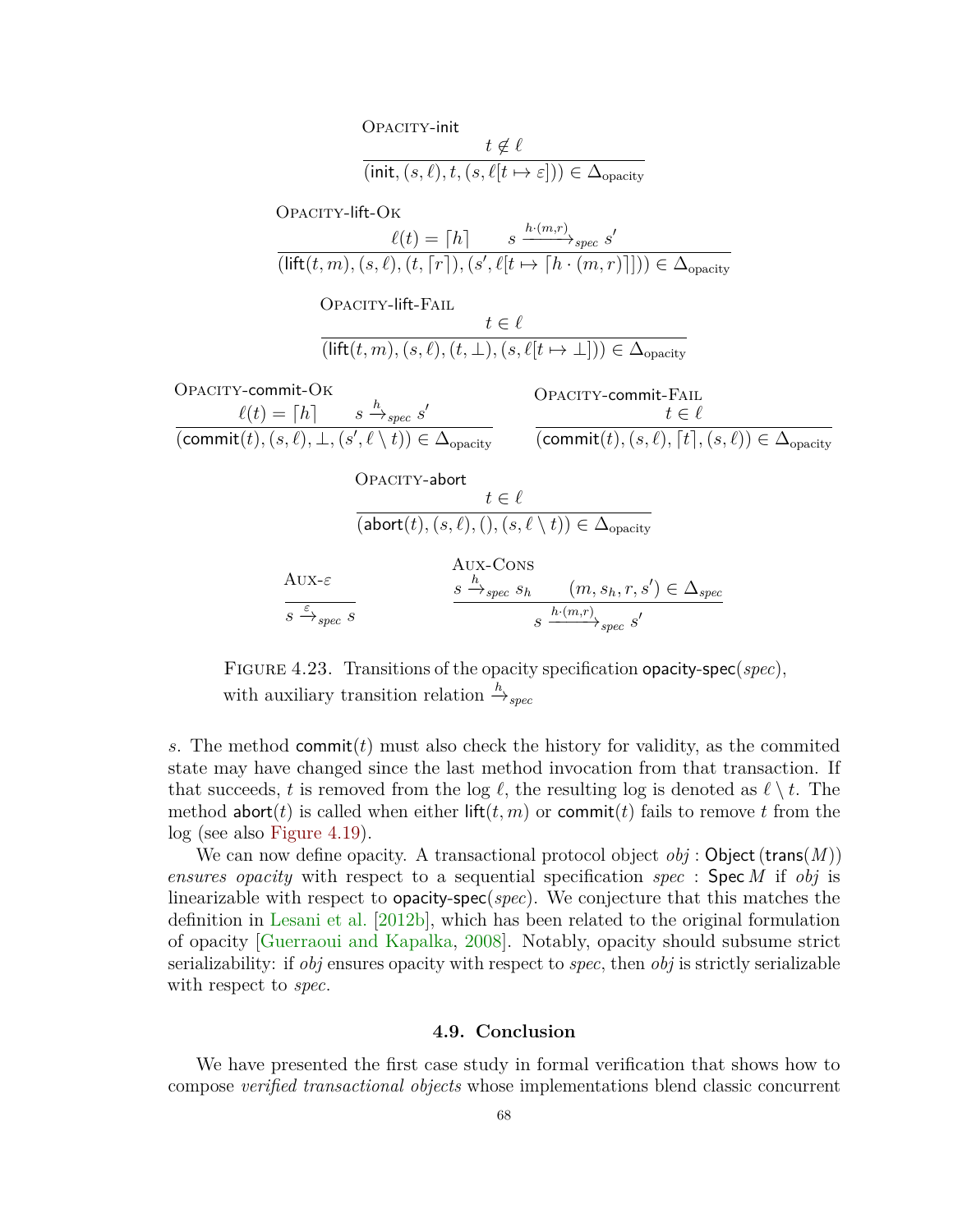data structures with transactions. Moreover, while one might expect new complications in the reasoning framework to support this marriage, we demonstrated how it can be accomplished in a simple modular framework. Our notion of concurrent-object correctness is the classic one of *linearizability* with respect to sequential specifications, but applied in a higher-order logic with functional programs that manipulate higher-order structures. Our encoding of transactions relies on methods that take complete transactions as inputs and rewrite them syntactically to add synchronization, permitting us to state and prove strict serializability in terms of linearizability.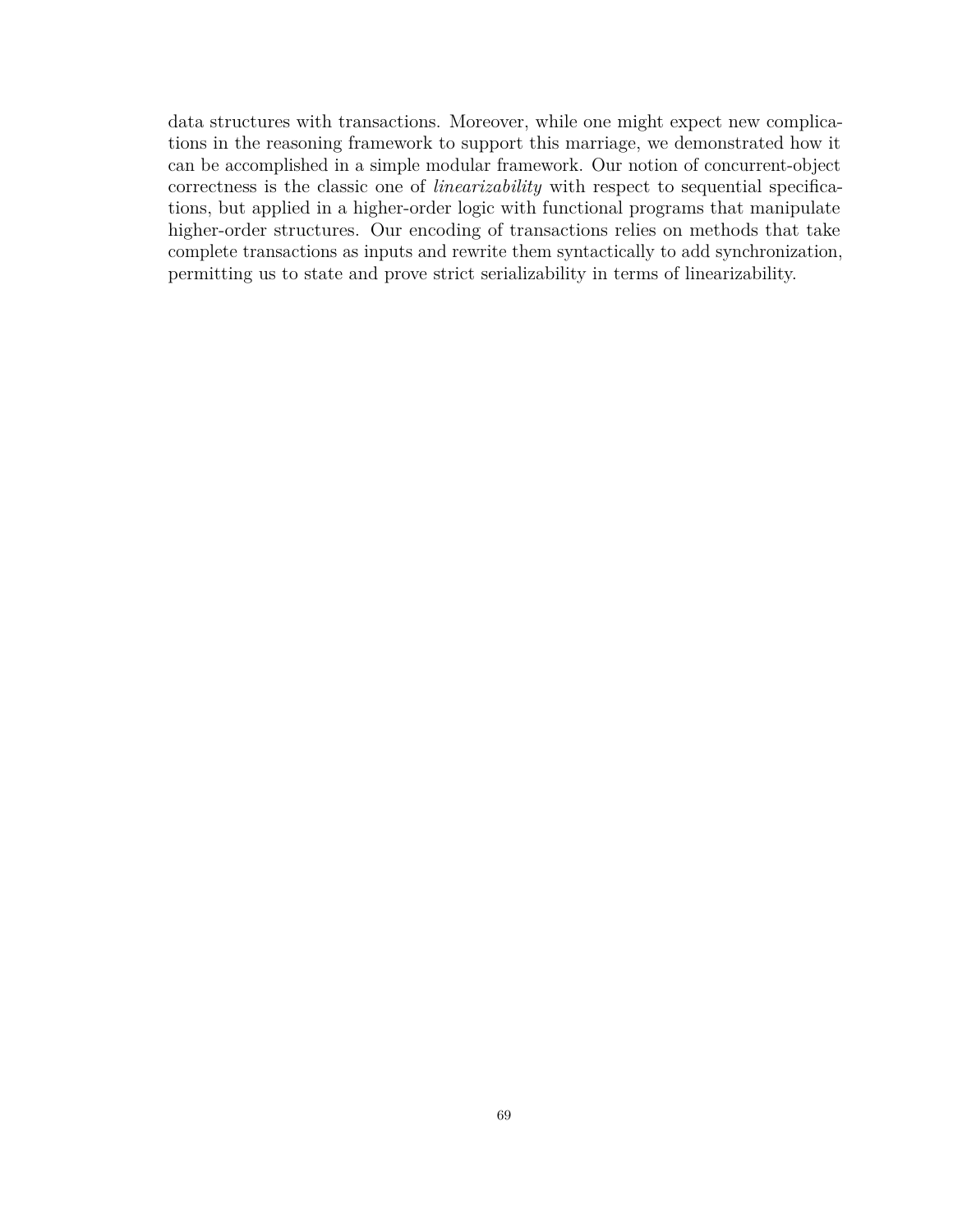# CHAPTER 5

# **Related Work**

#### **5.1. Interaction Trees**

<span id="page-76-0"></span>There is a wealth of related work investigating structures similar to interaction trees, with numerous perspectives on interaction, effects, nontermination, compositionality, and formal reasoning.

The problem of accommodating effectful programming in purely functional settings is an old one, and a variety of approaches have been explored, monads and algebraic effects being two of the most prominent. We concentrate on these two techniques, beginning with general background and then focusing on the closest related work.

**5.1.1. Monads, Monad Transformers, and Free Monads.** Moggi's seminal paper [\[1989\]](#page-100-0) introduced monads as one way to give meaning to imperative features in purely functional programs. Monads were subsequently popularized by [Wadler](#page-103-0) [\[1992\]](#page-103-0) and [Peyton Jones and Wadler](#page-101-0) [\[1993\]](#page-101-0) and have had huge impact, especially in Haskell. However, it was soon recognized that composing monads to combine multiple effects was not straightforward. Monad transformers [\[Moggi,](#page-100-1) [1990\]](#page-100-1) are one way to obtain more compositionality; for example, [Liang et al.](#page-99-0) [\[1995\]](#page-99-0) showed how they can be used to build interpreters in a modular way. The interp\_state function from Section [2.2](#page-18-0) is an example of building an event interpreter using a monad transformer in this style. In our case, not all monads are suitable targets for interpretation: we require them to support recursion in the sense that their Kleisli categories are iterative [\[Adámek](#page-89-0) [et al.,](#page-89-0) [2010,](#page-89-0) [Goncharov et al.,](#page-93-0) [2016\]](#page-93-0). Correspondingly, not all monad transformers can therefore be used to build interpreters.

Datatypes à la Carte [\[Swierstra,](#page-103-1) [2008\]](#page-103-1) showed how to use a *free monad* to define monad instances modularly. Transporting his definition to our setting, we would obtain the following:

```
CoInductive Free (E : Type \rightarrow Type) (R:Type) :=
| Ret : R \rightarrow Free E R
| Vis : E (Free E R) \rightarrow Free E R.
```
This version of the Vis constructor directly applies the functor E to the coinductively defined type Free E R itself. However, this type violates the strict positivity condition enforced by Coq: certain choices of E would allow one to construct an infinite loop.

Subsequent work [\[Apfelmus,](#page-89-1) [2010,](#page-89-1) [Kiselyov et al.,](#page-97-0) [2013,](#page-97-0) [Kiselyov and Ishii,](#page-97-1) [2015\]](#page-97-1) showed how free monads can be made more liberal by exposing the continuation in the Vis constructor. The resulting "freer" monad (called FFree in their work) is essentially identical to our ITrees—the difference being that, because they work in Haskell, which admits nontermination by default, it needs no Tau constructor.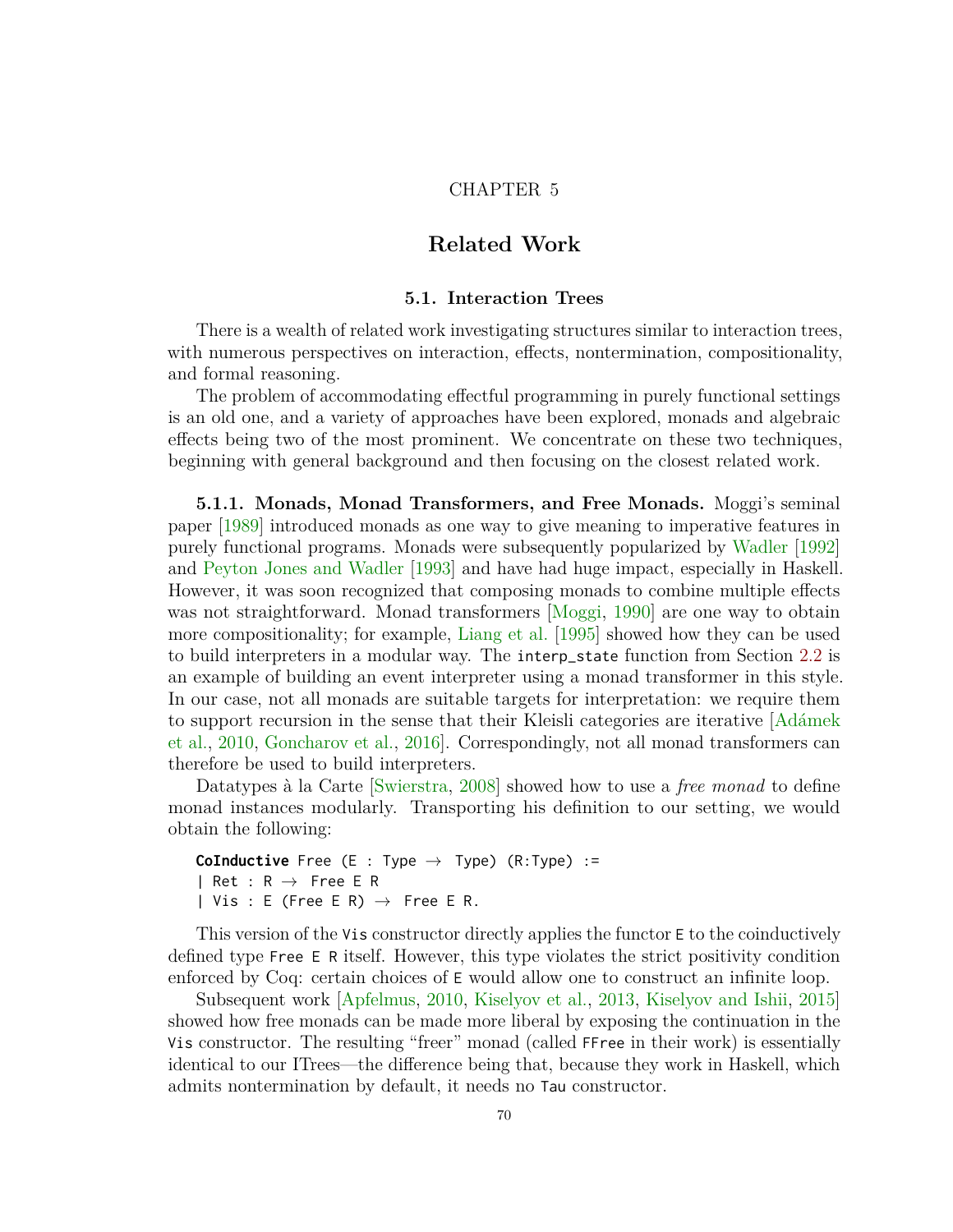When considered up to strong bisimulation, ITrees form the free *completely iterative monad* [\[Aczel et al.,](#page-89-2) [2003\]](#page-89-2) with respect to a functor of the form fun  $X \Rightarrow F X + F$ X, where the second component corresponds to Tau nodes. Quotiented by weak bisimulation, ITrees define a free *pointed monad* [\[Uustalu and Veltri,](#page-103-2) [2017\]](#page-103-2). There is a rich literature on the theory of iteration [\[Bloom and Ésik,](#page-90-0) [1993,](#page-90-0) [Milius,](#page-100-2) [2005,](#page-100-2) [Goncharov et al.,](#page-93-1) [2017\]](#page-93-1), studying the properties of operators such as mrec in yet more general category-theoretic settings. The ITrees library makes such results concretely applicable to formally verified systems.

ITrees are a form of resumptions, which originated from concurrency theory [\[Milner,](#page-100-3) [1975\]](#page-100-3). More precisely, ITrees can be obtained by applying a coinductive resumption monad transformer [\[Piròg and Gibbons,](#page-101-1) [2014,](#page-101-1) [Cenciarelli and Moggi,](#page-91-0) [1993\]](#page-91-0) to the delay monad of [Capretta](#page-91-1) [\[2005\]](#page-91-1). Other variations of the resumption monad transformer have been used to model effectful and concurrent programs [\[Nakata and Uustalu,](#page-100-4) [2010,](#page-100-4) [Goncharov and Schröder,](#page-93-2) [2011\]](#page-93-2). In particular, [Nakata and Uustalu](#page-100-4) [\[2010\]](#page-100-4) also used coinductive resumptions in Coq to define the semantics of Imp augmented with input-output operations. They also defined termination-sensitive weak bisimilarity ("equivalence up to taus") using mixed induction-coinduction. However, their semantics was defined as an explicitly coinductive *relation*, with judicious introductions of Tau. Their Coq development was specialized to Imp's global state and was not intended to be used as a general-purpose library. In contrast, our semantics are functional (denotational, definitional) *interpreters*, and we encapsulate nontermination (Tau is an internal implementation detail) using recursion operators that are compatible with Coq's extraction mechanisms.

**5.1.2. Algebraic Effects and Handlers.** Algebraic effects are a formalism for expressing the semantics of effectful computations based on the insight by Plotkin and Power that many computational effects are naturally described by algebraic theories [\[2001,](#page-101-2) [2002,](#page-101-3) [2003\]](#page-101-4). The idea is to define the semantics of effects equationally, with respect to the term model generated by operations  $op \in \Sigma$ , the signature of an algebra. When combined with the notion of an *effect handler*, an idea originally introduced by [Cartwright and Felleisen](#page-91-2) [\[1994\]](#page-91-2) and later investigated by [Plotkin and Pretnar](#page-101-5) [\[2013\]](#page-101-5), algebraic effects generalize to more complex control effects yet still justify equational reasoning. The monoidal structure of algebraic effects is well known [\[Hyland et al.,](#page-96-0) [2006\]](#page-96-0); more recent work has studied the relationship between monad transformers and modular algebraic effects [\[Schrijvers et al.,](#page-102-0) [2016\]](#page-102-0).

In our setting, an event interface such as state  $(Figure 2.12)$  $(Figure 2.12)$  defines an effect signature  $\Sigma$ , and its constructors Get and Put s define the operations. [Plotkin and](#page-101-5) [Pretnar](#page-101-5) used the notation  $op(x: X, M)$ , corresponding to the ITrees Vis op (fun x:X)  $\Rightarrow$  M) construct, and called it "operation application". They axiomatized the intended semantics of effects via equations on operation applications—for example, the fact that two get operations may be collapsed into one was expressed by the equation  $\text{get}(x : S.\text{get}(y : S.kxy)) = \text{get}(x : S.kxx)$ . For ITrees, we prove such equations relative to an interpretation of the events, as in Section [2.2.1.](#page-18-1)

The handlers of algebraic effects specify the data needed to construct an interpretation of the effect; they have the form handler{return  $x \mapsto f(x)$ ,  $(\mathsf{op}(y; \kappa) \mapsto$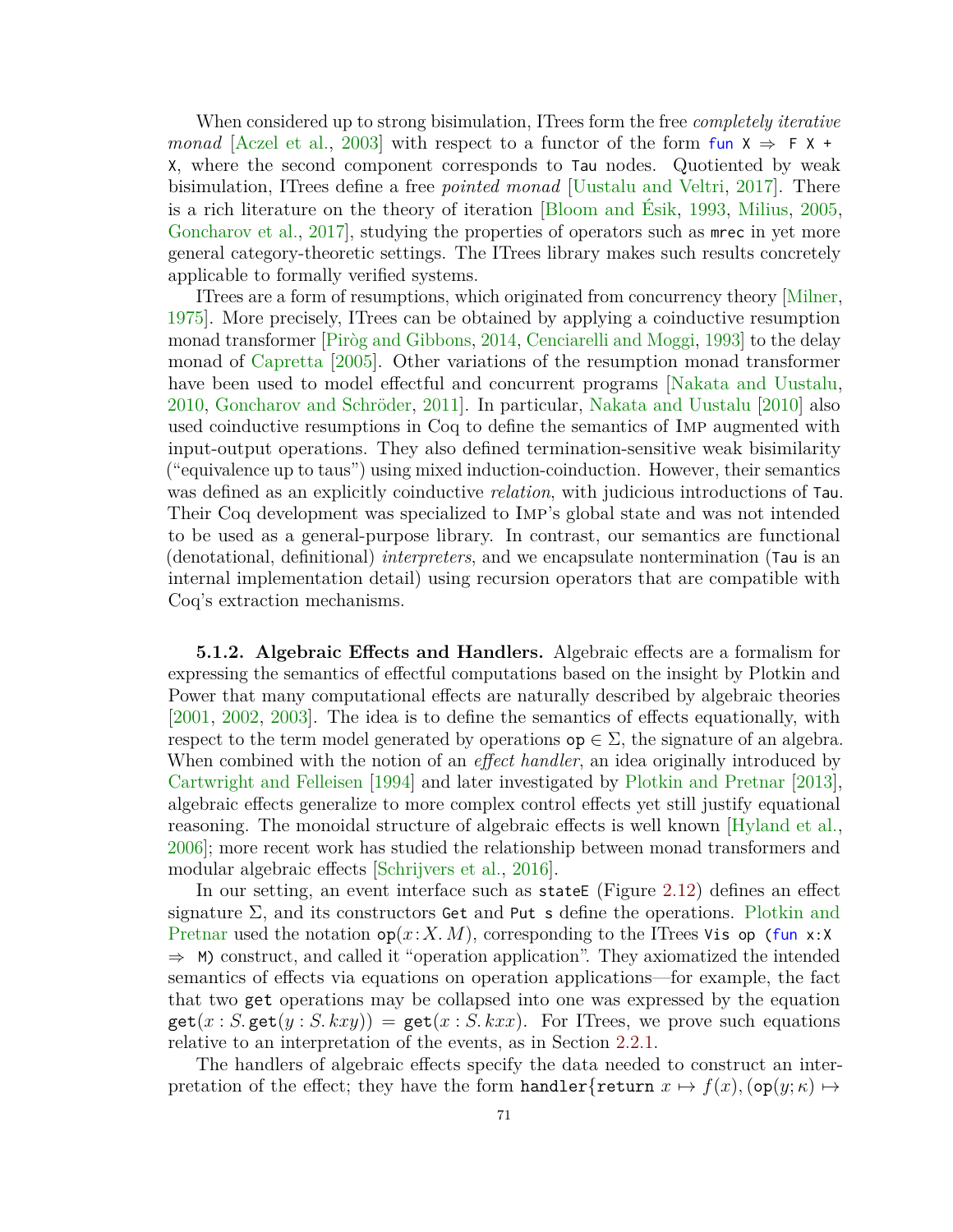$h(y, \kappa)$ <sub>op∈Σ</sub>}. In terms of our notation, the return component of the handler specifies the Ret case of an interpreter, and the sum over operation interpretations is written using a dependent type. Here, *h* corresponds to the most general elimination form for the ITree Vis constructor, which is a function of type  $\forall$  X, E X  $\rightarrow$  (X  $\rightarrow$  itree  $E(R) \rightarrow M R$  for M an iterative monad. However, Coq prevents us from creating a general-purpose interpeter parameterized by such a type—it needs to see the definition of the handler's body to verify the syntactic guardedness conditions.

In a language such as Eff [\[Bauer and Pretnar,](#page-90-1) [2015\]](#page-90-1), which supports algebraic effects natively, the operational semantics plumbs together the continuations with the appropriate handlers, scoping them according to the dynamic semantics of the language. In our case, we must explicitly invoke functions like interp\_state as needed, possibly after massaging the structure of events so that they have the right form.

[Johann et al.](#page-96-1) [\[2010\]](#page-96-1) studied the contextual equivalences induced by interpretations of standard effects. Most saliently, their paper developed its theory in terms of observations of "computation trees," which are "incompletely known" ITrees—they are inductively defined, and hence finite, but may also include ⊥ leaves that denote (potential) divergence. [Johann et al.](#page-96-1) showed how to endow the set of computation trees with a CPO structure based on approximation ( $\perp \subset t$  for any tree *t*) and use that notion to study contextual equivalences induced by various interpreters. The techniques proposed there should be adaptable to our setting: instead of working with observational partial orders, we might choose to work more directly with the ITree structures themselves.

**5.1.3. Effects in Type Theory.** Most of the work discussed above was done either in the context of programming languages with support for general recursion or in a theoretical "pen and paper" setting, rendering these approaches fundamentally different to the ITree library which is formalized in a total language. Work more closely related to ITrees is that undertaken in the context of dependent type theory.

The earliest work on mixing effects with type theory was done by [Hancock and](#page-94-1) [Setzer](#page-94-1) [\[2000\]](#page-94-1), followed by Hancock's dissertation [\[Hancock,](#page-94-2) [2000\]](#page-94-2). This line of work, inspired by monads and especially Haskell's IO monad, showed how to encode such constructs in Martin-Löf type theory. Those theories, in contrast to ITrees, do not allow silent steps of computation, instead integrating guarded or sized coinductive types as part of a strong discipline of total functional programming. The benefit of this is that strong bisimilarity is the only meaningful notion of equivalence; the drawback is that they cannot handle general recursion. Later work on object encodings [\[Setzer,](#page-102-1) [2006\]](#page-102-1) did consider recursive computations, though it did not study their equational theory or the general case of implementing interpreters within the type theory, as we have done. More recently, [Abel et al.](#page-89-3) [\[2017\]](#page-89-3) have demonstrated the applicability of these ideas in Agda. Although their paper includes a proof of the correctness of a stack object (among other examples), they do not focus on the general equational theory of such computations.

As mentioned previously, Capretta proposed using the "delay monad" to encode general recursion in a type theory, as we do here, though his paper used strong bisimulation as the notion of equivalence. The delay monad can be seen as either an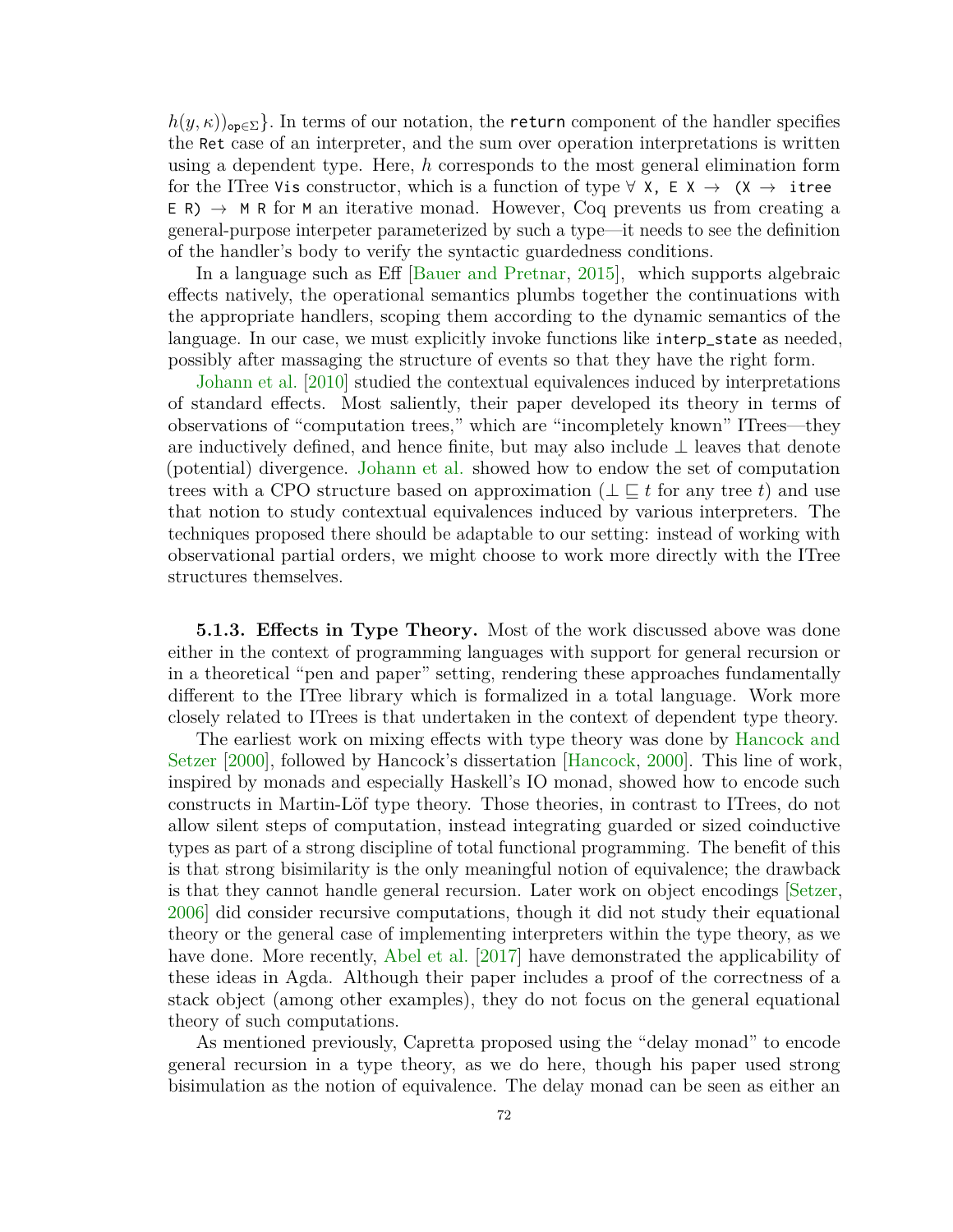ITree without the Vis constructor or, isomorphically, an ITree of type itree emptyE R. The main theoretical contribution of that paper was showing that the monad laws hold and that the resulting system is expressive enough to be Turing complete. Subsequent work explored the use of the delay monad for defining operational semantics [\[Danielsson,](#page-92-0) [2012\]](#page-92-0) and studied how to use quotient types [\[Chapman et al.,](#page-91-3) [2015\]](#page-91-3) or higher inductive types [\[Altenkirch et al.,](#page-89-4) [2017\]](#page-89-4) to define equivalence up to Tau, which we take as the basis for most of our equational theory. Because we are working in Coq, which does not have quotient or higher inductive types, we must explicitly use setoid rewriting, requiring us to prove that all morphisms respect the appropriate equivalences.

[McBride](#page-99-1) [\[2015\]](#page-99-1), building on Hancock's earlier work, used what he called the "general monad" to implement effects in Agda. His monad variant is defined inductively as shown below.

```
Inductive General (S:Set) (T : S \rightarrow Set) (X : Set) : Set :=
| RetG (x : X)
| VisG (s:S) (k : T s \rightarrow General S T X).
```
Its interface replaces our single E : Type  $\rightarrow$  Type parameter with S : Type and a type family  $S \rightarrow$  Type to calculate the result type of the event. McBride proposed encoding recursion as an (uninterpreted) effect, as we present in Section [2.3.](#page-21-0) In particular, he shows how to give a semantics to recursion using first a "fuel"-based (a.k.a. step-indexed) model and then by translation into Capretta's delay monad. The latter can be seen as a version of our interp\_mrec, but one in which all of the effects must be handled. Our coinductively defined interaction trees also support a general fixpoint combinator directly, which is impossible for the General monad.

The FreeSpec Coq library, implemented by [Letan et al.](#page-98-1) [\[2018\]](#page-98-1), uses a "program monad" to model components of complex computing systems. The program monad is essentially an inductive version of  $\mathsf{itree}^9$  $\mathsf{itree}^9$  (without Tau). What we call "events," the FreeSpec project calls "interfaces." The FreeSpec project is primarily concerned with modeling first-order, low-level devices for which general recursion is probably not needed. Its library offers various composition operators, including a form of concurrent composition, and it includes a specification logic that helps prove (and automate proofs of) properties about the systems being modeled. However, due to FreeSpec's use of the inductive definition, such systems must be structured as acyclic graphs. Nevertheless, FreeSpec doesn't eschew coinduction altogether—as we explain below, it, like CompCert, defines the environment in which the program runs coinductively. FreeSpec's handlers are thus capable of expressing diverging computations, but it does not support the equational reasoning principles that we propose.

Arrows [\[Hughes,](#page-95-0) [2000\]](#page-95-0) are another abstraction for effectful computations inspired directly by category theory, generalizing monads. [Paterson](#page-101-6) [\[2001\]](#page-101-6) extends that abstraction with a loop operator inspired by traced monoidal categories, a generalization of iterative categories.

**5.1.4. Composition with the Environment.** An idea that is found in several of the works discussed above is the need to characterize properties of the program's

<span id="page-79-0"></span> $^{9}$ The original version of FreeSpec also included a **bind** constructor, but, following our ITrees development, it was removed in favor of defining bind.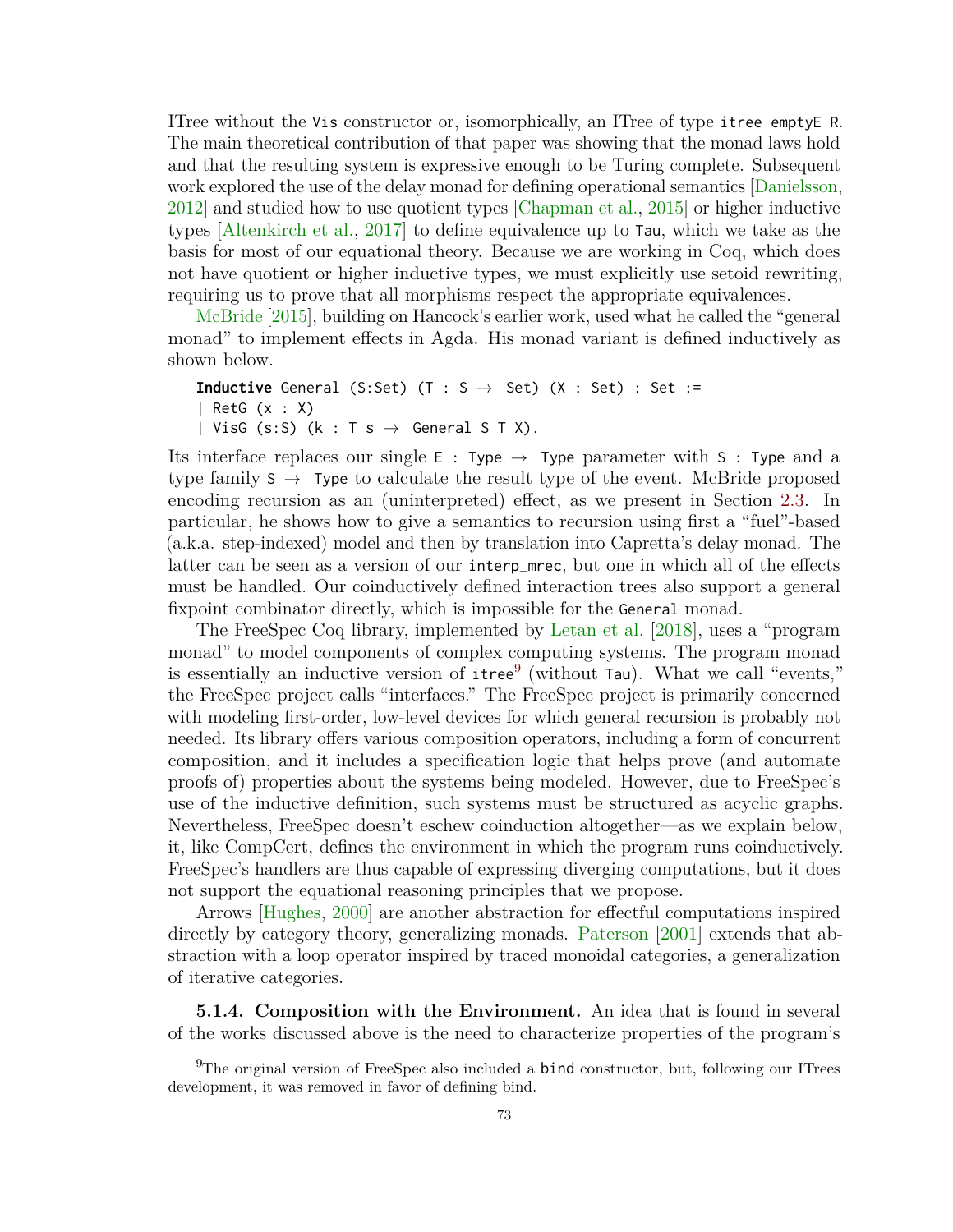environment. Recall the kill9 program from earlier, which halts when the input is 9 but continues otherwise. One might wish to prove that, if the environment never supplies the input 9, the program goes on forever. In a more realistic setting like CompCert, one might wish to make assertions about externally supplied functions, such as OS calls, malloc or memcpy, or to reason about the accumulated output on some channel such as the terminal.

The behavior of the environment is, in a sense, *dual* to the behavior of the program. CompCert, for example, formulates the environment as a coinductively defined "world," whose definition is (a richer version of) the following:

```
CoInductive world : Type :=
  World (io : string \rightarrow list eventval \rightarrow option (eventval * world))
```
Here the string and list of eventvals are the *outputs* of the event (they are provided by the program), and the result (if any) is a returned value and a new world. The environment's state is captured in the closure of the io function. Transliterating this type to our setting we arrive at:

# **CoInductive** world E : Type := World (io :  $\forall$  {A:Type}, E A  $\rightarrow$  option (A  $\star$ world E)).

[Letan et al.](#page-98-1) [\[2018\]](#page-98-1) use a definition very close to this (without the option) to define a notion of "semantics" for the program monad. Given such a definition, one can define a world that satisfies a certain property (for example, one that never produces 9 as an answer) and use it to constrain the inputs given to the program, by "running" the program under consideration in the given world. CompCert defines "running" via a predicate called possible\_trace that matches the answers provided by the io function to the events of the program trace.

The CertiKOS project [\[Gu et al.,](#page-93-3) [2015a,](#page-93-3) [2018a\]](#page-94-3) takes the idea of composing a program with its environment even further. Their Concurrent Certified Abstraction Layers (CCAL) framework also uses a trace-based formulation of semantics. In their context, traces are called *logs* and (concurrent) components are given semantics in terms of sets of traces. Each component (*e.g.*, a thread) can be separately given a specification in terms of its interface to (valid) external environments, which encode information about the scheduler and assumptions about other components in the context. A layer interface can "focus" on subsets of its concurrently executing components; when it is focused on a single, sequential thread, the interface is a deterministic function from environment interactions (as represented by the log) to its next action. The parallel layer composition operation links two compatible layers by "running" them together (as above) according to the schedule (inputs to one component can be provided by outputs of the other). In this case, one thread's behaviors influence another thread's environment. They formulate such interactions in terms of concepts from game semantics, which gives rise to a notion of refinements between layer specifications. Layers have the symmetric monoidal structure familiar from algebraic effects.

We conjecture that the sequential behavior of the CCAL system could be expressed in terms of ITrees and that the concurrent composition operations of the framework could be defined on top of that. Our KTree combinators already offer a rich notion of composition, including general, mutually recursive linking, which is similar to that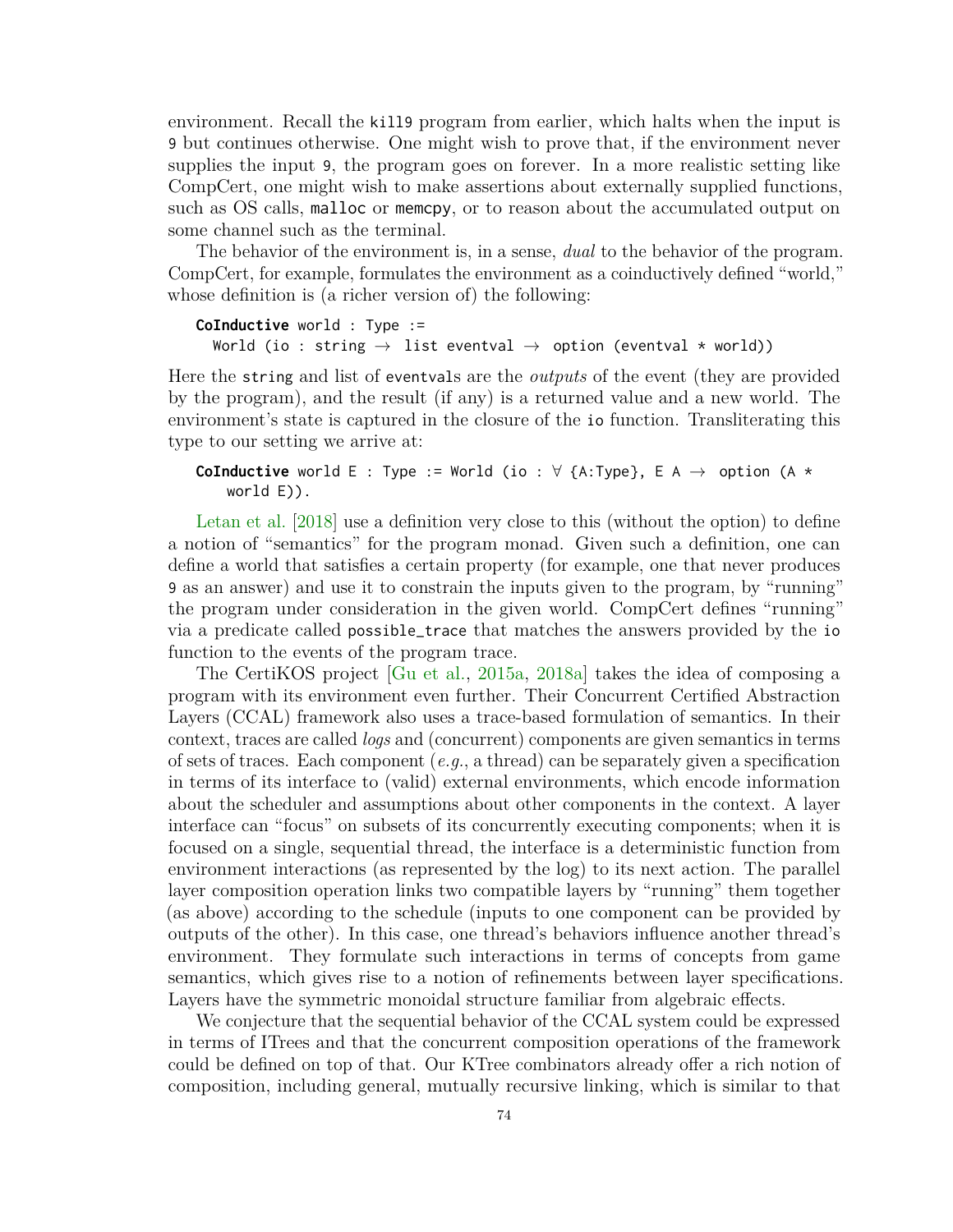offered by CCAL. Moreover, we can define similar "running" operations directly on ITrees, rather than on traces, coordinating multiple ITrees via an executable scheduler. This means that, besides proving properties of the resulting system, we can extract executable test cases [\[Koh et al.,](#page-97-2) [2019\]](#page-97-2).

**5.1.5. Formal Semantics.** There are a plethora of techniques used to describe the semantics of programming languages within proof assistants. In evaluating these techniques, we need to consider both the simplicity of the definitions and their robustness to language extensions. The former is important because complex models are difficult to reason about, while the latter is important because seemingly small changes sometimes cascade through a language, invalidating previous work.

Denotational semantics translate the object language (*e.g.*, Imp or Asm) into the meta-language (*e.g.*, Gallina), seeking to leverage the existing power of the proof assistant. [Chlipala](#page-91-4) [\[2007\]](#page-91-4) also uses denotational semantics to verify a compiler, but in a simpler setting with a normalizing source language, and with models individually tailored to the intermediate languages. In contrast, ITrees serve as a common foundation for both semantics in our case-study compiler, and an equational theory enabling the verification of a termination-sensitive theorem. As we saw in Section [3.1,](#page-27-0) impure features such as nontermination can make this difficult, as proof assistants often include only a total function space. One way to circumvent this limitation is via a "fuel"-based semantics, where computations are approximated to some finite amount of unwinding. [Owens et al.](#page-100-5) [\[2016\]](#page-100-5) use this approach to develop functional big-step semantics. To reason about nonterminating executions, [Owens et al.](#page-100-5) [\[2016\]](#page-100-5) leverages the classical nature of the HOL logic to assert that, if no amount of fuel is sufficient for termination, then the computation diverges. They further show how oracle semantics [\[Hobor,](#page-95-1) [2008\]](#page-95-1) can be used to enrich this language with both IO and nondeterminism. In practice, the approach is quite similar to ITrees, except that we can omit the fuel and instead directly construct the infinite computation tree. With ITrees, events encode oracle queries and Taus represent internal steps, which may lead to divergence. However, as we showed in [Chapter 3,](#page-27-1) users of ITrees are mostly insulated from Taus when using the combinators from Section [2.3.](#page-21-0)

The approach of [Owens et al.](#page-100-5) [\[2016\]](#page-100-5) is reminiscent of traditional step indexing [\[Ahmed,](#page-89-5) [2004\]](#page-89-5), in which the meaning of a program is described by a set of increasingly accurate approximations.

Formalizations of more classic domain-theoretic denotational models exist [\[Benton](#page-90-2) [et al.,](#page-90-2) [2009,](#page-90-2) [2010\]](#page-90-3). Unfortunately, the learning curve for this style of denotational semantics was widely considered to be quite steep. The complexity of domaintheoretic models prompted exploring more operational approaches to formalizing semantics [\[Plotkin,](#page-101-7) [2004b,](#page-101-7)[a\]](#page-101-8). Big-step operational semantics share a similar flavor to denotational semantics as they both connect terms directly to their meaning. Unfortunately, interpreting big-step semantics inductively prevents them from representing divergent computations. Some works [\[Delaware et al.,](#page-92-1) [2013,](#page-92-1) [Chlipala,](#page-92-2) [2010\]](#page-92-2) avoid the issue of nontermination entirely, ascribing semantics only to terminating executions. [Charguéraud](#page-91-5) [\[2013\]](#page-91-5) provides a technique for avoiding the problem by duplicating the semantics both inductively and coinductively, arguing that such duplication can be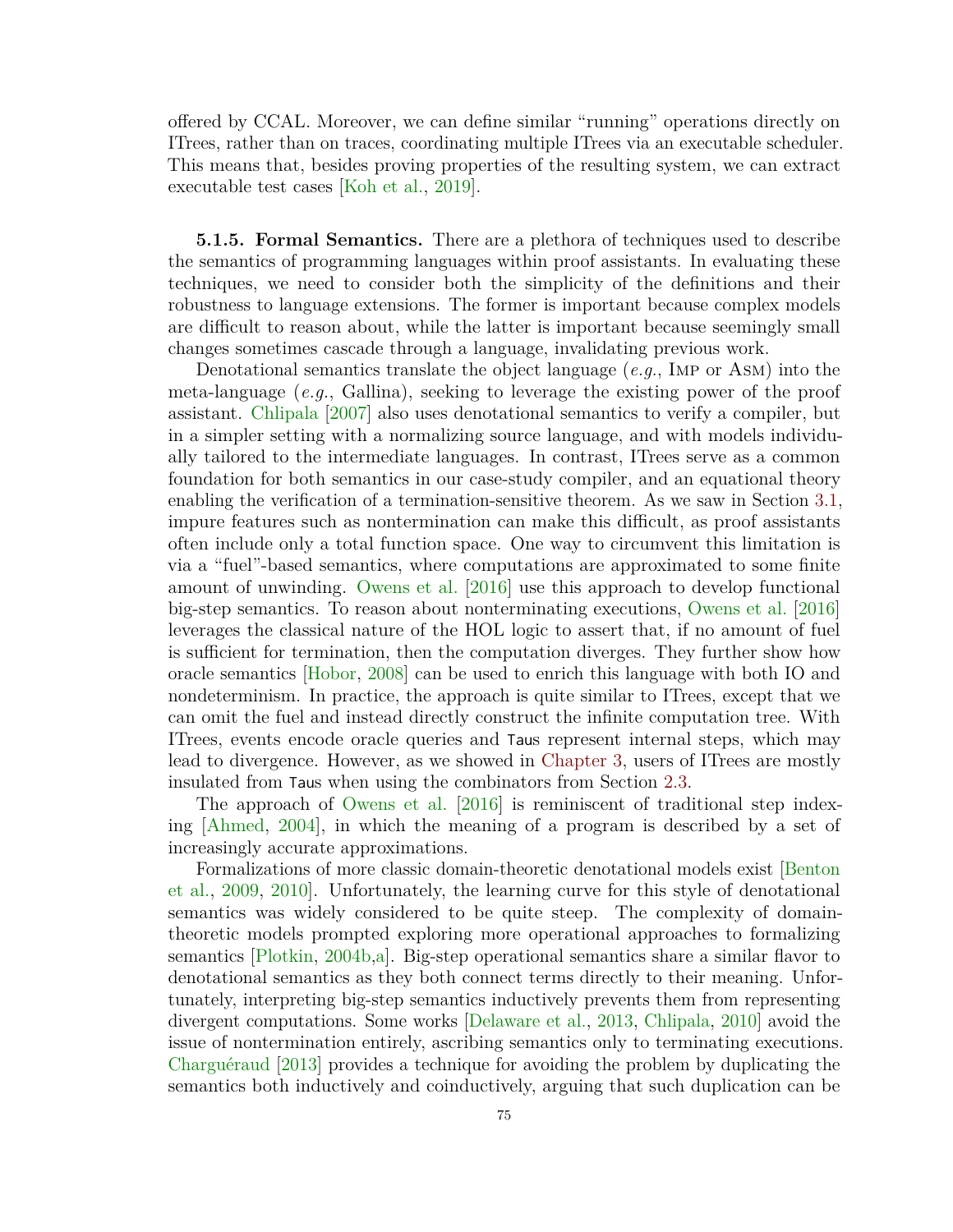automated and therefore should not be overly burdensome. The functional style of this "pretty big step" semantics is quite similar to functional denotational semantics, and thus bears a resemblance to ITrees. ITrees avoid the need to duplicate the semantics by giving a data representation rather than a propositional representation.

[Leroy and Grall](#page-98-2) [\[2009\]](#page-98-2) give an in-depth discussion relating inductive and coinductive semantic styles, providing an inductive judgment for "terminates in a value (and a trace)" and a coinductive judgment for "diverges (with an infinite trace)." Relating these semantics can be difficult, and the proofs sometimes rely on classical logic.

**5.1.6. Alternative Interpretations.** Those same tree structures also serve as general representations of recursive data types, encoding the constructors as a suitable event type (E in itree E). Such types are also called W-types, M-types, or containers [\[Abbott et al.,](#page-89-6) [2005,](#page-89-6) [Altenkirch et al.,](#page-89-7) [2015\]](#page-89-7).

Game semantics [\[Abramsky and McCusker,](#page-89-8) [1999,](#page-89-8) [Abramsky et al.,](#page-89-9) [1997,](#page-89-9) [Hyland,](#page-96-2) [1997\]](#page-96-2) is another approach to modelling interactive systems. In interaction trees, the event type E associates a set of responses to each event. In game semantics, such a structure is called an arena, viewing events and responses as moves in a game. [Michelbrink](#page-100-6) [\[2006\]](#page-100-6) generalizes the trees of [Hancock and Setzer](#page-94-1) [\[2000\]](#page-94-1) to construct a simple game semantic model. The CERTIKOS project  $[Gu et al., 2016]$  $[Gu et al., 2016]$  is also heavily influenced by game semantics [\[Gu et al.,](#page-93-3) [2015a,](#page-93-3) [2018a,](#page-94-3) [Vale et al.,](#page-103-3) [2022,](#page-103-3) [Koenig and](#page-97-3) [Shao,](#page-97-3) [2020\]](#page-97-3).

#### **5.2. Verified Transactional Objects**

**5.2.1. Composing Concurrent Operations.** Several previous works present techniques to compose multiple calls on concurrent data structures into atomic operations. Transactional boosting [\[Herlihy and Koskinen,](#page-95-2) [2008\]](#page-95-2) benefits from commutativity specifications to allow concurrent execution of commutative calls and prevent concurrent execution of noncommuting calls by acquiring the same lock. Later works presented optimistic variants [\[Hassan et al.,](#page-95-3) [2014,](#page-95-3) [Dickerson et al.,](#page-92-3) [2019\]](#page-92-3).

[Guerraoui](#page-94-5) [\[1995\]](#page-94-5) introduced o-atomicity, a property of specifications of atomicity that allows multiple objects with different serialization orders to be composed in the same transaction, presenting sketches of both pessimistic and optimistic implementations that satisfy o-atomicity. Similarly, Reversible Atomic Objects (RAO) [\[Antonopoulos et al.,](#page-89-10) [2016\]](#page-89-10) are an implementation technique for such compositions. In contrast to the two works above, this thesis presents general and composable definitions to capture different specifications and implementation techniques modularly, plus proof principles to verify correctness. ROA can be captured in our framework as a composition instance, and the RAO refinement proof can be captured as linearizability of the resulting object with respect to the specification of the high-level interface. Finally, in contrast to RAO, our framework supports recursive method calls.

We saw transactional predication [\[Bronson et al.,](#page-91-6) [2010\]](#page-91-6) in this thesis. Similarly, transactional data structures [\[Spiegelman et al.,](#page-102-2) [2016,](#page-102-2) [Assa et al.,](#page-90-4) [2020\]](#page-90-4) and transactional software objects [\[Herman et al.,](#page-95-4) [2016\]](#page-95-4) use TM judiciously and further benefit from specific data-structure semantics and organization to improve efficiency. Followup work presents lock-free variants [\[Elizarov et al.,](#page-92-4) [2019\]](#page-92-4). In Foresight [\[Golan-Gueta](#page-93-4)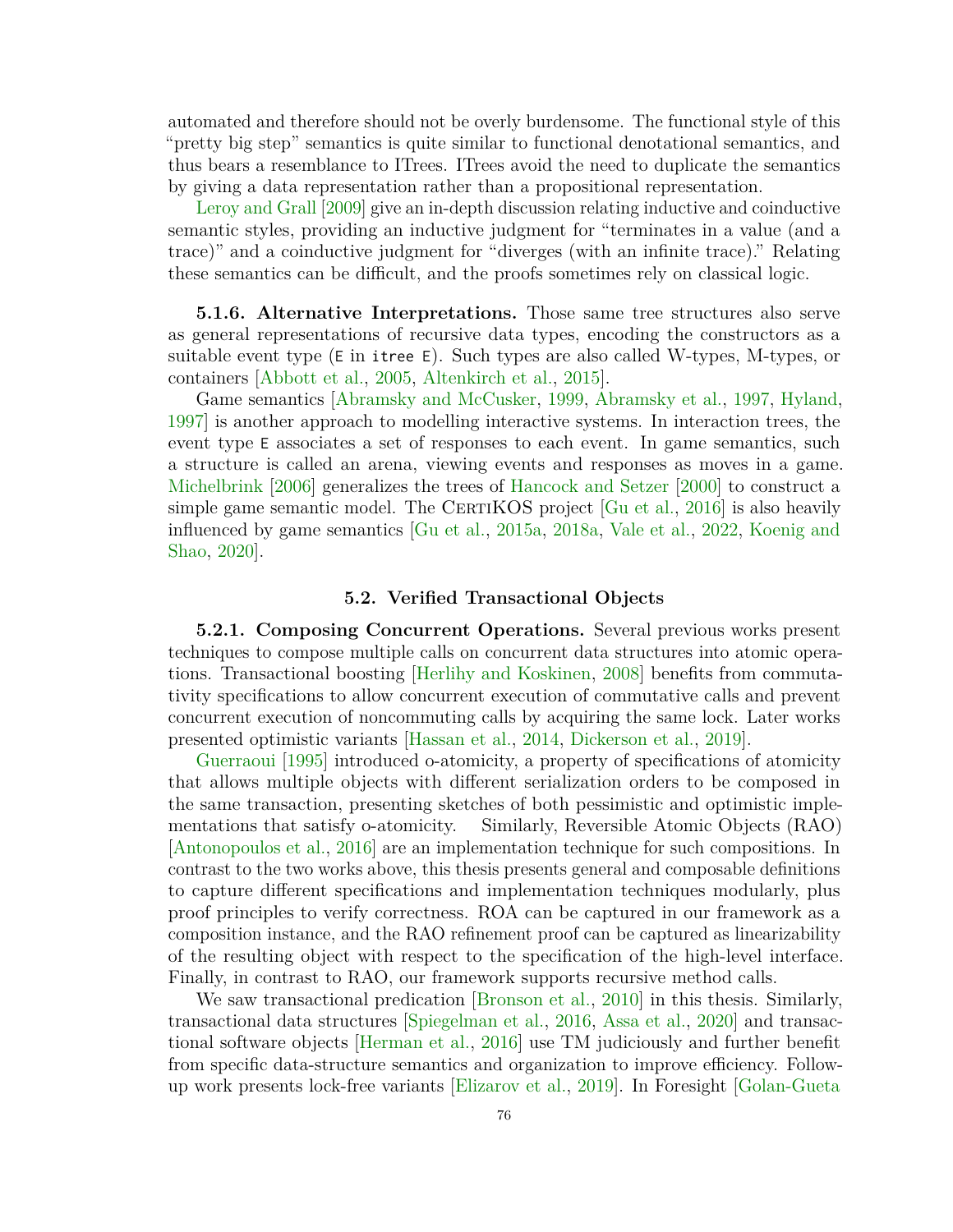[et al.,](#page-93-4) [2013\], the client declares an overapproximation of the set of methods that](#page-93-4) they foresee to be called. To maintains a partial order for the composed operations, the library may temporarily block a method call that does not commute with the possible future calls by the environment. A few other works [\[LaBorde et al.,](#page-97-4) [2019,](#page-97-4) [Zhang et al.,](#page-104-0) [2018,](#page-104-0) [Lamar et al.,](#page-97-5) [2020\]](#page-97-5) present custom synchronization mechanisms to provide transactional implementations of specific data structures such as linked lists and vectors. However, the above do not provide proof techniques and formal atomicity guarantees.

**5.2.2. Testing and Verification of Composed Operations.** Colt [\[Shacham](#page-102-3) [et al.,](#page-102-3) [2011\]](#page-102-3) and ICFinder [\[Liu et al.,](#page-99-2) [2013\]](#page-99-2) test atomicity of, and Snowflake [\[Lesani](#page-98-3) [et al.,](#page-98-3) [2014\]](#page-98-3) automatically verifies, composed methods that extend the interface of an already linearizable data structure [\[Lea,](#page-98-4) [2000\]](#page-98-4). Our framework includes tactics that can automatically verify a strict superset of the above use cases. Further, it supports the definition of a more diverse set of objects including composition of multiple objects and transaction protocols, and it provides general proof techniques to verify them. Flint [\[Liu et al.,](#page-99-3) [2014\]](#page-99-3) fixes nonatomic composed methods. It infers a specification from the method itself and applies heuristics to synthesize a concurrent implementation. In contrast to Flint's repair of composed methods, our framework supports their formal definition and mechanized verification.

TxC-ADT [\[Peterson and Dechev,](#page-101-9) [2017\]](#page-101-9) generates happens-before graphs and applies model checking to check the consistency of transactional data structures. By contrast, our framework presents proof techniques to verify these data structures mechanically in a proof assistant.

**5.2.3. Testing and Verification of Atomicity.** [Filipović et al.](#page-93-5) [\[2010\]](#page-93-5) characterized linearizability as observational refinement. [Attiya et al.](#page-90-5) [\[2017\]](#page-90-5) characterized the TM correctness conditions TMS [\[Doherty et al.,](#page-92-5) [2013\]](#page-92-5) and opacity [\[Guerraoui](#page-94-0) [and Kapalka,](#page-94-0) [2008\]](#page-94-0) as observational refinement. Thus, the notions of simulation and refinement [\[Abadi and Lamport,](#page-89-11) [1991,](#page-89-11) [Lynch and Vaandrager,](#page-99-4) [1995\]](#page-99-4) have been applied to verify atomicity [\[Schellhorn et al.,](#page-102-4) [2012,](#page-102-4) [Bouajjani et al.,](#page-91-7) [2017,](#page-91-7) [Lesani](#page-98-5) [et al.,](#page-98-5) [2012a,](#page-98-5) [Jagannathan et al.,](#page-96-3) [2014,](#page-96-3) [Hawblitzel et al.,](#page-95-5) [2015b,](#page-95-5) [Turon et al.,](#page-103-4) [2013,](#page-103-4) [Emmi and Enea,](#page-92-6) [2019,](#page-92-6) [Kragl et al.,](#page-97-6) [2020\]](#page-97-6). However, they do not consider verification of composed operations. A related project [\[Armstrong et al.,](#page-90-6) [2017\]](#page-90-6) first proves the atomicity of individual operations (read, write, commit) of the transaction protocol and then applies simulation to prove serializability on top of that. In contrast to our formalism, it does not modularly state serializability in terms of linearizability and uses a standalone definition of opacity.

A related project [\[Cerone et al.,](#page-91-8) [2014,](#page-91-8) [Murawski and Tzevelekos,](#page-100-7) [2019\]](#page-100-7) presents multiple dedicated definitions of linearizability for objects (or libraries) that are implemented in terms of other objects. Our framework shows that a unified definition of linearizability, composition combinators, and proof technique can be the foundation of different instantiations including serializability. A few projects [\[Raad et al.,](#page-101-10) [2019,](#page-101-10) [Batty et al.,](#page-90-7) [2013\]](#page-90-7) consider modular verification of data structures on weak memory [\[Adve and Gharachorloo,](#page-89-12) [1996,](#page-89-12) [Sewell et al.,](#page-102-5) [2010\]](#page-102-5). However, they do not consider transactions or the relation of linearizability and serializability. Further, the above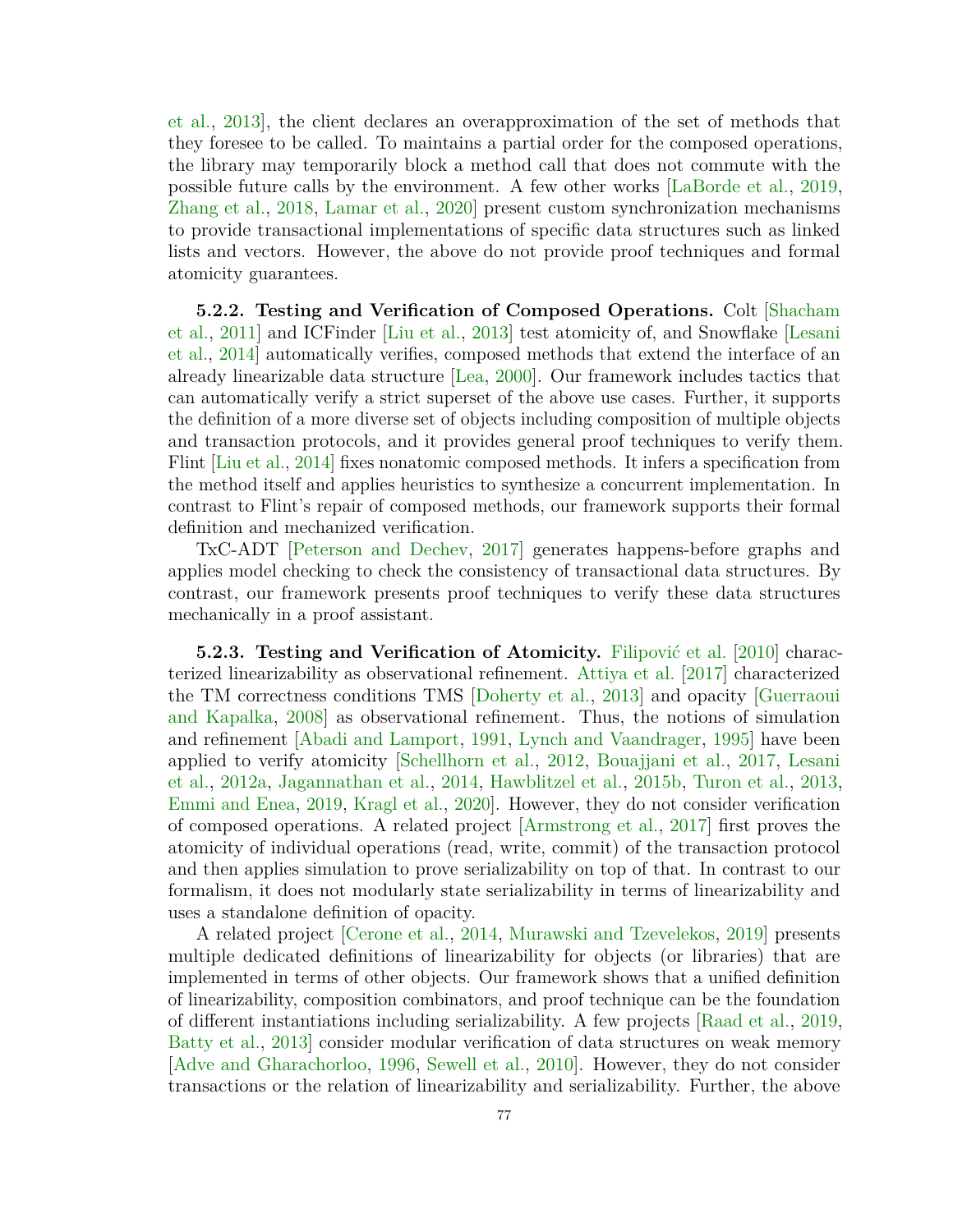projects did not consider the composition of transactional memory and concurrent data structures.

**5.2.4. Modular Systems.** Objects and sequential specifications are similar to the modules and interfaces of certified abstraction layers [\[Gu et al.,](#page-93-6) [2015b\]](#page-93-6), which were introduced in a sequential and deterministic context. Determinism enables proofs by downward simulation, and the sequential nature of modules allows them to support a flexible form of horizontal composition. In contrast, we leverage linearizable objects [\[Herlihy and Wing,](#page-95-6) [1990,](#page-95-6) [Filipović et al.,](#page-93-5) [2010,](#page-93-5) [Gotsman and Yang,](#page-93-7) [2012\]](#page-93-7) to build hierarchies of concurrent objects, our simulation proofs are upwards, and horizontal composition of concurrent objects requires their interfaces to be fully disjoint. In subsequent work on certified concurrent abstraction layers [\[Gu et al.,](#page-94-6) [2018b\]](#page-94-6), interfaces specify behavior at the level of individual threads, whereas we focus on specifications using simple state machines that are agnostic to the number of threads interacting with objects.

**5.2.5. Program Logics.** To our knowledge, while Hoare logics have long been applied in concurrent program verification, they have not been used for modular proof of examples combining classic concurrent data structures with transactional memory. However, many different extensions have been influential, including to our work. Rely-guarantee reasoning [\[Jones,](#page-96-4) [1983\]](#page-96-4) supports *temporal* decomposition of a workload across concurrent threads. The pioneering work on concurrent separation logic [\[O'Hearn,](#page-100-8) [2007,](#page-100-8) [Hobor et al.,](#page-95-7) [2008\]](#page-95-7) and its descendants [\[Windsor et al.,](#page-103-5) [2017\]](#page-103-5) tackled *spatial* decomposition of memory across separately verified data structures. Fruitful combination of these two techniques was demonstrated in the logics RGSep [\[Vafeiadis and Parkinson,](#page-103-6) [2007\]](#page-103-6), LRG [\[Feng,](#page-92-7) [2009,](#page-92-7) [Liang and Feng,](#page-98-6) [2013\]](#page-98-6) and TaDA [\[da Rocha Pinto et al.,](#page-92-8) [2014\]](#page-92-8). This line of work relies on ghost state to formulate functional-correctness properties. A number of program logics rise to this challenge, by defining flexible higher-order ghost state connected to notions of state-transition systems. For instance, the logics FCSL [\[Nanevski et al.,](#page-100-9) [2014\]](#page-100-9) and Iris [\[Jung et al.,](#page-96-5) [2016a,](#page-96-5) [2015\]](#page-96-6) build in different notions of monoids for expressing protocols [\[Liang and](#page-98-6) [Feng,](#page-98-6) [2013\]](#page-98-6), and the GPS logic [\[Turon et al.,](#page-103-7) [2014\]](#page-103-7) applied similar ideas in the context of weak memory.

These logics support much more flexible state-sharing than in our framework. However, in return, we keep our framework much simpler and modularly build it from basic definitions, fixing little more than the classic notion of simulation and linearizability. Yet, we show that elaborate concurrent objects such as transaction protocols and predicated data structures can be implemented modularly. Further, in contrast to correctness conditions for transactions that were often written as standalone definitions [\[Papadimitriou,](#page-101-11) [1979,](#page-101-11) [Guerraoui and Kapalka,](#page-94-0) [2008,](#page-94-0) [Doherty et al.,](#page-92-5) [2013,](#page-92-5) [Scott,](#page-102-6) [2006,](#page-102-6) [Jagannathan et al.,](#page-96-7) [2005\]](#page-96-7), we show that serializability can be defined modularly based on linearizability and composition operations.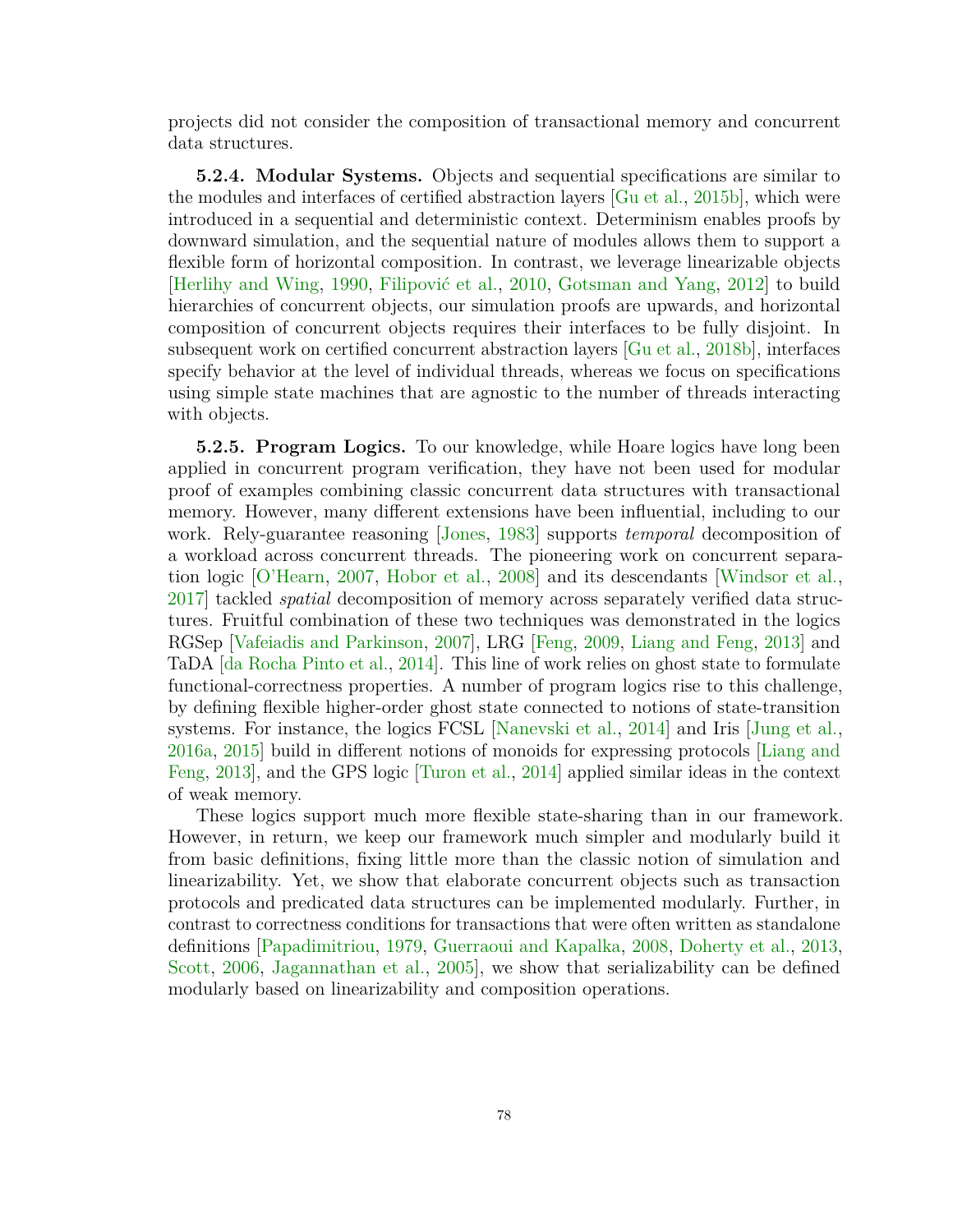# CHAPTER 6

# **Future Work and Conclusions**

#### **6.1. Existing Work using Interaction Trees**

Interaction trees were originally used to verify a simple HTTP server [\[Koh et al.,](#page-97-2) [2019,](#page-97-2) [Zhang et al.,](#page-104-1) [2021\]](#page-104-1) using VST [\[Cao et al.,](#page-91-9) [2018\]](#page-91-9). Interaction trees also enabled a connection between VST specifications of the socket primitives used in that server and CertiKOS specifications [\[Mansky and Honoré,](#page-99-5) [2020\]](#page-99-5). [Li et al.](#page-98-7) [\[2021\]](#page-98-7) leverage the executable nature of interaction trees for model-based testing of networked applications.

The theory of interaction trees relies heavily on the Paco library for parameterized coinduction  $[Hur et al., 2013]$  $[Hur et al., 2013]$ . Challenges in the development of the ITREE library have motivated further generalizations in Paco [\[Zakowski et al.,](#page-104-2) [2020\]](#page-104-2). [Silver and](#page-102-7) [Zdancewic](#page-102-7) [\[2021\]](#page-102-7) use interaction trees to extend the framework of Dijkstra monads, for specifying effectful programs, to reason about nontermination and uninterpreted events.

Vellvm formalizes the semantics of LLVM using interaction trees [\[Zakowski et al.,](#page-104-3) [2021\]](#page-104-3). Vellvm serves as the target of a verified compiler for Helix, a domain-specific language for numerical algorithms [\[Zaliva et al.,](#page-104-4) [2020\]](#page-104-4), applying and extending the proof methodology presented in [Chapter 3.](#page-27-1) Heapster [\[He et al.,](#page-95-8) [2021\]](#page-95-8) automatically extracts functional specifications from imperative programs. The semantics of both the imperative source language and the functional target language are defined using interaction trees. VELLVM and the imperative fragment of HEAPSTER are of course both richer languages than Imp, and they leverage the existing theory of events and handlers to modularly structure additional effects such as nondeterminism and errors—for representing undefined behavior. The functional fragment of HEAPSTER is also effectful—using interaction trees—as memory-unsafe programs are extracted to functional specifications which may raise errors.

[Foster et al.](#page-93-8) [\[2021\]](#page-93-8) implement the ideas of interaction trees in Isabelle/HOL, adapting to the lack of higher-order types as we discussed in [Section 2.1.1,](#page-11-0) and subsequently develop novel semantics for process languages such as CSP. [Song et al.](#page-102-8) [\[2022\]](#page-102-8) presents a logic combining contextual refinement and separation logic. Much like the objects of [Chapter 4,](#page-37-0) the behavior of a module is represented by a handler, using a generalization of interaction trees featuring dual notions of nondeterminism.

#### **6.2. Improving the Definition of Interaction Trees**

<span id="page-85-0"></span>It may be worth revisiting some arbitrary decisions in the formal definition of interaction trees, to simplify parts of the library or to better support new extensions.

The Tau constructor is the root of much of the complexity in coinductive proofs, that motivates using the Paco library. This is an issue that makes it tedious to define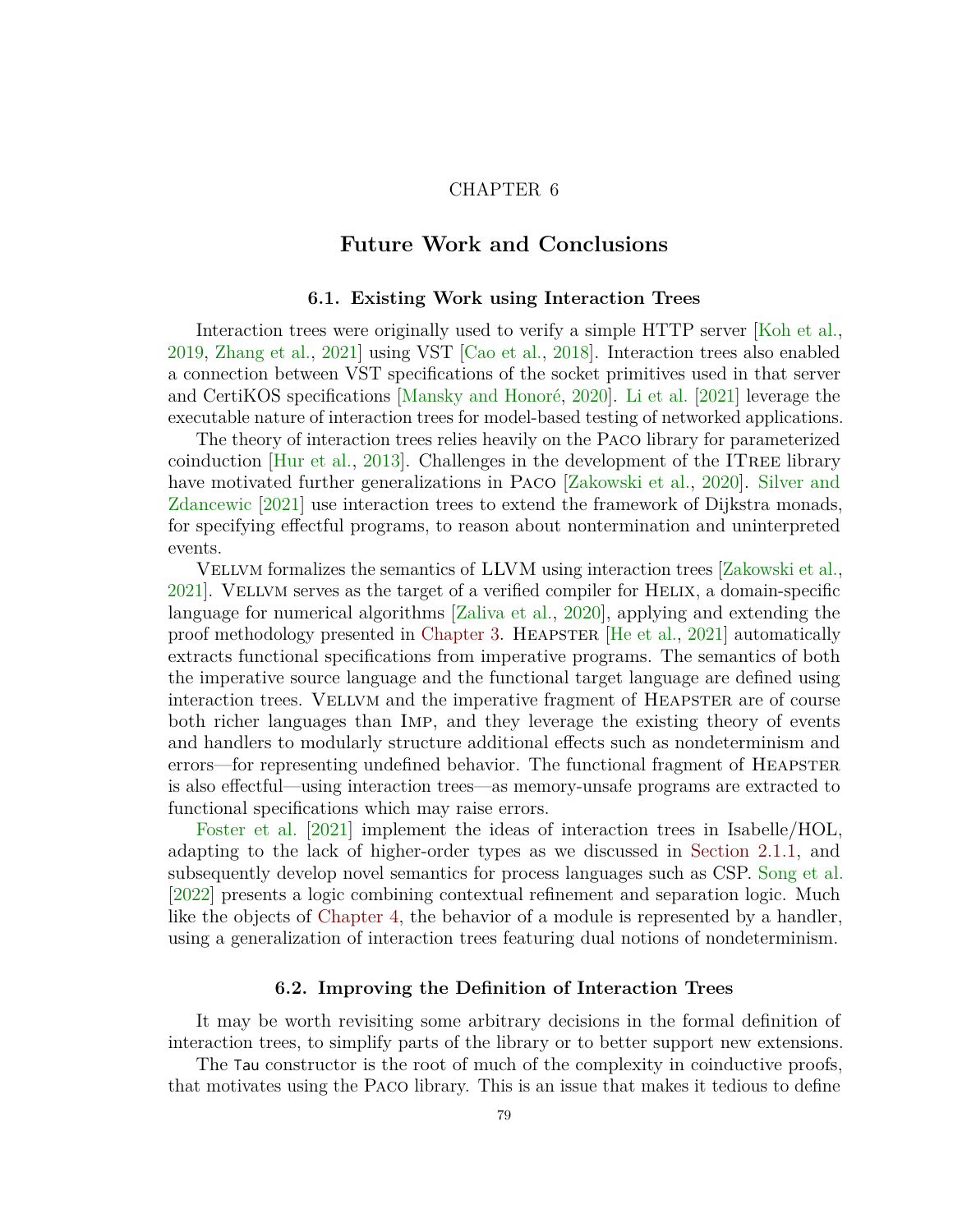new variants of weak bisimulation—for example to equate trees with different types of events, or to make some events "invisible". A different definition of itree such as the following one, in terms of the delay monad [\[Capretta,](#page-91-1) [2005\]](#page-91-1). This construction can be viewed as the "free monad transformer" [\[Kmett\]](#page-97-7) applied to the delay monad ("FreeT f Delay  $r$ "), which suggests that its equational theory is obtained similarly by transforming—thus reusing—the equational theory of the delay monad:

```
(* The delay monad *)
CoInductive delay A :=
| Tau (delay A)
| Now (a : A).
Variant itreeF (E : Type \rightarrow Type) (R : Type) (X : Type) : Type :=
| Vis (A : Type) (e : E A) (k : A \rightarrow X)
| Ret (r : R).
```
**CoInductive** itree E R := delay (itreeF E R (itree E R)).

In ITREE, event types are type constructors ( $E : Type \rightarrow Type$ ). One consequence is that the "injectivity of the Vis constructor", a seemingly natural property:

 $\forall$  (E : Type) (A B : Type) (e1 e2 : E A) (k1 k2 : A  $\rightarrow$  itree E B), Vis e1 k1 = Vis e2 k2 → e1 = e2 ∧ k1 = k2*,*

is not actually provable in Coq. The issue is that the type A which occurs in the type of e1 and e2 :  $E$  A is also an argument of Vis, so that the equality Vis e1 k1 = Vis e2 k2 induces a heterogeneous equality between e1 and e2, which is strictly weaker than homogeneous equality. Thus, the "injectivity of Vis" above is equivalent to the uniqueness of identity proofs (UIP):

$$
\forall
$$
 (A : Type) (x y : A) (p q : x = y), p = q

which is notably incompatible with univalence, an active topic of study in type theory [\[Univalent Foundations Program,](#page-103-8) [2013\]](#page-103-8). In practice, event types E : Type  $\rightarrow$  Type are not arbitrary functions on types, but user-defined sum types whose constructors determine the type index. Under a suitable encoding of that assumption, the "injectivity of the Vis constructor" may be proved.

There may be further advantages to internalizing the fact that event types are built out of sums in the representation of event types ( $E : Type \rightarrow Type$ ). Currently, we have a typeclass E -< F which carries a mapping from E events to F events, but in practice this mapping is also injective, a fact which may be leveraged to obtain a general form of case analysis on events. For example, [Yoon et al.](#page-104-5) [\[2022\]](#page-104-5) propose a variant of that typeclass, denoted  $D \div ? E \div \div$  f, to express that the sum  $D \div ' E$  is isomorphic to F, so that we not only know how to map E events to F events, but we also have a partial inverse from F back to E. A possible concern for this class is brittleness, in that the "difference" D between F and E is only unique up to isomorphism, but there are many possible syntactically different values for D (*e.g.*, by associating sums differently) that may arise from instance resolution in different contexts. Baking the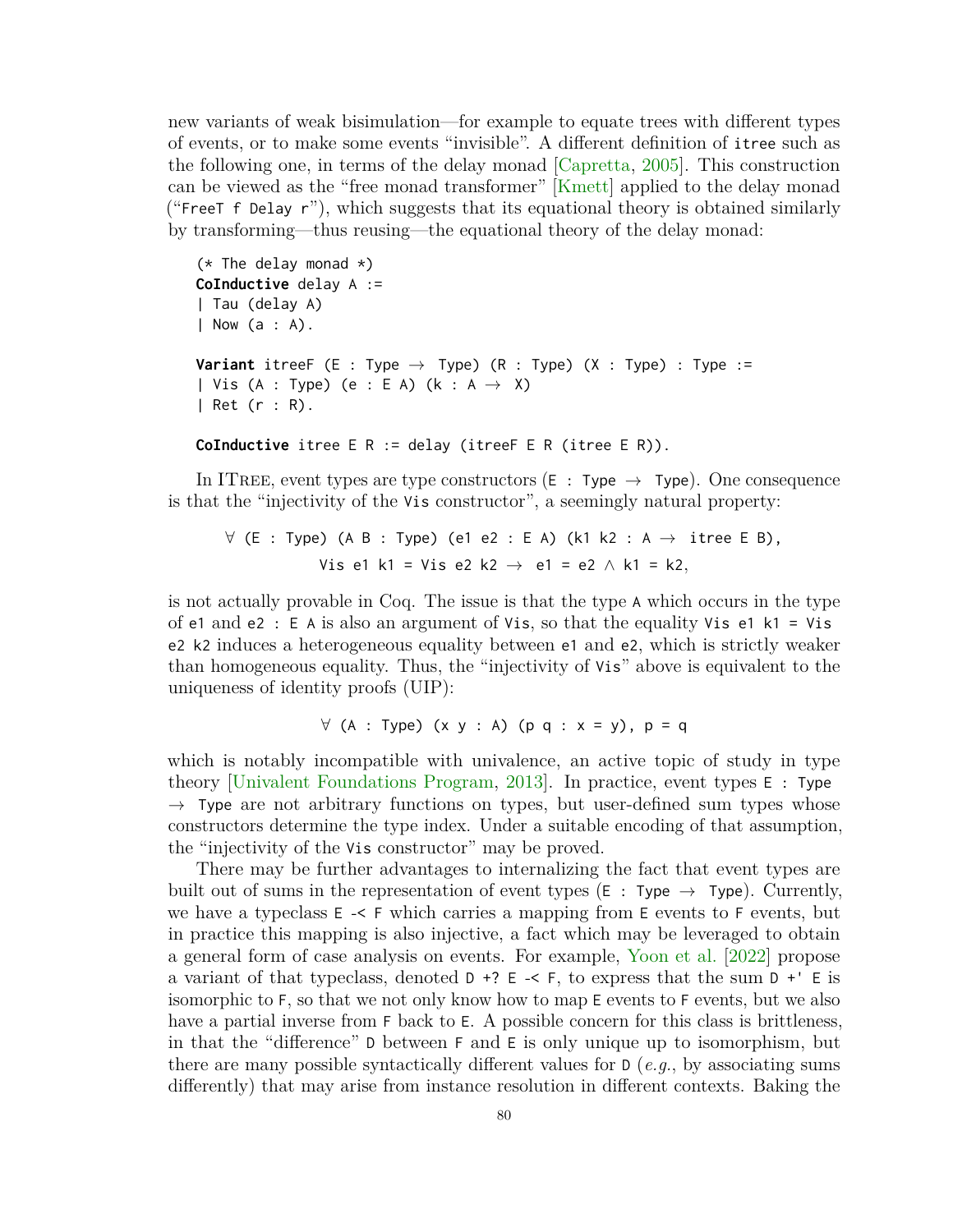sum structure of event types into their representation may be a less brittle alternative to accomplish similar goals.

Lastly, interaction trees as defined in this dissertation are a natural representation of programs with "external choices", made by the environment. In contrast, representing "internal nondeterminism" has been a recurrent problem in several applications of interaction trees. This problem has been addressed in various ad-hoc ways: by defining a variant of weak bisimulation which makes nondeterministic branches "invisible" [\[Koh](#page-97-2) [et al.,](#page-97-2) [2019\]](#page-97-2), by interpreting choices to a "set of itrees" monad [\[Zakowski et al.,](#page-104-3)  $2021$ , or, more recently,<sup>[10](#page-87-0)</sup> by redefining itree with an additional constructor for nondeterminism. A principled framework for better understanding this problem and comparing such solutions may be an interesting direction for future exploration.

#### **6.3. Automating Proofs of Categorical Equations**

The ITree library relies heavily on categorical abstractions, via the Kleisli category of the itree monad and the category of handlers. Both applications presented in previous chapters exemplify how this lets us reason about the behavior of nontrivial systems (nonterminating programs and complex concurrent and transactional objects) equationally, further boiling down the problem to string-diagramatic intuitions. However, in practice, the formal proofs can become quite tedious due to an overwhelming amount of administrative bookkeeping: long chains of compositions must be reassociated explicitly inbetween "meaningful" steps of rewriting, and associators and unitors of monoidal categories are sometimes challenging puzzles to cancel out. It would be worthwhile to develop automated solvers (or adapt any existing ones) for equations in arbitrary monoidal categories and related structures such as those found in ITree. To verify such provers, an obvious property is soundness. Its dual, completeness, would also be useful to characterize the class of equations that may be solved automatically, to provide insight into the kind of properties that may be proved equationally, and also to identify weaknesses to address in further work.

### **6.4. Higher-Order Semantics with Games**

Interaction trees are essentially first-order structures. Although it is possible to an extent to pass interaction trees through events, as we do in the framework of verified transactional objects [\(Chapter 4\)](#page-37-0), there remain significant obstacles to model more expressive systems. For instance, in many languages objects are first-class entities, which may be instantiated dynamically and treated as run-time values. It also seems challenging obtain a semantics for recursive higher-order languages such as PCF, in spite of the existing features to express recursion in ITREE.

Game semantics [\[Hyland,](#page-96-2) [1997,](#page-96-2) [Abramsky et al.,](#page-89-9) [1997,](#page-89-9) [Hyland and Ong,](#page-96-9) [2000\]](#page-96-9) are a promising approach to represent higher-order structures, having notably provided the first fully abstract denotational semantics for PCF. There is a strong similarity between game semantics and interaction trees, as interaction trees can be seen as strategies playing events as moves. Interfaces in game semantics are stateful: the set of possible moves changes depending on previous moves, whereas the set of events in

<span id="page-87-0"></span><sup>10</sup>Ongoing work: <https://github.com/vellvm/ctrees>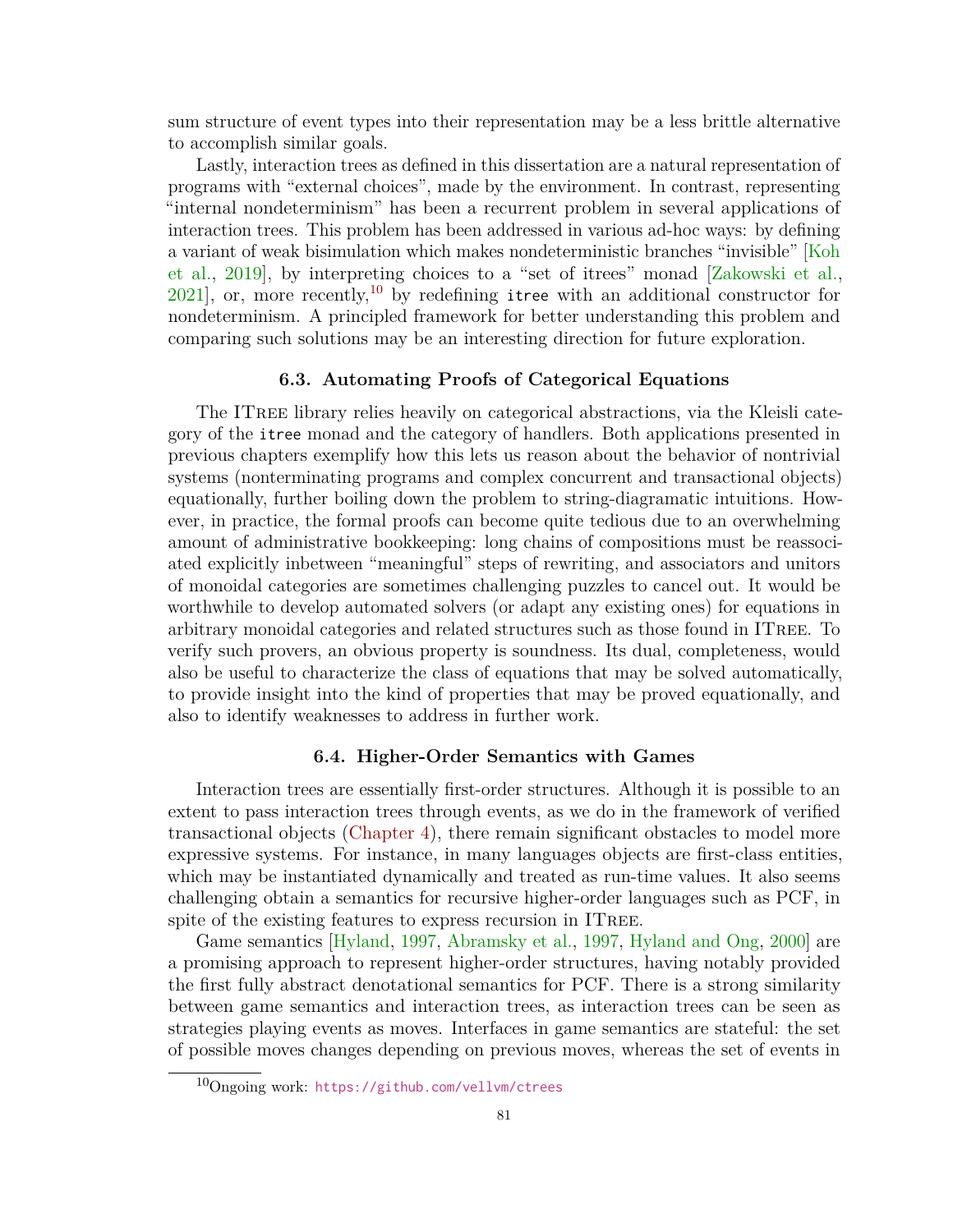an interaction tree is fixed uniformly. This aspect makes games highly expressive and at the same time quite challenging to formalize in a proof assistant.

#### **6.5. Conclusion**

This dissertation presented interaction trees, a structure for constructing executable denotational semantics of programming languages in a proof assistant. It is implemented as a library in Coq providing powerful combinators for composing and reasoning about interaction trees [\(Chapter 2\)](#page-10-0).

Equipping Imp and Asm with denotational semantics enabled a fully equational proof of compiler correctness [\(Chapter 3\)](#page-27-1). An equational theory of loop operators fully encapsulated tricky coinductive reasoning about nontermination, and a theory of handlers allowed us to decompose the semantics of a language into sums of simple effects [\[Zakowski et al.,](#page-104-2) [2020,](#page-104-2) [He et al.,](#page-95-8) [2021,](#page-95-8) [Yoon et al.,](#page-104-5) [2022\]](#page-104-5).

The denotational nature of interaction trees also let us build a compositional framework of verified transactional objects [\(Chapter 4\)](#page-37-0). Viewing transactions as firstclass programs, interaction trees that may be manipulated by objects, let us formalize serializability—multi-method atomicity—in terms of linearizability—single-method atomicity. These two styles of concurrency live alongside each other in the resulting framework, allowing us to reason about composition patterns combining the best of both worlds, the performance of classical concurrent objects and the programmability of transactions.

The structure of interaction trees has a long and rich history in representing effectful programs and their interactions with the rest of the world [\(Chapter 5\)](#page-76-0): IO trees [\[Han](#page-94-1)[cock and Setzer,](#page-94-1) [2000\]](#page-94-1), free monads [\[Swierstra,](#page-103-1) [2008\]](#page-103-1), algebraic effects [\[Plotkin and](#page-101-2) [Power,](#page-101-2) [2001,](#page-101-2) [2003\]](#page-101-4)... The primary contribution of this thesis is to codify a core theory of interaction trees as a practical and reusable library, enabling further applications to formal verification in a proof assistant. While some aspects of the datatype definition may be worth revisiting, as discussed in [Section 6.2,](#page-85-0) I believe improvements on that front can be made without significantly affecting the user-facing abstractions around which the library is organized, and which are based on category theory: effects induce monads, loop combinators follow the laws of iteration, and handlers form a monoidal category. These robust abstractions guide us towards a denotational approach to represent the behavior of programs, inspiring us to embrace equational reasoning and compositionality.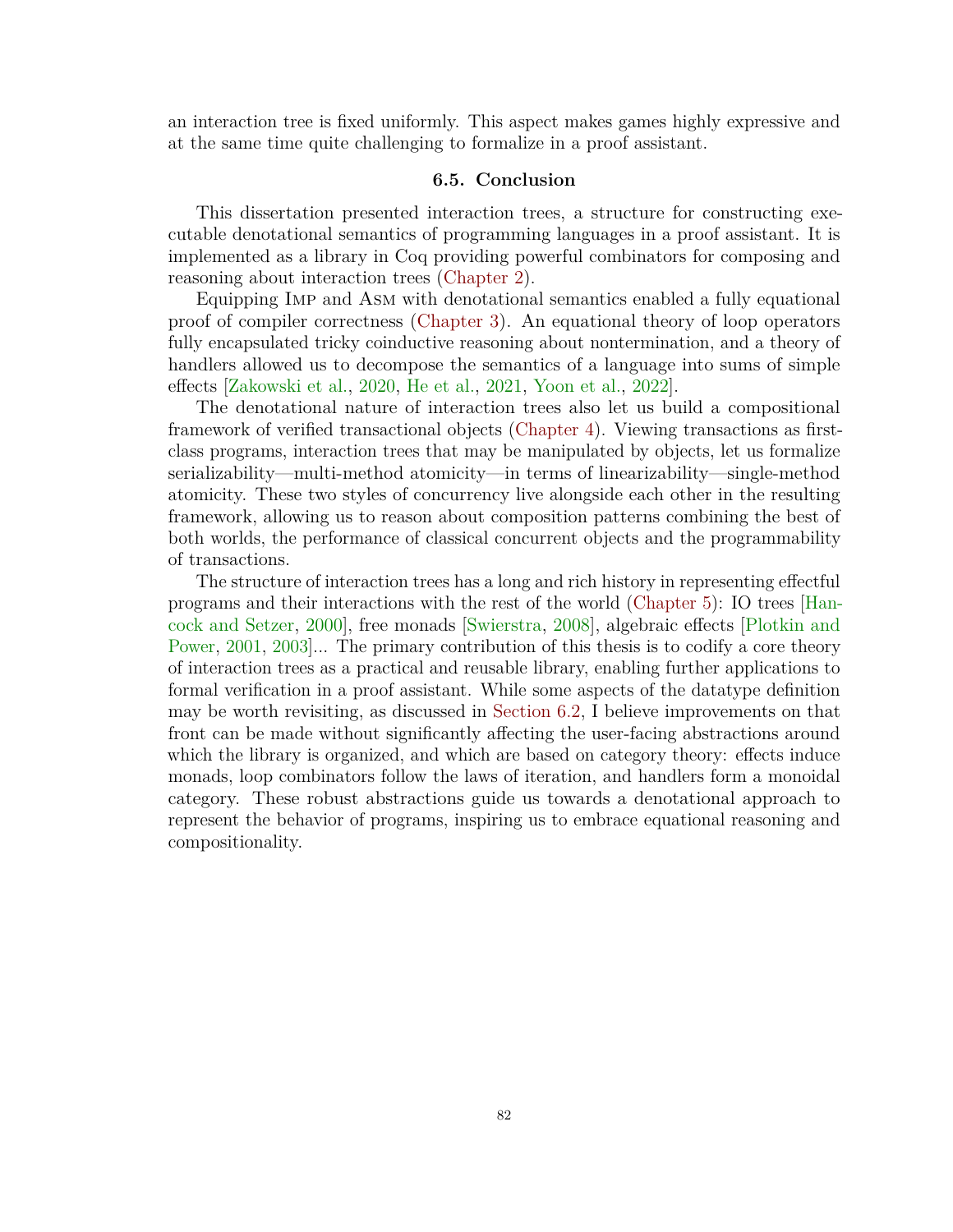# **Bibliography**

- <span id="page-89-11"></span>Martín Abadi and Leslie Lamport. The existence of refinement mappings. *Theoretical Computer Science*, 82(2):253–284, 1991.
- <span id="page-89-6"></span>Michael Abbott, Thorsten Altenkirch, and Neil Ghani. Containers: Constructing strictly positive types. *Theoretical Computer Science*, 342(1):3–27, 2005.
- <span id="page-89-3"></span>Andreas Abel, Stephan Adelsberger, and Anton Setzer. Interactive programming in agda–objects and graphical user interfaces. *Journal of Functional Programming*, 27, 2017.
- <span id="page-89-8"></span>Samson Abramsky and Guy McCusker. Game semantics. In *Computational logic*, pages 1–55. Springer, 1999.
- <span id="page-89-9"></span>Samson Abramsky et al. Semantics of interaction: an introduction to game semantics. *Semantics and Logics of Computation*, 14(1), 1997.
- <span id="page-89-2"></span>Peter Aczel, Jirí Adámek, Stefan Milius, and Jiri Velebil. Infinite trees and completely iterative theories: a coalgebraic view. *Theor. Comput. Sci.*, 300(1-3):1–45, 2003. doi: 10.1016/S0304-3975(02)00728-4. URL [https://doi.org/10.1016/S0304-397](https://doi.org/10.1016/S0304-3975(02)00728-4) [5\(02\)00728-4](https://doi.org/10.1016/S0304-3975(02)00728-4).
- <span id="page-89-12"></span>Sarita V Adve and Kourosh Gharachorloo. Shared memory consistency models: A tutorial. *computer*, 29(12):66–76, 1996.
- <span id="page-89-0"></span>Jiří Adámek, Stefan Milius, and Jiří Velebil. Equational properties of iterative monads. *Information and Computation*, 208(12):1306–1348, 2010. ISSN 0890-5401. doi: https://doi.org/10.1016/j.ic.2009.10.006. URL [https://www.sciencedirect.com/](https://www.sciencedirect.com/science/article/pii/S0890540110000854) [science/article/pii/S0890540110000854](https://www.sciencedirect.com/science/article/pii/S0890540110000854). Special Issue: International Workshop on Coalgebraic Methods in Computer Science (CMCS 2008).
- <span id="page-89-5"></span>Amal Jamil Ahmed. *Semantics of Types for Mutable State*. PhD thesis, Princeton University, 2004. URL <http://www.cs.indiana.edu/~amal/ahmedsthesis.pdf>.
- <span id="page-89-7"></span>Thorsten Altenkirch, Neil Ghani, Peter Hancock, Conor McBride, and Peter Morris. Indexed containers. *Journal of Functional Programming*, 25, 2015.
- <span id="page-89-4"></span>Thorsten Altenkirch, Nils Anders Danielsson, and Nicolai Kraus. Partiality, revisited. In Javier Esparza and Andrzej S. Murawski, editors, *Foundations of Software Science and Computation Structures*, pages 534–549, Berlin, Heidelberg, 2017. Springer Berlin Heidelberg. ISBN 978-3-662-54458-7.
- <span id="page-89-10"></span>Timos Antonopoulos, Paul Gazzillo, Eric Koskinen, and Zhong Shao. Vertical composition of reversible atomic objects. 2016.
- <span id="page-89-1"></span>Heinrich Apfelmus. The operational monad tutorial. *The Monad.Reader*, Issue 15, 2010.
- Andrew W. Appel. Verified software toolchain. In *Proceedings of the 20th European Conference on Programming Languages and Systems: Part of the Joint European*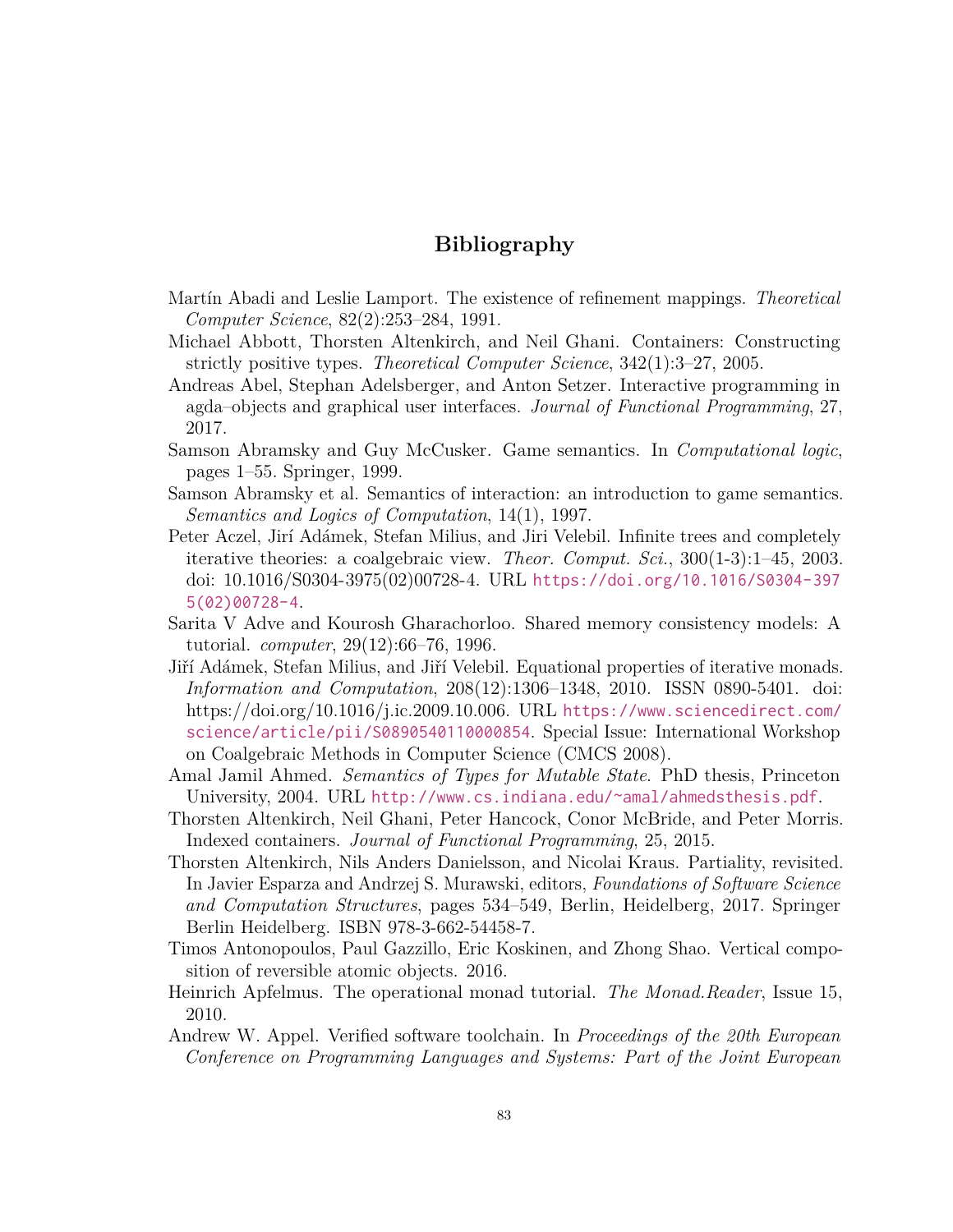*Conferences on Theory and Practice of Software*, ESOP'11/ETAPS'11, pages 1– 17, Berlin, Heidelberg, 2011. Springer-Verlag. ISBN 978-3-642-19717-8. URL <http://dl.acm.org/citation.cfm?id=1987211.1987212>.

- Andrew W. Appel. *Program Logics for Certified Compilers*. Cambridge University Press, 2014. ISBN 978-1-10-704801-0. URL [http://www.cambridge.org/de/acade](http://www.cambridge.org/de/academic/subjects/computer-science/programming-languages-and-applied-logic/program-logics-certified-compilers?format=HB) [mic/subjects/computer-science/programming-languages-and-applied-logic](http://www.cambridge.org/de/academic/subjects/computer-science/programming-languages-and-applied-logic/program-logics-certified-compilers?format=HB) [/program-logics-certified-compilers?format=HB](http://www.cambridge.org/de/academic/subjects/computer-science/programming-languages-and-applied-logic/program-logics-certified-compilers?format=HB).
- <span id="page-90-6"></span>Alasdair Armstrong, Brijesh Dongol, and Simon Doherty. Proving opacity via linearizability: a sound and complete method. In *International Conference on Formal Techniques for Distributed Objects, Components, and Systems*, pages 50–66. Springer, 2017.
- <span id="page-90-4"></span>Gal Assa, Hagar Meir, Guy Golan-Gueta, Idit Keidar, and Alexander Spiegelman. Nesting and composition in transactional data structure libraries. In *Proceedings of the 25th ACM SIGPLAN Symposium on Principles and Practice of Parallel Programming*, pages 405–406, 2020.
- <span id="page-90-5"></span>Hagit Attiya, Alexey Gotsman, Sandeep Hans, and Noam Rinetzky. Characterizing transactional memory consistency conditions using observational refinement. *Journal of the ACM (JACM)*, 65(1):1–44, 2017.
- Jeremy Avigad, Mario Carneiro, and Simon Hudon. Data Types as Quotients of Polynomial Functors. In John Harrison, John O'Leary, and Andrew Tolmach, editors, *10th International Conference on Interactive Theorem Proving (ITP 2019)*, volume 141 of *Leibniz International Proceedings in Informatics (LIPIcs)*, pages 6:1– 6:19, Dagstuhl, Germany, 2019. Schloss Dagstuhl–Leibniz-Zentrum fuer Informatik. ISBN 978-3-95977-122-1. doi: 10.4230/LIPIcs.ITP.2019.6. URL [http://drops.da](http://drops.dagstuhl.de/opus/volltexte/2019/11061) [gstuhl.de/opus/volltexte/2019/11061](http://drops.dagstuhl.de/opus/volltexte/2019/11061).
- <span id="page-90-7"></span>Mark Batty, Mike Dodds, and Alexey Gotsman. Library abstraction for  $c/c++$ concurrency. *ACM SIGPLAN Notices*, 48(1):235–248, 2013.
- <span id="page-90-1"></span>Andrej Bauer and Matija Pretnar. Programming with algebraic effects and handlers. *Journal of Logical and Algebraic Methods in Programming*, 84(1):108–123, Jan 2015.
- <span id="page-90-2"></span>Nick Benton, Andrew Kennedy, and Carsten Varming. Some domain theory and denotational semantics in coq. In Stefan Berghofer, Tobias Nipkow, Christian Urban, and Makarius Wenzel, editors, *Theorem Proving in Higher Order Logics*, pages 115– 130, Berlin, Heidelberg, 2009. Springer Berlin Heidelberg. ISBN 978-3-642-03359-9.
- <span id="page-90-3"></span>Nick Benton, Lars Birkedal, Andrew Kennedy, and Carsten Varming. Formalizing domains, ultrametric spaces and semantics of programming languages. July 2010. URL [https://www.microsoft.com/en-us/research/publication/formalizing](https://www.microsoft.com/en-us/research/publication/formalizing-domains-ultrametric-spaces-and-semantics-of-programming-languages/) [-domains-ultrametric-spaces-and-semantics-of-programming-languages/](https://www.microsoft.com/en-us/research/publication/formalizing-domains-ultrametric-spaces-and-semantics-of-programming-languages/).
- Jasmin Christian Blanchette, Johannes Hölzl, Andreas Lochbihler, Lorenz Panny, Andrei Popescu, and Dmitriy Traytel. Truly modular (co) datatypes for isabelle/hol. In *International Conference on Interactive Theorem Proving*, pages 93–110. Springer, 2014.
- <span id="page-90-0"></span>Stephen L. Bloom and Zoltán Ésik. *Iteration Theories - The Equational Logic of Iterative Processes*. EATCS Monographs on Theoretical Computer Science. Springer, 1993. ISBN 978-3-642-78036-3. doi: 10.1007/978-3-642-78034-9. URL <https://doi.org/10.1007/978-3-642-78034-9>.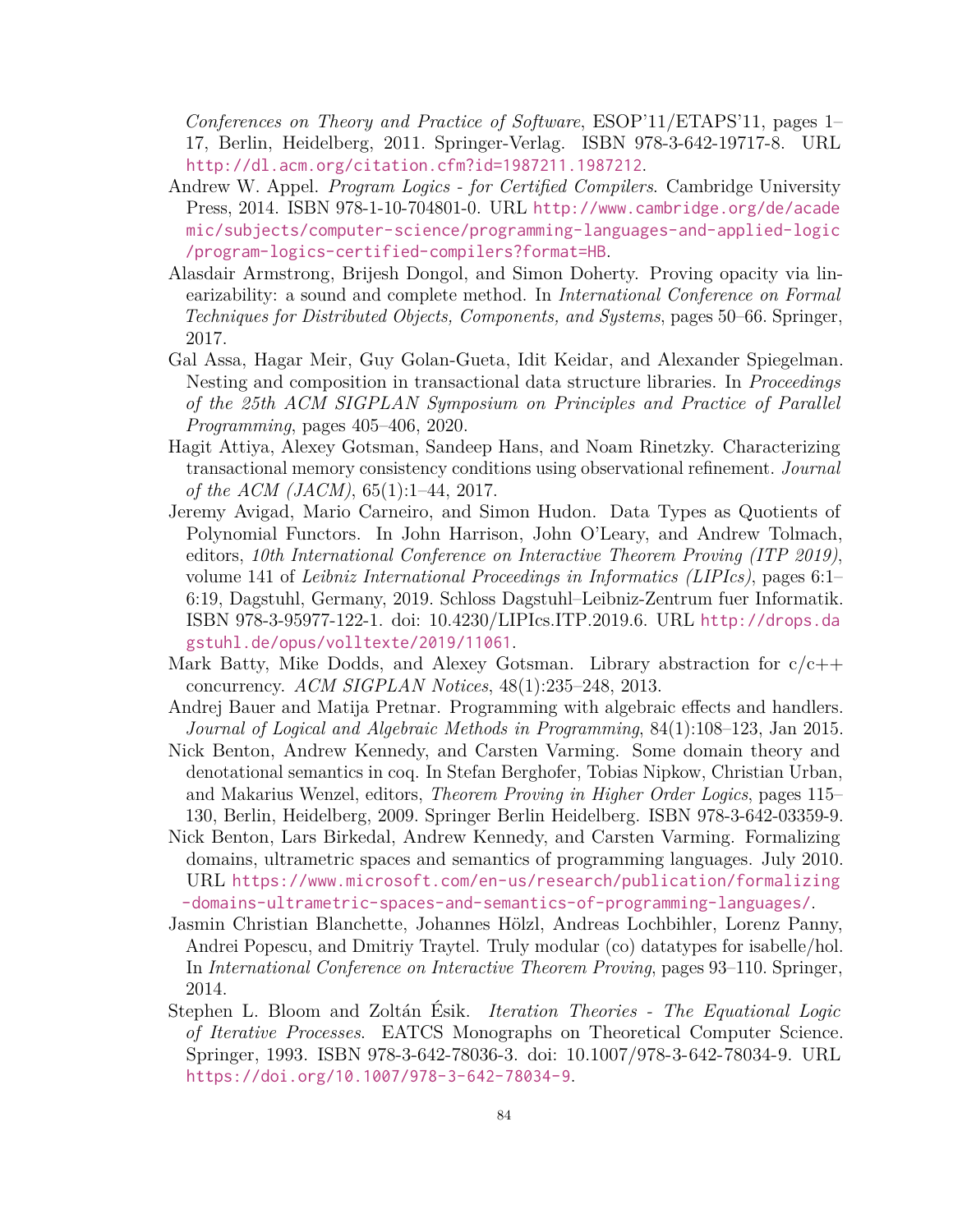- <span id="page-91-7"></span>Ahmed Bouajjani, Michael Emmi, Constantin Enea, and Suha Orhun Mutluergil. Proving linearizability using forward simulations. In *International Conference on Computer Aided Verification*, pages 542–563. Springer, 2017.
- <span id="page-91-6"></span>Nathan G. Bronson, Jared Casper, Hassan Chafi, and Kunle Olukotun. Transactional predication: high-performance concurrent sets and maps for stm. In *Proceedings of the 29th ACM SIGACT-SIGOPS symposium on Principles of distributed computing*, PODC '10, pages 6–15, New York, NY, USA, 2010. ACM. ISBN 978-1-60558-888-9. doi: 10.1145/1835698.1835703. URL [http://doi.acm.org/10.1145/1835698.1835](http://doi.acm.org/10.1145/1835698.1835703) [703](http://doi.acm.org/10.1145/1835698.1835703).
- Sebastian Burckhardt, Chris Dern, Madanlal Musuvathi, and Roy Tan. Line-up: A complete and automatic linearizability checker. *SIGPLAN Not.*, 45(6):330–340, jun 2010. ISSN 0362-1340. doi: 10.1145/1809028.1806634. URL [https://doi-org.pro](https://doi-org.proxy.library.upenn.edu/10.1145/1809028.1806634) [xy.library.upenn.edu/10.1145/1809028.1806634](https://doi-org.proxy.library.upenn.edu/10.1145/1809028.1806634).
- <span id="page-91-9"></span>Qinxiang Cao, Lennart Beringer, Samuel Gruetter, Josiah Dodds, and Andrew W. Appel. Vst-floyd: A separation logic tool to verify correctness of C programs. *J. Autom. Reasoning*, 61(1-4):367–422, 2018. doi: 10.1007/s10817-018-9457-5. URL <https://doi.org/10.1007/s10817-018-9457-5>.
- <span id="page-91-1"></span>Venanzio Capretta. General recursion via coinductive types. *Logical Methods in Computer Science*, 1(2):1–18, 2005. ISSN 1860-5974. doi: 10.2168/LMCS-1(2:1)2005. URL <http://www.lmcs-online.org/ojs/viewarticle.php?id=55>.
- <span id="page-91-2"></span>Robert Cartwright and Matthias Felleisen. Extensible denotational language specifications. In *Symposium on Theoretical Aspects of Computer Software*, volume LNCS, pages 244–272. Springer-Verlag, 1994.
- <span id="page-91-0"></span>Pietro Cenciarelli and Eugenio Moggi. A syntactic approach to modularity in denotational semantics. Technical report, In Proceedings of the Conference on Category Theory and Computer Science, 1993.
- Pavol Čern`y, Arjun Radhakrishna, Damien Zufferey, Swarat Chaudhuri, and Rajeev Alur. Model checking of linearizability of concurrent list implementations. In *International Conference on Computer Aided Verification*, pages 465–479. Springer, 2010.
- <span id="page-91-8"></span>Andrea Cerone, Alexey Gotsman, and Hongseok Yang. Parameterised linearisability. In *International Colloquium on Automata, Languages, and Programming*, pages 98–109. Springer, 2014.
- <span id="page-91-3"></span>James Chapman, Tarmo Uustalu, and Niccolò Veltri. Quotienting the delay monad by weak bisimilarity. In Martin Leucker, Camilo Rueda, and Frank D. Valencia, editors, *Theoretical Aspects of Computing - ICTAC 2015*, pages 110–125, Cham, 2015. Springer International Publishing. ISBN 978-3-319-25150-9.
- <span id="page-91-5"></span>Arthur Charguéraud. Pretty-big-step semantics. In *Proceedings of the 22Nd European Conference on Programming Languages and Systems*, ESOP'13, pages 41–60, Berlin, Heidelberg, 2013. Springer-Verlag. ISBN 978-3-642-37035-9. doi: 10.1007/978-3-642 -37036-6\_3. URL [http://dx.doi.org/10.1007/978-3-642-37036-6\\_3](http://dx.doi.org/10.1007/978-3-642-37036-6_3).
- <span id="page-91-4"></span>Adam Chlipala. A certified type-preserving compiler from lambda calculus to assembly language. In *Proceedings of the 28th ACM SIGPLAN Conference on Programming Language Design and Implementation*, PLDI '07, pages 54–65, New York, NY, USA, 2007. ACM. ISBN 978-1-59593-633-2. doi: 10.1145/1250734.1250742. URL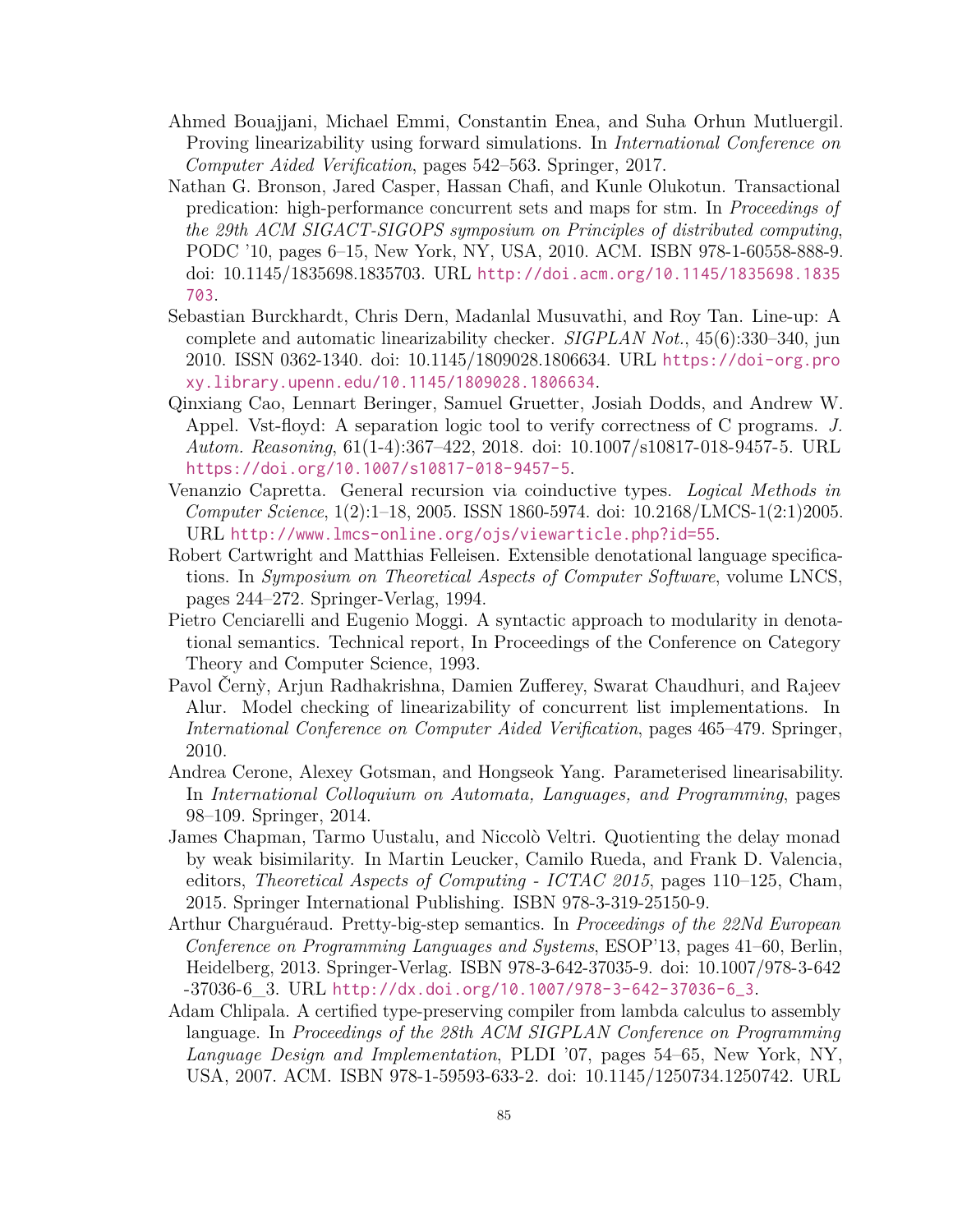<http://doi.acm.org/10.1145/1250734.1250742>.

- <span id="page-92-2"></span>Adam Chlipala. A verified compiler for an impure functional language. In *Proceedings of the 37th Annual ACM SIGPLAN-SIGACT Symposium on Principles of Programming Languages*, POPL '10, pages 93–106, New York, NY, USA, 2010. ACM. ISBN 978-1-60558-479-9. doi: 10.1145/1706299.1706312. URL [http://doi.acm.org/10](http://doi.acm.org/10.1145/1706299.1706312) [.1145/1706299.1706312](http://doi.acm.org/10.1145/1706299.1706312).
- Adam Chlipala. Infinite data and proofs. In *Certified Programming with Dependent Types*. MIT Press, 2017. URL [http://adam.chlipala.net/cpdt/html/Cpdt.Coi](http://adam.chlipala.net/cpdt/html/Cpdt.Coinductive.html) [nductive.html](http://adam.chlipala.net/cpdt/html/Cpdt.Coinductive.html).
- Edmund M Clarke, Orna Grumberg, and David E Long. Model checking and abstraction. *ACM transactions on Programming Languages and Systems (TOPLAS)*, 16 (5):1512–1542, 1994.
- Edmund M Clarke, Thomas A Henzinger, Helmut Veith, Roderick Bloem, et al. *Handbook of model checking*, volume 10. Springer, 2018.
- <span id="page-92-8"></span>Pedro da Rocha Pinto, Thomas Dinsdale-Young, and Philippa Gardner. Tada: A logic for time and data abstraction. In *European Conference on Object-Oriented Programming*, pages 207–231. Springer, 2014.
- Luke Dalessandro, Dave Dice, Michael Scott, Nir Shavit, and Michael Spear. Transactional mutex locks. In *European Conference on Parallel Processing*, pages 2–13. Springer, 2010.
- <span id="page-92-0"></span>Nils Anders Danielsson. Operational semantics using the partiality monad. In *In: International Conference on Functional Programming 2012, ACM Press*. Citeseer, 2012.
- Nils Anders Danielsson and Thorsten Altenkirch. Mixing induction and coinduction. 2009.
- <span id="page-92-1"></span>Benjamin Delaware, Bruno C. d. S. Oliveira, and Tom Schrijvers. Meta-theory à la carte. In *The 40th Annual ACM SIGPLAN-SIGACT Symposium on Principles of Programming Languages, POPL '13, Rome, Italy - January 23 - 25, 2013*, pages 207–218, 2013. doi: 10.1145/2429069.2429094. URL [https://doi.org/10.1145/24](https://doi.org/10.1145/2429069.2429094) [29069.2429094](https://doi.org/10.1145/2429069.2429094).
- <span id="page-92-3"></span>Thomas Dickerson, Eric Koskinen, Paul Gazzillo, and Maurice Herlihy. Conflict abstractions and shadow speculation for optimistic transactional objects. In *Asian Symposium on Programming Languages and Systems*, pages 313–331. Springer, 2019.
- <span id="page-92-5"></span>Simon Doherty, Lindsay Groves, Victor Luchangco, and Mark Moir. Towards formally specifying and verifying transactional memory. *Formal Aspects of Computing*, 25  $(5):769-799, 2013.$
- <span id="page-92-4"></span>Avner Elizarov, Guy Golan-Gueta, and Erez Petrank. Loft: lock-free transactional data structures. In *Proceedings of the 24th Symposium on Principles and Practice of Parallel Programming*, pages 425–426, 2019.
- <span id="page-92-6"></span>Michael Emmi and Constantin Enea. Violat: generating tests of observational refinement for concurrent objects. In *International Conference on Computer Aided Verification*, pages 534–546. Springer, 2019.
- <span id="page-92-7"></span>Xinyu Feng. Local rely-guarantee reasoning. In *POPL '09*, 2009.
- Ivana Filipovic, Peter W. O'Hearn, Noam Rinetzky, and Hongseok Yang. Abstraction for concurrent objects. In *Programming Languages and Systems, 18th European*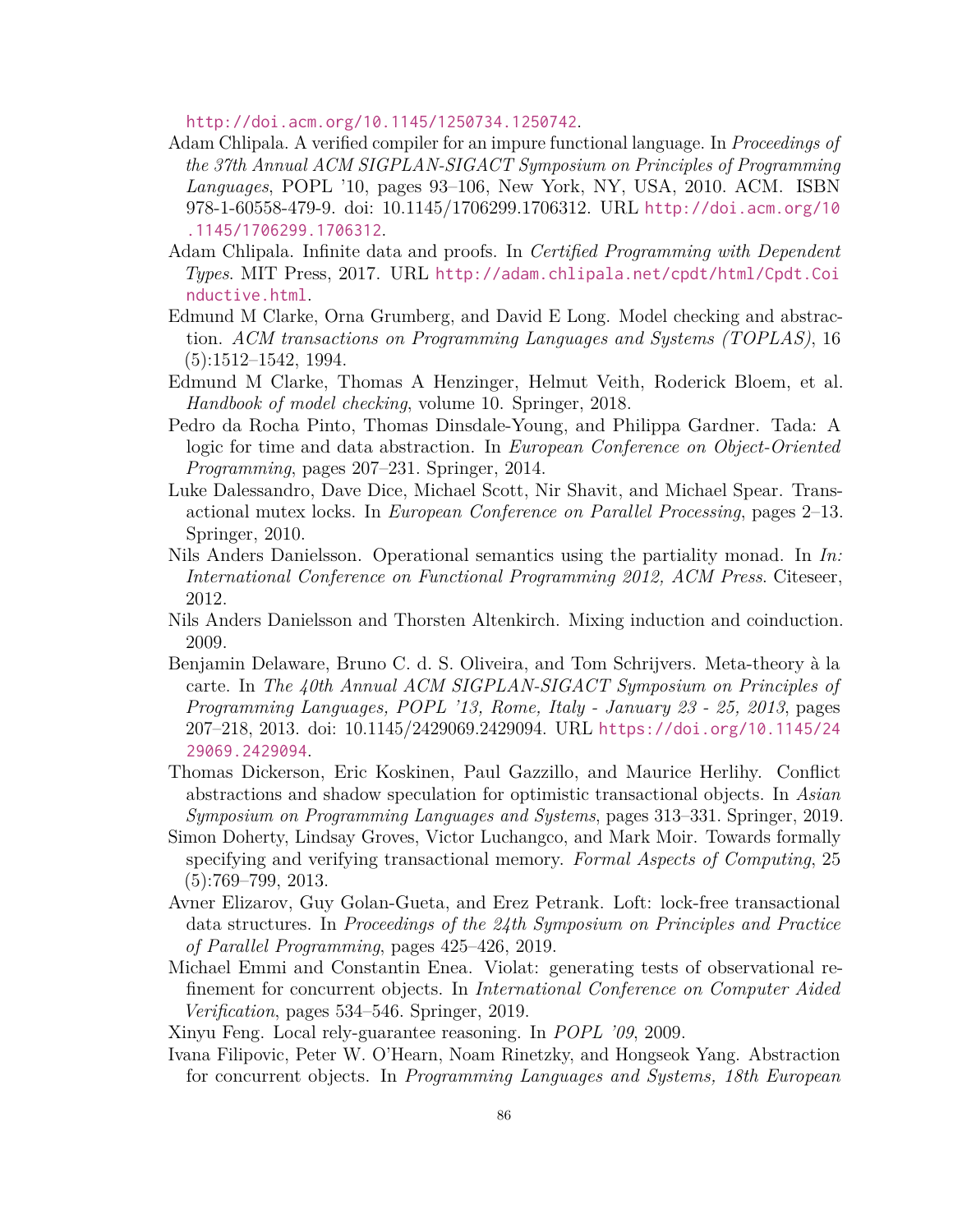*Symposium on Programming, ESOP 2009, Held as Part of the Joint European Conferences on Theory and Practice of Software, ETAPS 2009, York, UK, March 22-29, 2009. Proceedings*, pages 252–266, 2009. doi: 10.1007/978-3-642-00590-9\\_19. URL [https://doi.org/10.1007/978-3-642-00590-9\\_19](https://doi.org/10.1007/978-3-642-00590-9_19).

- <span id="page-93-5"></span>Ivana Filipović, Peter O'Hearn, Noam Rinetzky, and Hongseok Yang. Abstraction for concurrent objects. *Theoretical Computer Science*, 411(51-52):4379–4398, 2010.
- <span id="page-93-8"></span>Simon Foster, Chung-Kil Hur, and Jim Woodock. Formally verified simulations of state-rich processes using interaction trees in isabelle/hol. In *32nd International Conference on Concurrency Theory*, 2021.
- Carlos Eduardo Giménez. *Un Calcul De Constructions Infinies Et Son Application A La Verification De Systemes Communicants*. PhD thesis, École Normale Supérieure de Lyon, 1996.
- Eduardo Giménez. Codifying guarded definitions with recursive schemes. In Peter Dybjer, Bengt Nordström, and Jan Smith, editors, *Types for Proofs and Programs*, pages 39–59, Berlin, Heidelberg, 1995. Springer Berlin Heidelberg. ISBN 978-3-540- 47770-9.
- <span id="page-93-4"></span>Guy Golan-Gueta, G. Ramalingam, Mooly Sagiv, and Eran Yahav. Concurrent libraries with foresight. In *Proceedings of the 34th ACM SIGPLAN Conference on Programming Language Design and Implementation*, PLDI '13, pages 263–274, New York, NY, USA, 2013. ACM. ISBN 978-1-4503-2014-6. doi: 10.1145/2491956.2462 172. URL <http://doi.acm.org/10.1145/2491956.2462172>.
- <span id="page-93-2"></span>Sergey Goncharov and Lutz Schröder. A coinductive calculus for asynchronous sideeffecting processes. *CoRR*, abs/1104.2936, 2011. URL [http://arxiv.org/abs/11](http://arxiv.org/abs/1104.2936) [04.2936](http://arxiv.org/abs/1104.2936).
- <span id="page-93-0"></span>Sergey Goncharov, Stefan Milius, and Christoph Rauch. Complete elgot monads and coalgebraic resumptions. *Electronic Notes in Theoretical Computer Science*, 325: 147–168, 2016.
- <span id="page-93-1"></span>Sergey Goncharov, Lutz Schröder, Christoph Rauch, and Maciej Piróg. Unifying guarded and unguarded iteration. In *Foundations of Software Science and Computation Structures - 20th International Conference, FOSSACS 2017, Held as Part of the European Joint Conferences on Theory and Practice of Software, ETAPS 2017, Uppsala, Sweden, April 22-29, 2017, Proceedings*, pages 517–533, 2017. doi: 10.1007/978-3-662-54458-7\\_30. URL [https://doi.org/10.1007/978-3-662-544](https://doi.org/10.1007/978-3-662-54458-7_30) [58-7\\_30](https://doi.org/10.1007/978-3-662-54458-7_30).
- <span id="page-93-7"></span>Alexey Gotsman and Hongseok Yang. Linearizability with ownership transfer. In *International Conference on Concurrency Theory*, pages 256–271. Springer, 2012.
- <span id="page-93-3"></span>Ronghui Gu, Jérémie Koenig, Tahina Ramananandro, Zhong Shao, Xiongnan (Newman) Wu, Shu-Chun Weng, Haozhong Zhang, and Yu Guo. Deep specifications and certified abstraction layers. In *Proceedings of the 42nd Annual ACM SIGPLAN-SIGACT Symposium on Principles of Programming Languages*, POPL '15, pages 595–608, New York, NY, USA, 2015a. ACM. ISBN 978-1-4503-3300-9. doi: 10.1145/2676726.2676975. URL <http://doi.acm.org/10.1145/2676726.2676975>.
- <span id="page-93-6"></span>Ronghui Gu, Jérémie Koenig, Tahina Ramananandro, Zhong Shao, Xiongnan (Newman) Wu, Shu-Chun Weng, Haozhong Zhang, and Yu Guo. Deep specifications and certified abstraction layers. In *Proceedings of the 42nd Annual ACM*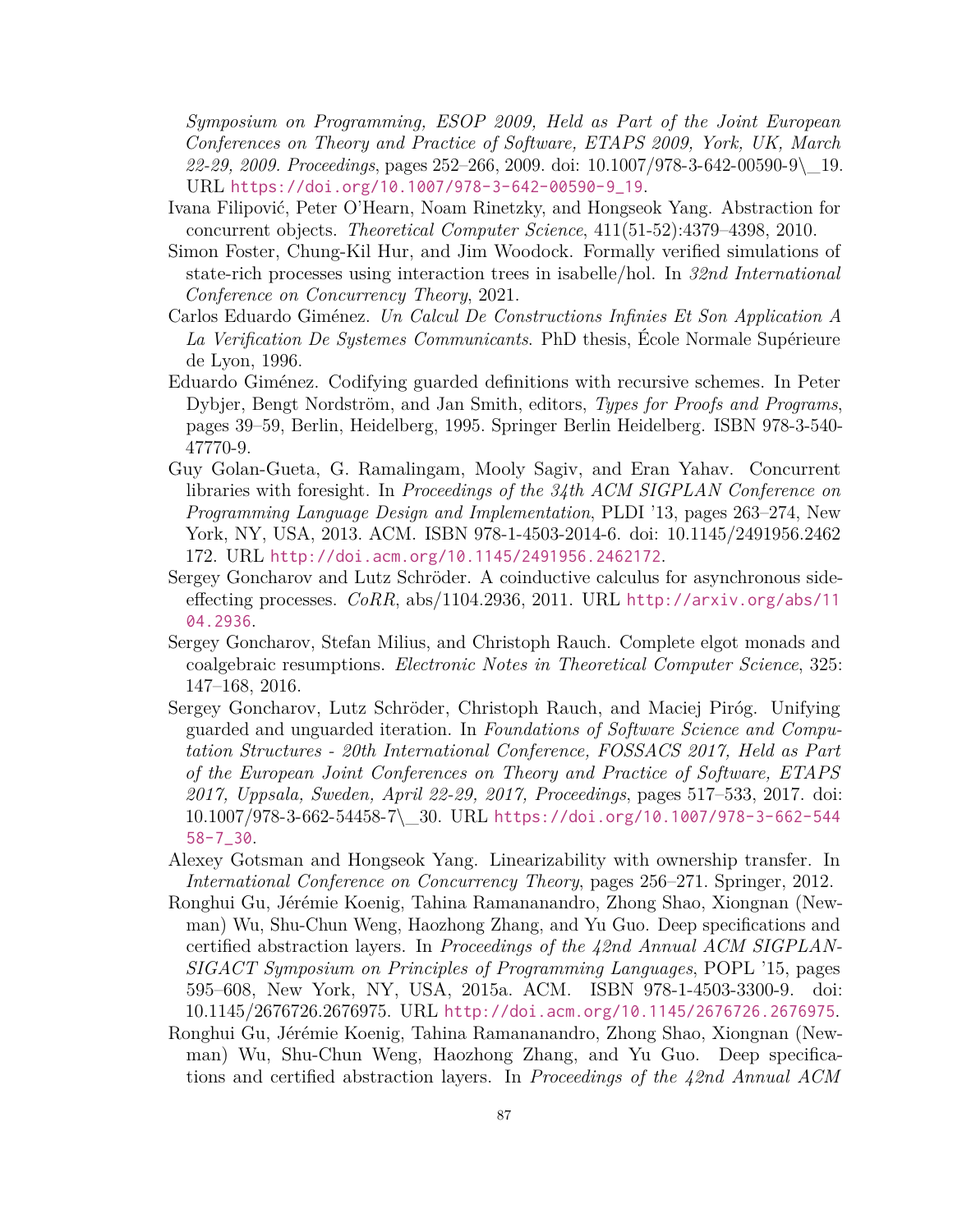*SIGPLAN-SIGACT Symposium on Principles of Programming Languages*, POPL '15, page 595–608, New York, NY, USA, 2015b. Association for Computing Machinery. ISBN 9781450333009. doi: 10.1145/2676726.2676975. URL <https://doi.org/10.1145/2676726.2676975>.

- <span id="page-94-4"></span>Ronghui Gu, Zhong Shao, Hao Chen, Xiongnan (Newman) Wu, Jieung Kim, Vilhelm Sjöberg, and David Costanzo. Certikos: An extensible architecture for building certified concurrent OS kernels. In *12th USENIX Symposium on Operating Systems Design and Implementation, OSDI 2016, Savannah, GA, USA, November 2-4, 2016.*, pages 653–669, 2016. URL [https://www.usenix.org/conference/osdi16/techn](https://www.usenix.org/conference/osdi16/technical-sessions/presentation/gu) [ical-sessions/presentation/gu](https://www.usenix.org/conference/osdi16/technical-sessions/presentation/gu).
- <span id="page-94-3"></span>Ronghui Gu, Zhong Shao, Jieung Kim, Xiongnan (Newman) Wu, Jérémie Koenig, Vilhelm Sjöberg, Hao Chen, David Costanzo, and Tahina Ramananandro. Certified concurrent abstraction layers. In *Proceedings of the 39th ACM SIGPLAN Conference on Programming Language Design and Implementation, PLDI 2018, Philadelphia, PA, USA, June 18-22, 2018*, pages 646–661, 2018a. doi: 10.1145/3192366.3192381. URL <http://doi.acm.org/10.1145/3192366.3192381>.
- <span id="page-94-6"></span>Ronghui Gu, Zhong Shao, Jieung Kim, Xiongnan (Newman) Wu, Jérémie Koenig, Vilhelm Sjöberg, Hao Chen, David Costanzo, and Tahina Ramananandro. Certified concurrent abstraction layers. In *Proceedings of the 39th ACM SIGPLAN Conference on Programming Language Design and Implementation*, PLDI 2018, page 646–661, New York, NY, USA, 2018b. Association for Computing Machinery. ISBN 9781450356985. doi: 10.1145/3192366.3192381. URL <https://doi.org/10.1145/3192366.3192381>.
- <span id="page-94-5"></span>Rachid Guerraoui. Modular atomic objects. *Theory and Practice of Object Systems*, 1 (2):89–99, 1995.
- <span id="page-94-0"></span>Rachid Guerraoui and Michal Kapalka. On the correctness of transactional memory. In *Proceedings of the 13th ACM SIGPLAN Symposium on Principles and practice of parallel programming*, pages 175–184, 2008.
- Dwight Guth. A formal semantics of python 3.3. 2013.
- Tatsuya Hagino. Codatatypes in ml. *Journal of Symbolic Computation*, 8(6):629 650, 1989. ISSN 0747-7171. doi: https://doi.org/10.1016/S0747-7171(89)80065-3. URL <http://www.sciencedirect.com/science/article/pii/S0747717189800653>.
- <span id="page-94-2"></span>Peter Hancock. *Ordinals and interactive programs*. PhD thesis, University of Edinburgh, UK, 2000. URL <http://hdl.handle.net/1842/376>.
- <span id="page-94-1"></span>Peter Hancock and Anton Setzer. Interactive programs in dependent type theory. In Peter G. Clote and Helmut Schwichtenberg, editors, *Computer Science Logic*, pages 317–331, Berlin, Heidelberg, 2000. Springer Berlin Heidelberg. ISBN 978-3-540- 44622-4.
- Tim Harris, Simon Marlow, Simon Peyton-Jones, and Maurice Herlihy. Composable memory transactions. In *Proceedings of the Tenth ACM SIGPLAN Symposium on Principles and Practice of Parallel Programming*, PPoPP '05, page 48–60, New York, NY, USA, 2005. Association for Computing Machinery. ISBN 1595930809. doi: 10.1145/1065944.1065952. URL <https://doi.org/10.1145/1065944.1065952>.
- Masahito Hasegawa. Recursion from cyclic sharing: Traced monoidal categories and models of cyclic lambda calculi. In Philippe de Groote and J. Roger Hindley, editors, *Typed Lambda Calculi and Applications*, pages 196–213, Berlin, Heidelberg, 1997.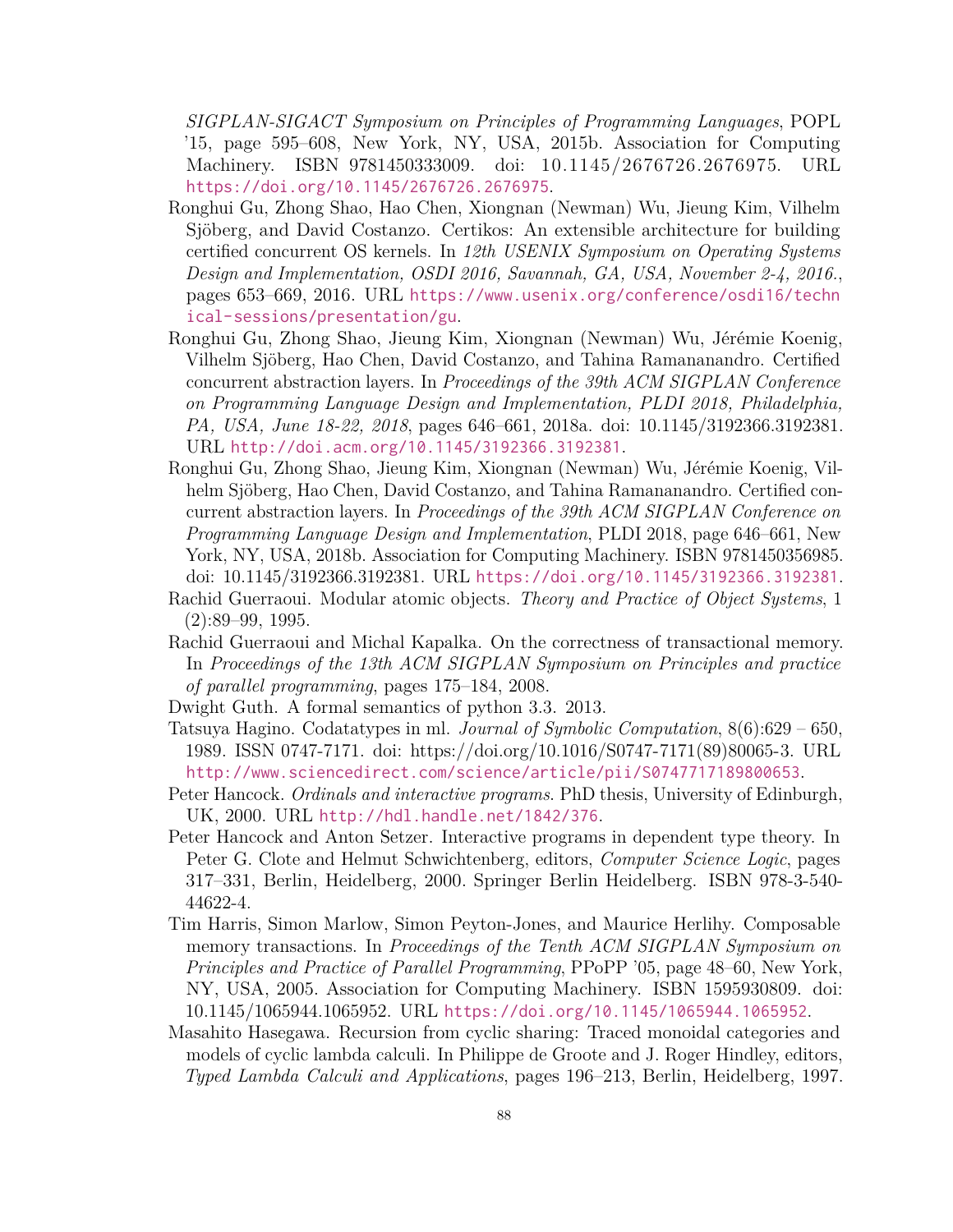Springer Berlin Heidelberg. ISBN 978-3-540-68438-1.

- <span id="page-95-3"></span>Ahmed Hassan, Roberto Palmieri, and Binoy Ravindran. Optimistic transactional boosting. In *Proceedings of the 19th ACM SIGPLAN symposium on Principles and practice of parallel programming*, pages 387–388, 2014.
- Chris Hawblitzel, Jon Howell, Manos Kapritsos, Jacob R. Lorch, Bryan Parno, Michael L. Roberts, Srinath T. V. Setty, and Brian Zill. Ironfleet: proving practical distributed systems correct. In *Proceedings of the 25th Symposium on Operating Systems Principles, SOSP 2015, Monterey, CA, USA, October 4-7, 2015*, pages 1–17, 2015a. doi: 10.1145/2815400.2815428. URL <http://doi.acm.org/10.1145/2815400.2815428>.
- <span id="page-95-5"></span>Chris Hawblitzel, Erez Petrank, Shaz Qadeer, and Serdar Tasiran. Automated and modular refinement reasoning for concurrent programs. In *International Conference on Computer Aided Verification*, pages 449–465. Springer, 2015b.
- <span id="page-95-8"></span>Paul He, Eddy Westbrook, Brent Carmer, Chris Phifer, Valentin Robert, Karl Smeltzer, Andrei Stefanescu, Aaron Tomb, Adam Wick, Matthew Yacavone, et al. A type system for extracting functional specifications from memory-safe imperative programs. *Proc. ACM Program. Lang.*, 5(OOPSLA):1–29, 2021.
- <span id="page-95-2"></span>Maurice Herlihy and Eric Koskinen. Transactional boosting: a methodology for highly-concurrent transactional objects. In *Proceedings of the 13th ACM SIGPLAN Symposium on Principles and practice of parallel programming*, PPoPP '08, pages 207–216, New York, NY, USA, 2008. ACM. ISBN 978-1-59593-795-7. doi: 10.1145/ 1345206.1345237. URL <http://doi.acm.org/10.1145/1345206.1345237>.
- Maurice Herlihy and J. Eliot B. Moss. Transactional memory: Architectural support for lock-free data structures. In *Proceedings of the 20th Annual International Symposium on Computer Architecture*, ISCA '93, page 289–300, New York, NY, USA, 1993. Association for Computing Machinery. ISBN 0818638109. doi: 10.1145/ 165123.165164. URL <https://doi.org/10.1145/165123.165164>.
- <span id="page-95-6"></span>Maurice P. Herlihy and Jeannette M. Wing. Linearizability: a correctness condition for concurrent objects. *ACM Trans. Program. Lang. Syst.*, 12(3):463–492, July 1990. ISSN 0164-0925. doi: 10.1145/78969.78972. URL [http://doi.acm.org/10.1145/](http://doi.acm.org/10.1145/78969.78972) [78969.78972](http://doi.acm.org/10.1145/78969.78972).
- <span id="page-95-4"></span>Nathaniel Herman, Jeevana Priya Inala, Yihe Huang, Lillian Tsai, Eddie Kohler, Barbara Liskov, and Liuba Shrira. Type-aware transactions for faster concurrent code. In *Proceedings of the Eleventh European Conference on Computer Systems*, pages 1–16, 2016.
- <span id="page-95-1"></span>Aquinas Hobor. *Oracle Semantics*. PhD thesis, Princeton, NJ, USA, 2008. AAI3333851.
- <span id="page-95-7"></span>Aquinas Hobor, Andrew W. Appel, and Francesco Zappa Nardelli. Oracle semantics for concurrent separation logic. In *ESOP*, 2008.
- Paul Hudak, John Hughes, Simon Peyton Jones, and Philip Wadler. A history of haskell: being lazy with class. In *Proceedings of the third ACM SIGPLAN conference on History of programming languages*, pages 12–1, 2007.
- <span id="page-95-0"></span>John Hughes. Generalising monads to arrows. *Science of Computer Programming*, 37 (1):67 – 111, 2000. ISSN 0167-6423. doi: https://doi.org/10.1016/S0167-6423(99)0 0023-4. URL [http://www.sciencedirect.com/science/article/pii/S0167642](http://www.sciencedirect.com/science/article/pii/S0167642399000234) [399000234](http://www.sciencedirect.com/science/article/pii/S0167642399000234).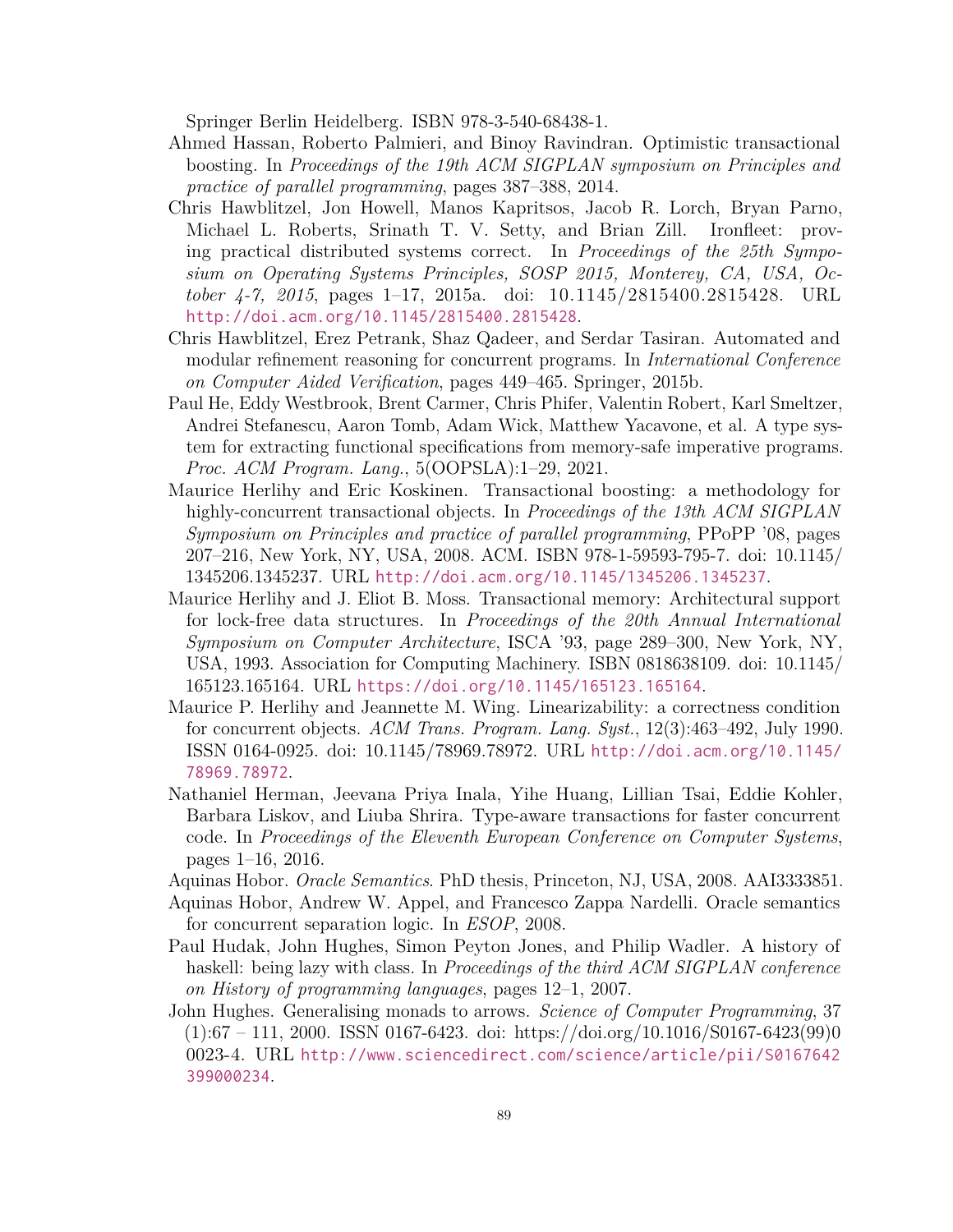- <span id="page-96-8"></span>Chung-Kil Hur, Georg Neis, Derek Dreyer, and Viktor Vafeiadis. The power of parameterization in coinductive proof. In *Proceedings of the 40th Annual ACM SIGPLAN-SIGACT Symposium on Principles of Programming Languages*, POPL '13, pages 193–206, New York, NY, USA, 2013. ACM. ISBN 978-1-4503-1832-7. doi: 10.1145/2429069.2429093. URL <http://doi.acm.org/10.1145/2429069.2429093>.
- <span id="page-96-9"></span>J Martin E Hyland and C-HL Ong. On full abstraction for pcf: I, ii, and iii. *Information and computation*, 163(2):285–408, 2000.
- <span id="page-96-2"></span>Martin Hyland. Game semantics. *Semantics and logics of computation*, 14:131, 1997.
- <span id="page-96-0"></span>Martin Hyland, Gordon Plotkin, and John Power. Combining effects: Sum and tensor. *Theoretical Computer Science*, 357(1):70 – 99, 2006. ISSN 0304-3975. doi: https://doi.org/10.1016/j.tcs.2006.03.013. URL [http://www.sciencedirec](http://www.sciencedirect.com/science/article/pii/S0304397506002659) [t.com/science/article/pii/S0304397506002659](http://www.sciencedirect.com/science/article/pii/S0304397506002659). Clifford Lectures and the Mathematical Foundations of Programming Semantics.
- Atsushi Igarashi, Benjamin C Pierce, and Philip Wadler. Featherweight java: a minimal core calculus for java and gj. *ACM Transactions on Programming Languages and Systems (TOPLAS)*, 23(3):396–450, 2001.
- <span id="page-96-7"></span>Suresh Jagannathan, Jan Vitek, Adam Welc, and Antony Hosking. A transactional object calculus. *Science of Computer Programming*, 57(2):164–186, 2005.
- <span id="page-96-3"></span>Suresh Jagannathan, Vincent Laporte, Gustavo Petri, David Pichardie, and Jan Vitek. Atomicity refinement for verified compilation. *ACM Transactions on Programming Languages and Systems (TOPLAS)*, 36(2):1–30, 2014.
- <span id="page-96-1"></span>P. Johann, A. Simpson, and J. Voigtländer. A generic operational metatheory for algebraic effects. In *2010 25th Annual IEEE Symposium on Logic in Computer Science*, pages 209–218, July 2010. doi: 10.1109/LICS.2010.29.
- <span id="page-96-4"></span>Cliff B. Jones. Specification and design of (parallel) programs. In *Information Processing 83*, volume 9, pages 321–332, 1983.
- Simon Peyton Jones. *Haskell 98 language and libraries: the revised report*. Cambridge University Press, 2003.
- Simon Peyton Jones. Tackling the awkward squad: monadic i/o, concurrency, exception and foreign-language calls in haskell. *Engineering theories of software construction*, pages 47–96, 2005.
- André Joyal, Ross Street, and Dominic Verity. Traced monoidal categories. *Mathematical Proceedings of the Cambridge Philosophical Society*, 119(3):447–468, 1996. doi: 10.1017/S0305004100074338.
- Ralf Jung. Understanding and evolving the rust programming language. 2020.
- <span id="page-96-6"></span>Ralf Jung, David Swasey, Filip Sieczkowski, Kasper Svendsen, Aaron Turon, Lars Birkedal, and Derek Dreyer. Iris: Monoids and invariants as an orthogonal basis for concurrent reasoning. In *POPL '15*, pages 637–650, 2015. ISBN 978-1-4503-3300-9.
- <span id="page-96-5"></span>Ralf Jung, Robbert Krebbers, Lars Birkedal, and Derek Dreyer. Higher-order ghost state. In *Proceedings of the 21st ACM SIGPLAN International Conference on Functional Programming*, ICFP 2016, pages 256–269, New York, NY, USA, 2016a. ACM. ISBN 978-1-4503-4219-3. doi: 10.1145/2951913.2951943. URL [http:](http://doi.acm.org/10.1145/2951913.2951943) [//doi.acm.org/10.1145/2951913.2951943](http://doi.acm.org/10.1145/2951913.2951943).
- Ralf Jung, Robbert Krebbers, Lars Birkedal, and Derek Dreyer. Higher-order ghost state. In *Proceedings of the 21st ACM SIGPLAN International Conference on*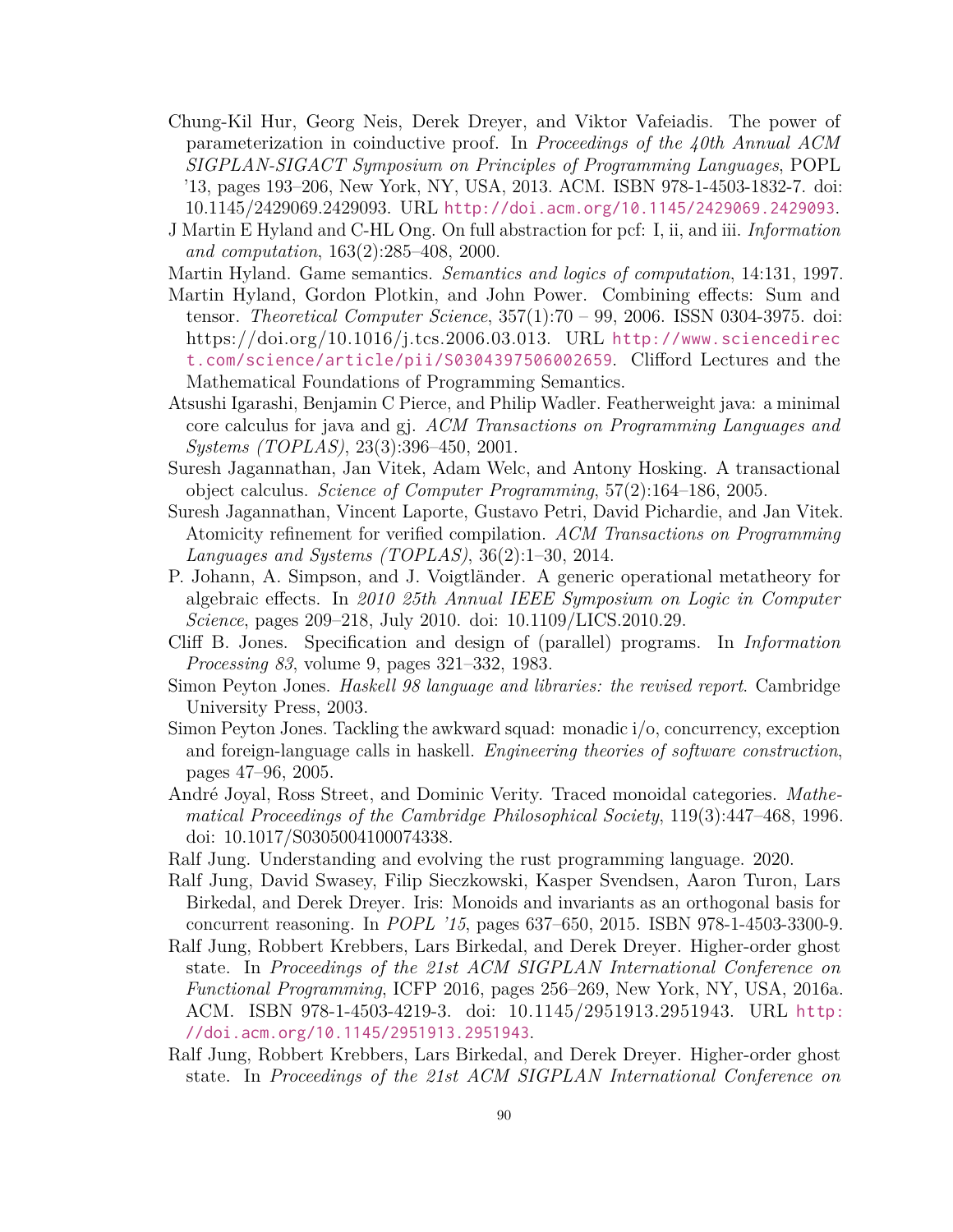*Functional Programming*, pages 256–269, 2016b.

- Ralf Jung, Rodolphe Lepigre, Gaurav Parthasarathy, Marianna Rapoport, Amin Timany, Derek Dreyer, and Bart Jacobs. The future is ours: prophecy variables in separation logic. *Proceedings of the ACM on Programming Languages*, 4(POPL): 1–32, 2019.
- <span id="page-97-1"></span>Oleg Kiselyov and Hiromi Ishii. Freer monads, more extensible effects. In *Proceedings of the 8th ACM SIGPLAN Symposium on Haskell, Haskell 2015, Vancouver, BC, Canada, September 3-4, 2015*, pages 94–105, 2015. doi: 10.1145/2804302.2804319. URL <http://doi.acm.org/10.1145/2804302.2804319>.
- <span id="page-97-0"></span>Oleg Kiselyov, Amr Sabry, and Cameron Swords. Extensible effects: an alternative to monad transformers. In *ACM SIGPLAN Notices*, volume 48, pages 59–70. ACM, 2013.
- Gerwin Klein, Kevin Elphinstone, Gernot Heiser, June Andronick, David Cock, Philip Derrin, Dhammika Elkaduwe, Kai Engelhardt, Rafal Kolanski, Michael Norrish, Thomas Sewell, Harvey Tuch, and Simon Winwood. sel4: Formal verification of an os kernel. In *Proceedings of the ACM SIGOPS 22Nd Symposium on Operating Systems Principles*, SOSP '09, pages 207–220, New York, NY, USA, 2009. ACM. ISBN 978-1-60558-752-3. doi: 10.1145/1629575.1629596. URL [http://doi.acm.or](http://doi.acm.org/10.1145/1629575.1629596) [g/10.1145/1629575.1629596](http://doi.acm.org/10.1145/1629575.1629596).
- <span id="page-97-7"></span>Edward A. Kmett. free library. <https://hackage.haskell.org/package/free>.
- <span id="page-97-3"></span>Jérémie Koenig and Zhong Shao. Refinement-based game semantics for certified abstraction layers. In *Proceedings of the 35th Annual ACM/IEEE Symposium on Logic in Computer Science*, pages 633–647, 2020.
- <span id="page-97-2"></span>Nicolas Koh, Yao Li, Yishuai Li, Li-yao Xia, Lennart Beringer, Wolf Honoré, William Mansky, Benjamin C. Pierce, and Steve Zdancewic. From c to interaction trees: Specifying, verifying, and testing a networked server. In *Proceedings of the 8th ACM SIGPLAN International Conference on Certified Programs and Proofs*, CPP 2019, pages 234–248, New York, NY, USA, 2019. ACM. ISBN 978-1-4503-6222-1. doi: 10.1145/3293880.3294106. URL <http://doi.acm.org/10.1145/3293880.3294106>.
- <span id="page-97-6"></span>Bernhard Kragl, Shaz Qadeer, and Thomas A Henzinger. Refinement for structured concurrent programs. In *International Conference on Computer Aided Verification*, pages 275–298. Springer, 2020.
- Ramana Kumar, Magnus O. Myreen, Michael Norrish, and Scott Owens. Cakeml: a verified implementation of ML. In *The 41st Annual ACM SIGPLAN-SIGACT Symposium on Principles of Programming Languages, POPL '14, San Diego, CA, USA, January 20-21, 2014*, pages 179–192, 2014. doi: 10.1145/2535838.2535841. URL <http://doi.acm.org/10.1145/2535838.2535841>.
- <span id="page-97-4"></span>Pierre LaBorde, Lance Lebanoff, Christina Peterson, Deli Zhang, and Damian Dechev. Wait-free dynamic transactions for linked data structures. In *Proceedings of the 10th International Workshop on Programming Models and Applications for Multicores and Manycores*, PMAM'19, page 41–50, New York, NY, USA, 2019. Association for Computing Machinery. ISBN 9781450362900. doi: 10.1145/3303084.3309491. URL <https://doi.org/10.1145/3303084.3309491>.
- <span id="page-97-5"></span>Kenneth Lamar, Christina Peterson, and Damian Dechev. Lock-free transactional vector. In *Proceedings of the Eleventh International Workshop on Programming*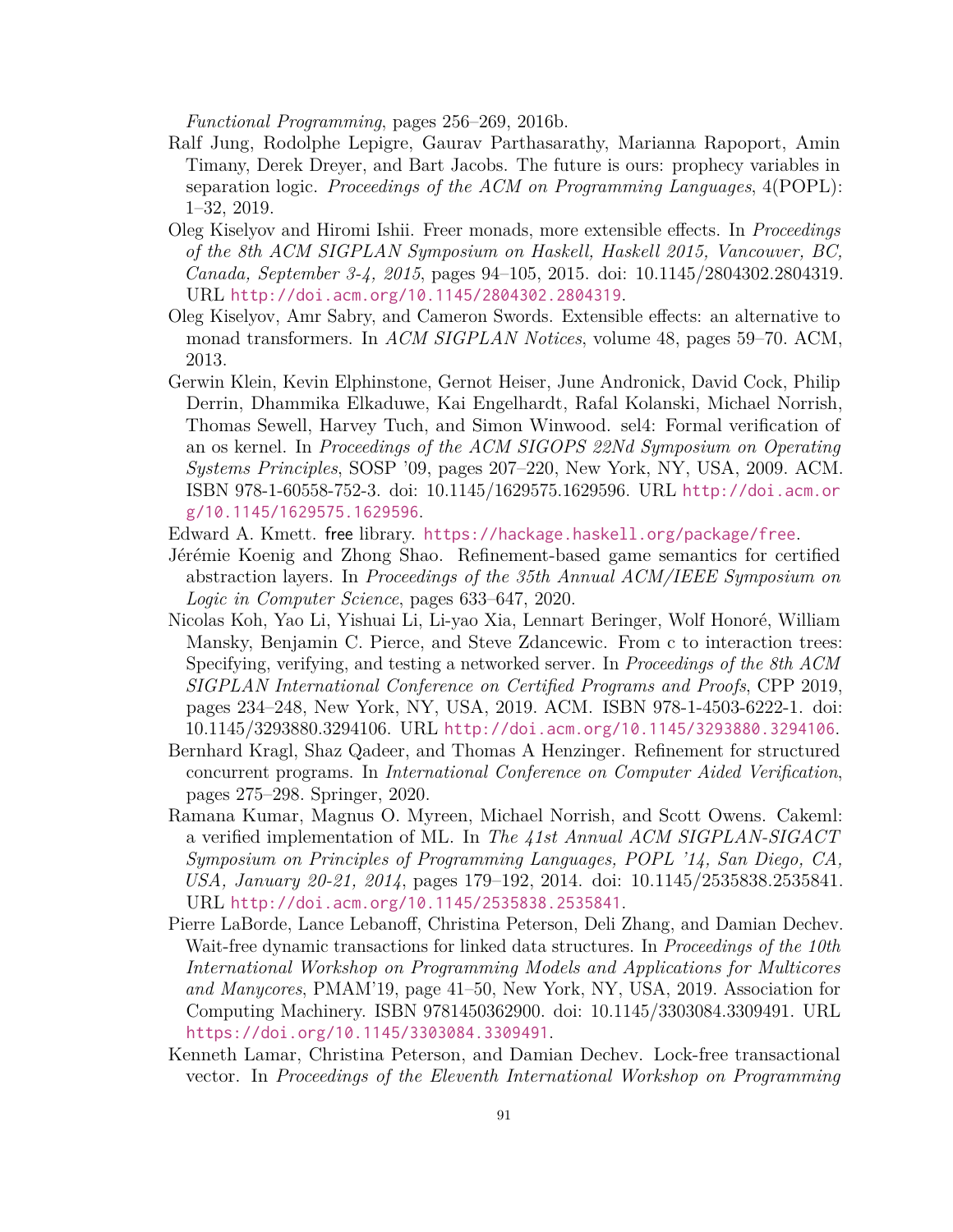*Models and Applications for Multicores and Manycores*, pages 1–10, 2020.

- Leslie Lamport. How to make a multiprocessor computer that correctly executes multiprocess progranm. *IEEE transactions on computers*, (9):690–691, 1979.
- Leonidas Lampropoulos and Benjamin C. Pierce. *QuickChick: Property-Based Testing in Coq*. Software Foundations series, volume 4. Electronic textbook, 2018. URL <https://softwarefoundations.cis.upenn.edu/qc-current/index.html>.
- <span id="page-98-4"></span>Douglas Lea. *Concurrent programming in Java: design principles and patterns*. Addison-Wesley Professional, 2000.
- Xavier Leroy. Formal verification of a realistic compiler. *Commun. ACM*, 52(7): 107–115, 2009. doi: 10.1145/1538788.1538814. URL [http://doi.acm.org/10.114](http://doi.acm.org/10.1145/1538788.1538814) [5/1538788.1538814](http://doi.acm.org/10.1145/1538788.1538814).
- Xavier Leroy and Sandrine Blazy. Formal verification of a c-like memory model and its uses for verifying program transformations. *Journal of Automated Reasoning*, 41  $(1):1-31, 2008.$
- <span id="page-98-2"></span>Xavier Leroy and Hervé Grall. Coinductive big-step operational semantics. *Information and Computation*, 207(2):284 – 304, 2009. ISSN 0890-5401. doi: https://doi.org/10 .1016/j.ic.2007.12.004. URL [http://www.sciencedirect.com/science/article/](http://www.sciencedirect.com/science/article/pii/S0890540108001296) [pii/S0890540108001296](http://www.sciencedirect.com/science/article/pii/S0890540108001296). Special issue on Structural Operational Semantics (SOS).
- <span id="page-98-5"></span>Mohsen Lesani, Victor Luchangco, and Mark Moir. A framework for formally verifying software transactional memory algorithms. In *International Conference on Concurrency Theory*, pages 516–530. Springer, 2012a.
- <span id="page-98-0"></span>Mohsen Lesani, Victor Luchangco, and Mark Moir. Putting opacity in its place. In *Workshop on the theory of transactional memory*, pages 137–151, 2012b.
- <span id="page-98-3"></span>Mohsen Lesani, Todd Millstein, and Jens Palsberg. Automatic atomicity verification for clients of concurrent data structures. In *Proceedings of the 16th International Conference on Computer Aided Verification - Volume 8559*, pages 550–567, New York, NY, USA, 2014. Springer-Verlag New York, Inc. ISBN 978-3-319-08866-2. doi: 10.1007/978-3-319-08867-9\_37. URL [http://dx.doi.org/10.1007/978-3-3](http://dx.doi.org/10.1007/978-3-319-08867-9_37) [19-08867-9\\_37](http://dx.doi.org/10.1007/978-3-319-08867-9_37).
- Mohsen Lesani, Li-yao Xia, Anders Kaseorg, Christian J Bell, Adam Chlipala, Benjamin C Pierce, and Steve Zdancewic. C4: verified transactional objects. *Proceedings of the ACM on Programming Languages*, 6(OOPSLA1):1–31, 2022.
- <span id="page-98-1"></span>Thomas Letan, Yann Régis-Gianas, Pierre Chifflier, and Guillaume Hiet. Modular verification of programs with effects and effect handlers in coq. In *Formal Methods - 22nd International Symposium, FM 2018, Held as Part of the Federated Logic Conference, FloC 2018, Oxford, UK, July 15-17, 2018, Proceedings*, pages 338–354, 2018. doi: 10.1007/978-3-319-95582-7\\_20. URL [https://doi.org/10.1007/97](https://doi.org/10.1007/978-3-319-95582-7_20) [8-3-319-95582-7\\_20](https://doi.org/10.1007/978-3-319-95582-7_20).
- <span id="page-98-7"></span>Yishuai Li, Benjamin C. Pierce, and Steve Zdancewic. Model-based testing of networked applications. In *Proceedings of the 30th ACM SIGSOFT International Symposium on Software Testing and Analysis*, ISSTA 2021, page 529–539, New York, NY, USA, 2021. Association for Computing Machinery. ISBN 9781450384599. doi: 10.1145/3460319.3464798. URL <https://doi.org/10.1145/3460319.3464798>.
- <span id="page-98-6"></span>Hongjin Liang and Xinyu Feng. Modular verification of linearizability with non-fixed linearization points. In *Proceedings of the 34th ACM SIGPLAN Conference on*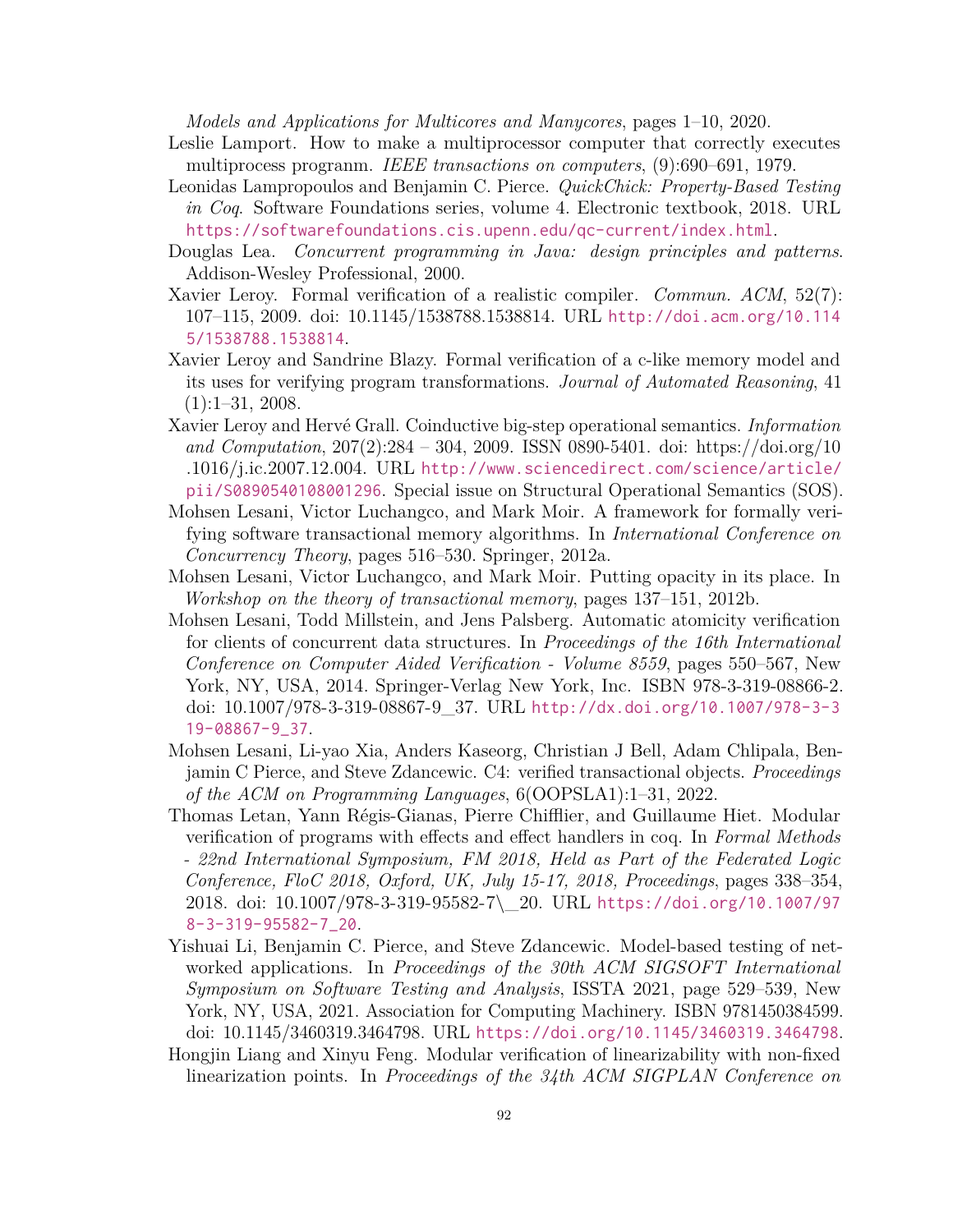*Programming Language Design and Implementation*, PLDI '13, pages 459–470, New York, NY, USA, 2013. ACM. ISBN 978-1-4503-2014-6. doi: 10.1145/2491956.2462 189. URL <http://doi.acm.org/10.1145/2491956.2462189>.

- <span id="page-99-0"></span>Sheng Liang, Paul Hudak, and Mark Jones. Monad transformers and modular interpreters. In *Proceedings of the 22Nd ACM SIGPLAN-SIGACT Symposium on Principles of Programming Languages*, POPL '95, pages 333–343, New York, NY, USA, 1995. ACM. ISBN 0-89791-692-1. doi: 10.1145/199448.199528. URL <http://doi.acm.org/10.1145/199448.199528>.
- <span id="page-99-2"></span>Peng Liu, Julian Dolby, and Charles Zhang. Finding incorrect compositions of atomicity. In *Proceedings of the 2013 9th Joint Meeting on Foundations of Software Engineering*, ESEC/FSE 2013, pages 158–168, New York, NY, USA, 2013. ACM. ISBN 978-1-4503-2237-9. doi: 10.1145/2491411.2491435. URL [http://doi.acm.or](http://doi.acm.org/10.1145/2491411.2491435) [g/10.1145/2491411.2491435](http://doi.acm.org/10.1145/2491411.2491435).
- <span id="page-99-3"></span>Peng Liu, Omer Tripp, and Xiangyu Zhang. Flint: Fixing linearizability violations. In *Proceedings of the 2014 ACM International Conference on Object Oriented Programming Systems Languages & Applications*, OOPSLA '14, pages 543–560, New York, NY, USA, 2014. ACM. ISBN 978-1-4503-2585-1. doi: 10.1145/2660193.2660 217. URL <http://doi.acm.org/10.1145/2660193.2660217>.
- <span id="page-99-4"></span>N. Lynch and F. Vaandrager. Forward and backward simulations. *Information and Computation*, 121(2):214 – 233, 1995. ISSN 0890-5401. doi: https://doi.org/10.100 6/inco.1995.1134. URL [http://www.sciencedirect.com/science/article/pii/](http://www.sciencedirect.com/science/article/pii/S0890540185711340) [S0890540185711340](http://www.sciencedirect.com/science/article/pii/S0890540185711340).
- Saunders Mac Lane. *Categories for the working mathematician*, volume 5. Springer Science & Business Media, 2013.
- Gregory Malecha, Greg Morrisett, Avraham Shinnar, and Ryan Wisnesky. Toward a verified relational database management system. In *Proceedings of the 37th Annual ACM SIGPLAN-SIGACT Symposium on Principles of Programming Languages*, POPL '10, pages 237–248, New York, NY, USA, 2010. ACM. ISBN 978-1-60558- 479-9. doi: 10.1145/1706299.1706329. URL [http://doi.acm.org/10.1145/170629](http://doi.acm.org/10.1145/1706299.1706329) [9.1706329](http://doi.acm.org/10.1145/1706299.1706329).
- <span id="page-99-5"></span>William Mansky and Wolf Honoré. Connecting higher-order separation logic to a first-order outside world. *Programming Languages and Systems. ESOP 2020*, 12075, 2020.
- Coq development team. *The Coq proof assistant reference manual*. LogiCal Project, 2018. URL <http://coq.inria.fr>. Version 8.8.1.
- Coq development team. *The Coq proof assistant reference manual. The Gallina specification language. Co-inductive types, Caveat.* LogiCal Project, 2019. URL [https://coq.inria.fr/distrib/V8.9.0/refman/language/gallina-specifica](https://coq.inria.fr/distrib/V8.9.0/refman/language/gallina-specification-language.html#caveat) [tion-language.html#caveat](https://coq.inria.fr/distrib/V8.9.0/refman/language/gallina-specification-language.html#caveat). Version 8.9.0.
- <span id="page-99-1"></span>Conor McBride. Turing-completeness totally free. In *Mathematics of Program Construction - 12th International Conference, MPC 2015, Königswinter, Germany, June 29 - July 1, 2015. Proceedings*, pages 257–275, 2015. doi: 10.1007/978-3-319-1 9797-5\\_13. URL [https://doi.org/10.1007/978-3-319-19797-5\\_13](https://doi.org/10.1007/978-3-319-19797-5_13).
- J McCarthy and J Painter. Correctness of a compiler for arithmetic expressions. symposium in applied mathematics, vol. 19, mathematical aspects of computer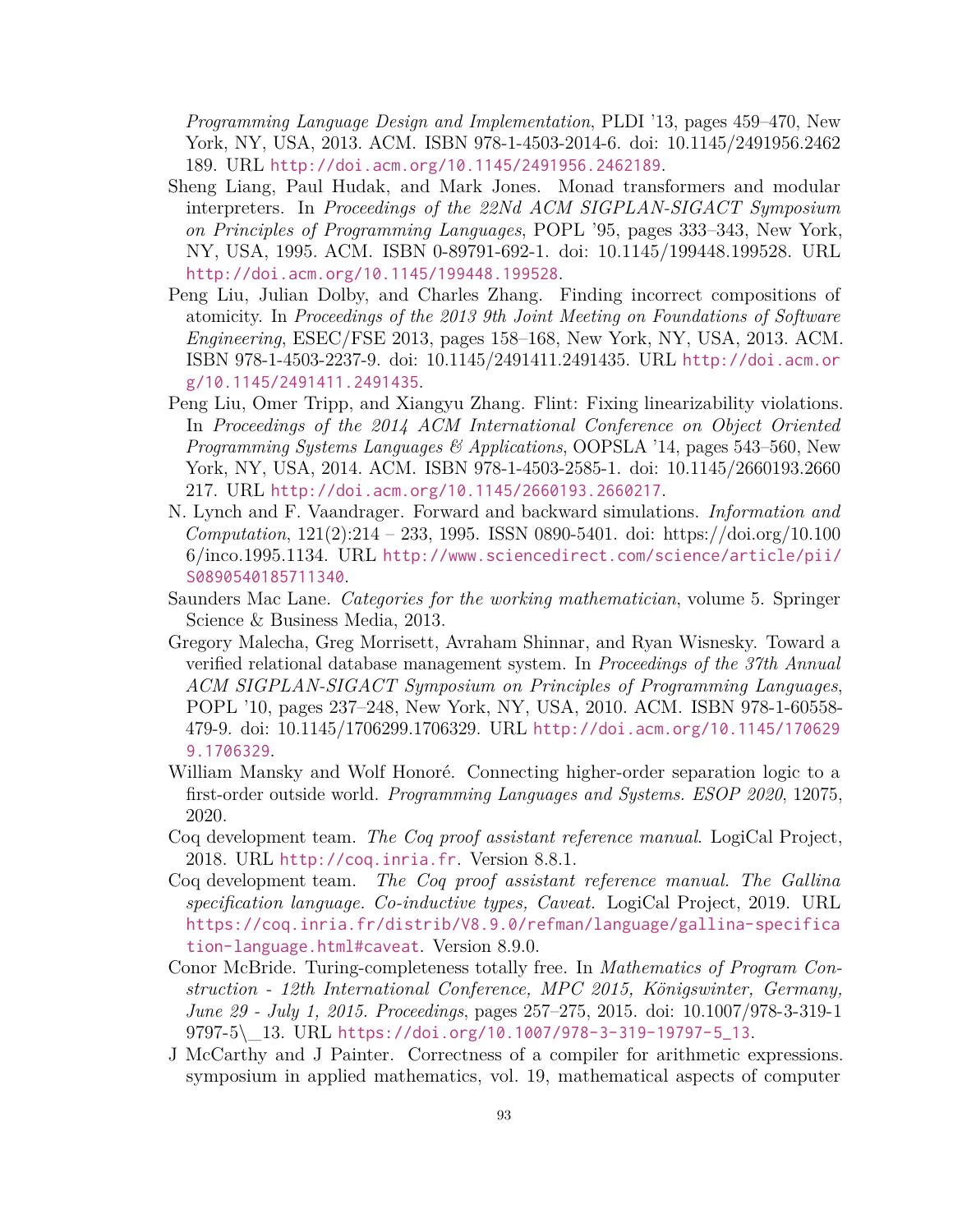science. *American Mathematical Society*, 1967.

- Vijay Menon, Steven Balensiefer, Tatiana Shpeisman, Ali-Reza Adl-Tabatabai, Richard L Hudson, Bratin Saha, and Adam Welc. Single global lock semantics in a weakly atomic stm. *ACM Sigplan Notices*, 43(5):15–26, 2008.
- <span id="page-100-6"></span>Markus Michelbrink. Interfaces as games, programs as strategies. In Jean-Christophe Filliâtre, Christine Paulin-Mohring, and Benjamin Werner, editors, *Types for Proofs and Programs*, pages 215–231, Berlin, Heidelberg, 2006. Springer Berlin Heidelberg. ISBN 978-3-540-31429-5.
- <span id="page-100-2"></span>Stefan Milius. Completely iterative algebras and completely iterative monads. *Inf. Comput.*, 196(1):1–41, 2005. doi: 10.1016/j.ic.2004.05.003. URL [https://doi.org/](https://doi.org/10.1016/j.ic.2004.05.003) [10.1016/j.ic.2004.05.003](https://doi.org/10.1016/j.ic.2004.05.003).
- <span id="page-100-3"></span>Robin Milner. Processes: A mathematical model of computing agents. In H.E. Rose and J.C. Shepherdson, editors, *Logic Colloquium '73*, volume 80 of *Studies in Logic and the Foundations of Mathematics*, pages 157 – 173. Elsevier, 1975. doi: https://doi.org/10.1016/S0049-237X(08)71948-7. URL [http://www.sciencedirec](http://www.sciencedirect.com/science/article/pii/S0049237X08719487) [t.com/science/article/pii/S0049237X08719487](http://www.sciencedirect.com/science/article/pii/S0049237X08719487).
- Robin Milner, Mads Tofte, Robert Harper, and David MacQueen. *The definition of standard ML: revised*. MIT press, 1997.
- <span id="page-100-0"></span>Eugenio Moggi. Computational lambda-calculus and monads. pages 14–23, June 1989. Full version, titled *Notions of Computation and Monads*, in Information and Computation, 93(1), pp. 55–92, 1991.
- <span id="page-100-1"></span>Eugenio Moggi. An abstract view of programming languages. Technical Report ECS-LFCS-90-113, Laboratory for the Foundations of Computer Science, University of Edinburgh, 1990.
- <span id="page-100-7"></span>Andrzej S. Murawski and Nikos Tzevelekos. Higher-order linearisability. *Journal of Logical and Algebraic Methods in Programming*, 104:86–116, 2019. ISSN 2352-2208. doi: https://doi.org/10.1016/j.jlamp.2019.01.002. URL [https://www.sciencedir](https://www.sciencedirect.com/science/article/pii/S2352220817302250) [ect.com/science/article/pii/S2352220817302250](https://www.sciencedirect.com/science/article/pii/S2352220817302250).
- <span id="page-100-4"></span>Keiko Nakata and Tarmo Uustalu. Resumptions, weak bisimilarity and big-step semantics for while with interactive I/O: an exercise in mixed induction-coinduction. In *Proceedings Seventh Workshop on Structural Operational Semantics, SOS 2010, Paris, France, 30 August 2010.*, pages 57–75, 2010. doi: 10.4204/EPTCS.32.5. URL <https://doi.org/10.4204/EPTCS.32.5>.
- <span id="page-100-9"></span>Aleksandar Nanevski, Ruy Ley-Wild, Ilya Sergey, and Germán Andrés Delbianco. Communicating state transition systems for fine-grained concurrent resources. In *Proceedings of the 23rd European Symposium on Programming Languages and Systems - Volume 8410*, pages 290–310, New York, NY, USA, 2014. Springer-Verlag New York, Inc. ISBN 978-3-642-54832-1. doi: 10.1007/978-3-642-54833-8\_16. URL [http://dx.doi.org/10.1007/978-3-642-54833-8\\_16](http://dx.doi.org/10.1007/978-3-642-54833-8_16).
- <span id="page-100-8"></span>Peter W. O'Hearn. Resources, concurrency, and local reasoning. *Theor. Comput. Sci.*, 375(1-3):271–307, 2007.
- <span id="page-100-5"></span>Scott Owens, Magnus O. Myreen, Ramana Kumar, and Yong Kiam Tan. Functional big-step semantics. In Peter Thiemann, editor, *Programming Languages and Systems*, pages 589–615, Berlin, Heidelberg, 2016. Springer Berlin Heidelberg. ISBN 978-3- 662-49498-1.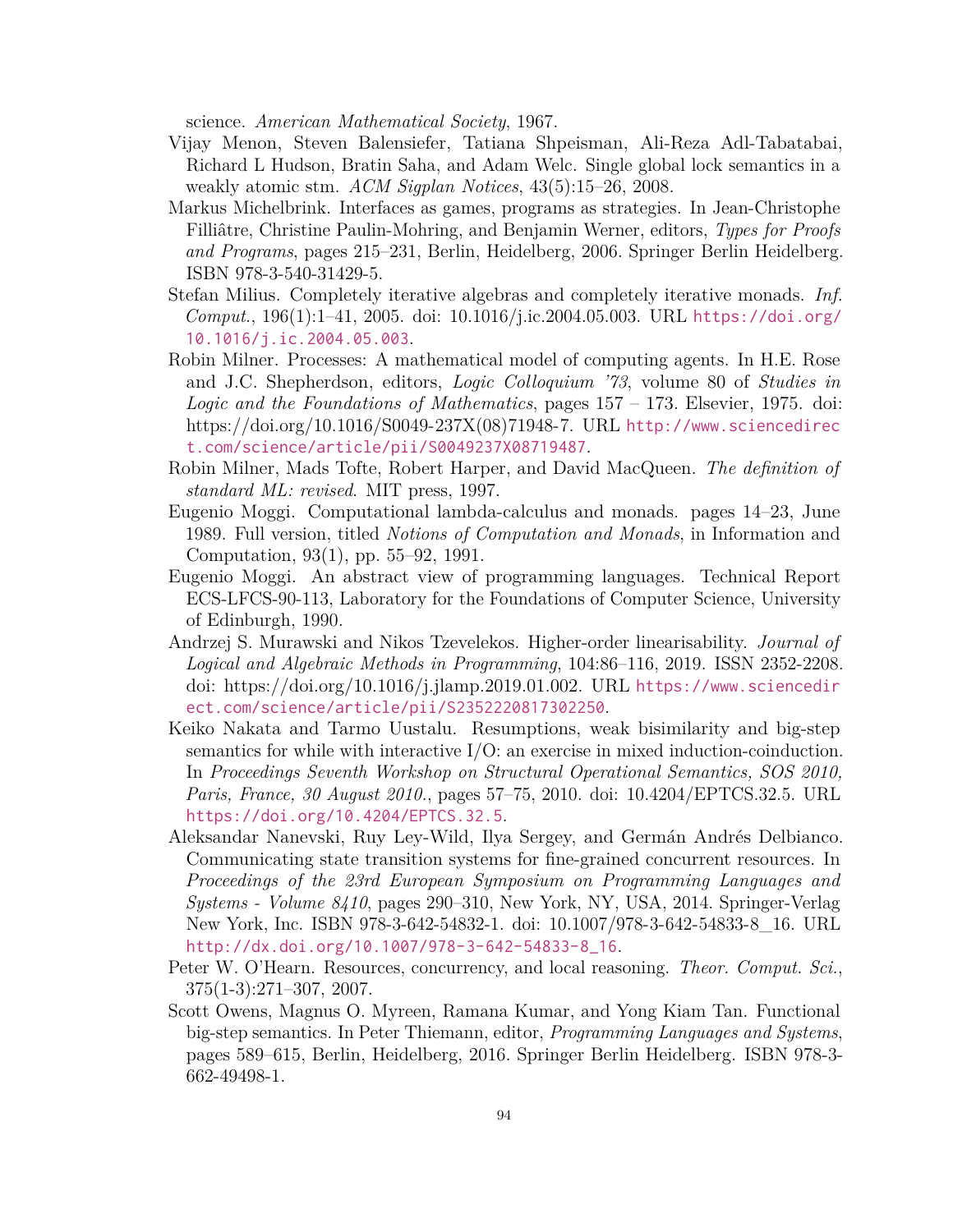- <span id="page-101-11"></span>Christos H Papadimitriou. The serializability of concurrent database updates. *Journal of the ACM (JACM)*, 26(4):631–653, 1979.
- <span id="page-101-6"></span>Ross Paterson. A new notation for arrows. *ACM SIGPLAN Notices*, 36(10):229–240, 2001.
- <span id="page-101-9"></span>Christina Peterson and Damian Dechev. A transactional correctness tool for abstract data types. *ACM Trans. Archit. Code Optim.*, 14(4), November 2017. ISSN 1544-3566. doi: 10.1145/3148964. URL <https://doi.org/10.1145/3148964>.
- <span id="page-101-0"></span>Simon L Peyton Jones and Philip Wadler. Imperative functional programming. In *Conference Record of the Twentieth Annual ACM SIGPLAN-SIGACT Symposium on Principles of Programming Languages: Papers Presented at the Symposium*. ACM Press, Jan 1993.
- Benjamin C. Pierce, Arthur Azevedo de Amorim, Chris Casinghino, Marco Gaboardi, Michael Greenberg, Cˇatˇalin Hriţcu, Vilhelm Sjöberg, and Brent Yorgey. *Logical Foundations*. Software Foundations series, volume 1. Electronic textbook, May 2018. Version 5.5. <http://www.cis.upenn.edu/~bcpierce/sf>.
- <span id="page-101-1"></span>Maciej Piròg and Jeremy Gibbons. The coinductive resumption monad. *Electronic notes in theoretical computer science.*, 308:273–288, 2014. ISSN 15710661.
- <span id="page-101-2"></span>Gordon Plotkin and John Power. Adequacy for algebraic effects. In Furio Honsell and Marino Miculan, editors, *Foundations of Software Science and Computation Structures*, pages 1–24, Berlin, Heidelberg, 2001. Springer Berlin Heidelberg. ISBN 978-3-540-45315-4.
- <span id="page-101-3"></span>Gordon Plotkin and John Power. Notions of computation determine monads. In Mogens Nielsen and Uffe Engberg, editors, *Foundations of Software Science and Computation Structures*, pages 342–356, Berlin, Heidelberg, 2002. Springer Berlin Heidelberg. ISBN 978-3-540-45931-6.
- <span id="page-101-8"></span>Gordon D Plotkin. The origins of structural operational semantics. *The Journal of Logic and Algebraic Programming*, 60-61:3 – 15, 2004a. ISSN 1567-8326. doi: https://doi.org/10.1016/j.jlap.2004.03.009. URL [http://www.sciencedirect.com/](http://www.sciencedirect.com/science/article/pii/S1567832604000268) [science/article/pii/S1567832604000268](http://www.sciencedirect.com/science/article/pii/S1567832604000268). Structural Operational Semantics.
- <span id="page-101-7"></span>Gordon D. Plotkin. A structural approach to operational semantics. *J. Log. Algebr. Program.*, 60-61:17–139, 2004b.
- <span id="page-101-4"></span>Gordon D. Plotkin and John Power. Algebraic operations and generic effects. *Applied Categorical Structures*, 11(1):69–94, 2003.
- <span id="page-101-5"></span>Gordon D Plotkin and Matija Pretnar. Handling Algebraic Effects. *Logical Methods in Computer Science*, 9(4), December 2013. doi: 10.2168/LMCS-9(4:23)2013. URL <https://lmcs.episciences.org/705>.
- <span id="page-101-10"></span>Azalea Raad, Marko Doko, Lovro Rožić, Ori Lahav, and Viktor Vafeiadis. On library correctness under weak memory consistency: Specifying and verifying concurrent libraries under declarative consistency models. *Proceedings of the ACM on Programming Languages*, 3(POPL):1–31, 2019.
- John C. Reynolds. Separation logic: A logic for shared mutable data structures. In *17th IEEE Symposium on Logic in Computer Science (LICS) 2002, 22-25 July 2002, Copenhagen, Denmark, Proceedings*, pages 55–74, 2002. doi: 10.1109/LICS.2002.10 29817. URL <https://doi.org/10.1109/LICS.2002.1029817>.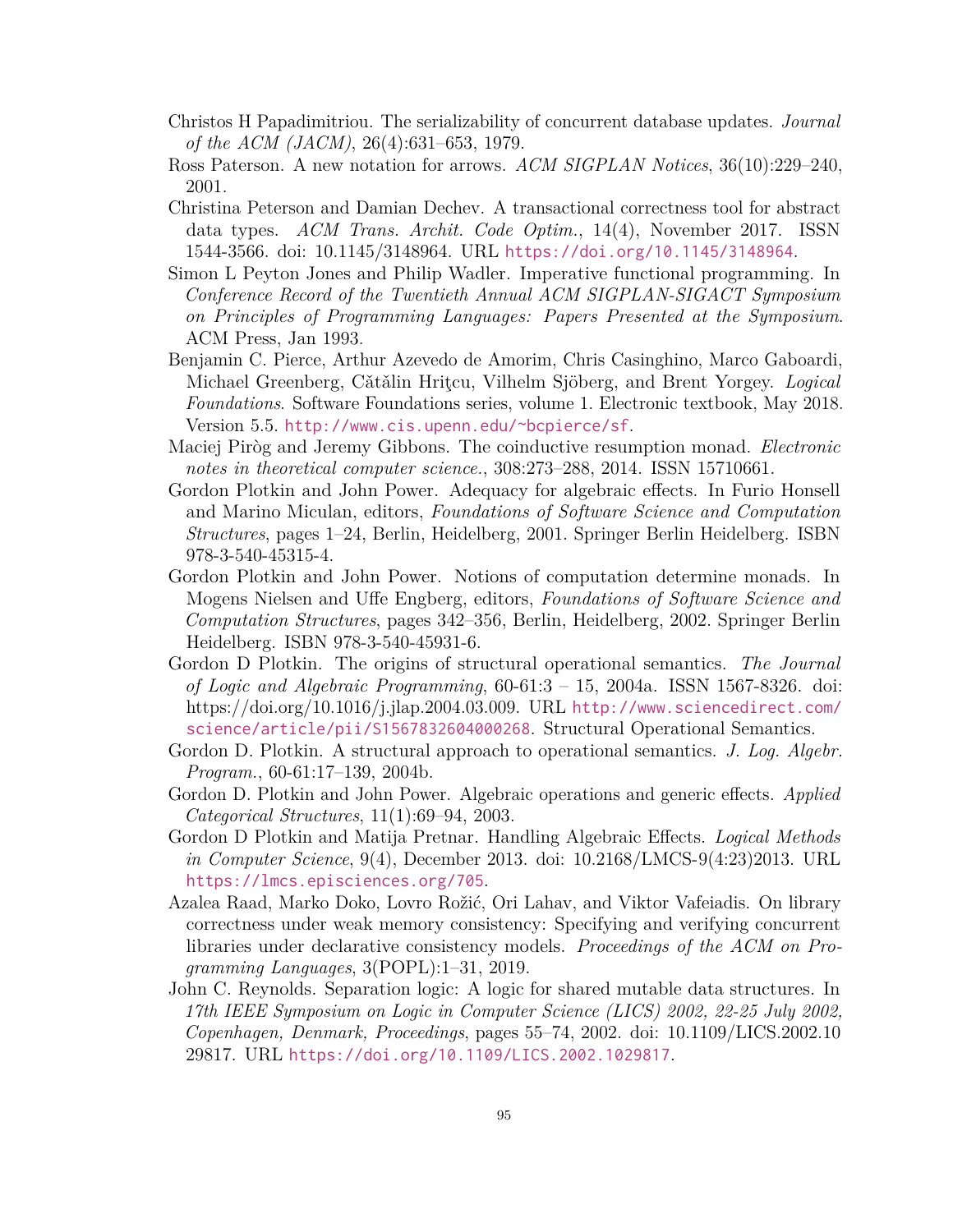- Pedro da Rocha Pinto, Thomas Dinsdale-Young, and Philippa Gardner. Tada: A logic for time and data abstraction. In *European Conference on Object-Oriented Programming*, pages 207–231. Springer, 2014.
- <span id="page-102-4"></span>Gerhard Schellhorn, Heike Wehrheim, and John Derrick. How to prove algorithms linearisable. In *Proceedings of the 24th International Conference on Computer Aided Verification*, CAV'12, pages 243–259, Berlin, Heidelberg, 2012. Springer-Verlag. ISBN 978-3-642-31423-0. doi: 10.1007/978-3-642-31424-7\_21. URL [http://dx.doi.org/10.1007/978-3-642-31424-7\\_21](http://dx.doi.org/10.1007/978-3-642-31424-7_21).
- <span id="page-102-0"></span>Tom Schrijvers, Maciej Piróg, Nicolas Wu, and Mauro Jaskelioff. Monad transformers and algebraic effects: What binds them together. Technical Report CW699, Department of Computer Science, KU Leuven, 2016.
- Dana Scott. Data types as lattices. *SIAM Journal on computing*, 5(3):522–587, 1976.
- Dana S Scott and Christopher Strachey. *Toward a mathematical semantics for computer languages*, volume 1. Oxford University Computing Laboratory, Programming Research Group Oxford, 1971.
- <span id="page-102-6"></span>Michael Scott. Sequential specification of transactional memory semantics. 2006.
- <span id="page-102-1"></span>Anton Setzer. Object-oriented programming in dependent type theory. *Trends in functional programming.*, 7, 2006.
- <span id="page-102-5"></span>Peter Sewell, Susmit Sarkar, Scott Owens, Francesco Zappa Nardelli, and Magnus O Myreen. x86-tso: a rigorous and usable programmer's model for x86 multiprocessors. *Communications of the ACM*, 53(7):89–97, 2010.
- <span id="page-102-3"></span>Ohad Shacham, Nathan Bronson, Alex Aiken, Mooly Sagiv, Martin Vechev, and Eran Yahav. Testing atomicity of composed concurrent operations. In *Proceedings of the 2011 ACM international conference on Object oriented programming systems languages and applications*, OOPSLA '11, pages 51–64, New York, NY, USA, 2011. ACM. ISBN 978-1-4503-0940-0. doi: 10.1145/2048066.2048073. URL <http://doi.acm.org/10.1145/2048066.2048073>.
- Nir Shavit and Dan Touitou. Software transactional memory. In *Proceedings of the Fourteenth Annual ACM Symposium on Principles of Distributed Computing*, PODC '95, page 204–213, New York, NY, USA, 1995. Association for Computing Machinery. ISBN 0897917103. doi: 10.1145/224964.224987. URL [https://doi.or](https://doi.org/10.1145/224964.224987) [g/10.1145/224964.224987](https://doi.org/10.1145/224964.224987).
- <span id="page-102-7"></span>Lucas Silver and Steve Zdancewic. Dijkstra monads forever: termination-sensitive specifications for interaction trees. *Proceedings of the ACM on Programming Languages*, 5(POPL):1–28, 2021.
- <span id="page-102-8"></span>Youngju Song, Minki Cho, Dongjae Lee, and Chung-Kil Hur. Conditional contextual refinement (ccr), 2022. URL <https://arxiv.org/abs/2203.07431>.
- <span id="page-102-2"></span>Alexander Spiegelman, Guy Golan-Gueta, and Idit Keidar. Transactional data structure libraries. In *Proceedings of the 37th ACM SIGPLAN Conference on Programming Language Design and Implementation*, PLDI '16, pages 682–696, New York, NY, USA, 2016. ACM. ISBN 978-1-4503-4261-2. doi: 10.1145/2908080.2908112. URL <http://doi.acm.org/10.1145/2908080.2908112>.
- Robert C Steinke and Gary J Nutt. A unified theory of shared memory consistency. *Journal of the ACM (JACM)*, 51(5):800–849, 2004.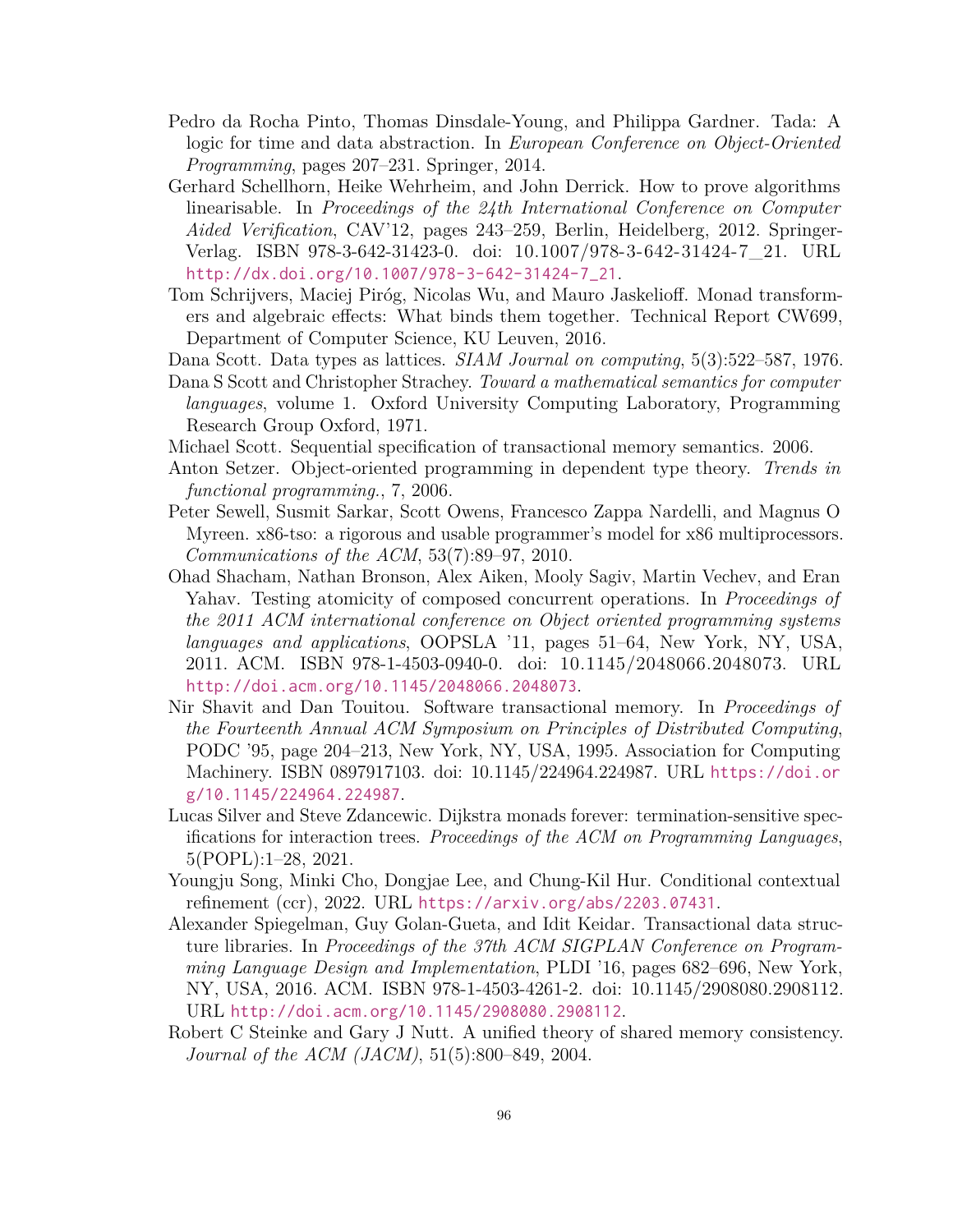- <span id="page-103-1"></span>Wouter Swierstra. Data types à la carte. *Journal of Functional Programming*, 18(4): 423–436, 2008.
- <span id="page-103-7"></span>Aaron Turon, Viktor Vafeiadis, and Derek Dreyer. Gps: Navigating weak memory with ghosts, protocols, and separation. In *Proceedings of the 2014 ACM International Conference on Object Oriented Programming Systems Languages & Applications*, OOPSLA '14, pages 691–707, New York, NY, USA, 2014. ACM. ISBN 978-1-4503- 2585-1. doi: 10.1145/2660193.2660243. URL [http://doi.acm.org/10.1145/2660](http://doi.acm.org/10.1145/2660193.2660243) [193.2660243](http://doi.acm.org/10.1145/2660193.2660243).
- <span id="page-103-4"></span>Aaron J Turon, Jacob Thamsborg, Amal Ahmed, Lars Birkedal, and Derek Dreyer. Logical relations for fine-grained concurrency. In *Proceedings of the 40th annual ACM SIGPLAN-SIGACT symposium on Principles of programming languages*, pages 343–356, 2013.
- <span id="page-103-8"></span>The Univalent Foundations Program. *Homotopy Type Theory: Univalent Foundations of Mathematics*. <https://homotopytypetheory.org/book>, Institute for Advanced Study, 2013.
- <span id="page-103-2"></span>Tarmo Uustalu and Niccolò Veltri. The delay monad and restriction categories. In Dang Van Hung and Deepak Kapur, editors, *Theoretical Aspects of Computing – ICTAC 2017*, pages 32–50, Cham, 2017. Springer International Publishing. ISBN 978-3-319-67729-3.
- <span id="page-103-6"></span>Viktor Vafeiadis and Matthew Parkinson. A marriage of rely/guarantee and separation logic. In *CONCUR*. 2007.
- <span id="page-103-3"></span>Arthur Oliveira Vale, Paul-André Melliès, Zhong Shao, Jérémie Koenig, and Léo Stefanesco. Layered and object-based game semantics. *Proceedings of the ACM on Programming Languages*, 2022.
- <span id="page-103-0"></span>Philip Wadler. Monads for functional programming. In *Program Design Calculi, Proceedings of the NATO Advanced Study Institute on Program Design Calculi, Marktoberdorf, Germany, July 28 - August 9, 1992.*, pages 233–264, 1992. doi: 10.1007/978-3-662-02880-3\\_8. URL [https://doi.org/10.1007/978-3-662-028](https://doi.org/10.1007/978-3-662-02880-3_8) [80-3\\_8](https://doi.org/10.1007/978-3-662-02880-3_8).
- Feng Wang, Fu Song, Min Zhang, Xiaoran Zhu, and Jun Zhang. Krust: A formal executable semantics of rust. In *2018 International Symposium on Theoretical Aspects of Software Engineering (TASE)*, pages 44–51. IEEE, 2018.
- James R. Wilcox, Doug Woos, Pavel Panchekha, Zachary Tatlock, Xi Wang, Michael D. Ernst, and Thomas E. Anderson. Verdi: a framework for implementing and formally verifying distributed systems. In *Proceedings of the 36th ACM SIGPLAN Conference on Programming Language Design and Implementation, Portland, OR, USA, June 15-17, 2015*, pages 357–368, 2015. doi: 10.1145/2737924.2737958. URL <http://doi.acm.org/10.1145/2737924.2737958>.
- <span id="page-103-5"></span>Matt Windsor, Mike Dodds, Ben Simner, and Matthew J. Parkinson. Starling: Lightweight concurrency verification with views. In Rupak Majumdar and Viktor Kunčak, editors, *Computer Aided Verification*, pages 544–569, Cham, 2017. Springer International Publishing. ISBN 978-3-319-63387-9.
- Li-yao Xia, Yannick Zakowski, Paul He, Chung-Kil Hur, Gregory Malecha, Benjamin C Pierce, and Steve Zdancewic. Interaction trees: representing recursive and impure programs in coq. *Proceedings of the ACM on Programming Languages*, 4(POPL):